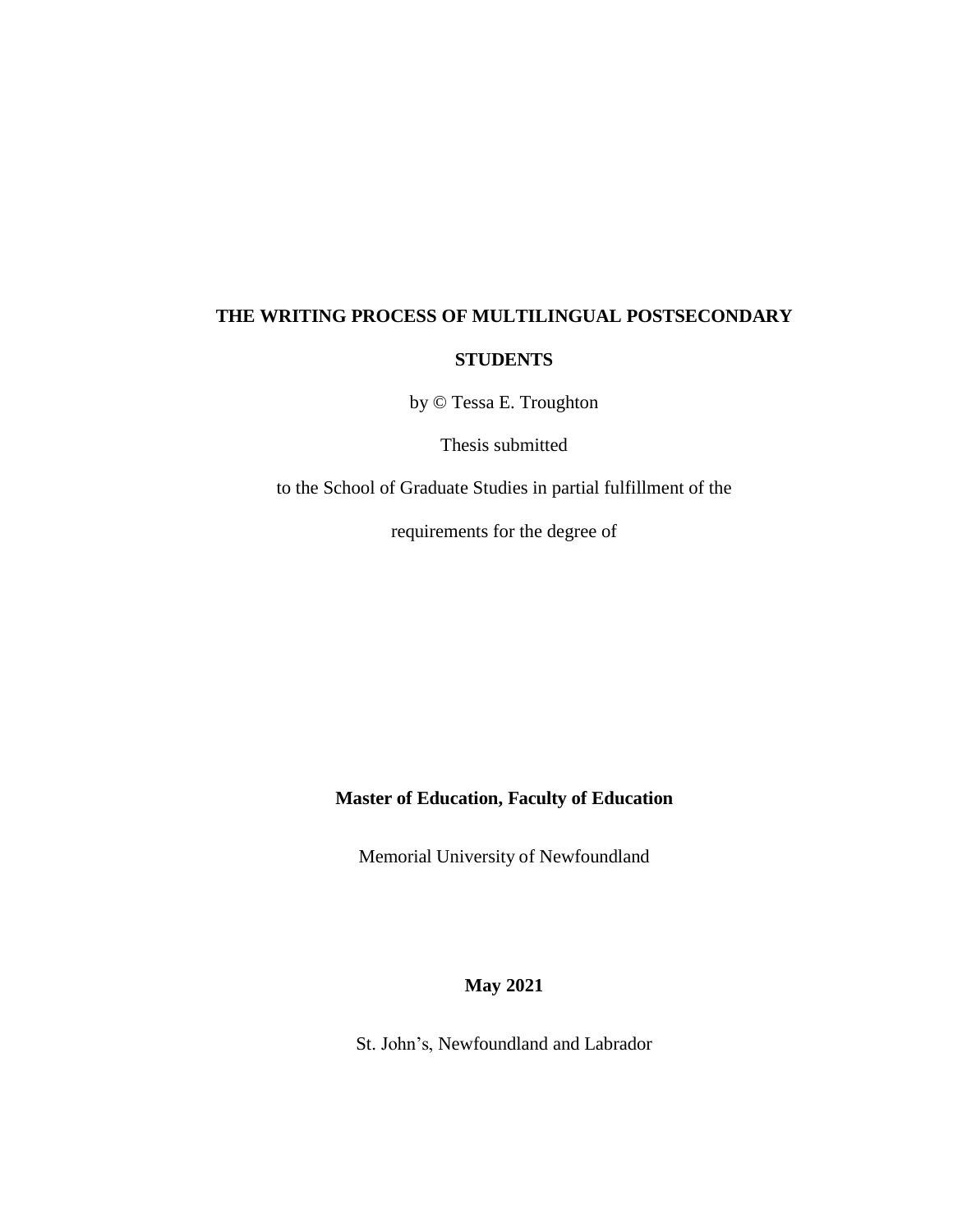#### **Abstract**

This research project is rooted in an atmosphere of globalization in Canadian higher education, in which universities are multilingual sites of learning. With an increasingly multilingual population made up of domestic and international students at Canadian universities, more information is needed about the writing practices of multilingual students. The purpose of this study was to learn in detail about the cognitive and strategic steps used by postsecondary students in a mid-sized university in eastern Canada as they wrote their university essays. Results were presented on a study of seven multilingual postsecondary students enrolled at a mid-sized Canadian university. Qualitative interviews were conducted and thematically analyzed. The findings included a continuum of meta-themes: agency/following instructions, experience/inexperience, and explicit teaching/finding their own methods. Findings indicate that the role of prior learning in writing and the learner's context have an impact on the writing. Secondary findings highlight the importance of instructor feedback on learner attitudes and English language learners' need for extra time to develop their academic English. Additional findings show that multilingual postsecondary students use translanguaging as a strategic tool when composing in English. These findings offer insights into the writing process, choice of strategies, and translanguaging practices of multilingual postsecondary students.

*Key words*: Multilingualism, translanguaging, strategies, writing, postsecondary students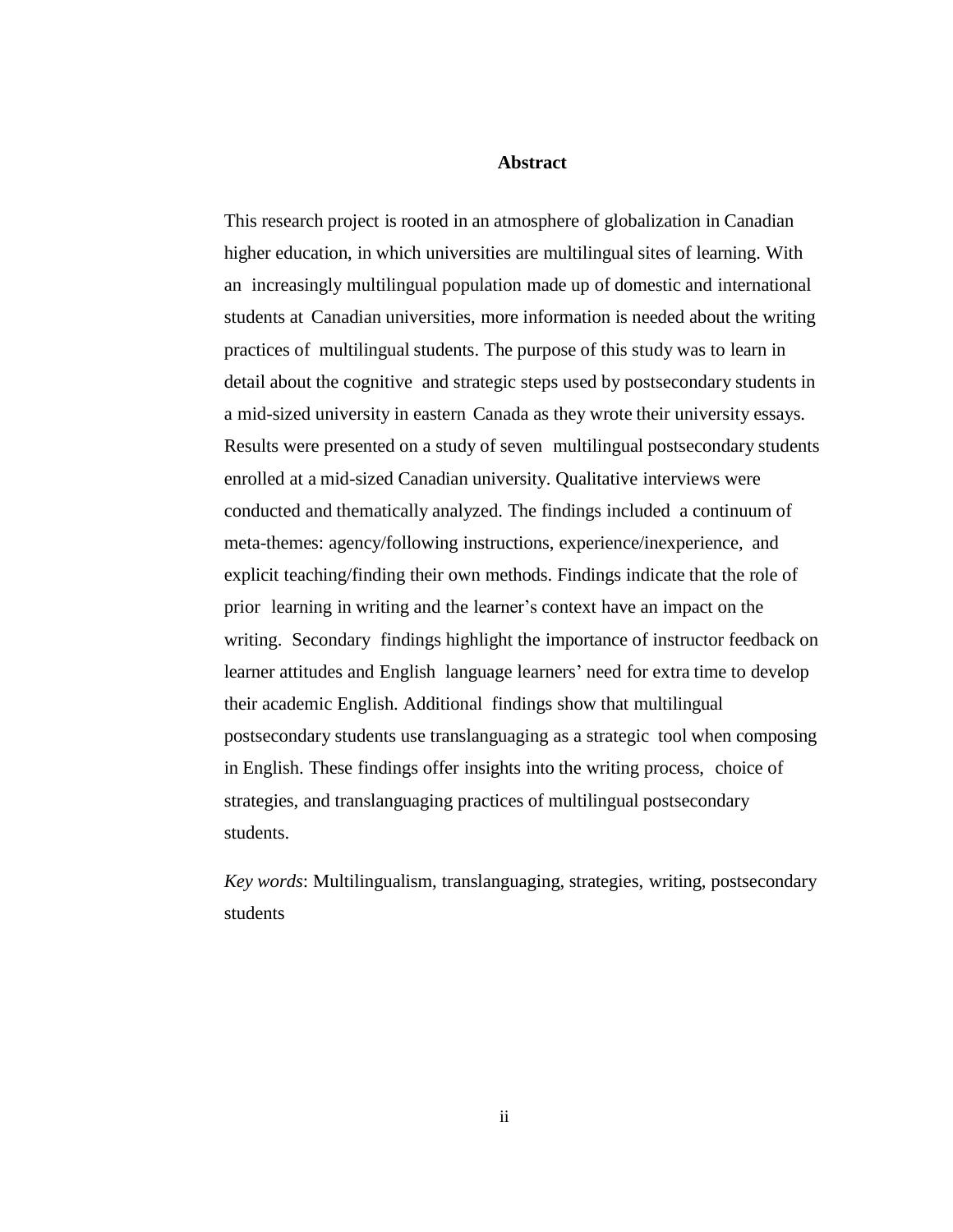#### **General Summary**

This research project relates to globalization in Canadian higher education, the increase in multilingual university students, and seeking ways to support their academic writing. This qualitative study investigated the writing practices of seven multilingual postsecondary students in a mid-sized university in eastern Canada as they wrote their university essays. Qualitative interviews were conducted and thematically analyzed.

Findings indicate that prior learning and the learner's context both have an impact on academic writing. Secondary findings indicate the importance of instructor feedback on learner attitudes and the need for extra time for multilingual students to develop their academic English. Additional findings show that multilingual postsecondary students use translanguaging as a strategic tool when composing in English. This work offers insights into the writing process, strategies, and translanguaging practices of multilingual postsecondary students, and can thus assist universities, colleges, professors, student affairs professionals, and writing centre professionals in understanding learners' writing needs.

iii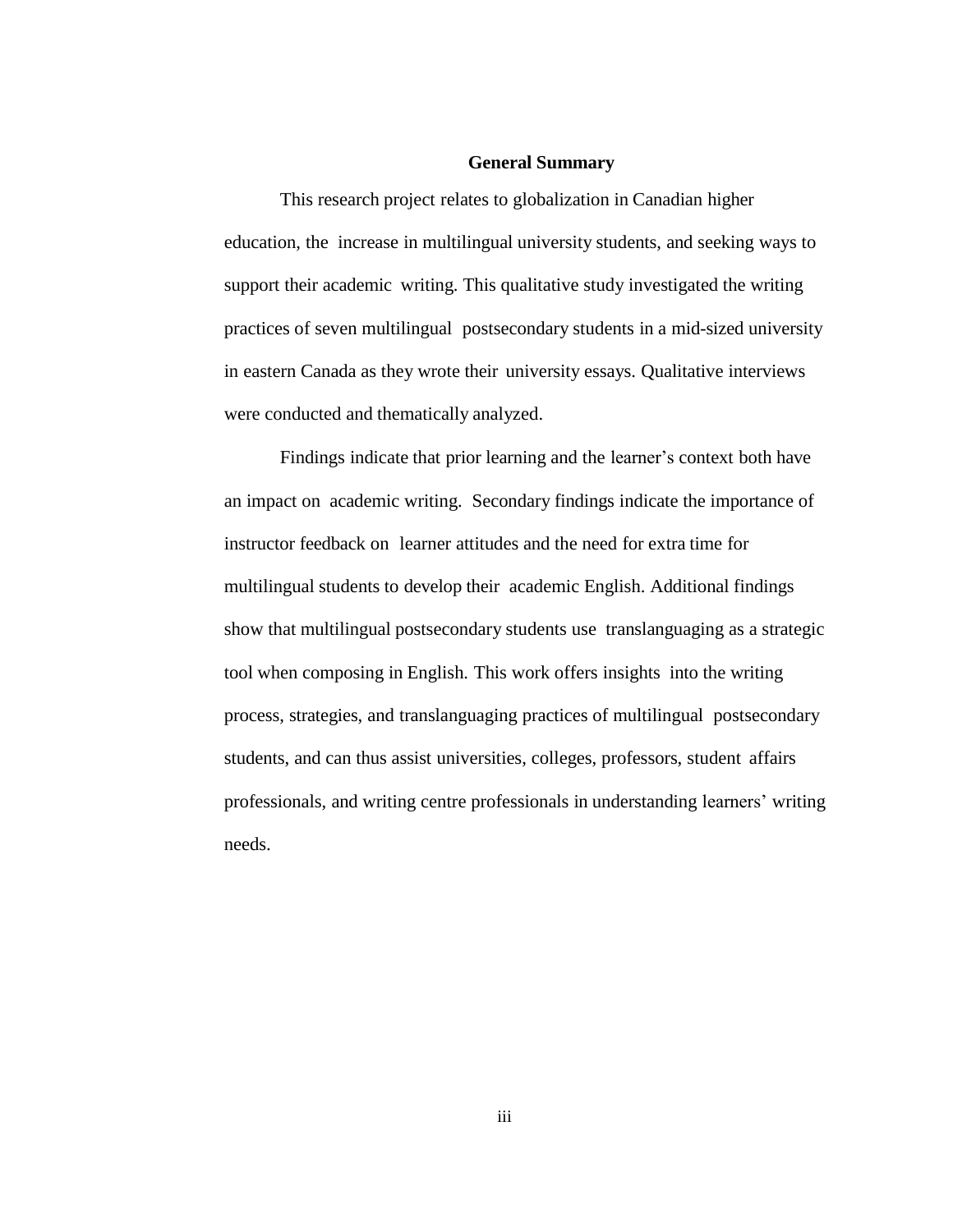#### **Acknowledgments**

First, thank you to the participants in this study. I truly appreciate your time and contributions. You allowed me to step inside your experiences as writers and students. Second, thank you so much to my supervisor, Dr. Cecile Badenhorst, for her patience and guidance through the research, writing, and revising processes. Third, thank you to the staff at the Memorial University of Newfoundland Writing Centre and again to Dr. Cecile Badenhorst for assisting with recruitment.

On a personal note, I would like to thank my husband, Dr. Scott Nokleby, for his unflagging moral support and steadfastness through this thesis process. I would like to thank my children, Esteban, Mateo, Chantal, and Natasha, for their patience and belief in me. Finally, my close friends and extended family have been instrumental in their support, caring, and infrequent, but well-placed advice. Thank you to Naomi Cohen and Dr. Hannah Scott for being there through this process.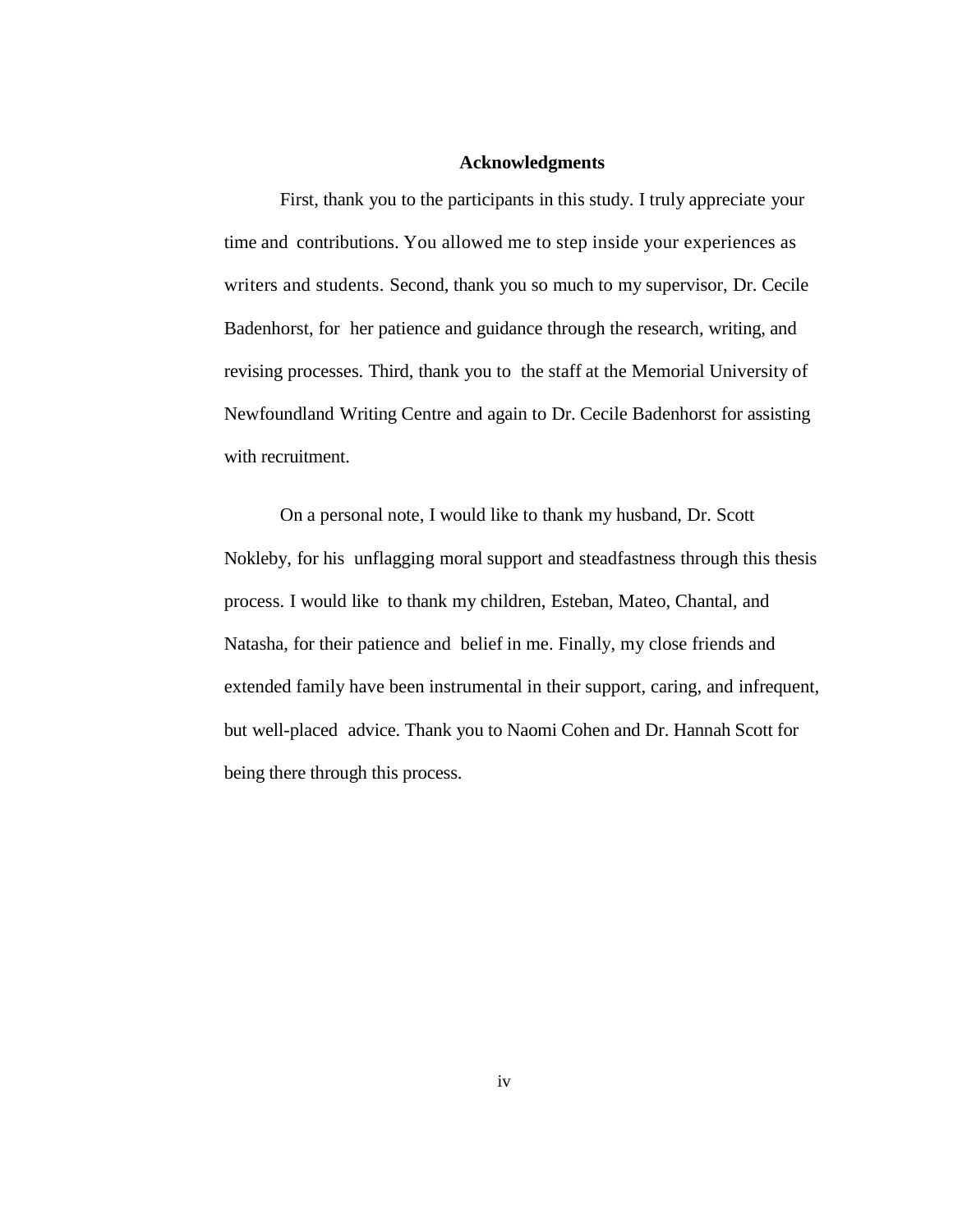## **Dedication**

This thesis is dedicated to the memory of my stepdad and dearest friend, Simon L. Lowinsky. Simon was a kind, warm, and unique thinker, who left us too soon in the time of covid 19. Thank you for your caring, generosity, and mentoring. I treasure the years we had together.

Simon Leo "Leonardo" Lowinsky

November 19, 1945 – March 18, 2021

**זיכרונו לברכה**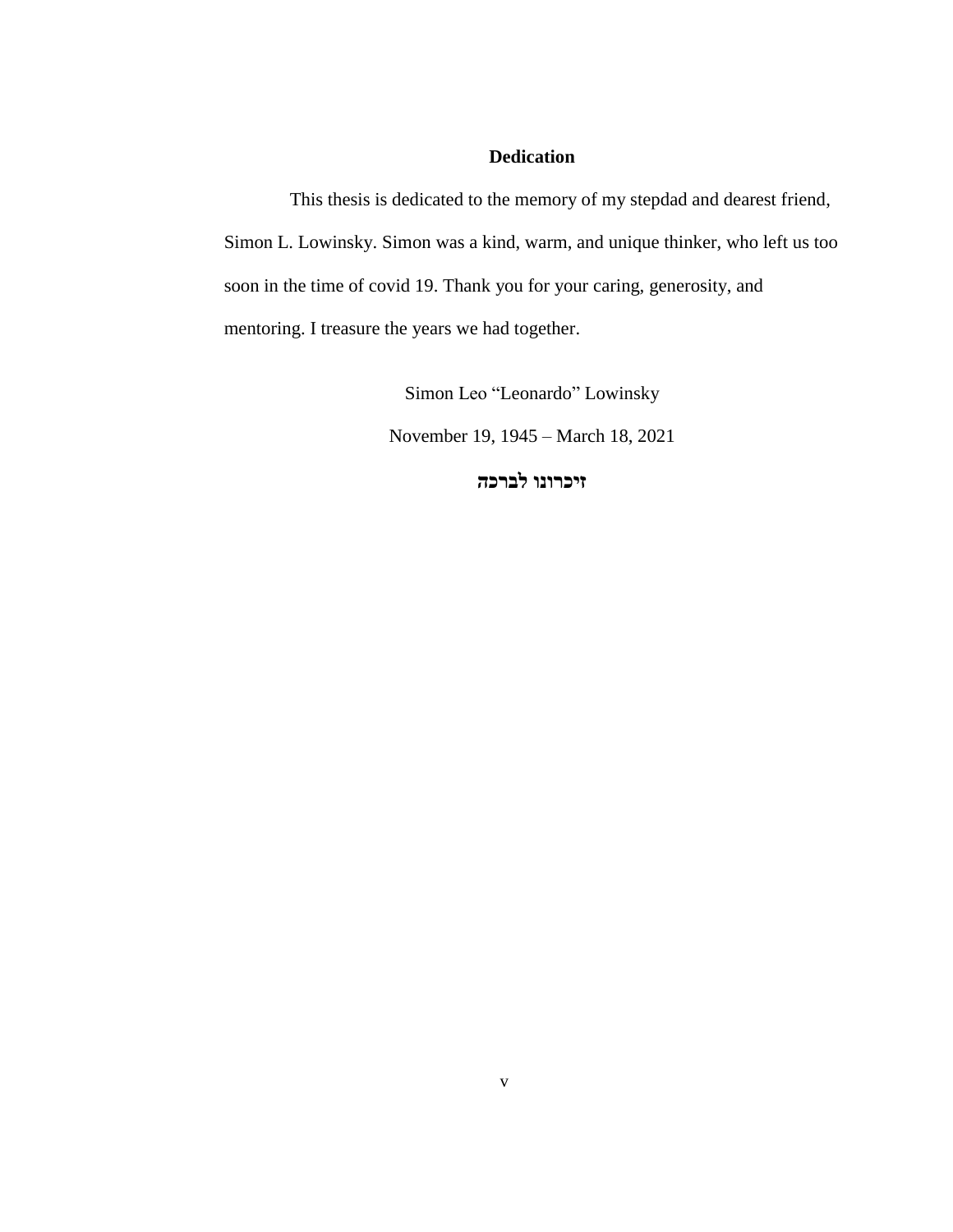# **List of Tables**

| Table 3.1 | Meta-Themes, Themes, and Codes in Dataset    | 55-56 |
|-----------|----------------------------------------------|-------|
| Table 4.1 | Description of Participants' Known Languages | 60    |
| Table 4.2 | Demographic Description of Participants      | 62    |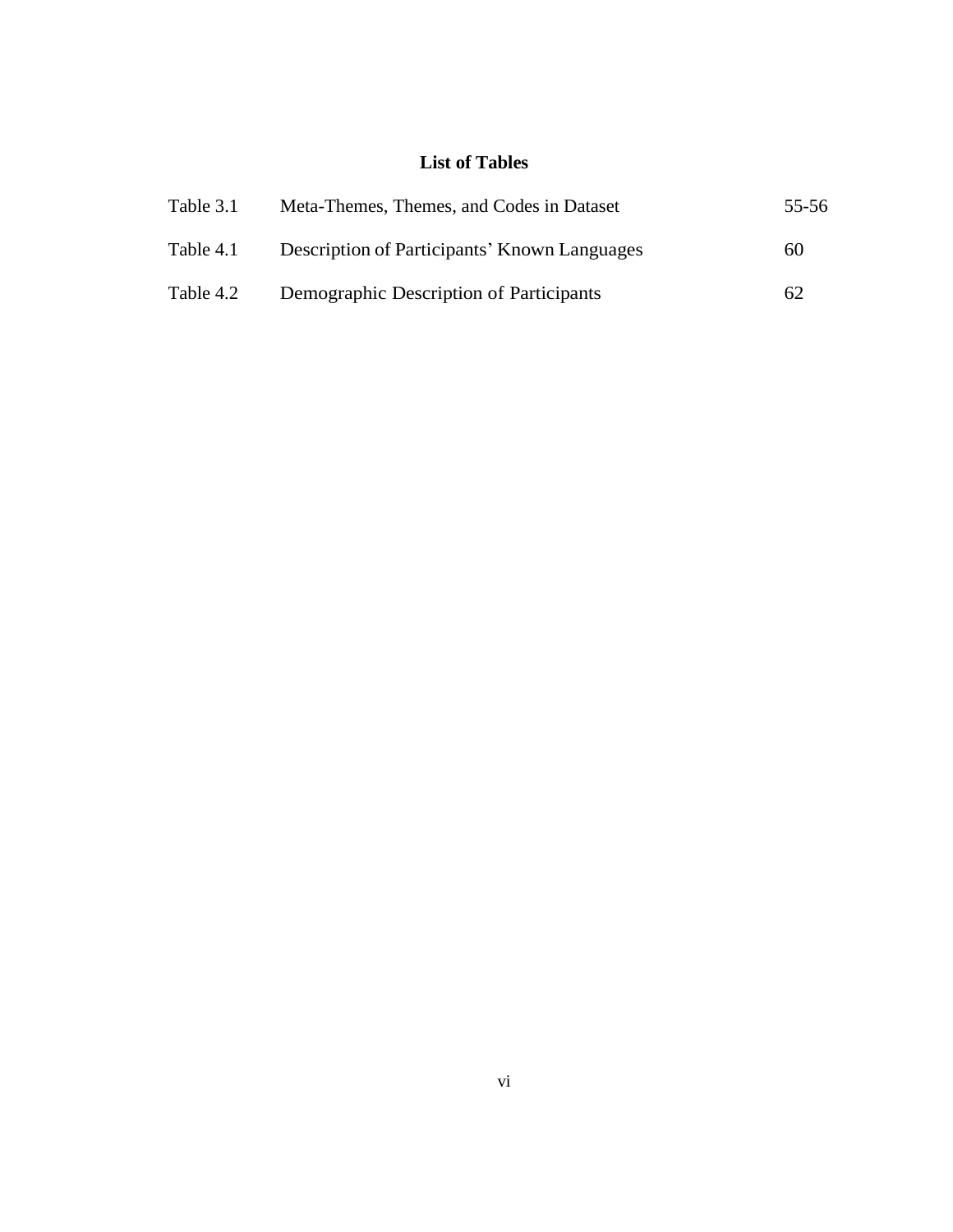# **Table of Contents**

| Abstract               |                                                               | $\ddot{\mathbf{i}}$ |
|------------------------|---------------------------------------------------------------|---------------------|
| <b>General Summary</b> |                                                               |                     |
| Acknowledgments        |                                                               | iv                  |
| Dedication             |                                                               | V                   |
|                        | List of Tables                                                | Vİ.                 |
|                        | Chapter 1: Introduction                                       | 1                   |
| 1.1                    | <b>Purpose Statement</b>                                      | $\overline{4}$      |
| 1.2                    | Significance of the Study                                     | $\mathfrak{S}$      |
| 1.3                    | Overview of the Thesis                                        | $\overline{7}$      |
| 1.4                    | Conclusion                                                    | 9                   |
|                        |                                                               |                     |
|                        | Chapter 2: Review of Literature                               | 10                  |
| 2.1                    | Culturally and Linguistically Diverse (CLD) View of Learning  | 10                  |
| 2.2                    | Bilingualism or Multilingualism?                              | 12                  |
| 2.3                    | From Multilingualism to Translanguaging                       | 15                  |
| 2.4                    | Fluid Multilingualism                                         | 18                  |
| 2.5                    | Teaching Culturally and Linguistically Diverse Populations    | 18                  |
| 2.6                    | <b>Contextual Factors in Multilingual Writing</b>             | 21                  |
| 2.7                    | Academic Literacies Approach to Writing                       | 25                  |
| 2.8                    | The Writing Process                                           | 27                  |
| 2.9                    | <b>Composition Strategies</b>                                 | 29                  |
| 2.10                   | Use of Resources in Writing                                   | 33                  |
| 2.11                   | Translanguaging as a Writing Strategy                         | 36                  |
| 2.12                   | Mother Tongue Use while Writing and English Proficiency       | 38                  |
| 2.13                   | The Effect of Aptitude in Mother Tongue Writing on Additional |                     |
|                        | Language Writing                                              | 39                  |
| 2.14                   | Direct Translation as a Strategy                              | 40                  |
| 2.15                   | Backtranslation as a Strategy                                 | 41                  |
|                        |                                                               |                     |
| 2.16                   | Conclusion                                                    | 43                  |
|                        | Chapter 3: Methodology                                        | 45                  |
| 3.1                    | Paradigm                                                      | 45                  |
| 3.2                    | Description of the Research Design                            | 46                  |

Description of the Research Design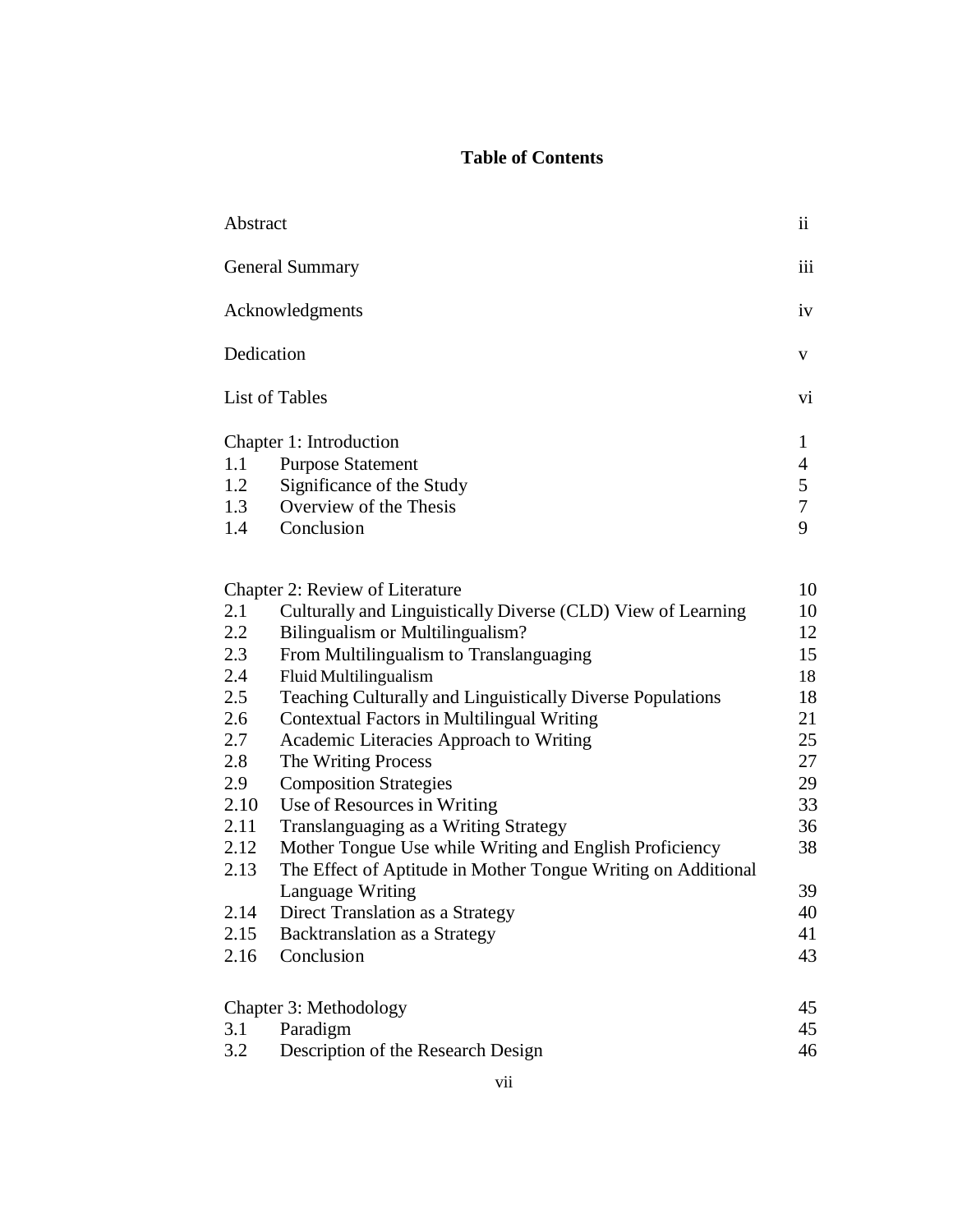| 3.3   | <b>Sampling Method</b>                                     | 46 |
|-------|------------------------------------------------------------|----|
| 3.4   | Procedures in the Data Collection Process                  | 48 |
| 3.5   | <b>Stages of Data Collection</b>                           | 50 |
| 3.5.1 | Recruitment                                                | 50 |
| 3.5.2 | Outline of the Interview                                   | 51 |
| 3.5.3 | Framework for the Interview Questions                      | 51 |
| 3.5.4 | Follow Up and Member Checking                              | 53 |
| 3.5.5 | Closing Out the Data Collection Process                    | 53 |
| 3.6   | Data analysis                                              | 53 |
| 3.7   | Validity/Trustworthiness                                   | 56 |
| 3.8   | Conclusion                                                 | 57 |
|       | <b>Chapter 4: Results</b>                                  | 58 |
| 4.1   | Introduction                                               | 58 |
|       | 4.2 Participant Profiles                                   | 63 |
|       | 4.2.1 Participant 1 - Jessen                               | 63 |
|       | 4.2.2 Participant 2 - Zachel                               | 64 |
| 4.2.3 | Participant 3 – Ryid                                       | 65 |
| 4.2.4 | Participant 4 – Hayron                                     | 66 |
| 4.2.5 | Participant 5 – Saranie                                    | 66 |
| 4.2.6 | Participant 6 - Jasmey                                     | 67 |
| 4.2.7 | Participant $7 - T$ rex                                    | 68 |
| 4.3   | <b>Summary of Participant Profiles</b>                     | 70 |
| 4.4   | Analysis: Emergent Themes                                  | 71 |
| 4.4.1 | Learning Academic Writing in Canada                        | 71 |
| 4.4.2 | The Writing Process                                        | 74 |
| 4.4.3 | Preparing to Write/Routines                                | 74 |
| 4.4.4 | Steps Taken in Writing a University Paper                  | 77 |
| 4.4.5 | Writing the Introduction                                   | 84 |
| 4.4.6 | <b>Outlining the Essay</b>                                 | 85 |
| 4.4.7 | Revising                                                   | 87 |
| 4.4.8 | Time for Writing                                           | 88 |
|       | 4.4.9 Improving Their Writing                              | 88 |
|       | 4.4.10 Translanguaging as a Strategy                       | 89 |
|       | 4.4.11 Thoughts about their Translingual Lives             | 92 |
|       | 4.4.12 Composition Strategies                              | 93 |
|       | 4.4.13 Translation as a Writing and Comprehension Strategy | 94 |
|       | 4.4.13.1.1 Saranie                                         |    |
|       | 4.4.13.1.2 Zachel                                          |    |
|       | 4.4.13.1.3 Trex                                            |    |
|       | 4.4.14 Use of Resources to Support the Writing Process     | 97 |
|       | 4.4.15 Agency/following instructions                       | 99 |
|       | 4.4.15.1 Agency                                            |    |
|       |                                                            |    |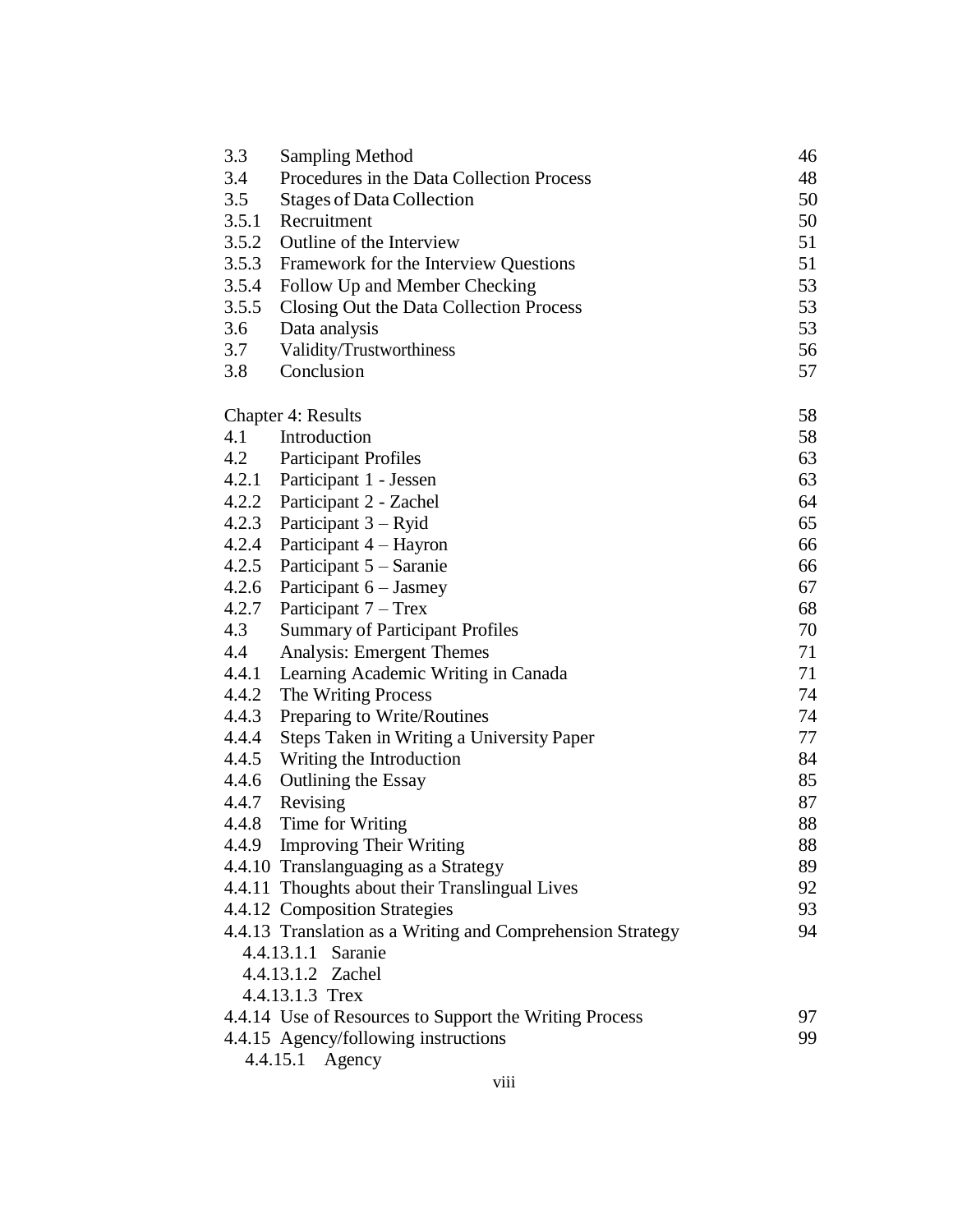|                                                    | 4.4.15.2 Following instructions                 | 101 |
|----------------------------------------------------|-------------------------------------------------|-----|
| 4.4.16 Experience/inexperience                     |                                                 | 101 |
|                                                    | 4.4.16.1 Experience                             |     |
|                                                    | 4.4.16.2 Inexperience                           |     |
| 4.4.17 Explicit teaching/finding their own methods | 102                                             |     |
|                                                    | 4.4.17.1 Explicit teaching                      |     |
|                                                    | 4.4.17.2 Finding their own methods              |     |
| 4.4.18 Conclusion                                  |                                                 | 103 |
|                                                    |                                                 |     |
| Chapter 5: Discussion and Conclusion               |                                                 | 104 |
| 5.1                                                | <b>Research Question 1</b>                      | 105 |
|                                                    | 5.1.1 The Composition Process                   | 107 |
| 5.1.2                                              | Prescriptive Instruction and Adherence to Rules | 108 |
| 5.1.3                                              | <b>Planning Prior to Writing</b>                | 109 |
| 5.1.4                                              | Prior Knowledge of Academic Writing             | 110 |
| 5.1.5                                              | Experienced versus inexperienced writers        | 111 |
| 5.2                                                | <b>Research Question 2</b>                      | 112 |
| 5.2.1                                              | Accepting the Writing Process                   | 113 |
| 5.2.2                                              | <b>Using Resources</b>                          | 113 |
| 5.2.3                                              | Seeking Mentorship                              | 115 |
| 5.2.4                                              | Translanguaging as a Strategic Tool             | 115 |
| 5.3                                                | Meta-Themes and Conclusions                     | 118 |
| 5.4                                                | Teaching and Curricular Recommendations         | 121 |
| 5.5                                                | Limitations of the Current Study                | 124 |
|                                                    |                                                 |     |

# References 126

Appendix 1: Research Instruments Appendix 2: Recruitment Script Appendix 3: Informed Consent Form Appendix 4: MUN Interdisciplinary Committee on Ethics in Human Research (ICEHR) Approval Letter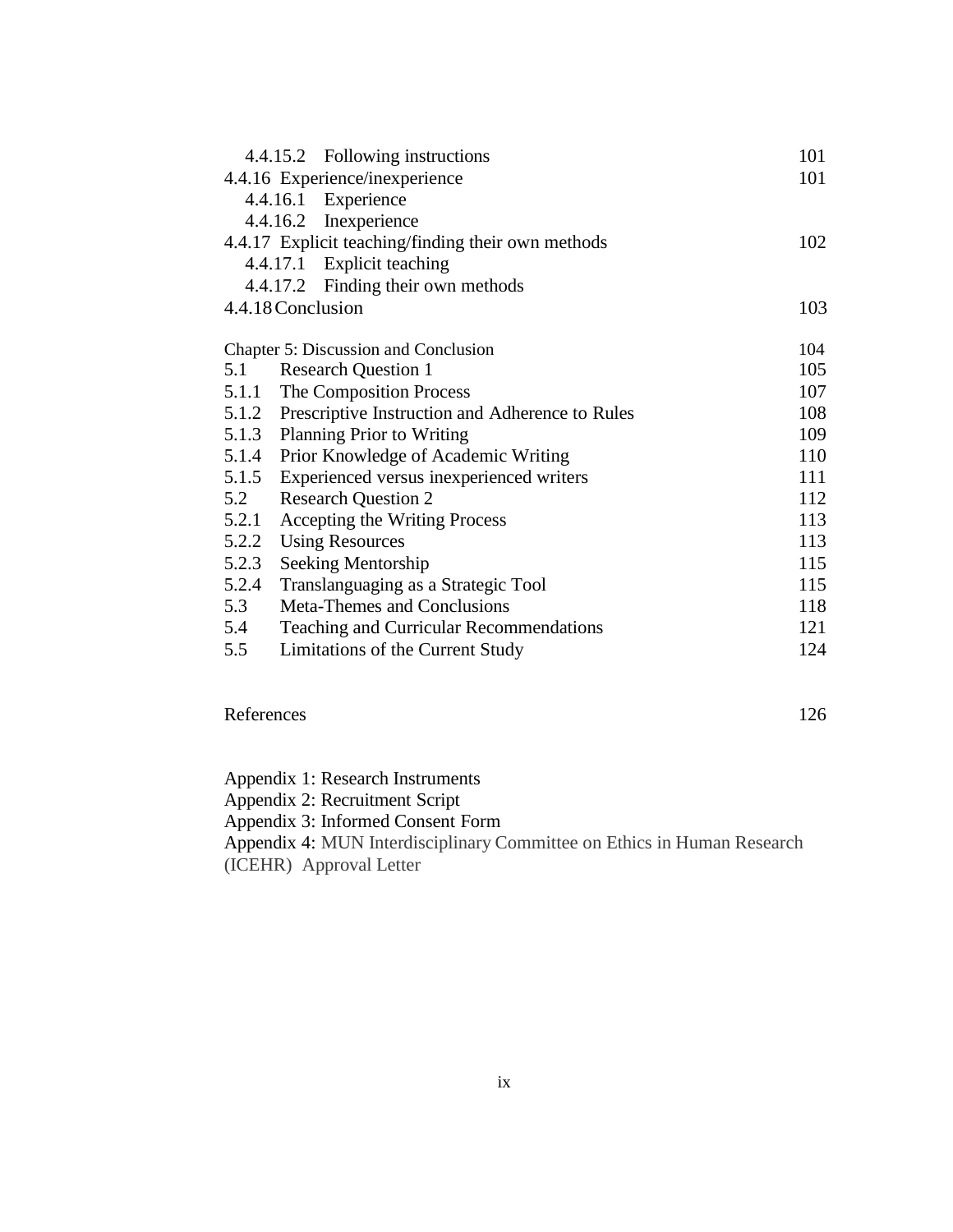#### Chapter 1: Introduction

According to the 2016 Census of Population, over seven million Canadians speak an "immigrant language," at home, in addition to English or French (Statistics Canada, 2017). This number has increased rapidly in the last 20 years according to data from the last three censuses (Statistics Canada, 2018). As a result, in major urban areas in Canada, in addition to an official language, many people speak the language of their country of origin at home. Tagalog, Mandarin, Arabic, and Hindi have experienced over a 30% growth as a language spoken at home in Canada's cities (Statistics Canada, 2018). Furthermore, in 2016, approximately 21.9% of the population was born outside of Canada (Statistics Canada, 2017). The 2016 Census reported that 37.5% of Canadian children were either first- or second-generation Canadians, an increase from the 2011 census (Statistics Canada, 2017). The percentage of children born into first and second-generation Canadian families is expected to grow exponentially over the next 15 years, and by extension, the percentage of Canadians who speak an additional language at home will likely rise.

Postsecondary education, both college and university, is highly valued in Canada. With an average rate of 54% of the population completing postsecondary studies, Canada has one of the highest rates of postsecondary education among the Organisation for Economic Co-operation and Development (OECD) countries (The Daily, Statistics Canada, 2017). If levels of postsecondary education stay the same or continue to rise, it is likely that a large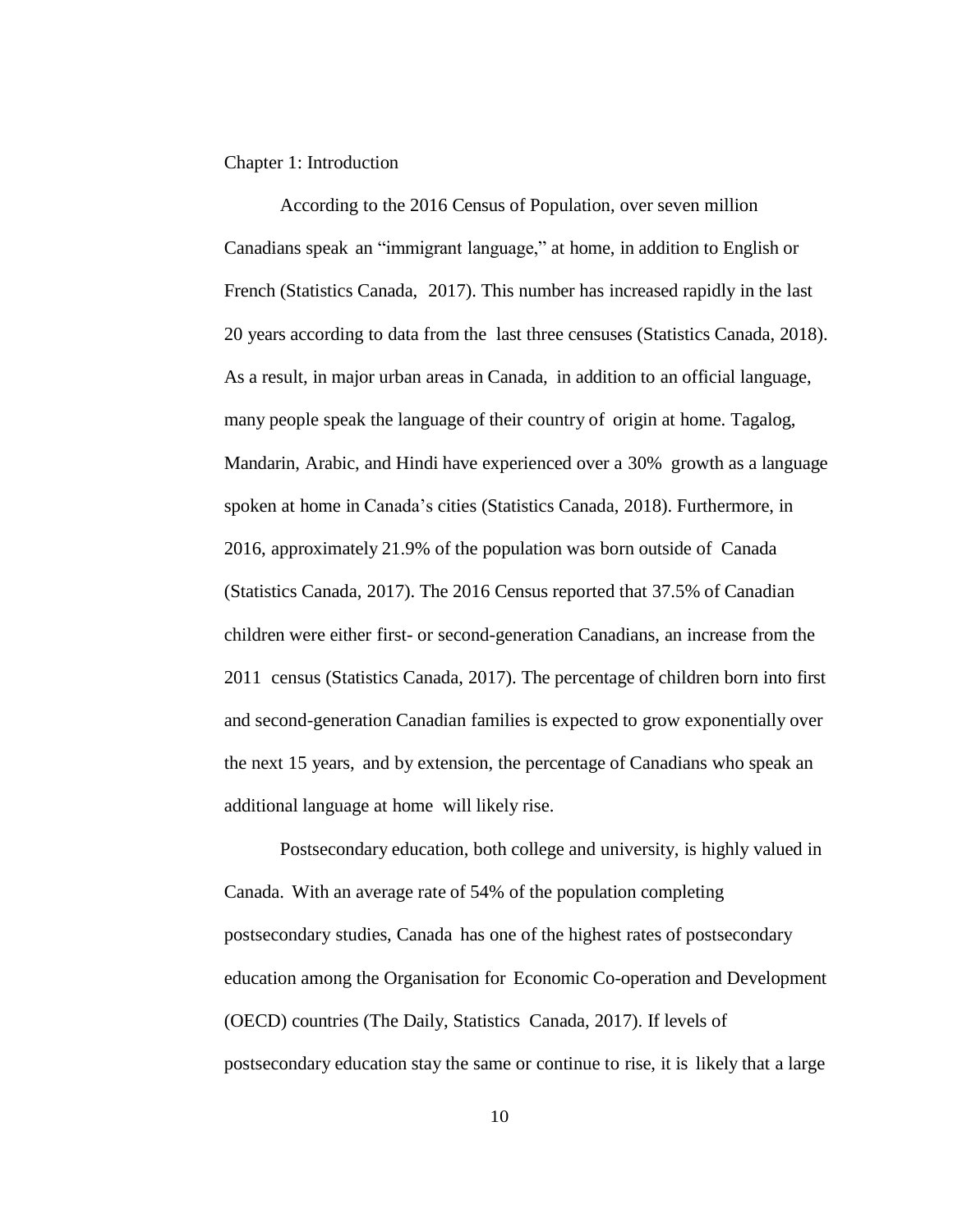percentage of enrolled students will speak English or French plus an additional language from their or their parents' country of origin; hence, the postsecondary population is likely to become increasingly multilingual based uniquely on demographic trends.

Furthermore, with increasing emphasis on the internationalization of postsecondary education in Canada (Association of Universities and Colleges of Canada, 2011) and Canada's global role in welcoming refugees and newcomers (Statistics Canada, 2017), the enrolment of multilingual students in the postsecondary system is poised to increase due to the internationalization of universities and colleges, population growth through birth, immigration, and refugees seeking asylum. These demographic trends will lead to current and future students at Canadian postsecondary institutions who may communicate in multiple languages and may have earlier postsecondary learning experiences in a language other than English. The aforementioned trends demonstrate a need for increased research into the knowledge construction process of multilingual postsecondary students, including their academic writing process and the strategies they use when writing. It behooves the academic establishment to better understand the multilingual student population in order to better support their needs as learners.

For the purpose of this thesis, a multilingual will be defined as an individual who speaks three or more languages (De Angelis, 2007), regardless of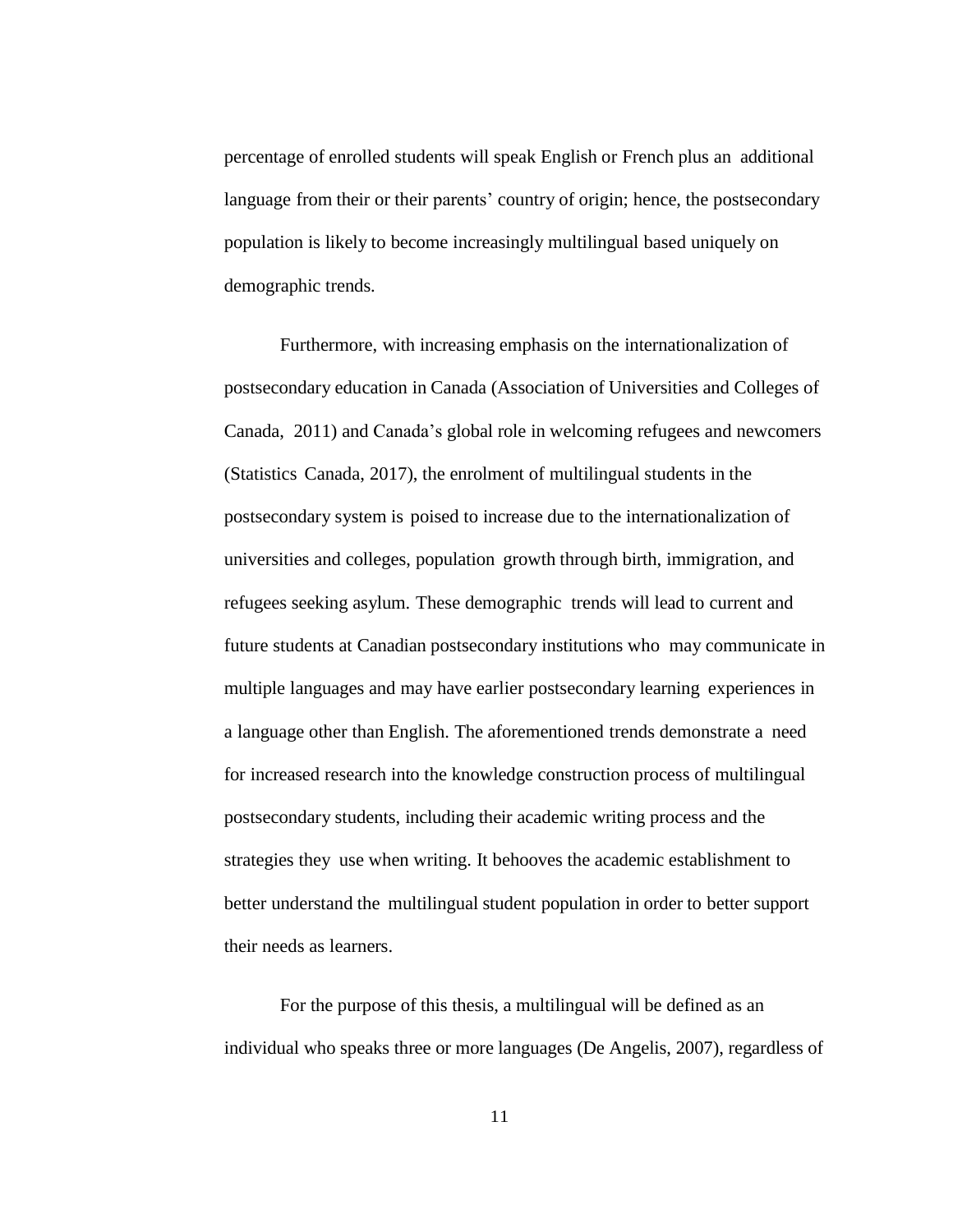the individual's origins and/or mother tongue. In the current research project, no qualifiers will be used around the individual multilingual's proficiency, so that an individual who claims to speak three or more languages reasonably well will be considered to be a multilingual. While much research has been conducted on the composition process at the postsecondary level (Emig, 1994; Lavelle, 2009; Perl, 1994; Sommers, 1994), as well as the writing processes used by multilingual postsecondary students (Frodesen, 2009; Leki, 2011; Ortmeier-Hooper & Ruecker, 2017; Roberge, Losey, & Wald, 2015), less is known about the writing process(es) of multilingual postsecondary students in a Canadian university context (Marshall et al., 2012). As such, more information is required about the writing process and strategies used by this population. The current study on multilingual postsecondary students in urban Newfoundland, Canada will contribute toward filling the gap in the educational research on this population. As such, the current research is an exploratory study of multilingual undergraduate students' writing process and strategies in the context of a midsized Canadian university.

The data collected will be interpreted through the conceptual framework of *fluid* multilingualism (Canagarajah, 2002; Canagarajah, 2006) to critically analyze the writing process and needs of a small sample of multilingual postsecondary students. Fluid multilingualism is defined here as the ability to switch back and forth between languages in order to achieve a communicative and/or strategic intent (Canagarajah, 2002; Canagarajah, 2006). Fluid multilingualism is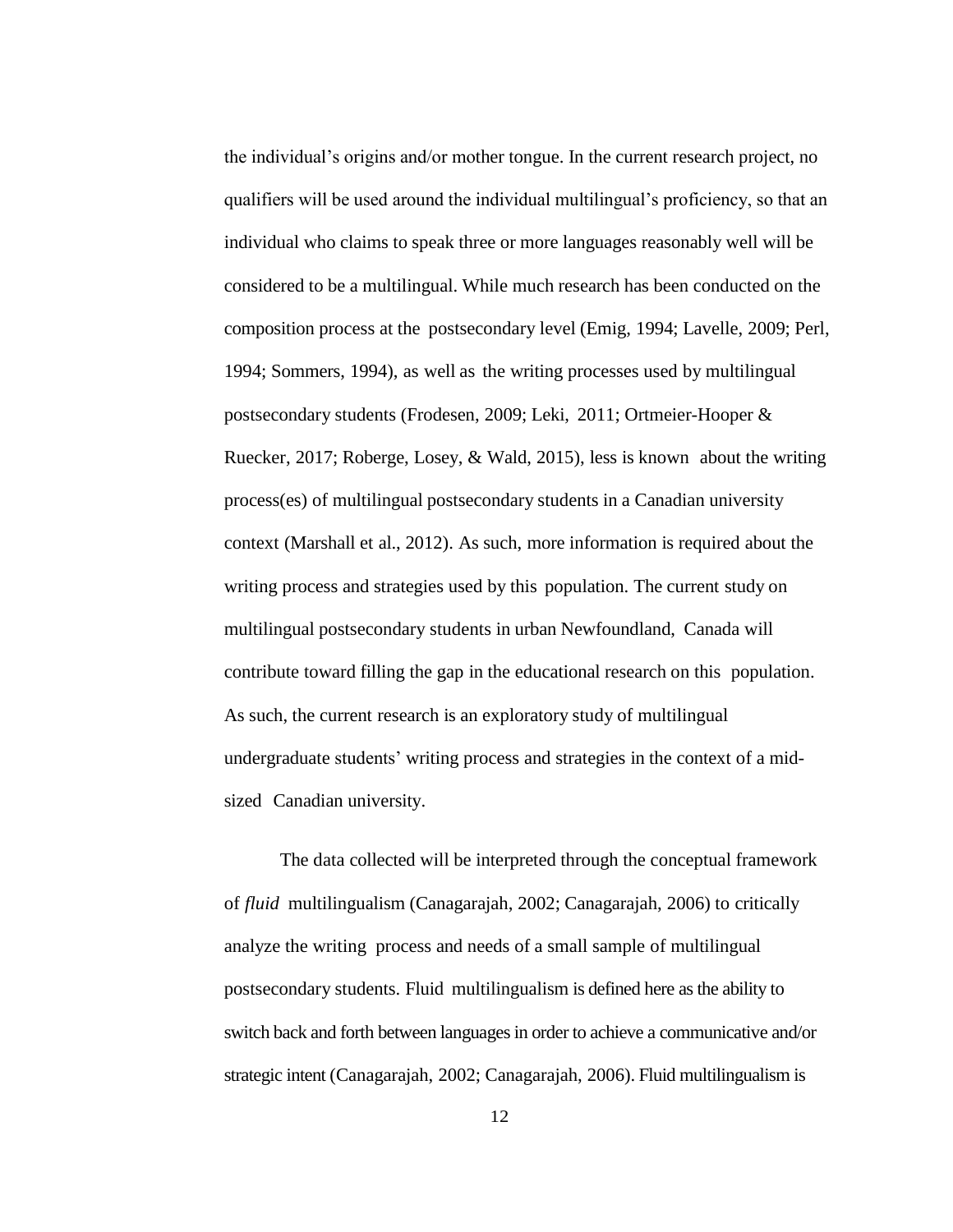more suited to the study of multilinguals than other possible theories as it depicts translanguaging, one of the essential characteristics of multilingual communication, as a normal communicative behaviour and, even, as a very particular ability. The phenomena of fluid multilingualism and translanguaging will be contextualized in the history of second language acquisition studies. The results of the current study will also be analyzed in terms of academic literacies theory (Lea & Street, 1998) in that the participants' writing experience is occurring in the context of the disciplinary writing of the academy (Badenhorst, 2011; Lea & Street, 1998). The data will be discussed in light of recent research in additional language writing and translanguaging.

#### 1.1 Purpose Statement

The purpose of this study was to learn in detail about the experiences and strategic steps used by seven postsecondary students in a mid-sized university in eastern Canada as they wrote their university essays. Areas of concern were the steps the participants took while writing or preparing to write in terms of planning, strategies, and considerations. Other areas of concern were the university support systems available to the multilingual participants, knowledge of academic writing stylistic features, whether this knowledge was learned at the Canadian university or during a prior educational experience, and the types of individuals who supported the participants in writing their academic papers. It is in this context that the following research questions are addressed in the current study: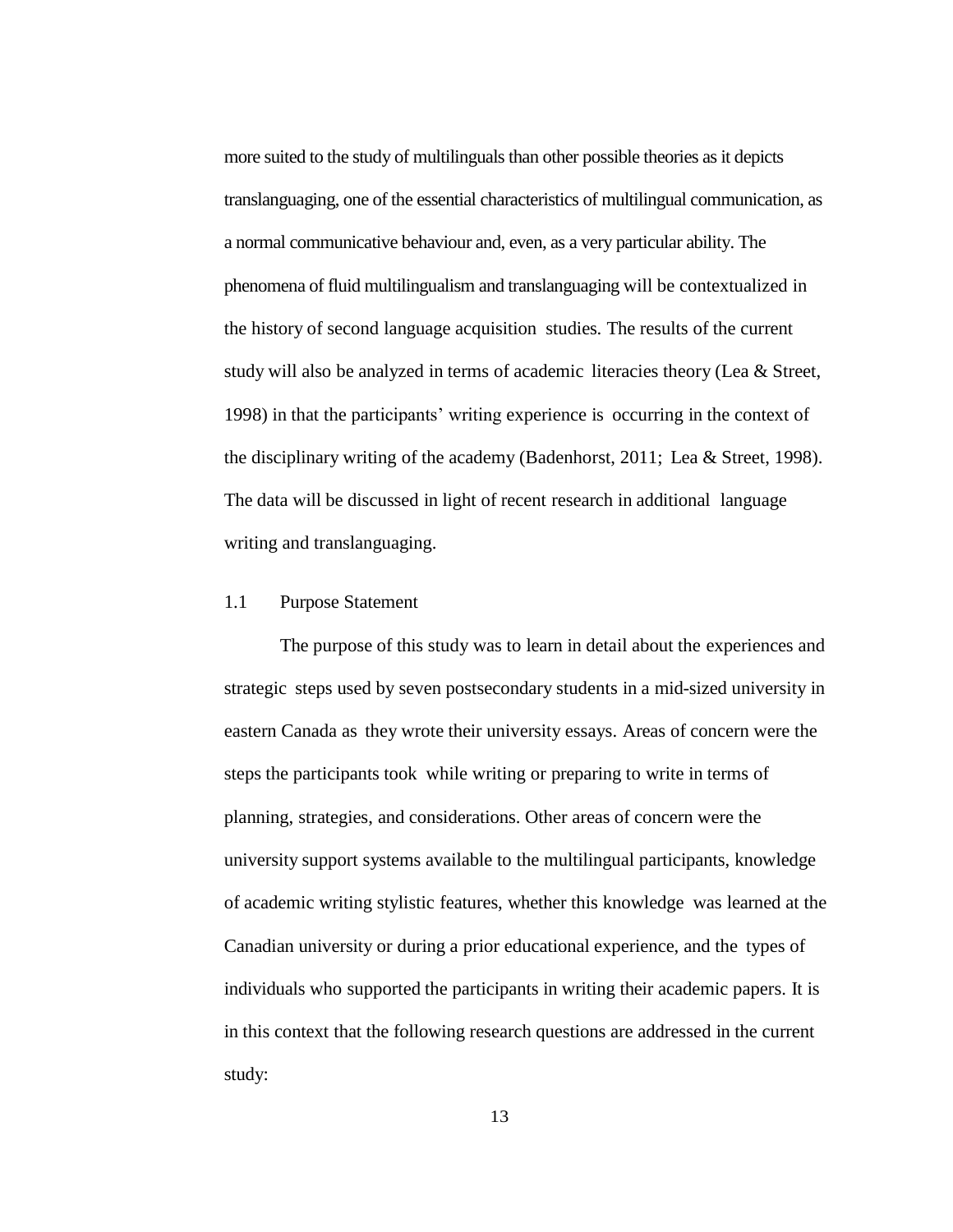- 1. What is the writing process of multilingual postsecondary student participants writing essays at a mid-sized Canadian university?
- 2. What strategies and support systems do multilingual participant postsecondary students use when they write university essays?
- 1.2 Significance of the Study

The current study investigates the writing processes and composition strategies of multilingual postsecondary students at a mid-sized Canadian university. This study will provide insight into the steps taken by these student participants in planning and writing their essays. A secondary item of investigation was the support accessed by the participants and the extent to which their prior knowledge assisted them in their academic writing process. Overall, the results of this study will provide a more nuanced description of the academic writing routines, process, needs, and some frustrations of this group of multilingual postsecondary students. This study will help to shed light on a student population that is distinctive to Canada due to the combination of Canadian postsecondary recruitment practices abroad and Canadian university practice, yet about which not a lot is known. The results of this study will be specifically of use to instructors and professors who teach writing at the postsecondary level, consultants in writing centres, as well as those employed in student affairs at the postsecondary level. These results will also be of use to all postsecondary instructors and professors as all university subjects require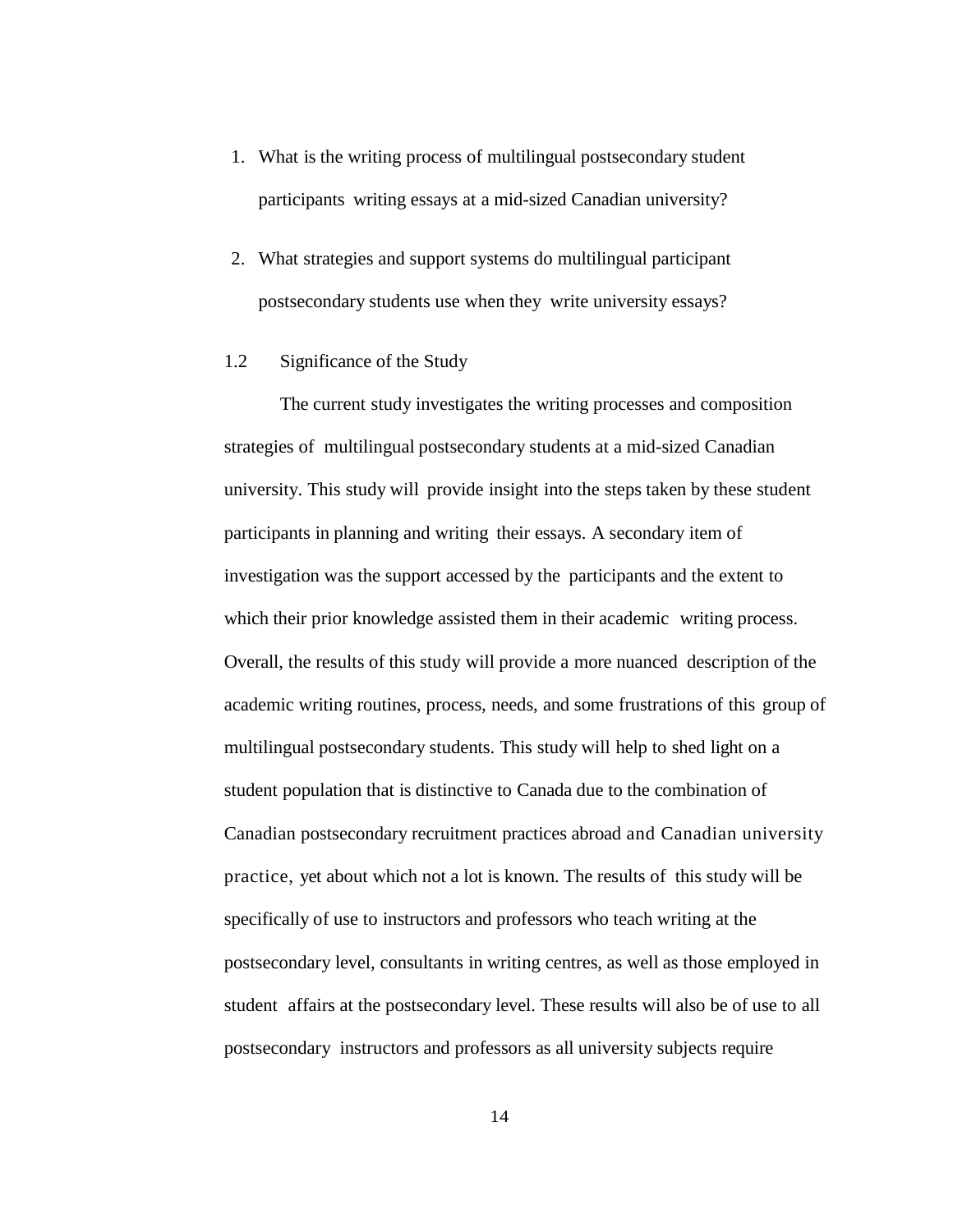academic writing, albeit some more than others. The data about the use of resources by the study participants will be of further use to all postsecondary staff in better understanding the resource requirements of multilingual students.

A variety of terms, such as ESL students, L2 speakers, English Additional Language speakers (EALs), are used to describe English Language Learners (ELLs) in the literature. The differences between these terms relate to how the speaker is positioned with regards to native speakers or mother tongue speakers of the English language. Some of the terms above are viewed as stigmatized, while others are not, yet all carry a nuance of judgment. For the purposes of the current research project, the term English Language Learners (ELLs) will be used to describe individuals who speak, read, and write English as an additional language. This term may be perceived as carrying less judgment than ESL students, for instance. English Language Learners (ELLs) refers specifically to individuals communicating in English, whereas the term L2 speakers could refer to language learners of a language. The term English Additional Language speakers (EALs) could also have been used with equal purpose, but English Language Learners (ELLs) was selected in an effort to standardize terms.

For the purposes of the current research, de Angelis' (2007) definition of multilinguals will be used. De Angelis states, "a multilingual person...[is] an individual familiar with three or more languages to some degree of fluency" (De Angelis, 2007, p. 8). The above definition does not refer to literacy in the language, however, each participant was asked questions about their literacy in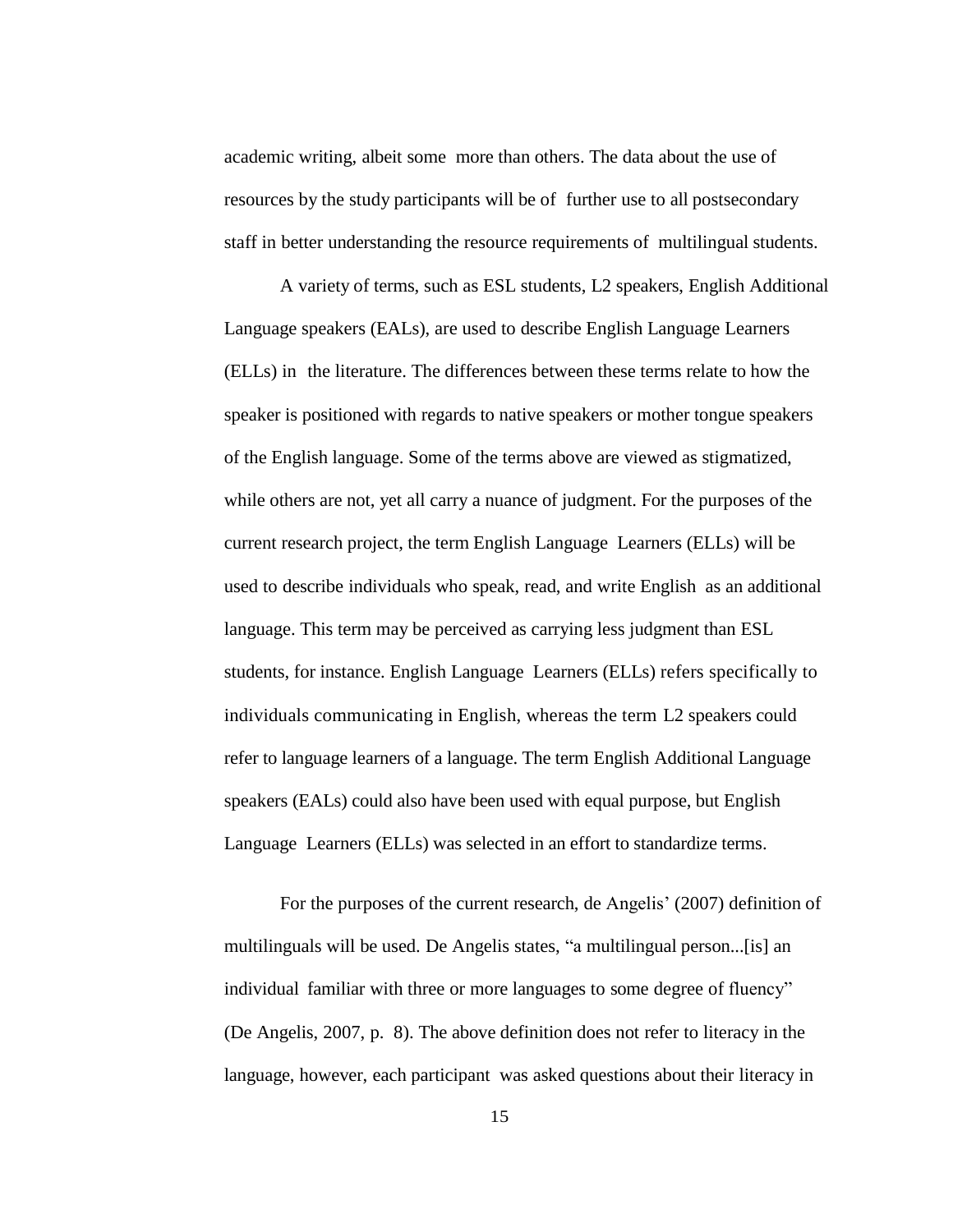each of the languages in their repertoire.

#### 1.3 Overview of the Thesis

The main purpose of this study was to explore and elucidate various aspects of the writing process and the composition strategies employed by a small group of multilingual undergraduate and graduate students at a mid-sized Canadian university. The theoretical framework of fluid multilingualism (Canagarajah, 2002; Canagarajah, 2006) was used to critically analyze their writing process. A qualitative methodology was used and data was collected through individual semi-structured interviews, coded and analyzed. Participants were young adults enrolled at the bachelors or graduate level. They were recruited through posters placed around campus, in the library, and in the Writing Centre. There is a small sample size of seven participants. As the researcher is a distance student, the research for this project was conducted via distance using a synchronous online platform (Gotomeeting.com), telephone, and email. This online interaction created a limitation in that internet service was not completely stable and sometimes affected the audio connection. Results line up with the literature in that participants' composition process took longer, planning prior to writing was not uniform, participants who were more skilled writers planned globally, and prior knowledge had an impact on the participants' writing performance. Another result that mirrored the literature was that some participants added a personal element of creativity to their academic writing. Furthermore, as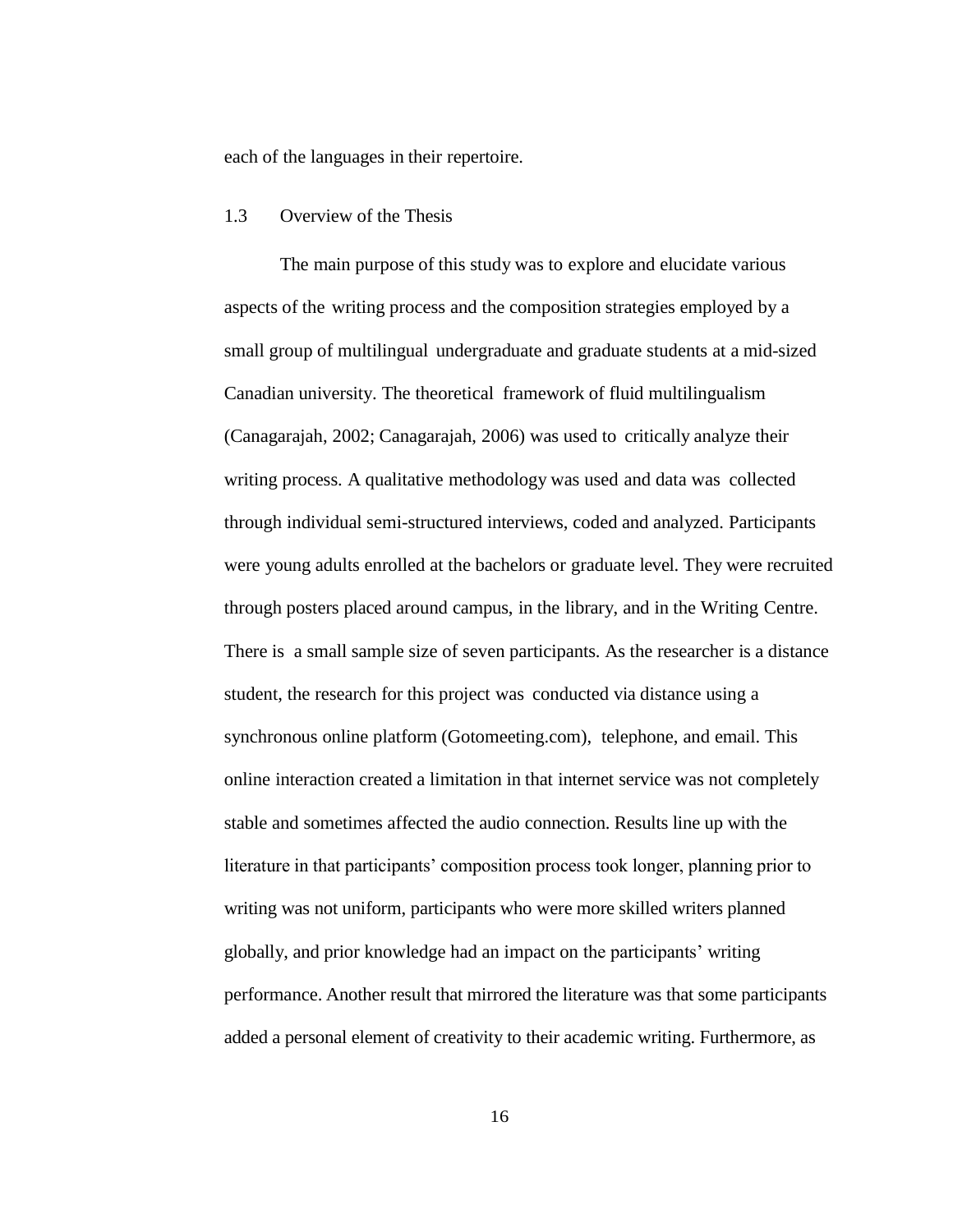noted in the literature, participants revealed a variety of affective, metacognitive, and interpersonal composition strategies, including accepting the writing process, using resources, seeking mentorship, and translanguaging. Results differed from the literature in the participants' reactions to perceived instructional rules, as well as the impact of previous exposure to academic writing. More questions remain regarding the use of resources, such as online translators and dictionaries, translanguaging and links to level of additional language proficiency. Meta-themes from this research may be viewed as situated on three continua: agency/following instructions, experience/inexperience, and explicit teaching/finding their own methods. The conclusion of the thesis addresses the deficit view of multilingualism in light of the globalization of Canadian universities. The common national origin of the majority of the participants may have presented a limitation, or at least an unforeseeable particularity. Despite these limitations, the data collected was rich and valuable. Implications of this study are that multilingual academic writers require more time for their composition process. Greater awareness of this need for more time would be beneficial to instructors and institutional planners in organizing learners supports.

### 1.4 Conclusion

This introduction has provided an overview of the issues leading to the development of an increasingly multilingual population of postsecondary students in Canada, the need to learn more about the academic writing experiences of this population, and the chapter also included a description of the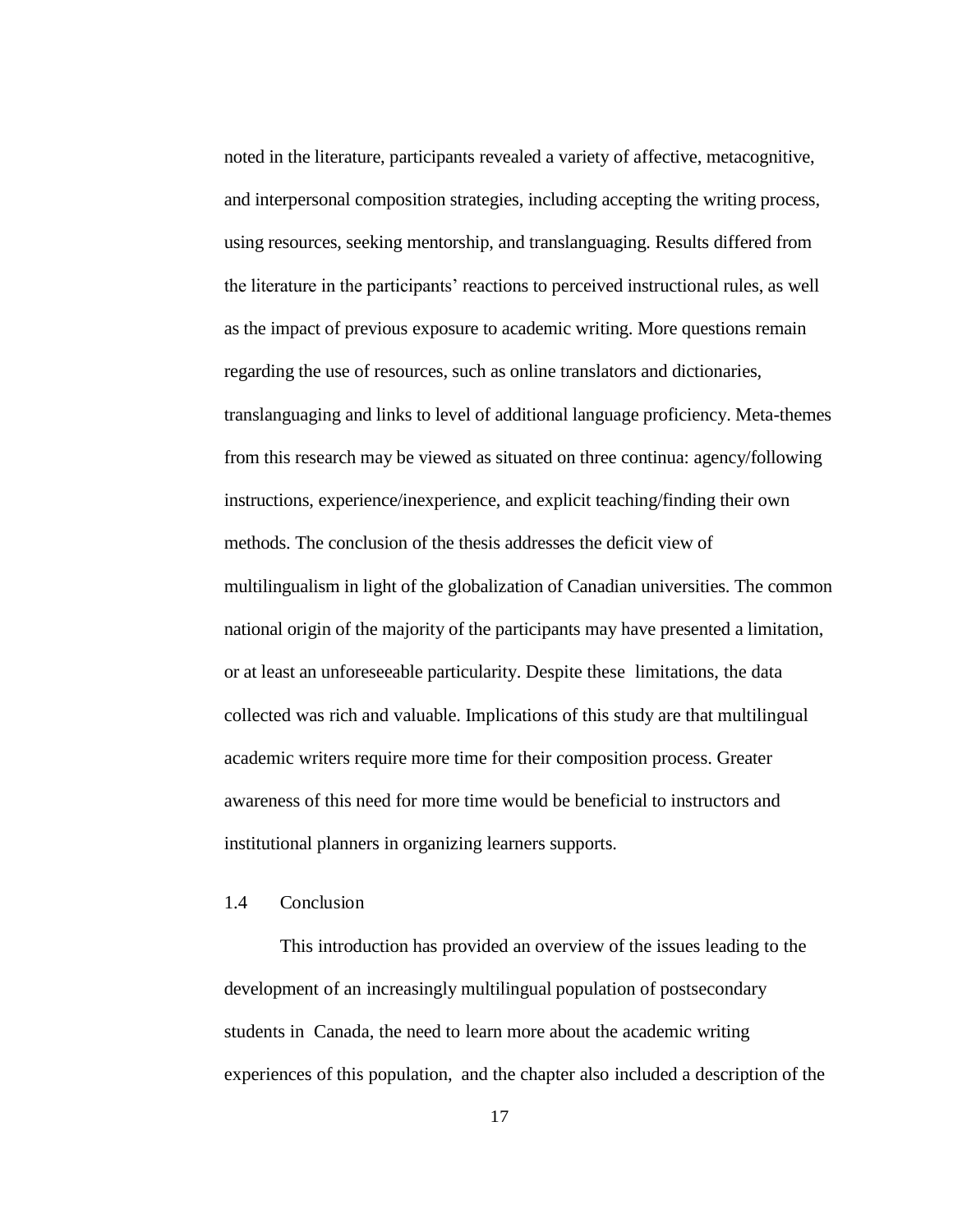major sections of this thesis. The introduction has also outlined this qualitative study of multilingual Canadian postsecondary students and the process they go through when writing their university papers. Two research questions have been stated. A theoretical stance of fluid multilingualism has been proposed for the context of a small scale, interview-based study of seven multilingual postsecondary students. The limitations of the study have been outlined. Key terms related to the participant population of multilinguals have been defined in terms of the literature. It is hoped findings will be of assistance to university professors, college instructors, and professional staff in better understanding the multilingual students and their perspectives at their own institutions.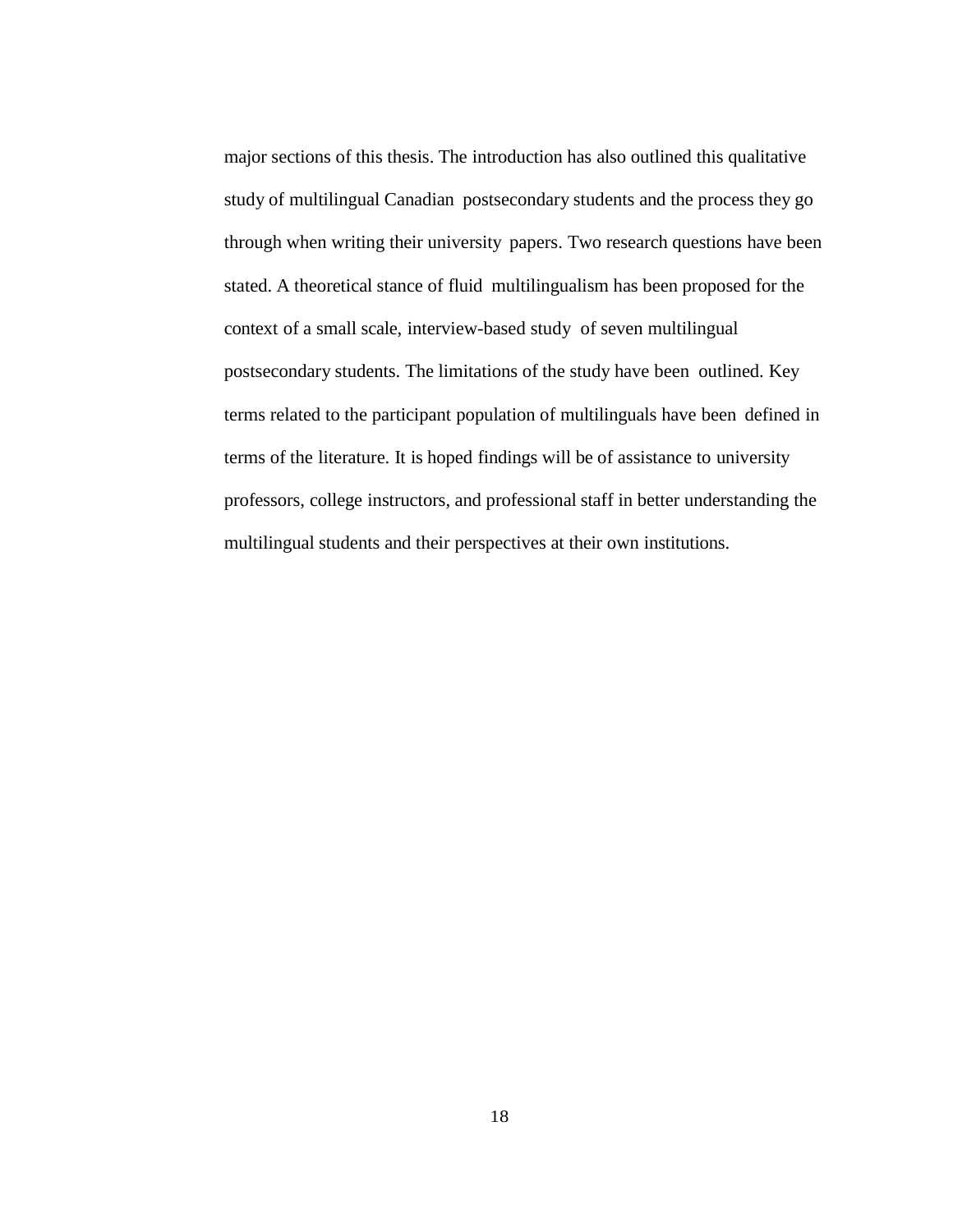#### Chapter 2: Review of Literature

Scholarly literature about multilingual postsecondary students, their academic writing process, and their experience as academic writers is found in the following countries: Australia, China, South America, South Asia, Spain, Taiwan, the Netherlands, the United States, Malaysia, South Africa, and Canada, while the majority of the research took place in the United States and a smaller number of studies in Canada. This review of literature aims to establish a theoretical framework for teaching culturally diverse learners; to explore what is known about multilingualism, the writing process and writing strategies used by multilingual postsecondary students. The scope of this review is within the disciplines of higher education, writing studies and additional language studies. Current research will be analyzed thematically with the goal of elucidating the relationship of these topics to multilingual postsecondary students as they research and write university papers that they consider difficult.

#### 2.1 Culturally and Linguistically Diverse (CLD) View of Learning

The population of the current research project is multilingual young adults in a Canadian postsecondary institution. The culturally and linguistically diverse (CLD) approach to teaching and learning is defined as "Collectively, sociocultural theories, critical pedagogy, and culturally relevant and sustaining perspectives interrogate relations and contexts, identities, and power in ways that influence the teaching of writing. This approach recognizes that students' lived experiences and cultural ways of being impact how students learn in schools and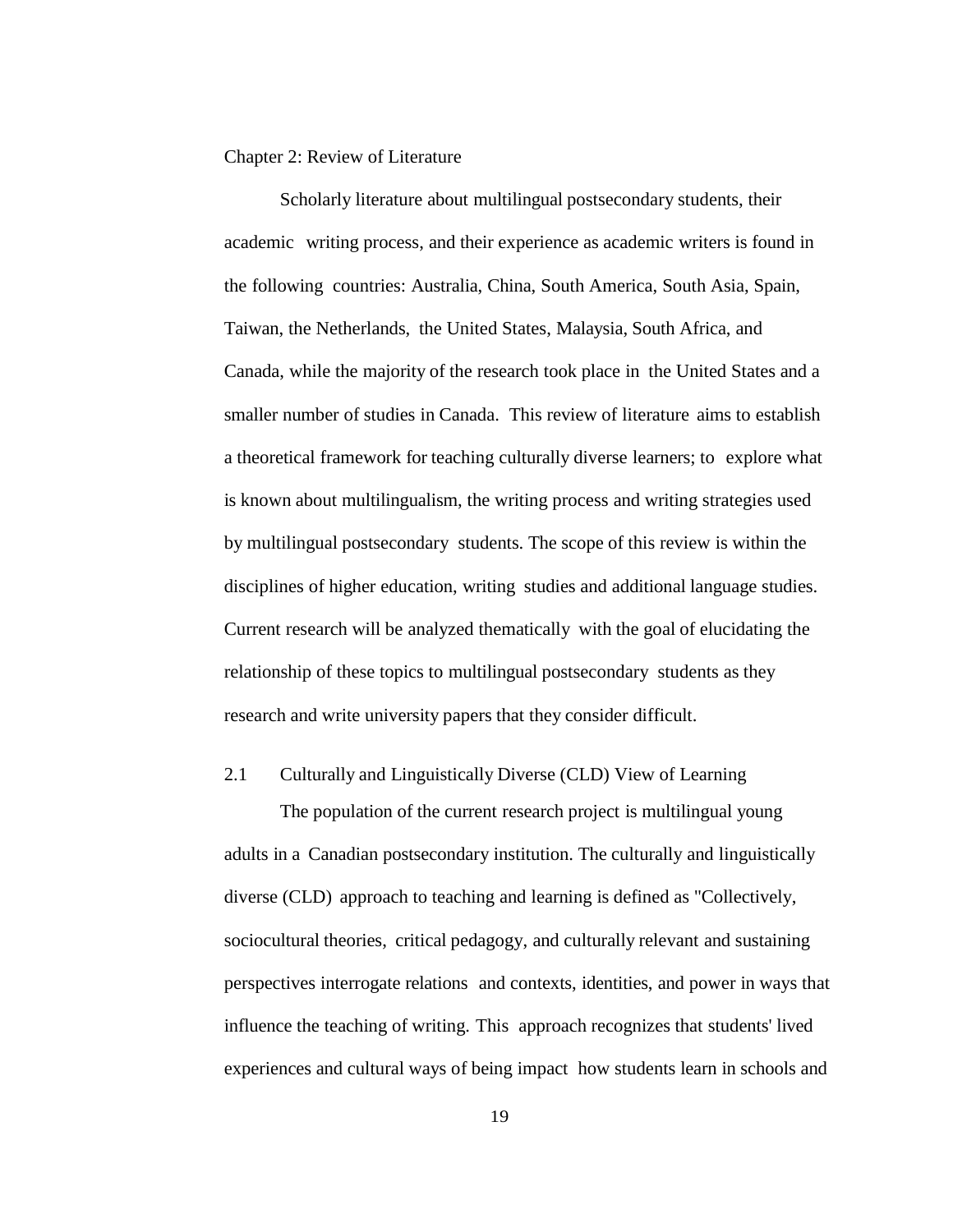navigate the larger social world" (Kinloch & Burkhard, 2016, p. 382). In other words, the CLD approach to learning is critical of social structures and power relations. The CLD approach makes a link between learners' prior knowledge/experiences, their in-school experiences, and their experiences in life, particularly in the context of power relations. The culturally and linguistically diverse approach to teaching and learning is also linked to the effect of prior knowledge, cultural or academic, on writing, as will be developed in the following section, Contextual Factors in Multilingual Writing.

Kinloch and Burkhard (2016) conducted a qualitative study of the literacy practices of high school students in order to learn best practices for a "culturally and linguistically diverse (CLD) classroom" (Kinloch & Burkhard, 2016, p. 378). In line with CLD practices, in the Kinloch and Burkhard study (2016), high school students were given freedom to experiment with different academic voices and agency in their writing assignments. Multilingual individuals are experienced with a variety of cultural and linguistic settings, both in and out of school. In the CLD approach to teaching and learning, multilinguals in the classroom are viewed as a strength, and this approach aims to draw on the strengths of a diverse group of learners (Kinloch, 2005; Kinloch, 2009; Kinloch & Burkhard, 2016; Looker, 2016, Paris, 2012). An understanding of the culturally and linguistically diverse view of learning is relevant to the current study as it is based on the experiences and practices of a culturally and linguistically diverse group of postsecondary students who are studying in an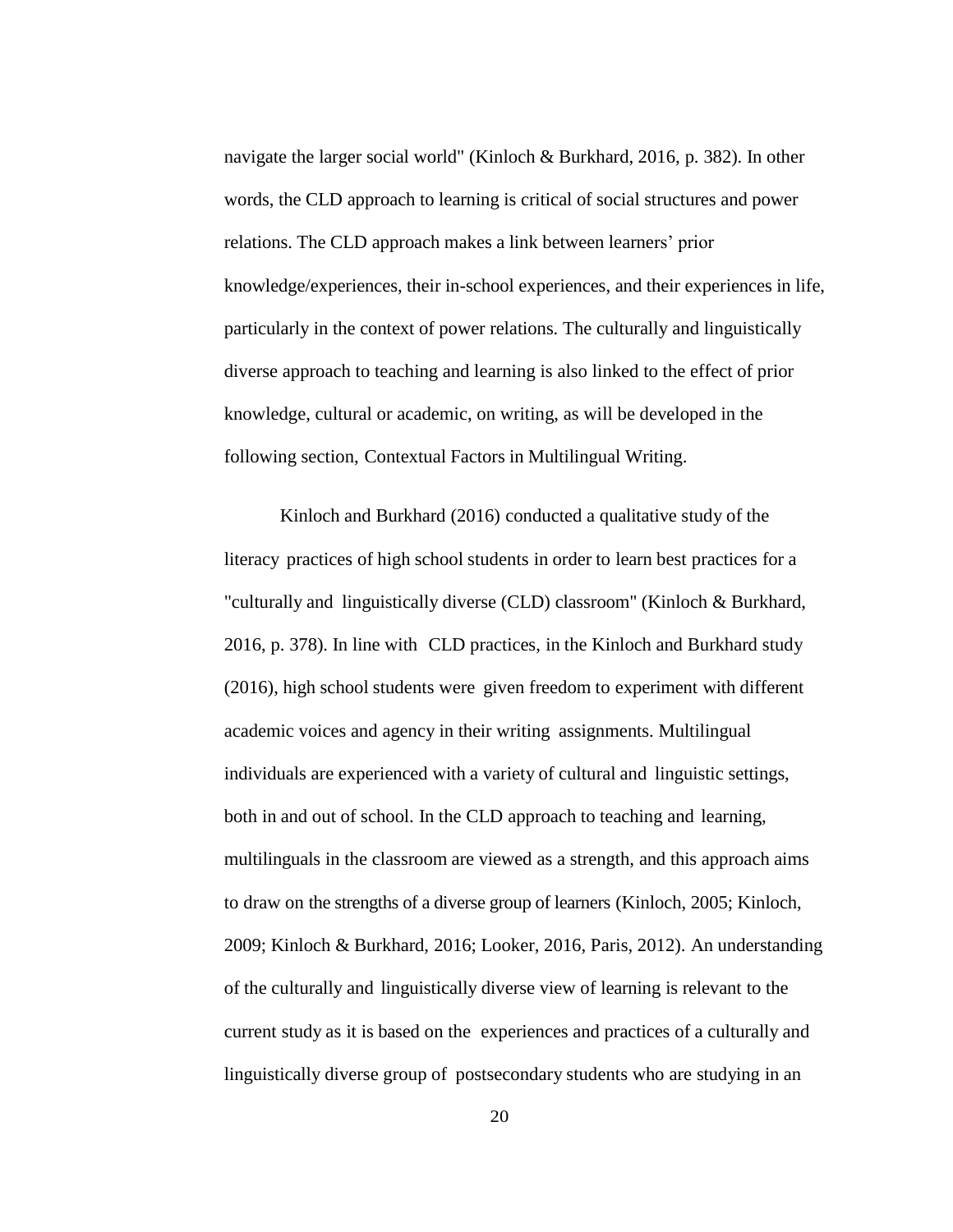educational system that is not necessarily oriented to a diversity of educational and linguistic backgrounds; however, the focus of this research is on writing, including the way it is informed by prior learning, including culture. The research does not focus on culture independently of writing and prior learning, as that is outside of the scope of this project.

#### 2.2 Bilingualism or Multilingualism?

The development of research on bilingualism and multilingualism permits an understanding of *fluid multilingualism* (Canagarajah, 2002; Canagarajah, 2006). Bilingualism, or the phenomena of communicating in two or more languages, has been defined differently by different researchers over the course of more than fifty years. Weinreich (1953) stated in his cornerstone book, *Languages in Contact*, "The practice of alternately using two languages will be called bilingualism, and the persons involved, bilingual…" (p. 1) [Note: Unless otherwise specified, all remarks about bilingualism apply as well to multilingualism, the practice of using alternately three or more languages.] Multilingualism was hence defined as "the practice of using alternately three or more languages" (Weinreich, 1953, p. 1). De Angelis, 54 years later, but in the same field, proposed "a multilingual person to be an individual familiar with three or more languages to some degree of fluency, and a bilingual an individual familiar with two languages, also to some degree of fluency" (De Angelis, 2007, p. 8). For the purposes of the current research, the de Angelis (2007) definition of multilinguals will be used.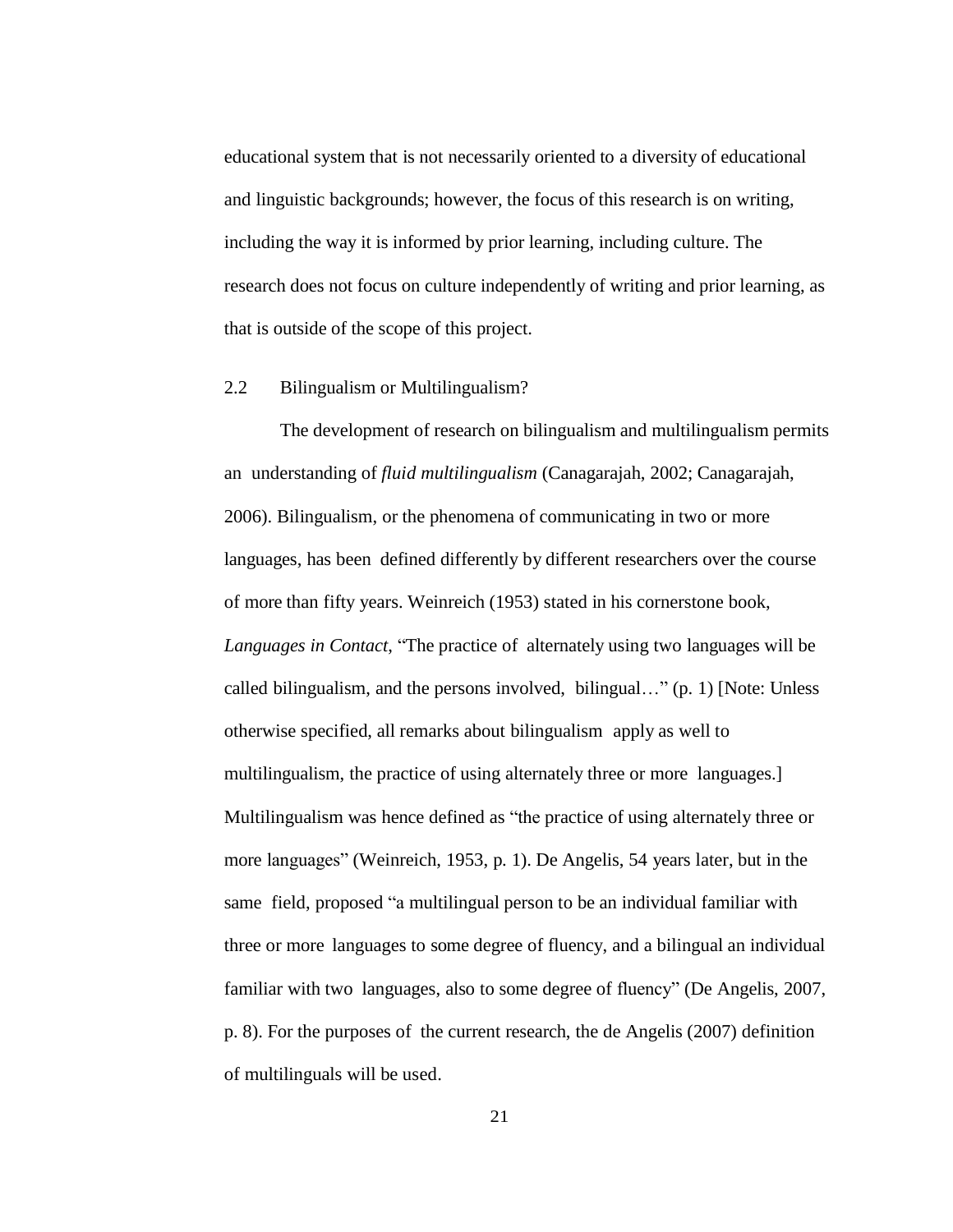Bilingualism and multilingualism are the basis of this thesis because they are the essential context for writing in an additional language (Leki et al., 2008), which is the phenomenon under focus in the current study. In the past, multilingualism and bilingualism were not widely viewed strengths in communication (Garcia, 2009). Bilingual and multilingual individuals were potentially viewed from a deficit model of communication, i.e., that bi- or multilingual individuals were somehow incomplete or flawed in comparison to the language proficiency of the monolingual (Garcia, 2009). Today, the deficit approach seems ludicrous in light of recent, international scholarship on multilingualism (Garcia, 2009; Leki et al., 2008; Manchon, 2011; Manchon & Matsuda, 2018). In fact, the focus of research has changed radically over the past 66 years from bilingualism (Grosjean, 2008; Romaine, 1995; Weinreich, 1953), to trilingualism (Cenoz, 2003; Hoffman, 2001; de Angelis, 2007), to multilingualism (Marshall et al., 2012) and translanguaging (Garcia & Lin, 2017) (See 2.4 - From Multilingualism to Translanguaging). The term translanguaging refers to the ability of a multilingual speaker or community to decide when to use a specific language (Garcia & Wei, 2014); it also refers to the act of multilinguals mixing different languages to communicate based on the context, their own needs, and desires (Garcia & Lin, 2014). In essence, it is now widely viewed as a strength to be able to communicate in more than one language, even in more than two languages (Canagarajah, 2002; Canagarajah, 2009). The qualities attributed to multilingualism include: heightened awareness of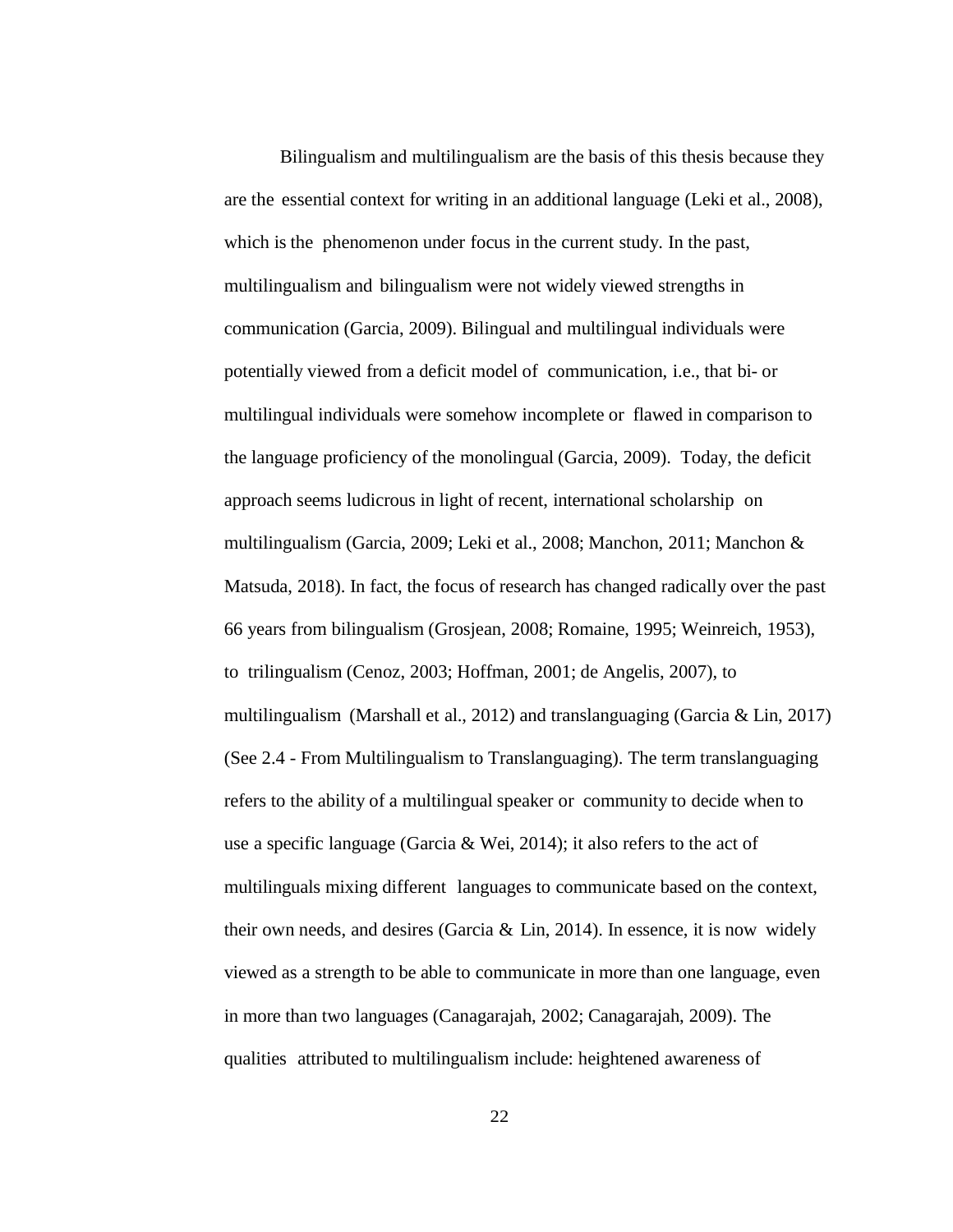rhetorical conventions (Canagarajah, 2006) and the ability to translanguage in order to meet one's communicative needs (Garcia & Lin, 2014; Marshall et al., 2012).

Canagarajah (2006) argues that multilinguals have many unrecognized rhetorical and verbal strengths that should be recognized by educators. In a comparison of academic articles written by the same multilingual participant with different linguistic target audiences, results showed that the participant directed his text to the different rhetorical conventions of specific target audiences (Canagarajah, 2006). The multilingual subject switched back and forth rapidly between different codes while attending to the requirements of different audiences (Canagarajah, 2006; Canagarajah, 2009). In a qualitative study, Marshall et al. (2012) collected primary data on a multilingual, Canadian postsecondary population, the same as the population in the current research, translanguaging in their academic and non-academic lives as university students. The multilingual participants showed evidence of translanguaging in digital and traditional literacies as they prepared their English-only university assignments (Marshall et al., 2012). Both examples above highlight multilinguals' distinct use of translanguaging to meet their unique communicative needs, as they are functioning within multilingual communities. An understanding of bilingualism and multilingualism is important background knowledge in understanding the following sections on translanguaging and fluid multilingualism. These are foundational notions in the study of the multilingual writing process.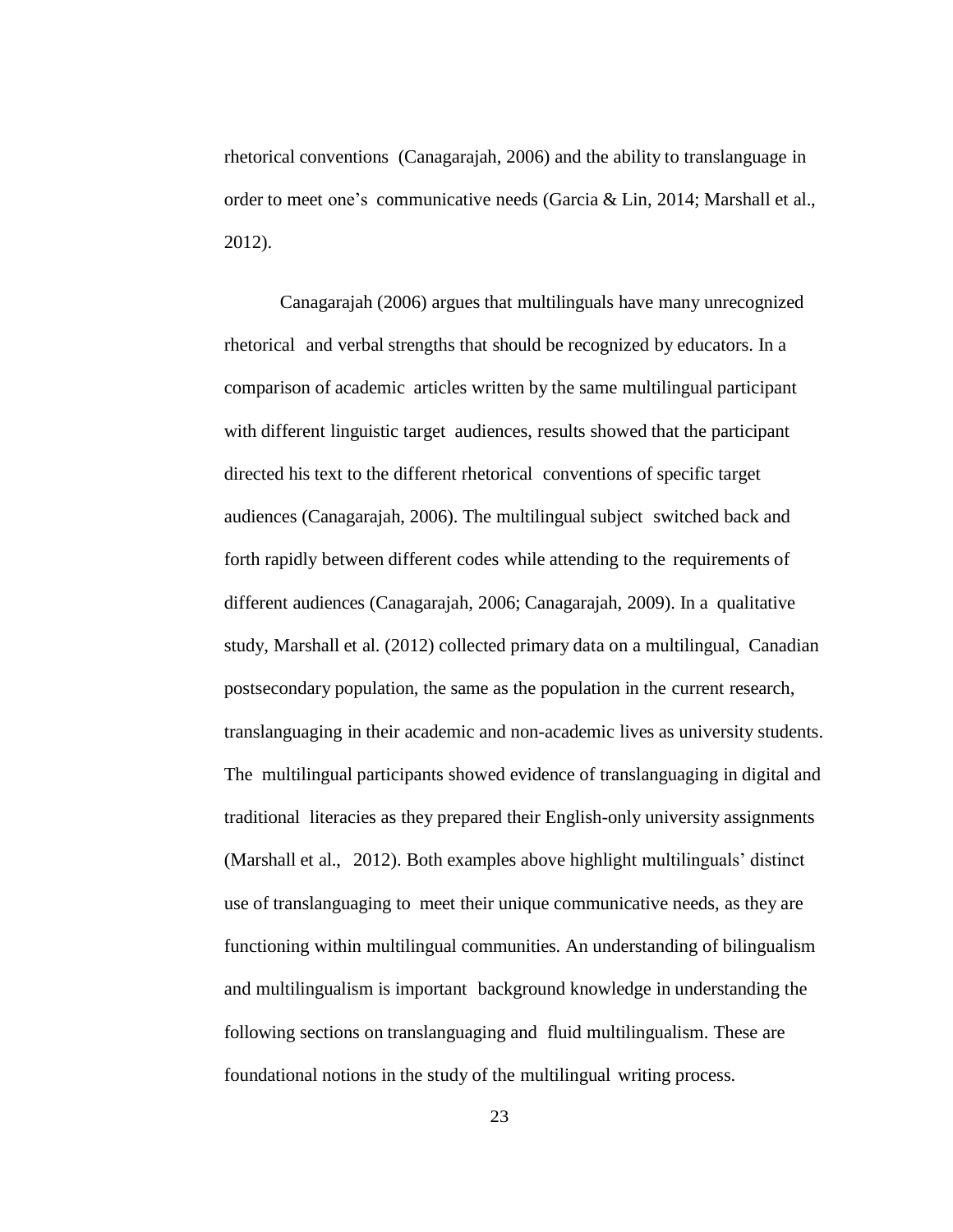#### 2.3 From Multilingualism to Translanguaging

In 1953, Weinreich asserted that moving back and forth between languages was to be termed "interference" and thus both identified as well as attached a negative connotation to the phenomenon of codeswitching (Weinreich, 1953, p. 1). Weinreich maintained "those instances of *deviation* [italics added] from the norm of either language which occur in the speech of bilinguals as a result of their familiarity with the language, i.e., as a result of language contact, will be referred to as interference phenomena" (Weinreich, 1953, p. 1). In the time that has elapsed since 1953, the conceptual notions around bilingualism and multilingualism have evolved to the point where what was negatively termed "interference" (Weinreich, 1953, p. 1) is now viewed in a positive light as *translanguaging*.

In the early days of the field of additional language acquisition, bilingual language production was viewed as two totally separate systems, as opposed to one interrelated system (Garcia & Lin, 2017). Under the separate system model, when one language popped into the usage of the other language, it was viewed as an interference from the single language system (Garcia & Lin, 2017). An understanding of these early conceptions of bilingualism is important in situating the current understanding of multilingualism and translingualism/translanguaging, as will be defined below, as normal occurrences in a multidimensional, postcolonial world.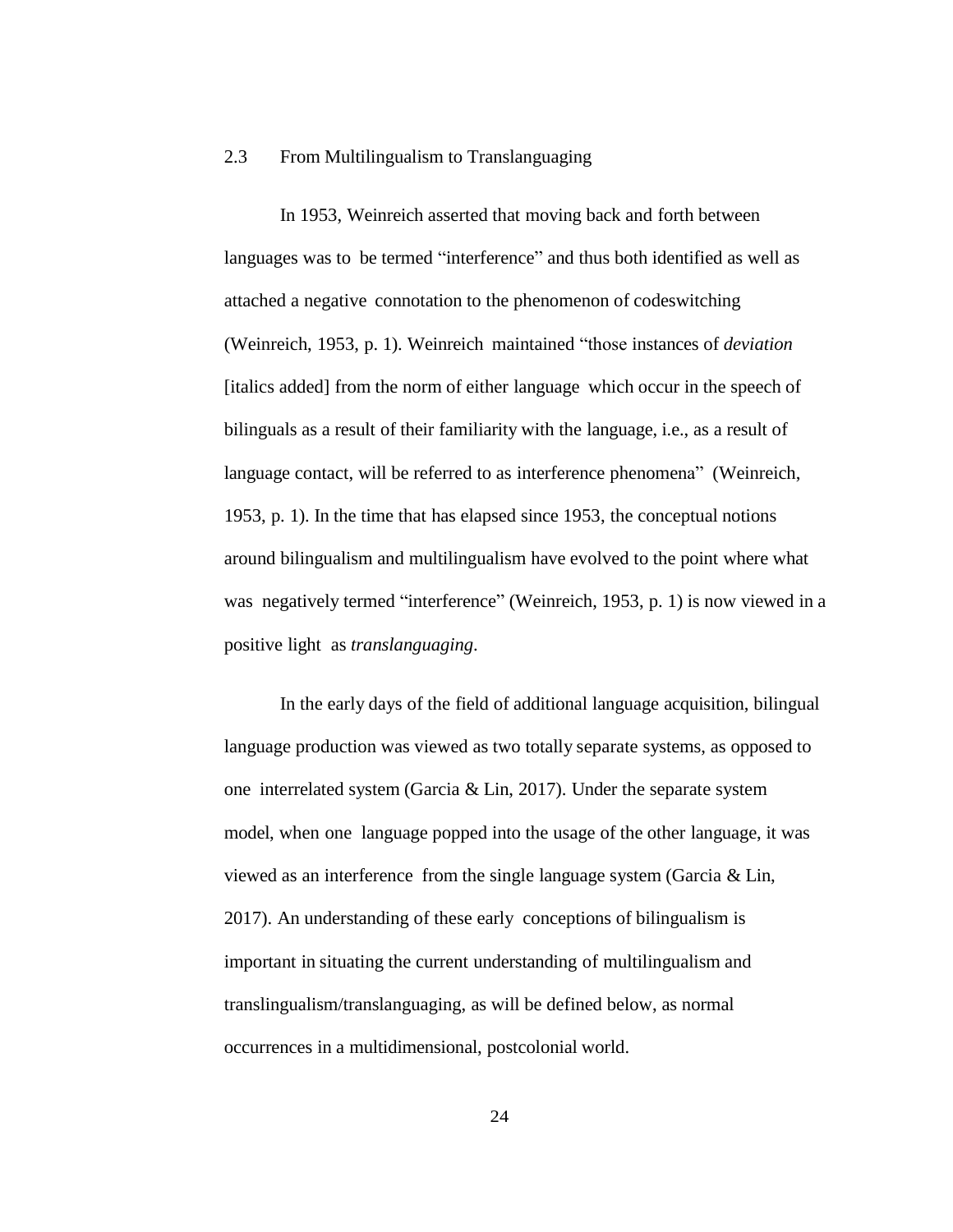The term translanguaging refers to the ability of a multilingual speaker or community to decide when to use a specific language (Garcia & Wei, 2014). On a more complex level, *translanguaging* refers to the act of multilinguals mixing different languages to communicate based on the context, their own needs, and desires (Garcia & Lin, 2014). This definition will be used in the current research project.

Canagarajah posits that multilinguals have a more active, fluid, and hybrid perception of language based on a larger lexical base that translates into a heightened rhetorical sense (Canagarajah, as cited in Garcia & Lin, 2014, p. 122). Thus, Canagarajah proposes translanguaging as creating a type of individualized, hybrid languaging system. Garcia and Lin (2014) specify that translanguaging operates not only at the individual level, but also at the community level. The notion of translanguaging developed from the concepts of multilingualism and codeswitching (Garcia & Wei, 2014). Translanguaging is relevant to this thesis because it forms the context for writing in an additional language/ELL writing (Leki et al., 2008). Translanguaging is important to the study of the writing of multilingual postsecondary students because, as explained above, it is an organic, integral feature of multilingual language use (Garcia & Lin, 2017; Garcia & Wei, 2014).

Multilinguals have options in the language they choose to express themselves. When multilinguals communicate, they may translanguage naturally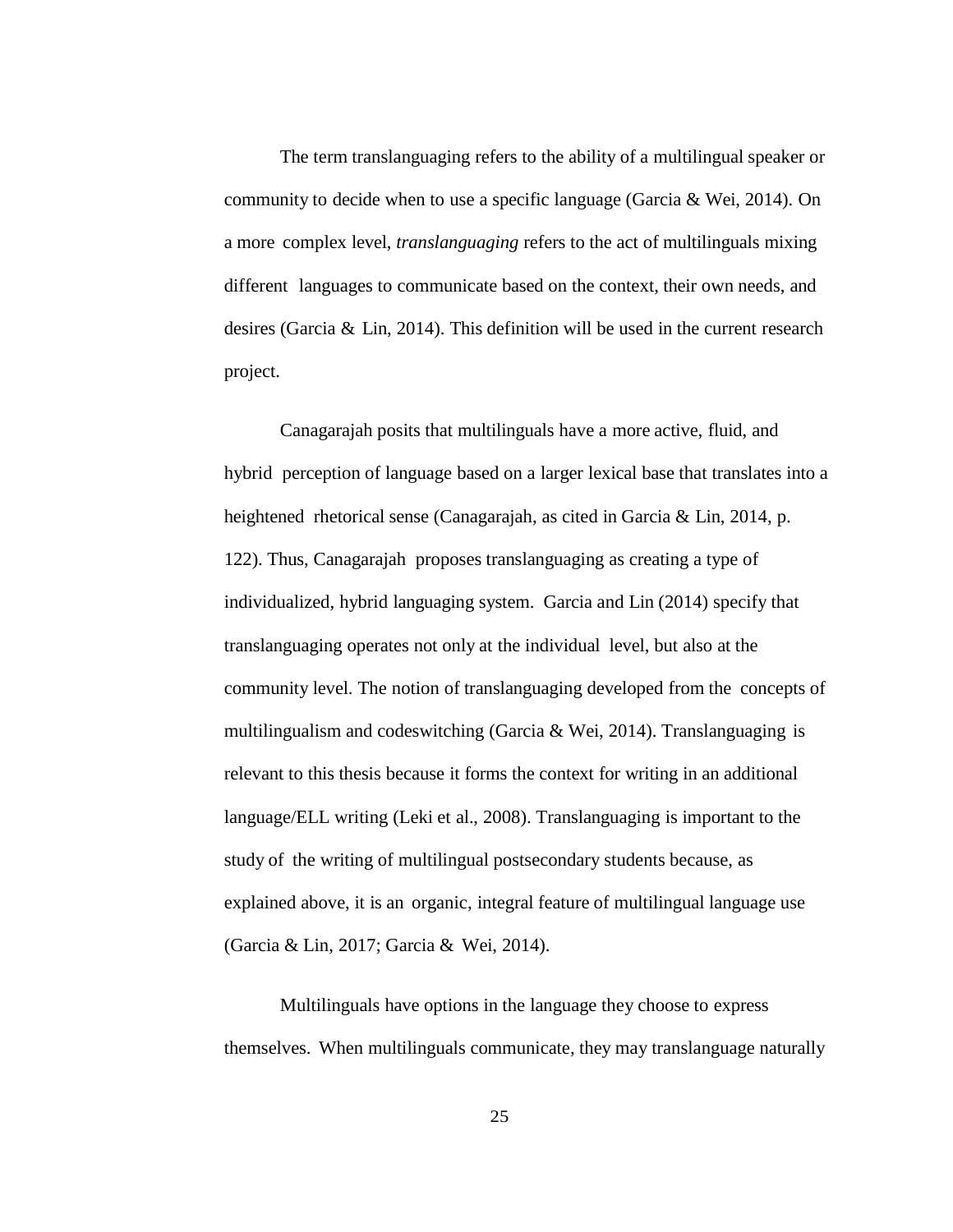or by choice, *or* multilinguals may choose to communicate by using only one language at a time (Garcia & Lin, 2017; Garcia & Wei, 2014). According to the sociocultural approach to language (Street, 1984; 1993, as cited in Garcia, 2012), it follows that languaging occurs in social situations, whether involving literacy or oral communication (Garcia, 2012), although the focus in the current research is on written language. Canagarajah argues that multilinguals demonstrate intellectual and cultural agility in stepping back and forth between forms, languages, and cultures (Canagarajah, 2011). The translanguaging highlighted by Canagarajah exists because of contact between linguistic groups, so translanguaging is inherently a social activity, and thus in line with Street (1984). The fact that the translanguaging participant in Canagarajah's study was not aware that he was doing anything out of the ordinary in what is, to him, the natural act of "shuttling between languages" highlights a very appealing innocence and an absence of self-consciousness in this case (Canagarajah, 2011).

Marshall, Hayashi, and Yeung (2012) show evidence of translanguaging, similar to that described by Canagarajah in his study of one scholar writing in different languages for different audiences (2011). Marshall et al. (2012) report that multilingual university students are translanguaging both inside and outside of the university environment, including on social media, while working on university assignments, and in informal/personal communications. Marshall et al. (2012) demonstrate that translingual communication occurs in both digital/online spaces as well as traditional forms of literacy leading up to, but not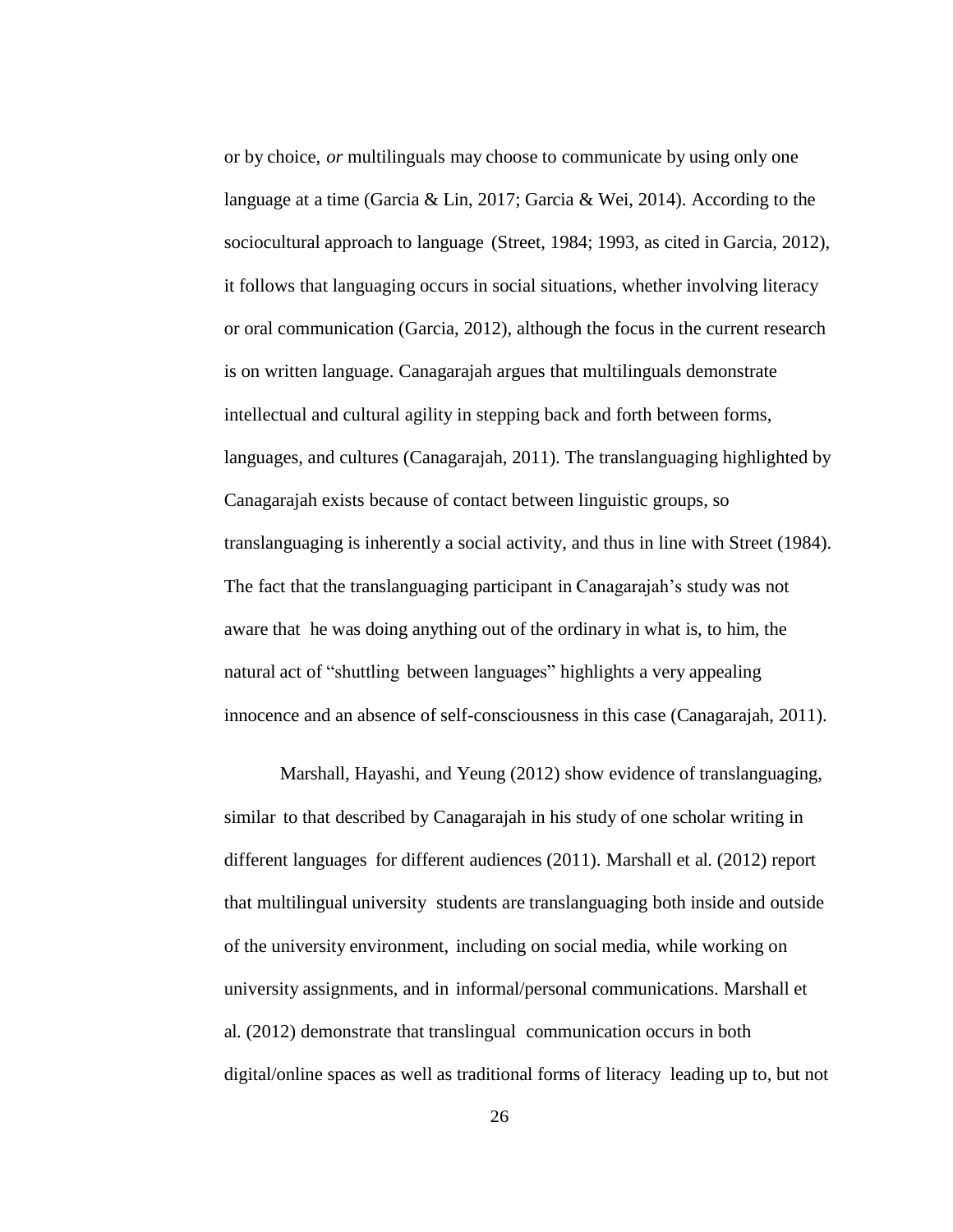including the final version of their assignments, which were all submitted in English (Marshall et al., 2012). The young adult population of urban Canada has become increasingly as multilingual as the university students described in Marshall et al. (2012). One might consider the participants in this study to be part of the new, urban Canadian, translingual norm.

### 2.4 Fluid Multilingualism

The concepts of fluid multilingualism and translanguaging practices are important to the study of the multilingual writing process because these concepts will be used to interpret the way the participants in the current study use language; more specifically, it may be that fluid multilingualism and translanguaging capture the way the participants may choose to bounce back and forth between languages or choose to communicate in one language instead of another (Canagarajah, 201; Garcia & Lin, 2017; Garcia & Wei, 2014). Having multiple languages to draw upon as resources in the writing process distinguishes multilingual individuals from other populations. The conceptual framework of fluid multilingualism (Canagarajah, 2002; Canagarajah, 2006) will be used to critically analyze the writing process of participant postsecondary students at a mid-sized Canadian university. The current research project will investigate how the multilingual participants' additional linguistic resources manifest in the arena of academic writing.

2.5 Teaching Culturally and Linguistically Diverse Populations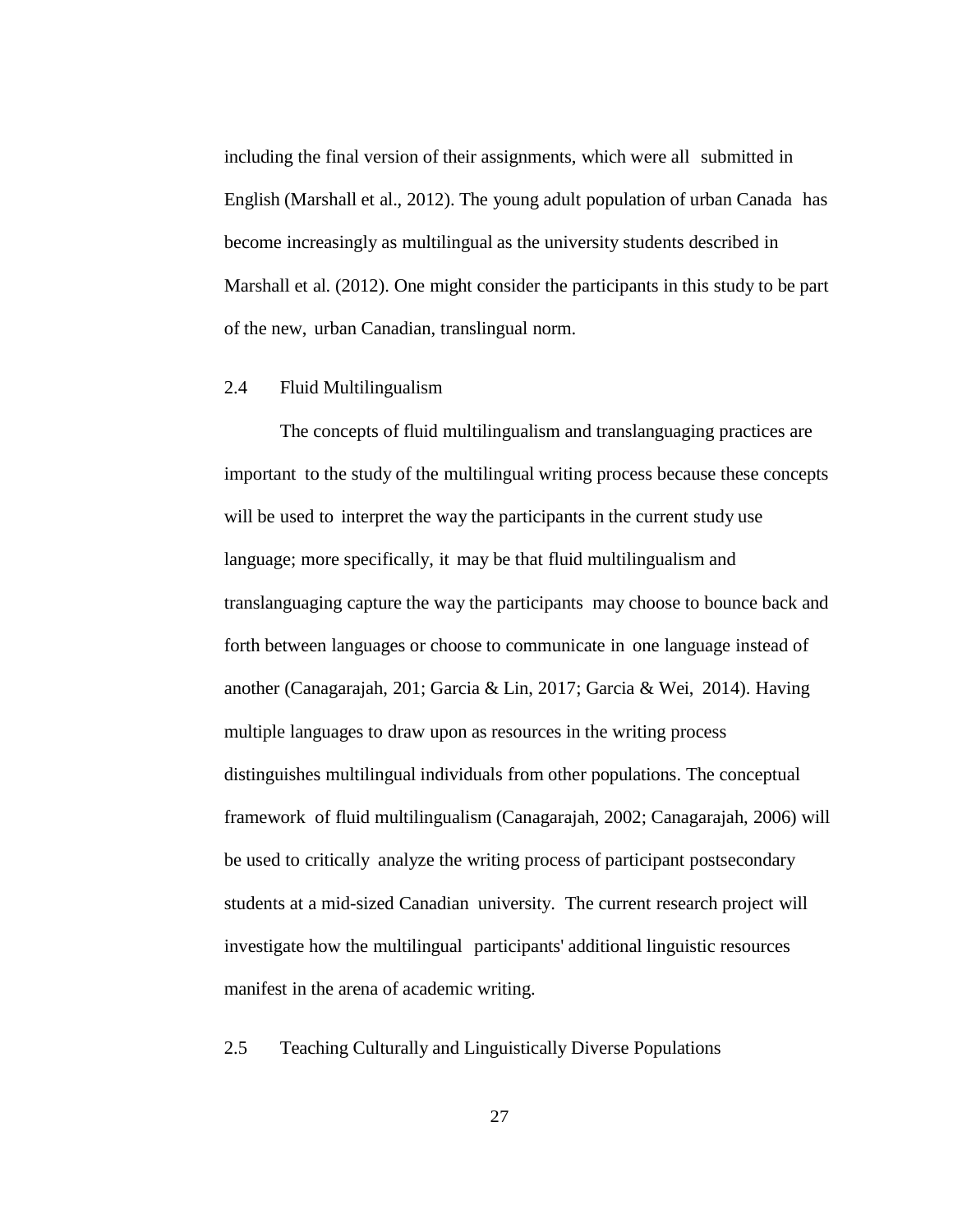With a focus on teaching culturally and linguistically diverse populations, the learner's "context, identities, and practices" (Cumming, 2001; Kinloch & Burkhard, 2016, p. 388) should be taken more into account. In terms of taking the learner's context into account in teaching practices, Cumming (2001) notes that scaffolding within the learner's range of ability is very helpful to ELLs in learning the composition process and different sub-genres of writing. Cummins (2017) recommends that the period of time allotted ELLs to develop their academic English be research-based and that learners from culturally diverse backgrounds should receive the most literacy-enriched learning possible.

Ferris (2018) offers suggestions regarding the use of professor feedback for ELLs at the postsecondary level that may be extended to culturally and linguistically diverse groups: providing "teacher feedback" on student work, with attention paid to clear communication and providing "expert feedback" on grammar and language errors (Ferris, 2018, p. 152). Ferris (2018) notes that both clear communication and grammar directives in feedback have been found to be highly valued in the ELL postsecondary student population. As noted above, Lorimer-Leonard (2013) demonstrated significant benefits to learners when their prior literacy learning was validated and valued by the educational system in their new country. As such, it may be argued that the learner will benefit if the instructional practices can be made to demonstrate that the students' prior learning and context is valued. Thus, a renewed emphasis on a culturally and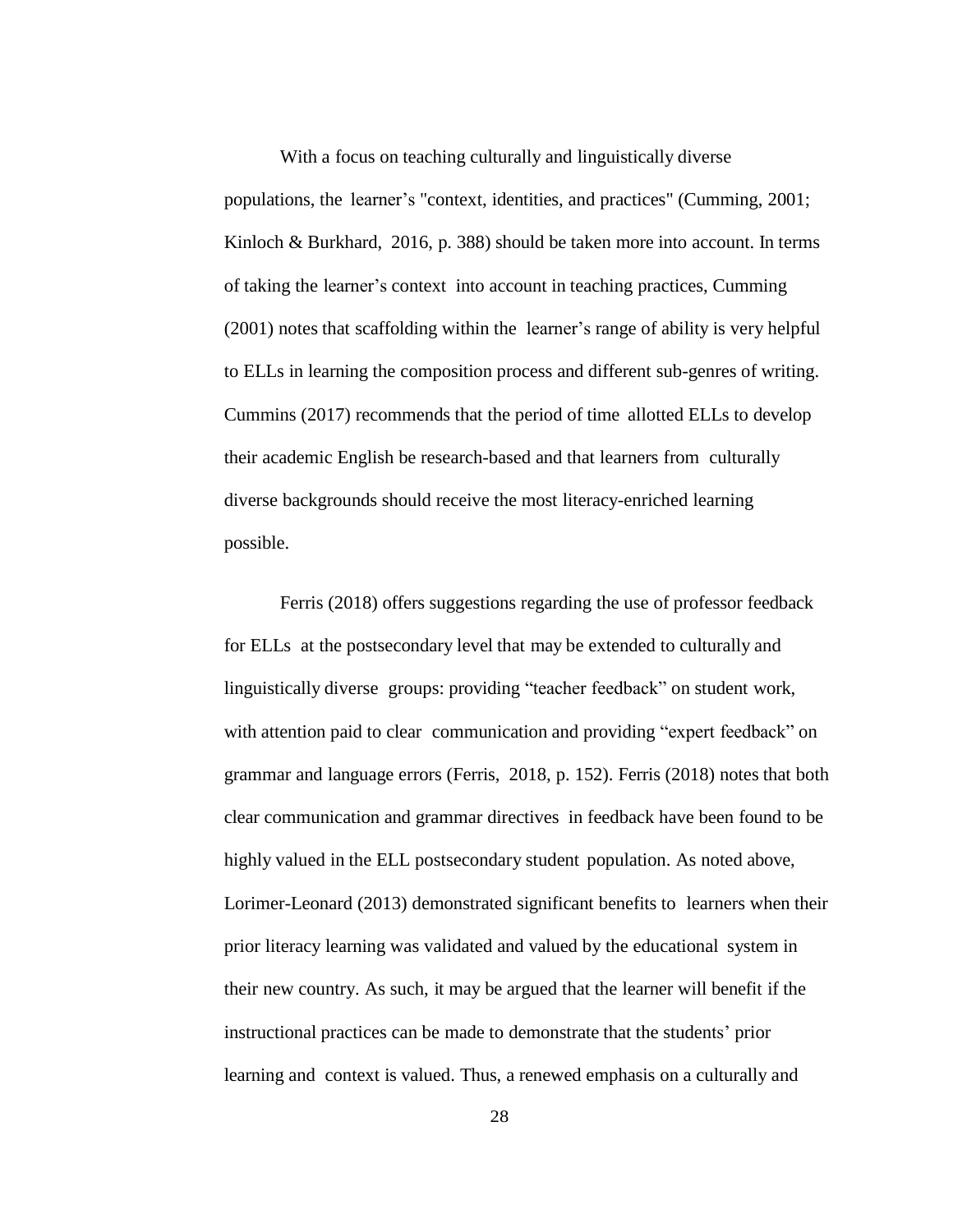linguistically diverse approach to postsecondary teaching could help increase students' engagement in their learning.

Cumming (2001) conducted a review of the literature on the cognitive and sociocultural perspectives on additional language composition from the mid-1980s to 2001. Based on the literature reviewed, three major issues related to writing in an additional language were proposed: "composing processes," "contextual factors," and "implications for education" (Cumming, 2001, p. 1). Findings suggest that additional language writers should pay attention to ideas, as well as language, while writing (Cumming, 2001, p. 5). Moreover, the findings suggest that first language writers, as well as *skilled* additional language writers, do more planning and revision than *less skilled* writers (Cumming, 2001). In contrast, less *skilled* additional language writers need to perform the extra work of searching for the right words and structures, and this extra cognitive work can potentially hold them back (Cumming, 2001). However, when studying skilled and less-skilled ELL writers, the length of time to develop their Cognitive Academic Language Proficiency (CALP) was not addressed as a variable, and this could be significant (Cummins, 2017). Finally, in the literature, the context of writing is studied in order to understand "social interaction" (p.4) through case studies on the experiences of additional language writers in different real-life contexts.

Cumming's (2001) results on the value of studying the context and/or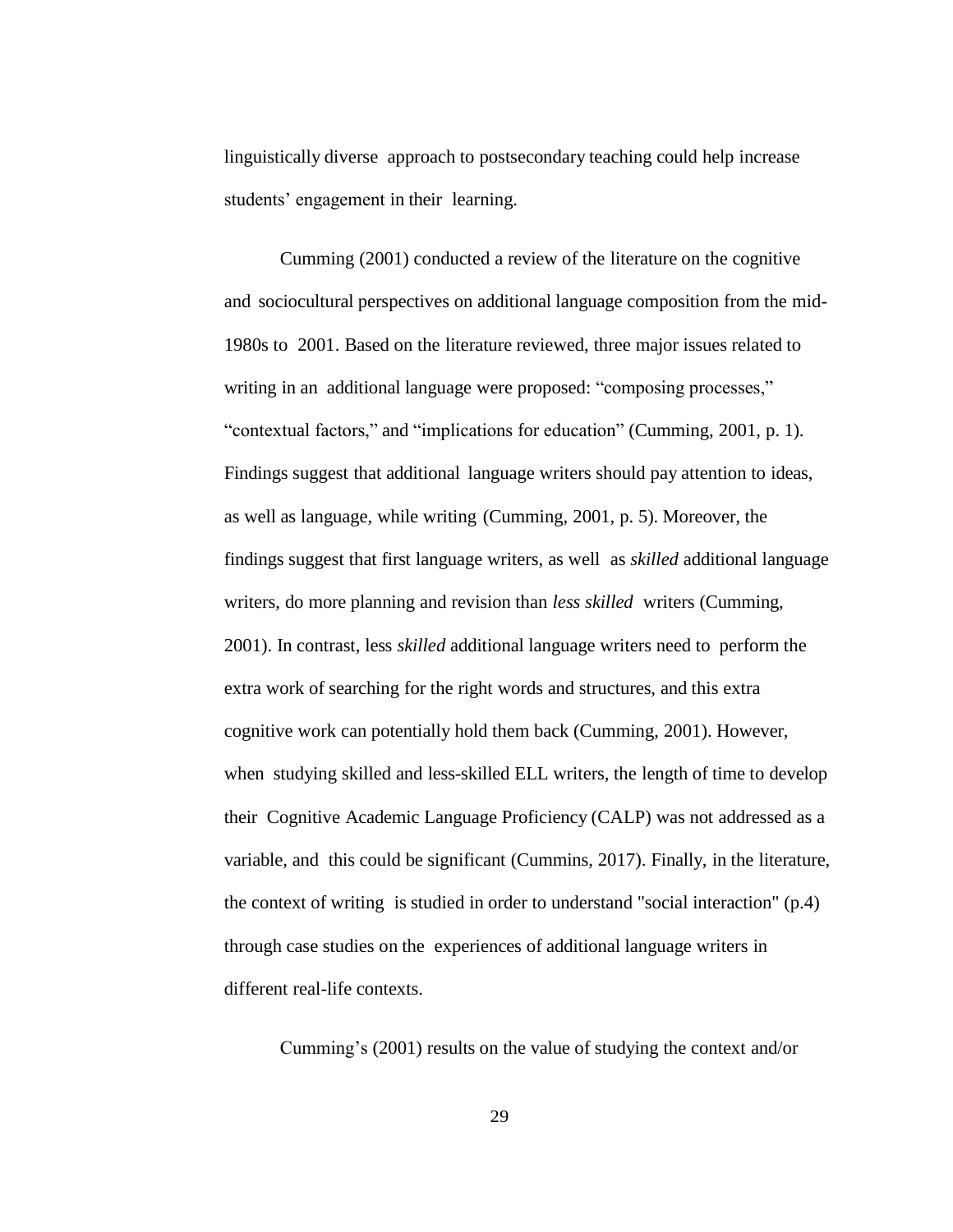social aspects of writing relate to Lorimer-Leonard's (2013) findings on valuing prior literacy knowledge, as well as to Kinloch and Burkhard's (2016) view that the learner's context needs to be considered in successful teaching. These arguments that highlight the social context of English Language Learner writing have implications for postsecondary teaching practices, as well as institutional stances toward international students, as the postsecondary student population is culturally and linguistically diverse. This section highlights the value of a sociocultural, contextualized approach to all learning, but particularly in the case of ELLs, students from culturally and linguistically diverse backgrounds, and/or international, multilingual students. The following section will focus on the link between context and learning, specifically, on the role of context in activating prior learning in multilingual adults.

### 2.6 Contextual Factors in Multilingual Writing

The activation of prior learning in writing has been shown to be a contextual factor in the cultural adaptation of multilingual adults at the postsecondary level (Cumming, 2001; Ferris, 2018; Kinloch & Burkhard, 2016; Lorimer-Leonard, 2013). Prior learning in writing, as used here, refers to prior learning of composition techniques, prior learning of content related to academic writing topics, and/or prior cultural knowledge applied to school learning.

The perceived value of one's prior learning in the adopted country is a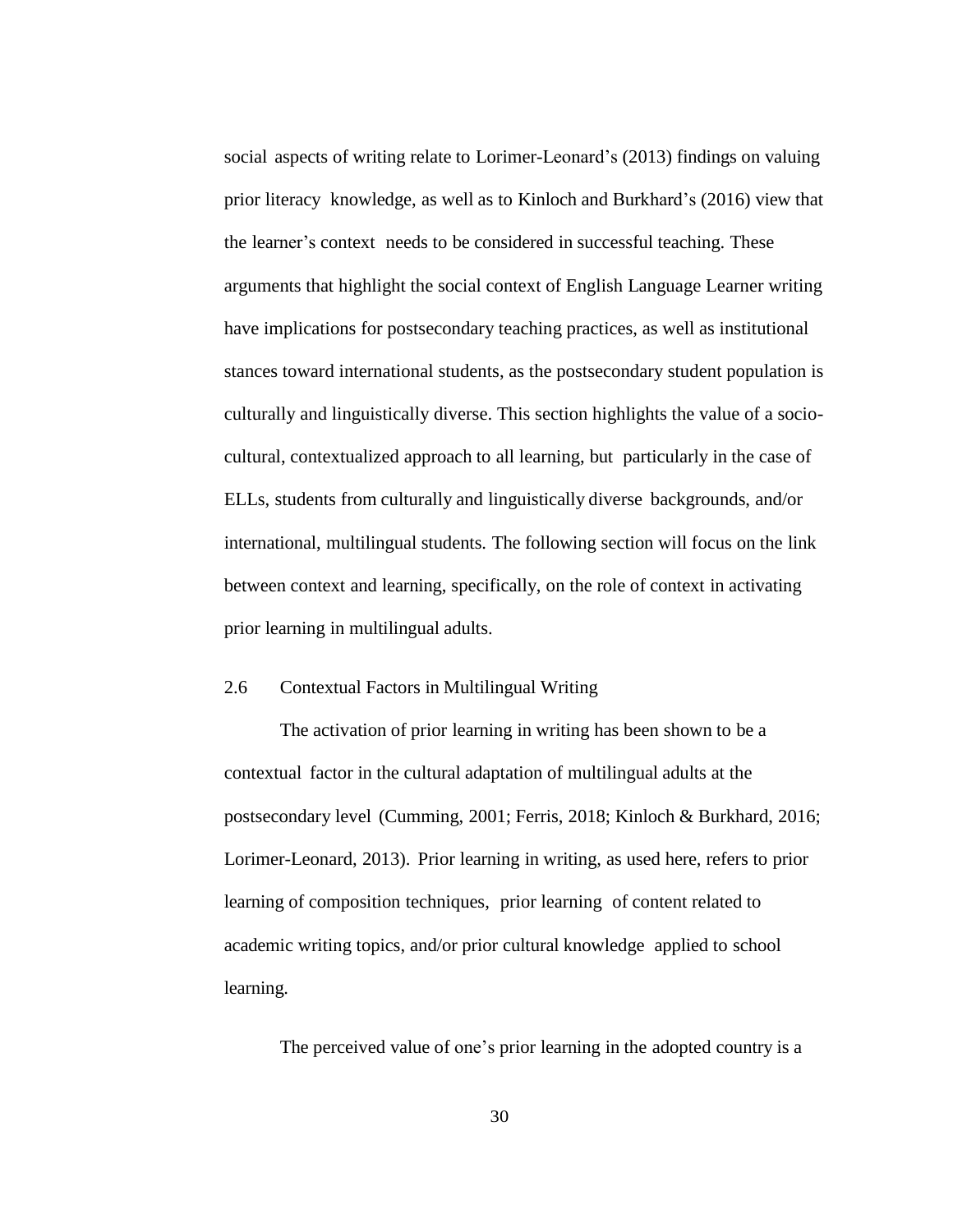contextual aspect of learning. Lorimer-Leonard (2013) conducted a qualitative study of 25 multilingual, international adults to investigate the impact of prior knowledge of literacy practices, migration, and change of language on their current literacy practices in the United States (US). Results indicated that certain literacy practices or aspects of literacy practices learned in their home countries were valued in the new country, while others were not valued in the new country (Lorimer-Leonard, 2013). When their prior forms of literacy did not help them get ahead in the new country, and were thus not perceived as valued in the adopted country, it was found to be quite detrimental to the participant's ability to integrate and adapt to the new country; however, when the participant's prior knowledge of literacy was school-based and this was valued by postsecondary institutions, the participants had an easier integration into the educational system in the adopted country. Lorimer-Leonard's (2013) work shows that validation (or lack thereof) of prior knowledge can have a profound impact on a newcomer's success in the new country.

Further related to the effect of context on writing, Ferris has studied the effect of contextual factors, such as curriculum planning, on the English curriculum at US colleges. Ferris (2018) conducted a review of factors affecting additional language writers in postsecondary education in the US and examined the impact of a curricular approach on the learning of culturally diverse undergraduate populations. She describes the current sociolinguistic landscape and the increase in English Language Learners (ELLs) in postsecondary writing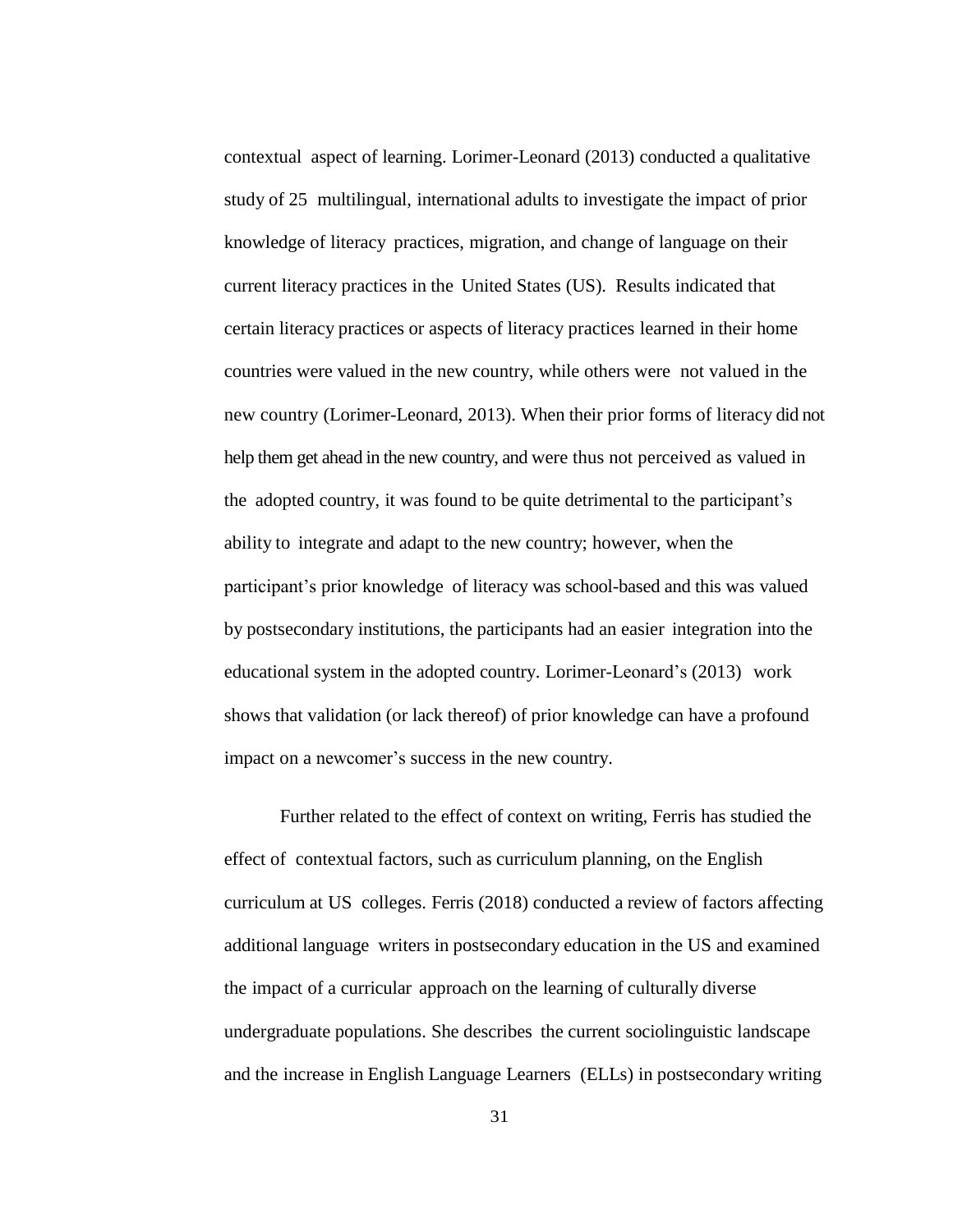courses in the US. Ferris (2018) argued that the writing curriculum, when not centrally planned, can equip some postsecondary students for their subsequent college coursework better than others, thus creating systemic inequalities. Atkinson and Ramanathan (as cited in Ferris, 2018) conducted a qualitative study of two English language writing programs at a college in the US. One program was directed at English as a Second Language (ESL) students and the other, at non-ESL students (mainstream, native speaker of English students). Results indicated that the participants wished the professors from the two programs would make their learning outcomes for writing more similar, so that the students from the ESL program would not have a lack of knowledge of academic genres when they moved from the ESL/developmental program to the mainstream program, and thus be penalized by this lack of knowledge. Ferris (2018) indicated that postsecondary English writing programs in the United States continue to rely on an outdated model of developmental and mainstream English writing programs. Furthermore, Ferris (2018) indicates that institutions typically have two distinct sets of learning outcomes for writing when the developmental/ELL and mainstream English programs are located in two separate departments.

This separation of the units that teach academic writing into different departments, such as ESL/developmental and mainstream English, can complicate learning academic writing for those in a developmental English program and create systemic inequalities. First, two separate writing departments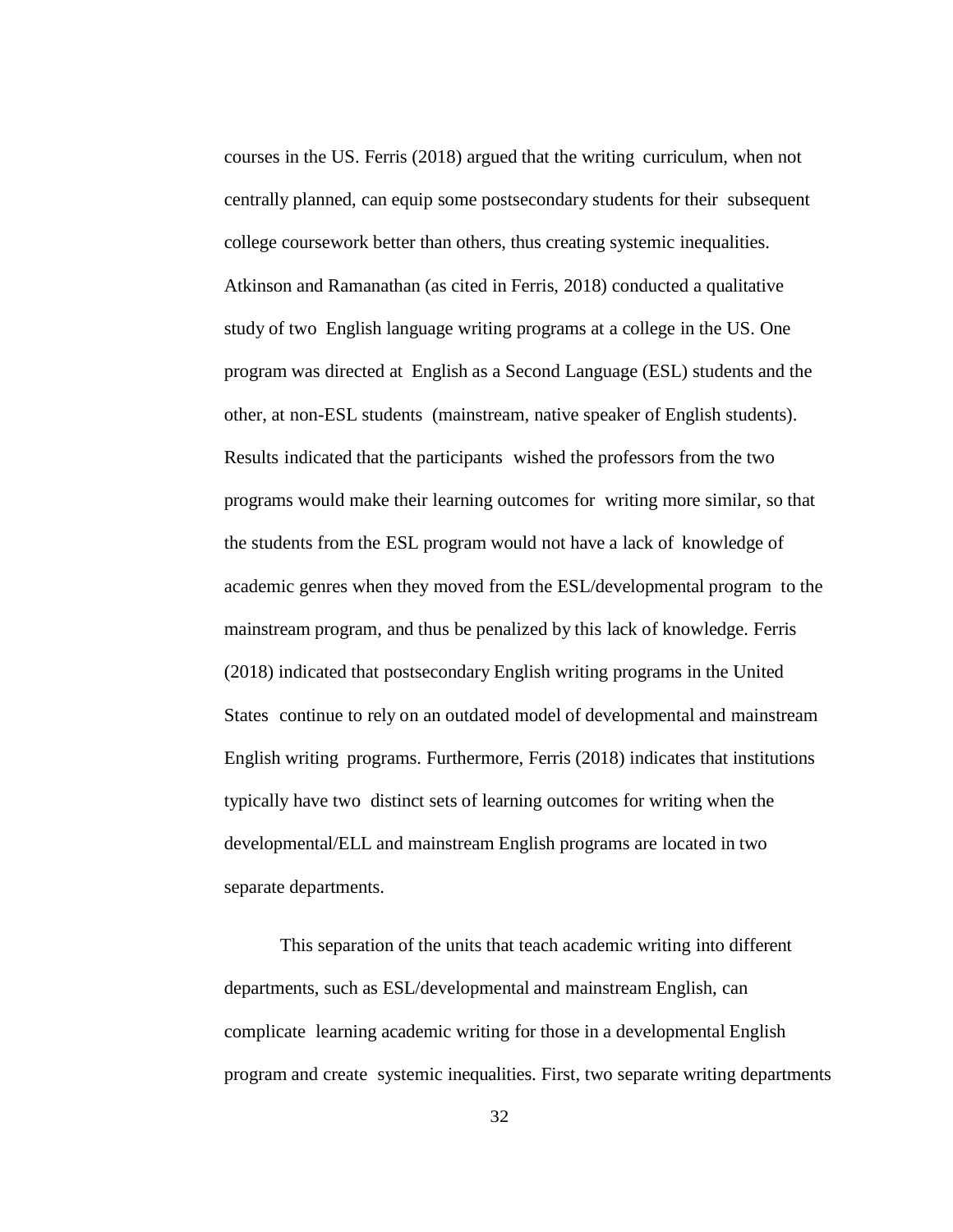may mean that the writing curricula are different and may have different learning outcomes. Second, findings showed that the students in the developmental programs were not exposed to more complex expectations for writing, yet when they moved into mainstream coursework, they were expected to have experience with these genres (Atkinson & Ramanathan, as cited in Ferris, 2018; Ferris, 2009; Harklau, 2000). As such, the students who completed the developmental or ELL writing course were functionally handicapped by their lack of exposure to more complex works of academic writing. As a sub-note, Ferris (2018) points out that the ELL writing process may generally differ from those for whom English is the mother tongue due to developmental issues, so enrolment in mainstream classes does not suit them developmentally; nevertheless, it may be argued that being in mainstream as opposed to ELL classes would benefit ELL students in that they could learn more about academic writing genres than in a streamed ELL class. The issue of the placement, curriculum, and teaching of writing to culturally diverse groups in the US postsecondary system is complex and political, with arguments on both sides. Ferris' (2018) work raises the issue of the need to balance the learner's context and needs with the specific content the learner will need to know in order to be academically successful in future.

In addition to striving to validate learners' prior knowledge and reviewing the writing curriculum for consistency across departments, English Language Learners (ELLs) need more time to learn and develop their academic English skills. Cummins (2017; 1979) proposes the basic interpersonal communicative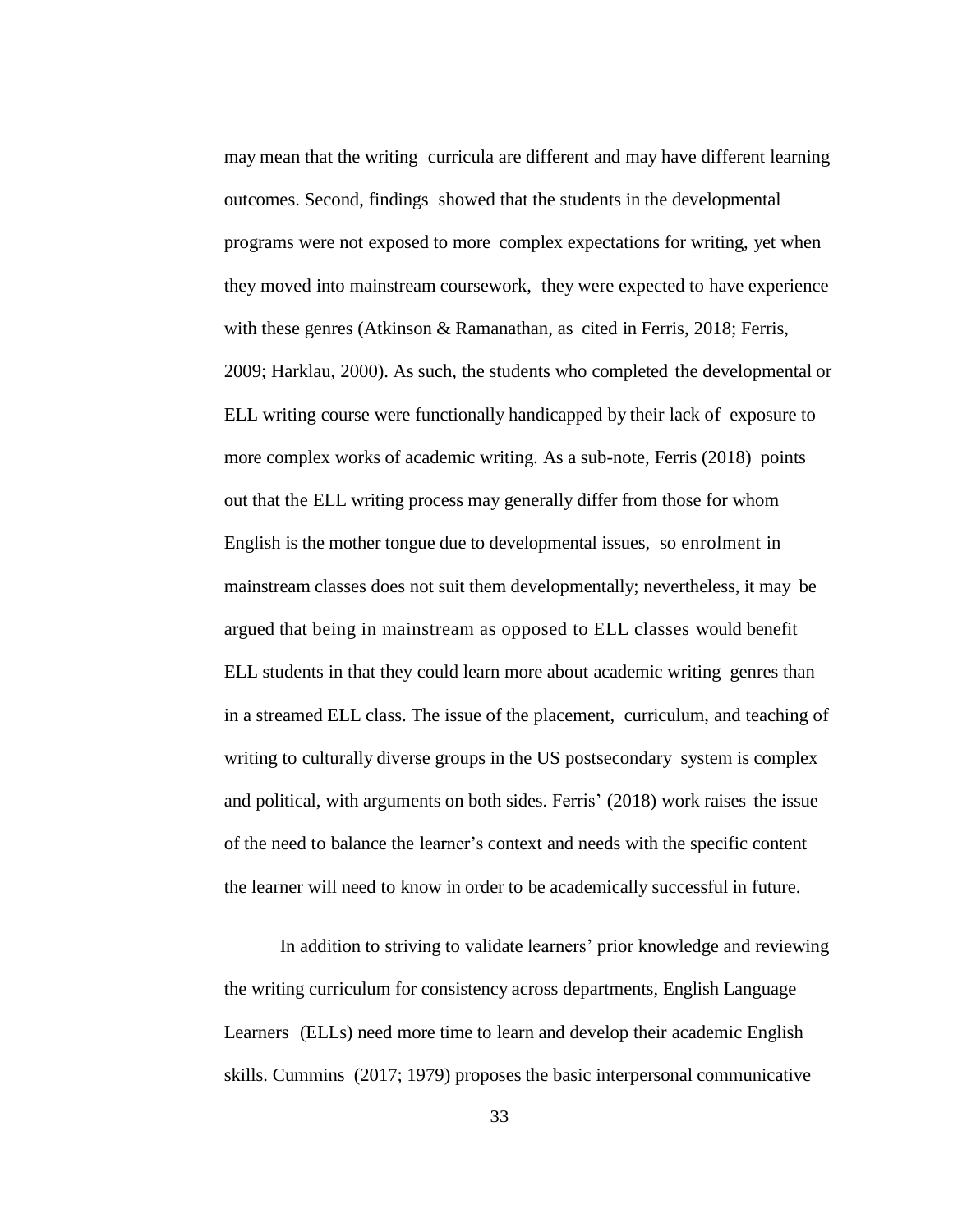skills (BICS) and cognitive academic language proficiency (CALP) to explain communication for distinct purposes. The BICS applies to contextualized, informal, playtime communication, while the CALP applies to decontextualized, formal, cognitive, academic communication. Cummins' findings showed that it took several years for children to acquire the CALP, yet only two to three years to learn their BICS or basic communication skills. Raimes' (1985) findings also mirrored Cummins' (2017; 1979), and both sets of findings were useful in advocating for additional time for ELL students to develop their cognitive, academic communication (i.e., reading and writing skills).

Cummins' (2017; 1979), as well as Ferris' (2018) research raise the idea that writing curricula can serve a gatekeeping function in a postsecondary school. The curriculum can be used to prepare postsecondary students for the academic writing they will need in their academic studies; conversely, the curriculum can also be used to teach developmental English, and omit teaching academic writing. If academic writing is not taught to ELLs, then when the ELL students are eventually integrated into the mainstream courses, they have not been exposed to these concepts. This lack of exposure may prove to be a handicap when academic writing style is one of the most important aspects to writing success in undergraduate programs (Ferris, 2018).

#### 2.7 Academic Literacies Approach to Writing

Cumming (2001) states that the context of writing is studied in order to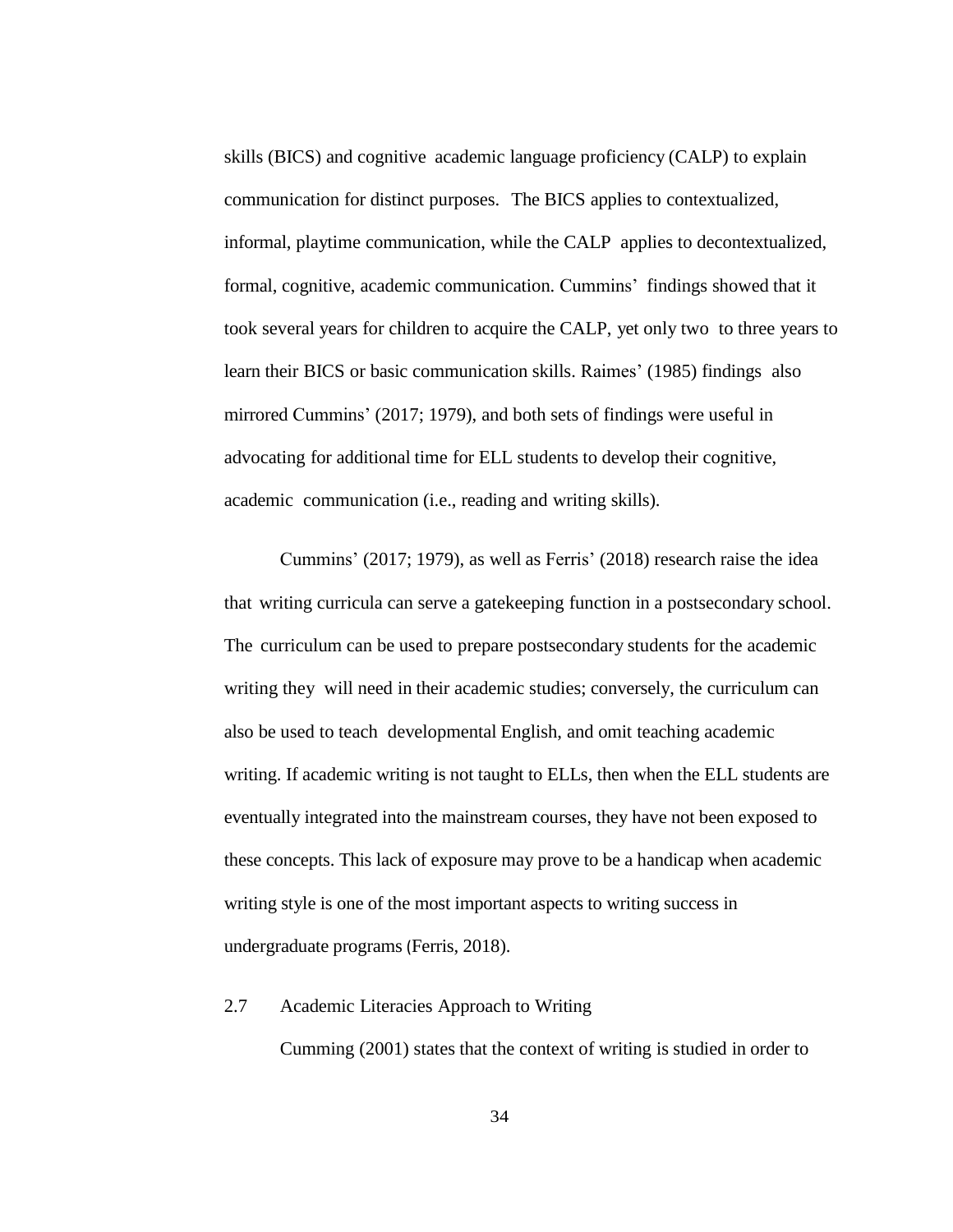understand the "social interaction" (p.4) in the experiences of additional language writers in different real-life contexts. Leki, Cumming and Silva (2008) also advocate a *contextualized* approach in the analysis of ELL writing (p. 9).

The "academic socialization approach," (Badenhorst, 2011, p. 13) parallels Cumming's "contextual factors" (Cumming, 2001, p.1) in an extremely specific context - that of the university, and thus, academic writing. The academic literacies approach (Lea & Street, 1998) focuses on the context of the writing, which in the case of Lea and Street, is academic writing: academic literacies suggests a more complex and contested interpretation in which the processes of student writing and tutor feedback are defined through implicit assumptions about what constitutes valid knowledge within a particular context, and the relationships of authority that exist around the communication of these assumptions. The nature of this authority and the claims associated with it can be identified through both formal, linguistic features of the writing involved and in the social and institutional relationships associated with it. (Lea  $&$  Street, 1998, p. 170).

Badenhorst (2011) summarizes the "academic literacies perspective [as] the perspective that writing is part of a complex network of social practices conducted within different academic discourses" (p. 3). The central point about the academic literacies perspective is that academic writing occurs in a very specific space with very specific rules, both stated (as in university policies about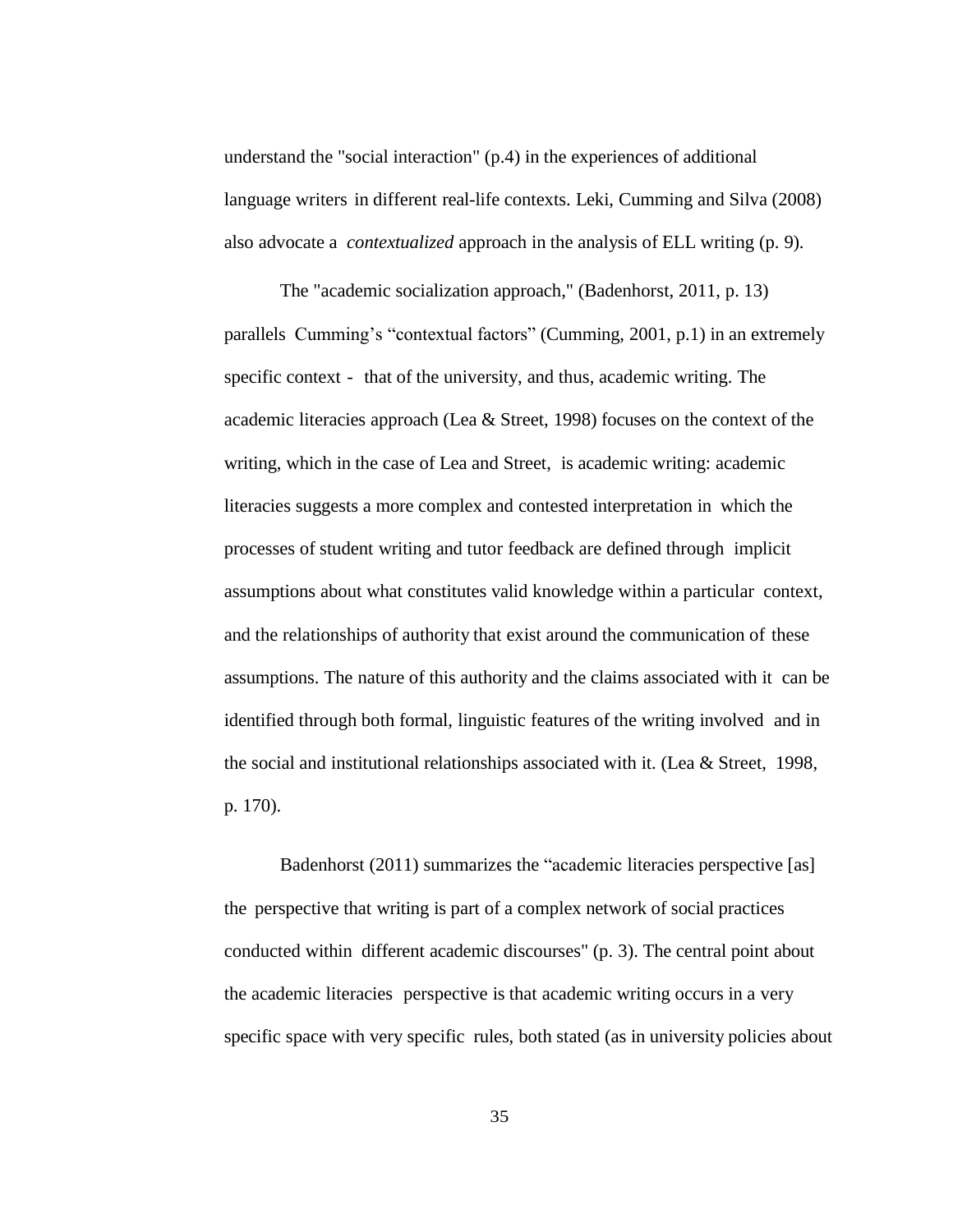academic integrity) and unstated (as in professor's expectations about what first year postsecondary students know about academic writing. Fluid multilingualism and translanguaging capture the practice of moving back and forth between languages (Canagarajah, 201; Garcia & Lin, 2017; Garcia & Wei, 2014). The academic literacies approach and the fluid multilingualism approach converge in their focus on the author tailoring their writing to their audience, whether linguistic, as in the case of fluid multilingualism, or disciplinary, as in the case of academic literacies. The current project is rooted in the academic literacies perspective, as well as the fluid multilingualism approach, as noted below. Since the project is focused on multilinguals and their views, perceptions, strategies, actions around academic writing, it is important to review the literature on bilingualism and multilingualism. Research had been conducted in the field of second language acquisition for over half a century prior to the point where the current research on multilingualism began, so it would be important to understand how academic literacies and fluid multilingualism approaches fit into the intellectual conversation of bilingualism and additional language acquisition.

#### 2.8 The Writing Process

The writing and the writing process of English language learners (ELL) has been studied to determine whether, how, and in what ways it differs from the writing of English mother tongue speakers. Raimes (1985) conducted a quantitative study to explore the "composing processes of unskilled ESL student writers performing a classroom task" (Raimes, 1985, p. 233). The eight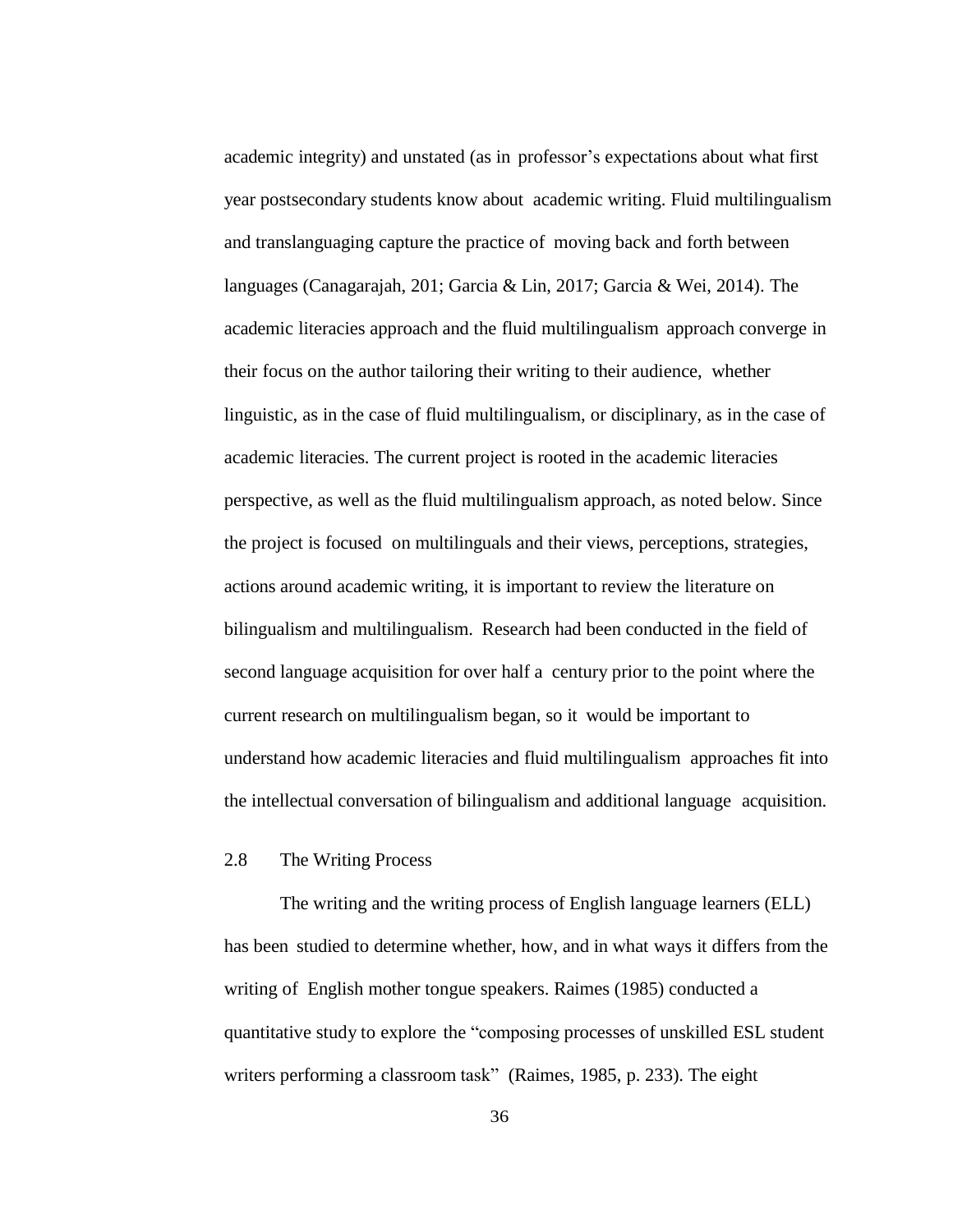participants were undergraduate students enrolled in an ESL composition course at a postsecondary institution in the United States. A think-aloud activity was conducted during a class writing activity which was later coded according to a system designed for ELL writers (Perl, as cited in Raimes, 1985). Findings showed overall similarities between the ELLs' writing process and first language writers in that the ELLs were able to compose in a process writing context, yet Raimes (1985) maintains that using the mother tongue-oriented process writing approach *exclusively* with ELLs does not allow for the additional time and instruction they require. Raimes' (1985) recommendation that ELLs require additional time agrees with Cummins' results that the acquisition of academic cognitive language takes years longer than the acquisition of basic interpersonal communication (Cummins, 1979, 1980).

Shortly thereafter, Raimes (1987) conducted a mixed-methods study of eight ELL students at the postsecondary level in the US with the goal of exploring their "composing strategies" (p. 442) and whether these were similar to those of English mother tongue postsecondary students. Raimes (1987) examines what writers say to themselves while they are writing, how they talk themselves through the task, how they plan what they will write, their thought process as they write, and their revision practices. Results showed that ELLs spent more time on process writing (planning, revising, rehearsing, outlining, and editing) than English mother tongue students. Rehearsing is "composing aloud" (Raimes, 1987, p. 461) and indicates a focus on meaning. Rehearsing is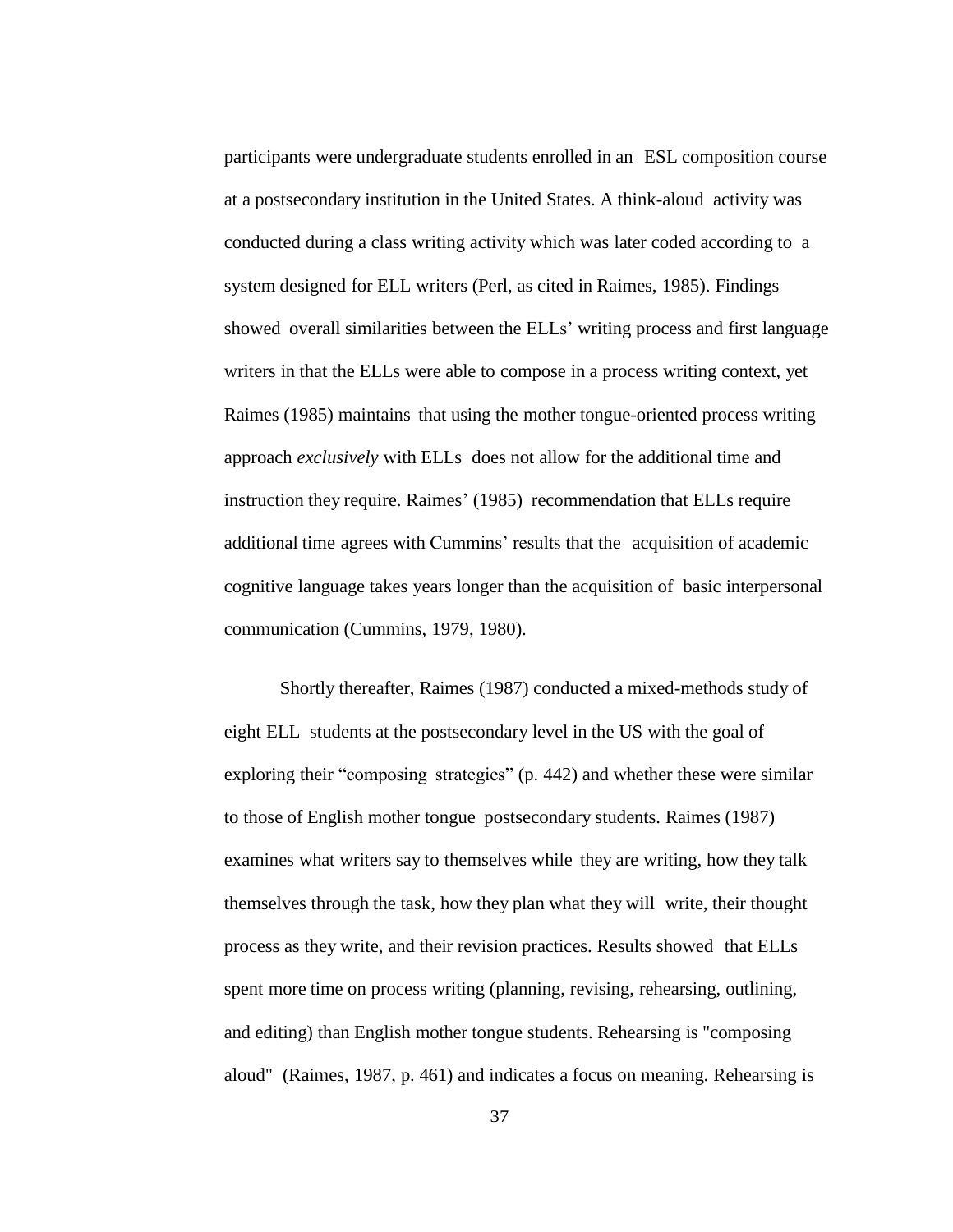a more important function to ELL writers than revision, as it inspired the participants to write (p. 461). Raimes (1987) reported that her ELL participants were exploring and discovering ideas through their writing tasks in the same way as English mother tongue writers, although the ELL students did more revision. ELL writers are required to pay attention to ideas, as well as language, while writing (Cumming, 2001, p. 5), so they carry more cognitive load.

This section provides overall evidence that ELL writers, in comparison to English mother tongue writers, require additional instructional time to develop their academic English writing because academic writing in another language is simply more difficult, but also that ELL writers invest more time on the writing process in the desire to do well. These features of ELL writing and ELL writers, as they relate to English mother tongue writers, will be used in the data analysis in the current study.

# 2.9 Composition Strategies

Writers use strategies in the course of their writing process to break down cognitive and linguistic tasks and, generally, go about writing their papers and assignments. Strategies are things that writers do at different points in the writing process to help them accomplish the tasks involved in academic writing. Griffiths calls on the very extensive discussion in the field of learning strategies to define language learning strategies (used by language learners) as "Activities consciously chosen by learners for the purpose of regulating their own language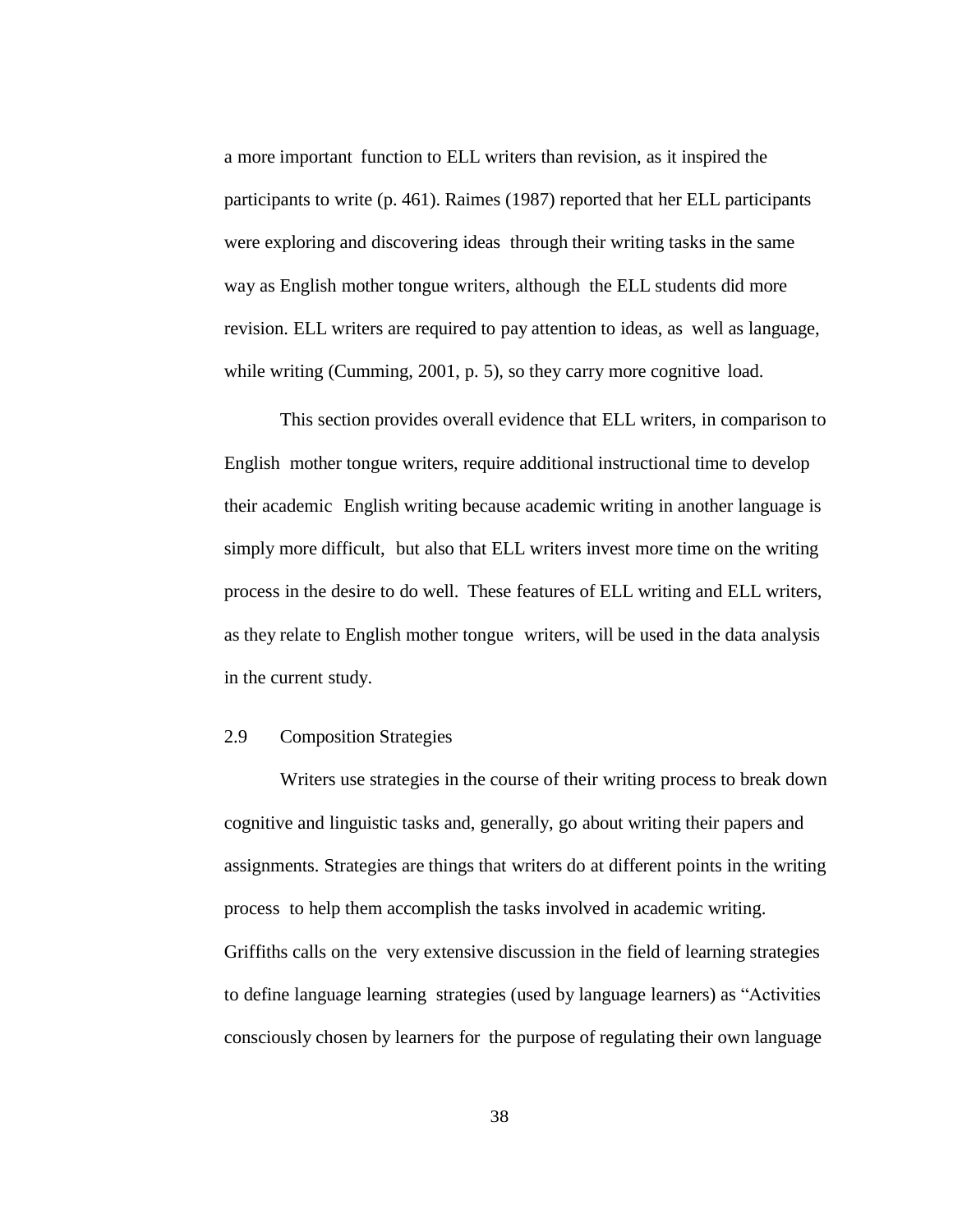learning." (Griffiths, 2008, Kindle Location 1159 of 4186). When delving specifically into writing strategies used by ELLs, strategies are grouped into cognitive, metacognitive, affective (Wong, as cited in Leki et al., 2008), and metalinguistic areas (Bialystok, 1991; Bialystok & Craik, 2010). Affective strategies refer to ways of handling one's mindset, tolerating ambiguity in writing tasks (Gordon, 2008), and keeping on track with the task. Cognitive and metacognitive strategies refer to the strategies the learner uses to plan for learning, choose strategies, reflect on their learning, assess their learning (Anderson, 2008), and in general, regulate one's learning (Griffiths, 2008). In terms of writing, learners use cognitive and metacognitive strategies to organize information, plan their writing, analyze texts, and tools for learning new information. Metalinguistic knowledge refers to analysis of language, specifically, the ability to revise and proofread one's own writing, the ability to analyze language form specifically and pronounced executive control (Bialystok, 1991; Bialystok & Craik, 2010), as compared to metacognitive knowledge which is, more broadly, the ability to analyze and reflect on one's thinking and writing, but also is closely related to executive control.

As noted above, both mother tongue and multilingual writers were found to use a variety of strategies in their writing process (Gordon, 2008; Wong, as cited in Leki et al., 2008), although additional language proficiency still strongly affected the quality of the written product, either positively or negatively (Leki et al., 2008). The stronger writers were more concerned with the organization of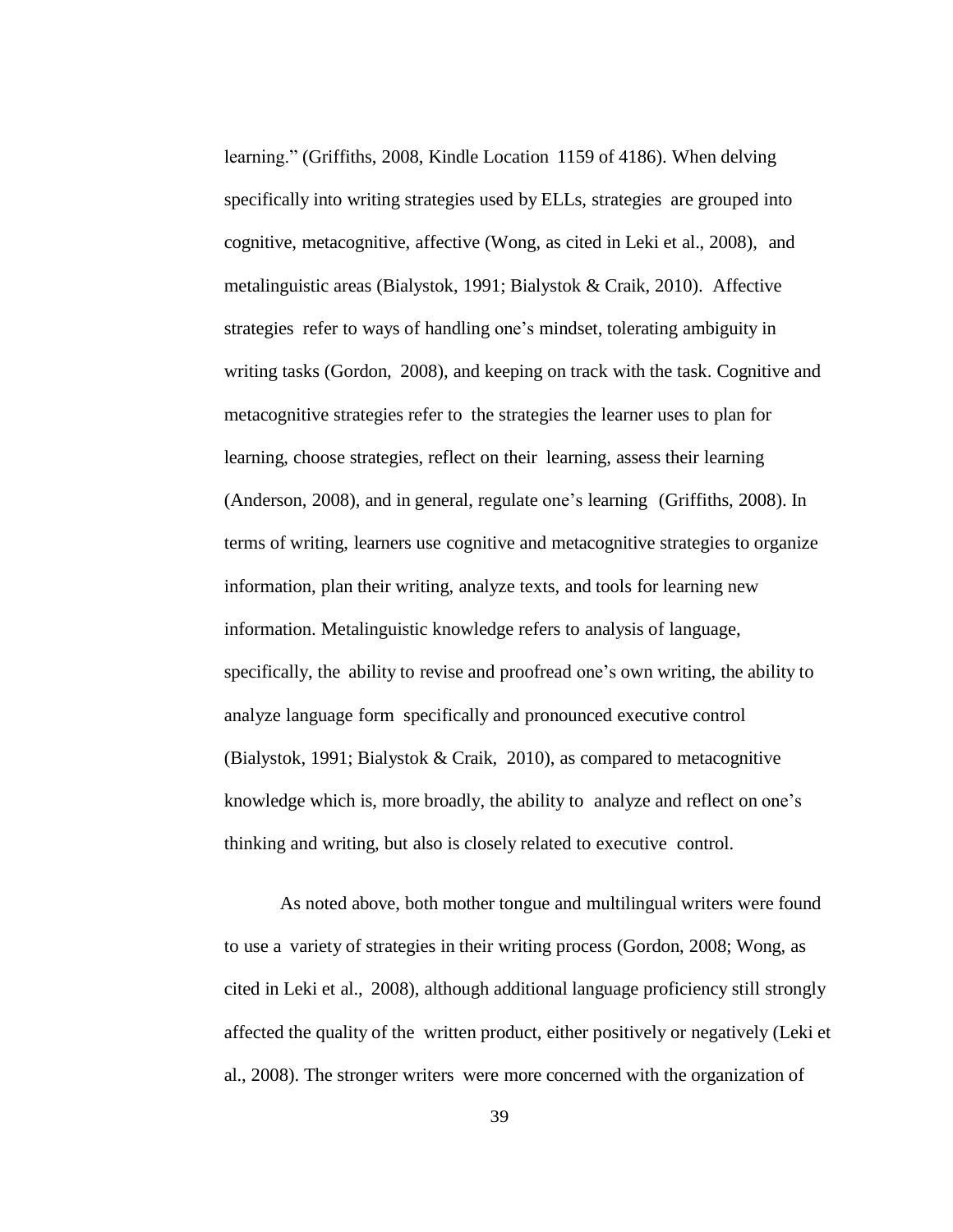their essays, and so, more concerned with the bigger picture, genre, and argument requirements of the assigned essay.

In terms of metacognitive strategies, Lay (1983, as cited in Leki et al., 2008) reported that mother tongue writers and ELLs used similar writing strategies, such as "re- evaluating organization, asking questions, and changing vocabulary" (loc. 2732 of 9504). Additionally, Victori (1999) conducted a quantitative study about the link between one's metacognitive knowledge, which he defines as an "awareness of the requirements and processes involved in undertaking the task" (p. 538), including rhetoric, paragraph structure, and the writing strategies used, as measured by two think-aloud protocols recorded while writing assigned essays in English and an interview. In a think-aloud protocol, the participant writes an essay and articulates their thoughts, which are recorded and analyzed (Raimes, 1985, 1987). The goal was to determine whether students with greater metalinguistic knowledge, i.e., analytic knowledge of language, were better writers. Participants were four undergraduate English majors at a university in Spain, two of whom were stronger writers in their mother tongue, and two of whom were weaker writers in their mother tongue. Results showed that the two stronger writers also showed more overall understanding of the writing process, such as the ability to analyze their own use of language and revise their own work, than the weaker two (Victori, 1999). The results of the interviews showed concerns with self-concept, identity as a writer, and reasons for writing. The "better writers focused on global text-level problems, such as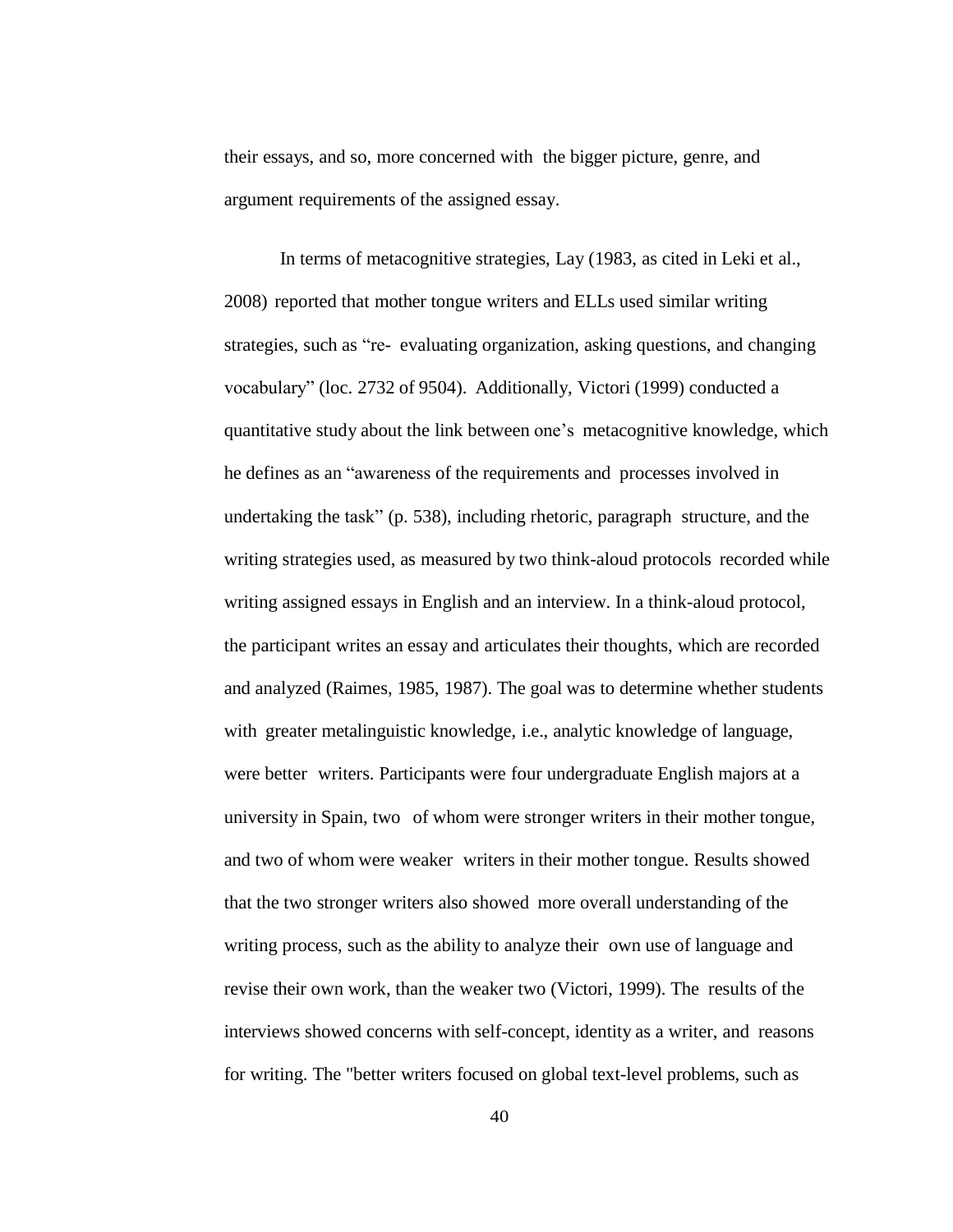writing coherently and having to restructure ideas after having evaluated them" (Victori, 1999, p. 541). Victori's findings mirror Leki et al.'s (2008) findings that stronger ELL writers were more concerned with broad brush, rhetorical elements of writing.

Leki et al. (2008) reported that more skilled writers focused more on big picture planning, content, and argument than less skilled writers, which mirrors the results found by Victori (1999). As previously indicated, strategies related to planning are cognitive/metacognitive, in that the learner is preparing to learn. As described previously, skilled additional language writers do significant planning and work with a text during the composition process (Leki et al., 2008). On the topic of the writing process, including preparing to write, Leki et al. (2008) report that "more skilled L2 writers" showed evidence of more planning, outlining, big picture planning, revising and editing than less skilled L2 writers (Leki et al. 2008, loc. 2117 of 9504). In other words, skilled L2 writers use more metacognitive strategies during their writing process. On the whole, the literature shows that ELL writers who write academic essays that are deemed of higher quality are much more involved with the texts they write and put more hours into the composition process at every level from grammar and word choice to outlining, planning, and revising (Leki et al., 2008).

In terms of English language learners' affective strategies in writing, Pomerantz and Kearney (2012) conducted a narrative inquiry which focused on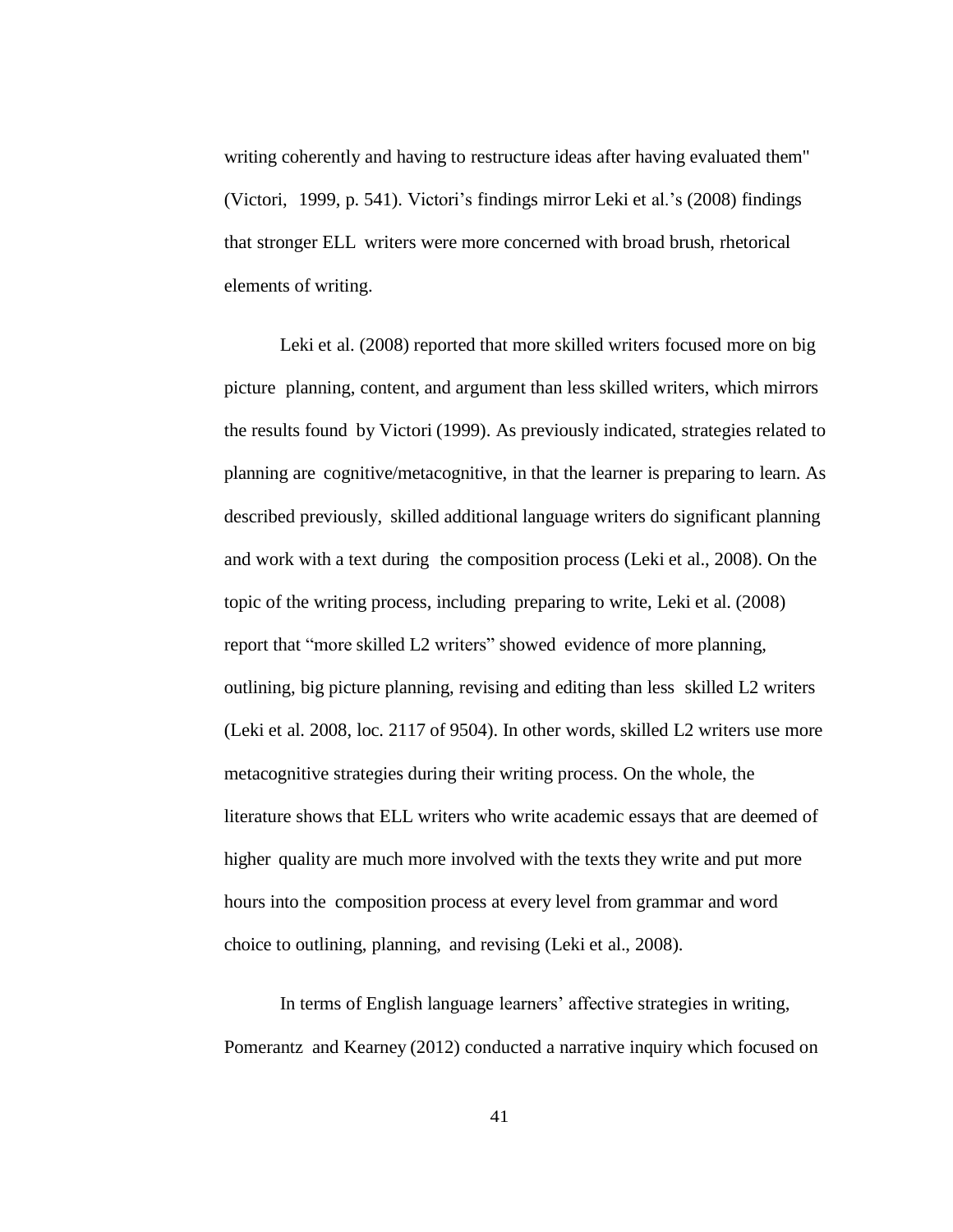the stories of one ELL graduate student about her writing process and the conversations she had about her writing with writing coaches. They found that, for their participant, the writing process involved writing many drafts with added illustrations and notes, which may be considered cognitive strategies. The participant was frustrated by her process, yet she did not view this lengthy process or frustration as related to her multilingualism, just as a part of the writing process. The participant's accepting attitude towards her writing process may be considered an affective strategy.

The above section explains the different strategies that are used by ELLs while composing. Strategies can be affective, cognitive, metacognitive, metalinguistic, or others. The use of strategies in the writing process helps writers organize their thoughts and regulate their writing in order to attain their academic writing goals.

# 2.10 Use of Resources in Writing

Writers use various resources to plan for and meet their writing goals, so resources are considered as a strategy here. Collaborative writing, translation/backtranslation, plagiarism, and accessing university supports will be discussed in this section as strategies used by multilinguals in the writing process.

Poe (2013) conducted a longitudinal case study of one international graduate student in the United States who was enrolled in an English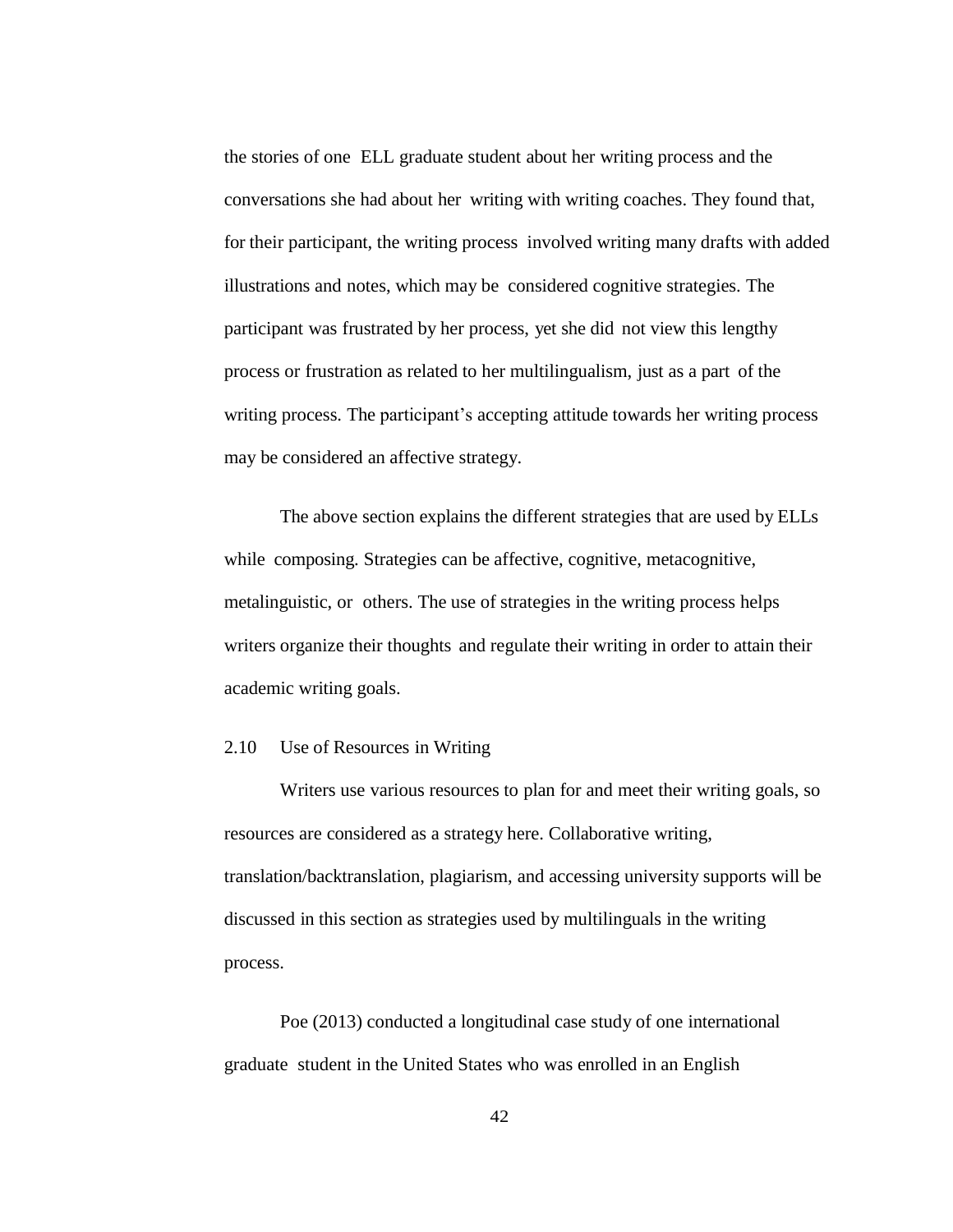communication course. Over the course of the study, Poe (2013) began to see the context around the participant and all of the different factors at the university that affected him and his writing development (p. 177). The researcher noted the extent to which the participant was mentored by the other engineers in his lab, as well as internationally. The participant was mentored by and wrote collaboratively with other researchers in his community of practice, thus learning key skills in his profession, grant-writing and publishing (Poe, 2013). Results showed that the participant made fruitful use of his resources, which, in this case, were more experienced researchers in his laboratory by seeking out opportunities to be mentored as a writer within his community of practice.

In a much larger, mixed-method study of postsecondary-level English language learners and their use of strategies, Singh (2017) conducted a study of 70 international graduate students in Malaysia to investigate the strategies used by the students to learn academic English writing style. The questions focused on the steps the students took in order to write their essays, resources used, location of writing, as well as overall feelings about English academic writing. Singh's (2017) results showed that the graduate students used a very wide variety of strategies to write their English essays. They translated their writing from their mother tongue to English [backtranslation]; used plagiarism; read mentor texts; memorized; used external resources (dictionary, Google, social media, electronic dictionary/thesaurus and/or Google translate); accessed university academic support services for graduate students; used paid editors;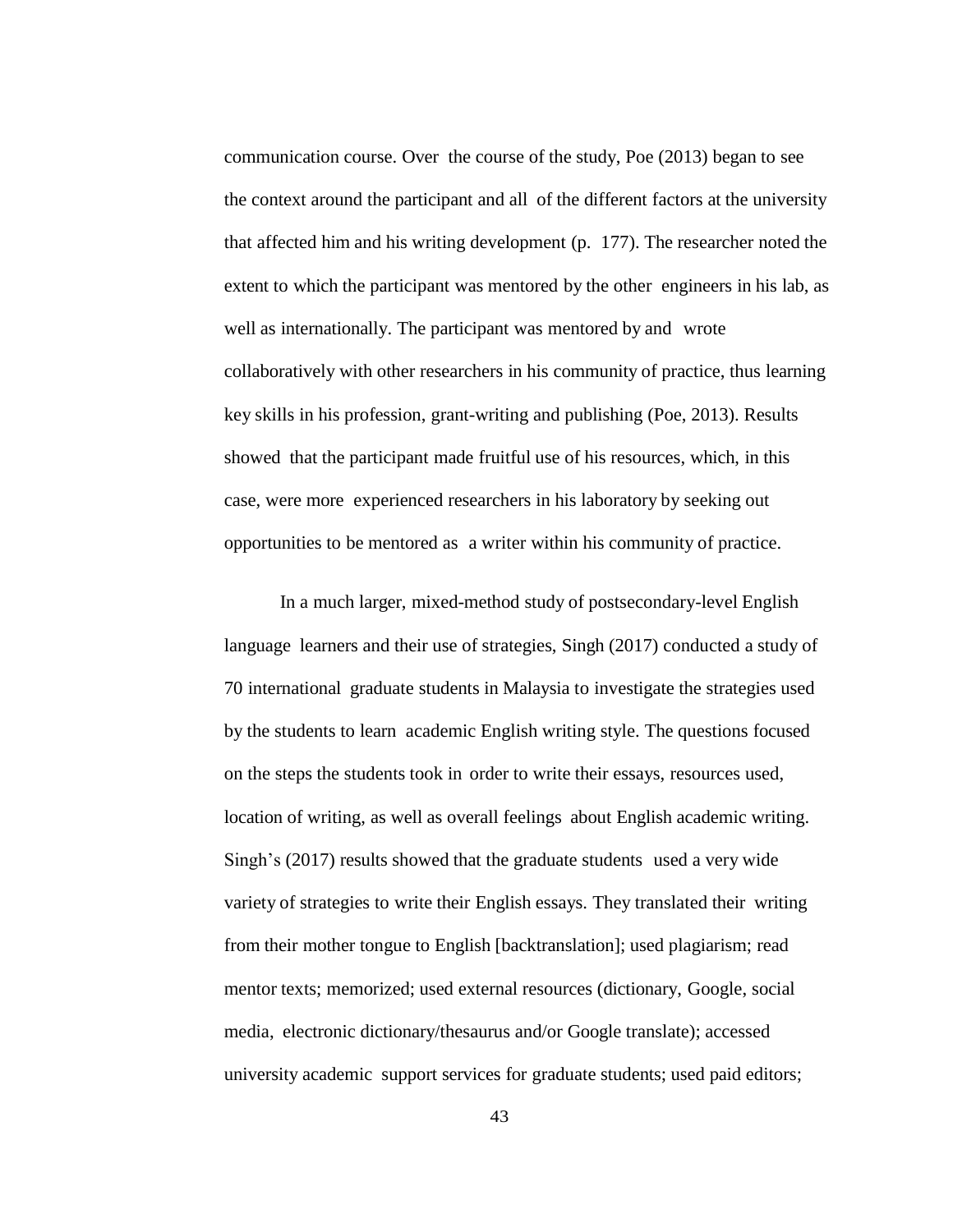used of student services editing service; used IELTS preparation to improve their writing; used friends' or relatives as editors; requested faculty members input into their writing. In Singh (2017), plagiarism was depicted as a study strategy without any judgment attached, and therefore may possibly be considered a strategy used to help multilingual writers meet their academic writing goals. Singh uncovered the use of a range of mostly cognitive and metacognitive strategies used by English language learner multilinguals in the academic writing and revision process.

Dictionary use for translation and/or backtranslation, as a function of monitoring the writing process has shown varied results (Anderson, 2008; Leki et al., 2008). It was noted that using a dictionary makes the writing process take longer (Skibniewski & Skibniewska, 1986, as cited in Leki et al., 2008, loc. 2828 of 9504). The outcome of the dictionary use depends more on the user's ability to discern between lexical options (Christianson, 1997, as cited in Leki et al., 2008, loc. 2843 of 9504), which connects to language proficiency. Victori's results showed the weaker writers made less use of resources such as dictionaries to revise their word choices (1999, p. 550). The use of dictionaries in multilinguals' writing is important as it is one of the material resources that is available to develop a text during the writing and revision process; further, it can be a tool in the strategy of translation and/or backtranslation during the writing process. Finally, the use of dictionaries in translation and/or backtranslation is a strategy that may be used in the translanguaging process.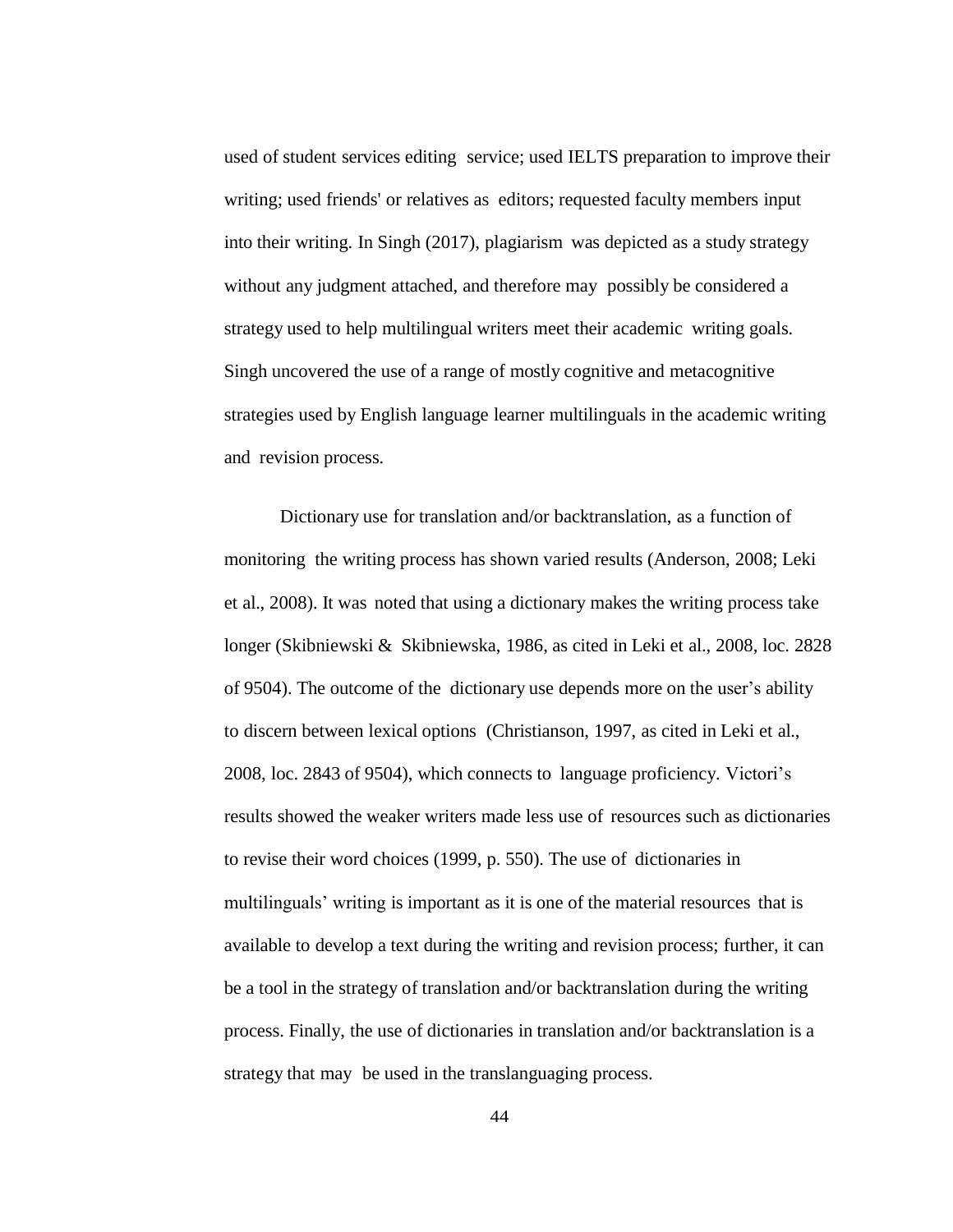This section reviewed the use of different resources which range from seeking help from more experienced writers through co-writing and mentorship, using editing services, and plagiarizing in multilinguals' academic writing process. The use of material resources as a strategy, such as the use of dictionaries (paper or electronic), the use of mentor texts, and accessing supports for writing were also reviewed.

## 2.11 Translanguaging as a Writing Strategy

Multilinguals and English language learners may choose to flip fluidly between languages when they communicate; this phenomenon has come to be known as translanguaging. Van Weijen et al. (2009) examined "writers' use of their first language (L1) while writing in their second language (L2)" (p. 235) in a population of 20 undergraduate English majors in Holland. The participants wrote essays in their mother tongue and English (additional language) while using a think aloud protocol. Results showed that all participants used their mother tongue in writing English to some extent. The undergraduates in the study would revert back to their mother tongue when they felt too challenged by the cognitive load of the task (van Weijen et al., 2009). This result was also mirrored by Rana (2018), as below.

Rana's (2018) results showed that the multilingual undergraduate students in his study used their mother tongues to perform a variety of functions in English writing, such as: "generating ideas, planning their essays, finding the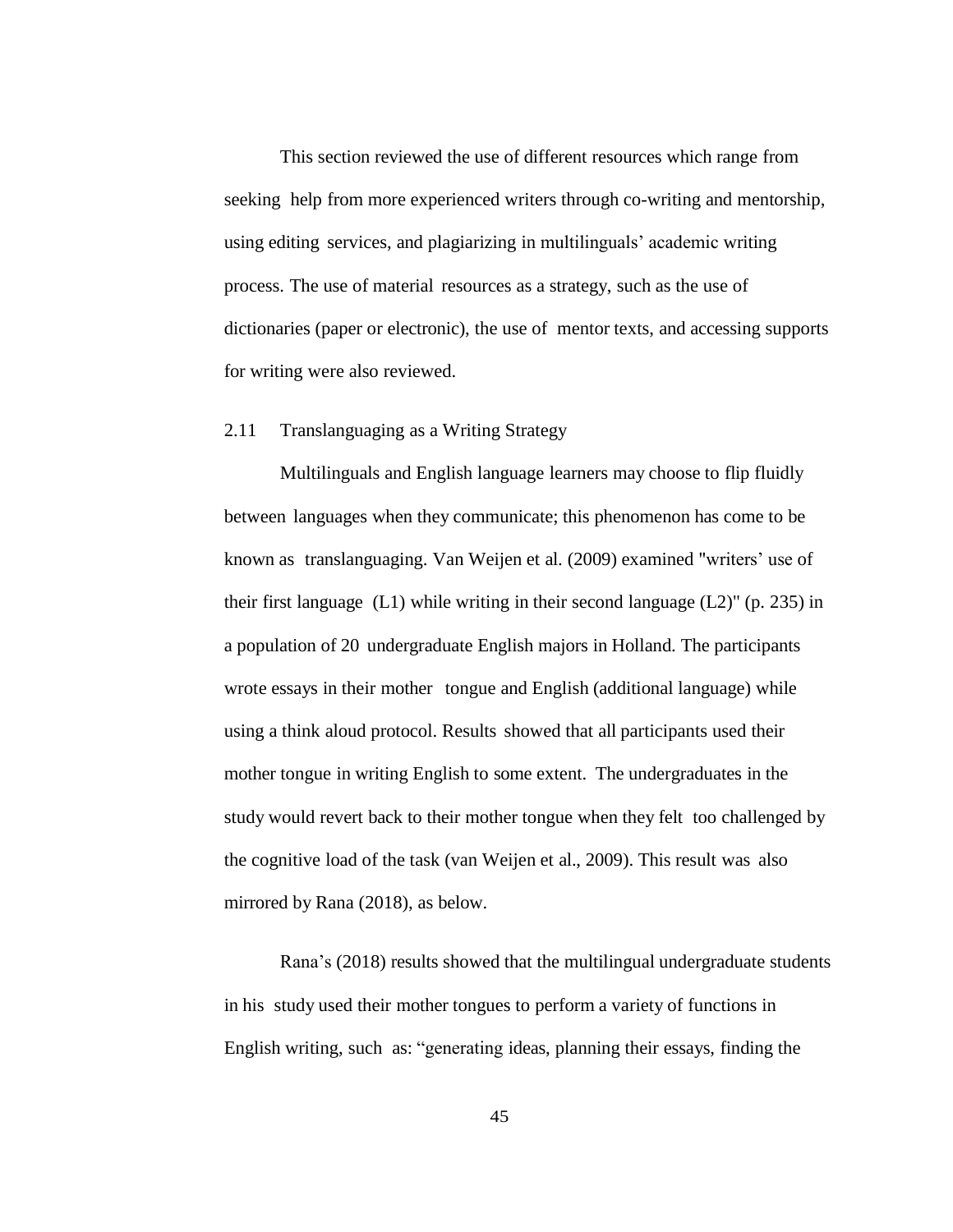appropriate target language vocabulary, back-translating the L2 text into their native language, reducing the cognitive load, making a note of the ideas that emerge in course of writing and summarizing what they have read for writing and mediating the texts they have read for collecting information for writing and composing essays" (Rana, 2018, p. 57). Some of Rana's (2018) participants reported a benefit to their English writing from their mother tongue use, while others reported it as a disadvantage.

Wang and Wen (2002), in a study of 16 English learners at a university in China, used a think-aloud during a narrative and an argumentative essay. They found that using the mother tongue while composing was quite common (Wang & Wen, 2002, p. 225). Their findings show mother tongue use for preparing and planning for the writing task, which is also a cognitive/metacognitive strategy. Further, Wang and Wen's (2002) reported more use of the additional language during metalinguistic activities, such as "task-examining and text-generating" which are monitoring strategies (Wang & Wen, 2002, p. 225). Lastly, mother tongue use diminished with increased additional language development, which is in line with other additional language research.

This section has shown that multilinguals use translanguaging between their mother tongue and an additional language as a cognitive, metacognitive, and metalinguistic strategy in planning, monitoring, and evaluating their academic writing. The next section will explore mother tongue use while writing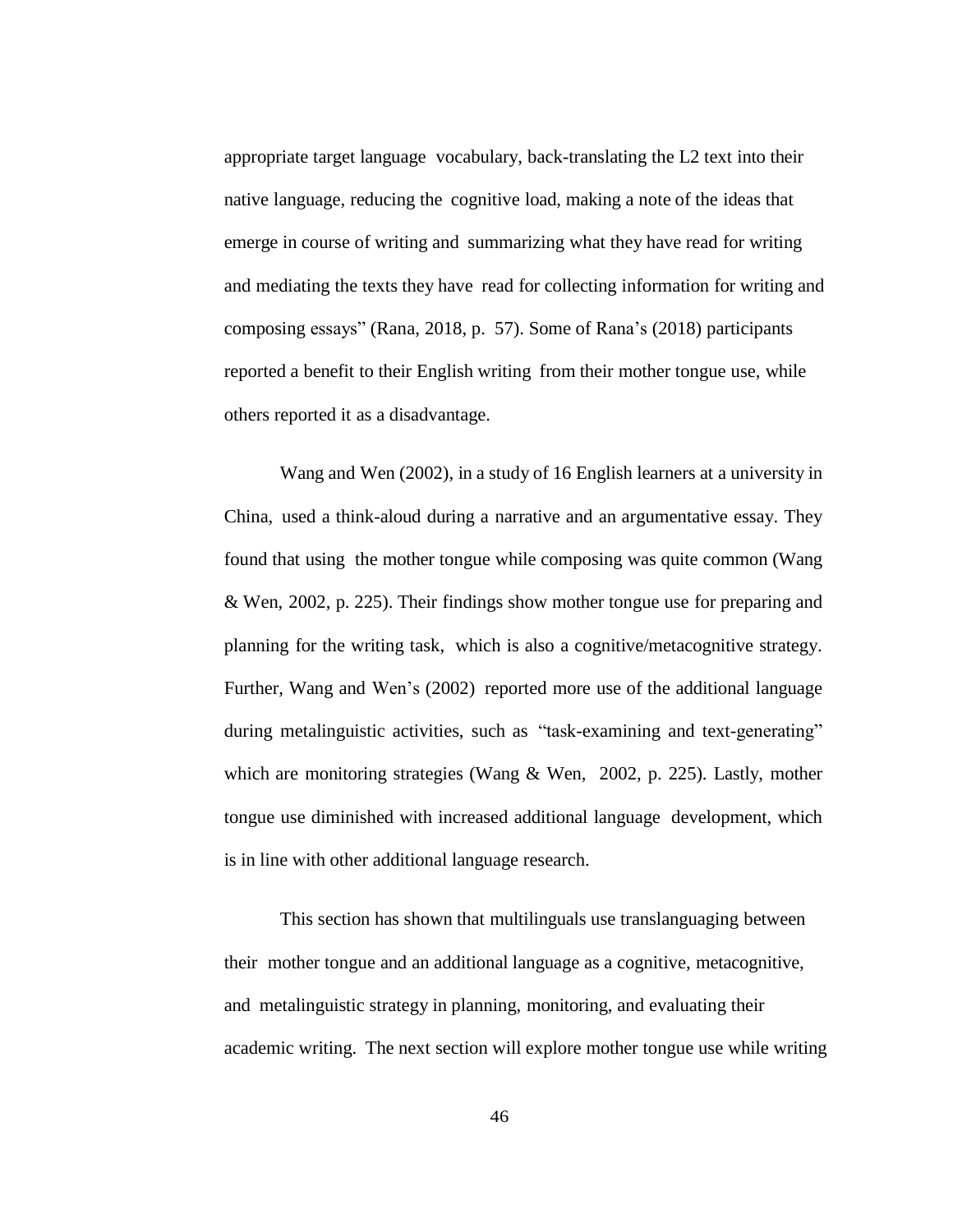and some connections to language proficiency.

#### 2.12 Mother Tongue Use while Writing and English Proficiency

A small number of international studies have been conducted on the use of the mother tongue in additional language writing, and results suggest a relationship between mother tongue use and additional language proficiency. Roca de Larios et al. found that use of the mother tongue in additional language writing occurs more frequently in writers who are less proficient in the target language (as cited in Manchon & Matsuda, 2018). They noted incidences of translation and mother tongue use in English additional language writing with the goal of understanding the task or the planning of writing. Writers switched back and forth between their mother tongue and English while writing in English as a metacognitive strategy.

The use of mother tongue in writers who are less proficient in the additional language and its use as a metacognitive strategy aligns with Garcia and Kano's (2014) differentiation between two types of translanguaging based on level of English proficiency (as cited in Garcia & Wei, 2014). Garcia and Kano, as cited in Garcia & Wei (2014) denote the translanguaging practices of established bilinguals (or multilinguals) as following an "independent translanguaging pattern" (loc. 1657). They explain translanguaging as different depending on the level of proficiency in the target language. For language learners, they see switching between languages as following a "dependent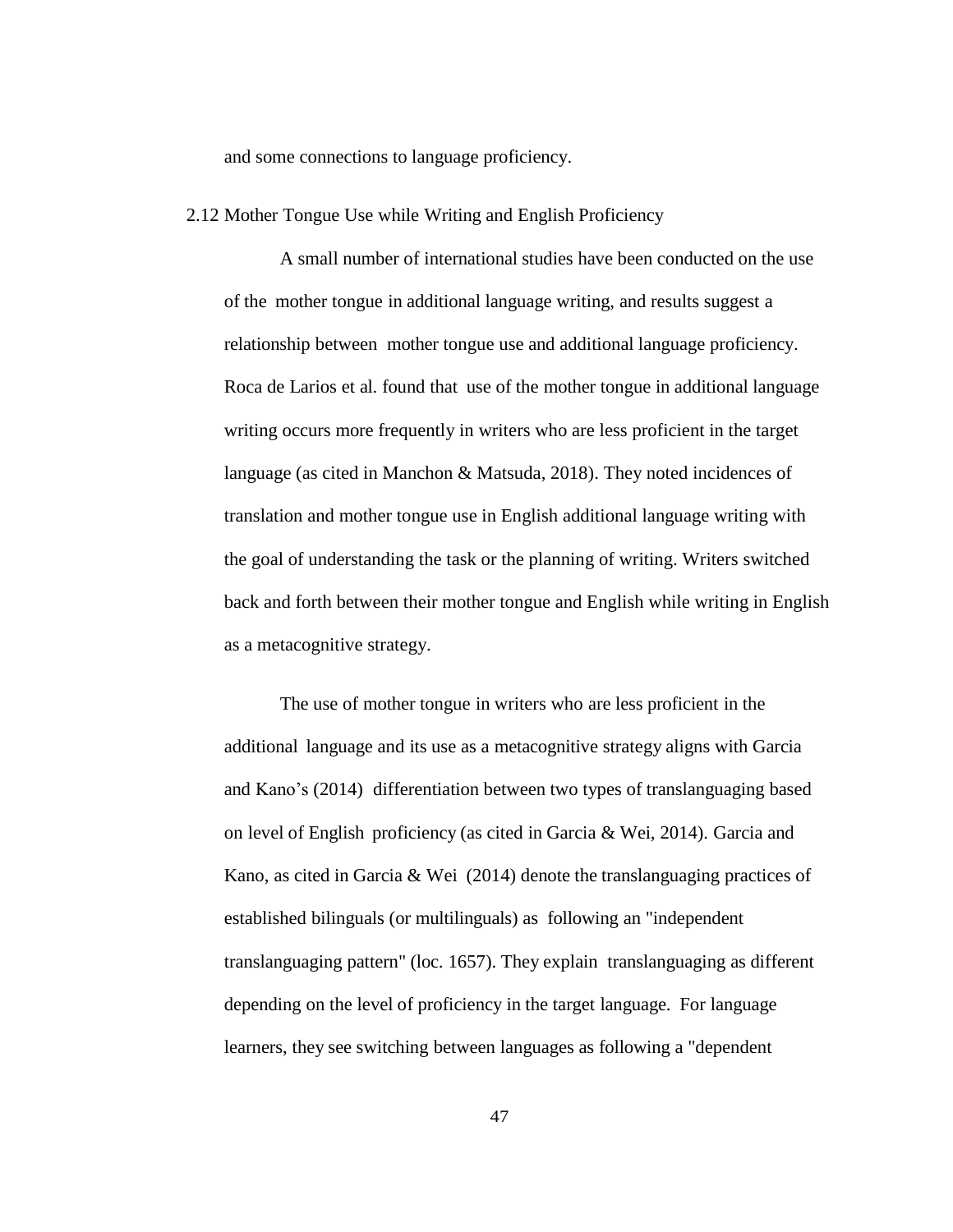translanguaging pattern, whereas experienced bilinguals tend to use a more independent translanguaging pattern" (Garcia & Kano, as cited in Garcia & Wei, 2014, loc. 1657). Furthermore, in the case of different types of translanguaging related to proficiency, the learners' *purposes* for translanguaging would be distinct in either level of bilingual proficiency. Established bilinguals use translanguaging to use metacognitive strategies, while English language learners use translanguaging to perform lower level functions, such as verifying meaning. Thus, mother tongue use while writing in an additional language (e.g., English) and English proficiency are closely related, yet they appear to occur to fulfill different languaging needs.

2.13 The Effect of Aptitude in Mother Tongue Writing on Additional Language Writing

Translanguaging has been linked to aptitude in mother tongue writing, as well as to high levels of literacy in the mother tongue. Results from Van Weijen et al. (2009) showed that mother tongue use while writing in an additional language (English) was linked to aptitude for writing in the mother tongue; those who were weaker writers in their mother tongue reverted to it more frequently while writing in the additional language (van Weijen et al., 2009). Conversely, Ferris and Hedgecock noted that use of the mother tongue in the writing process occurred frequently when there was a high level of literacy in the mother tongue, which facilitated the retrieval and transfer of ideas from prior learning (as cited in Rana, 2018). In this case, translanguaging may be a retrieval strategy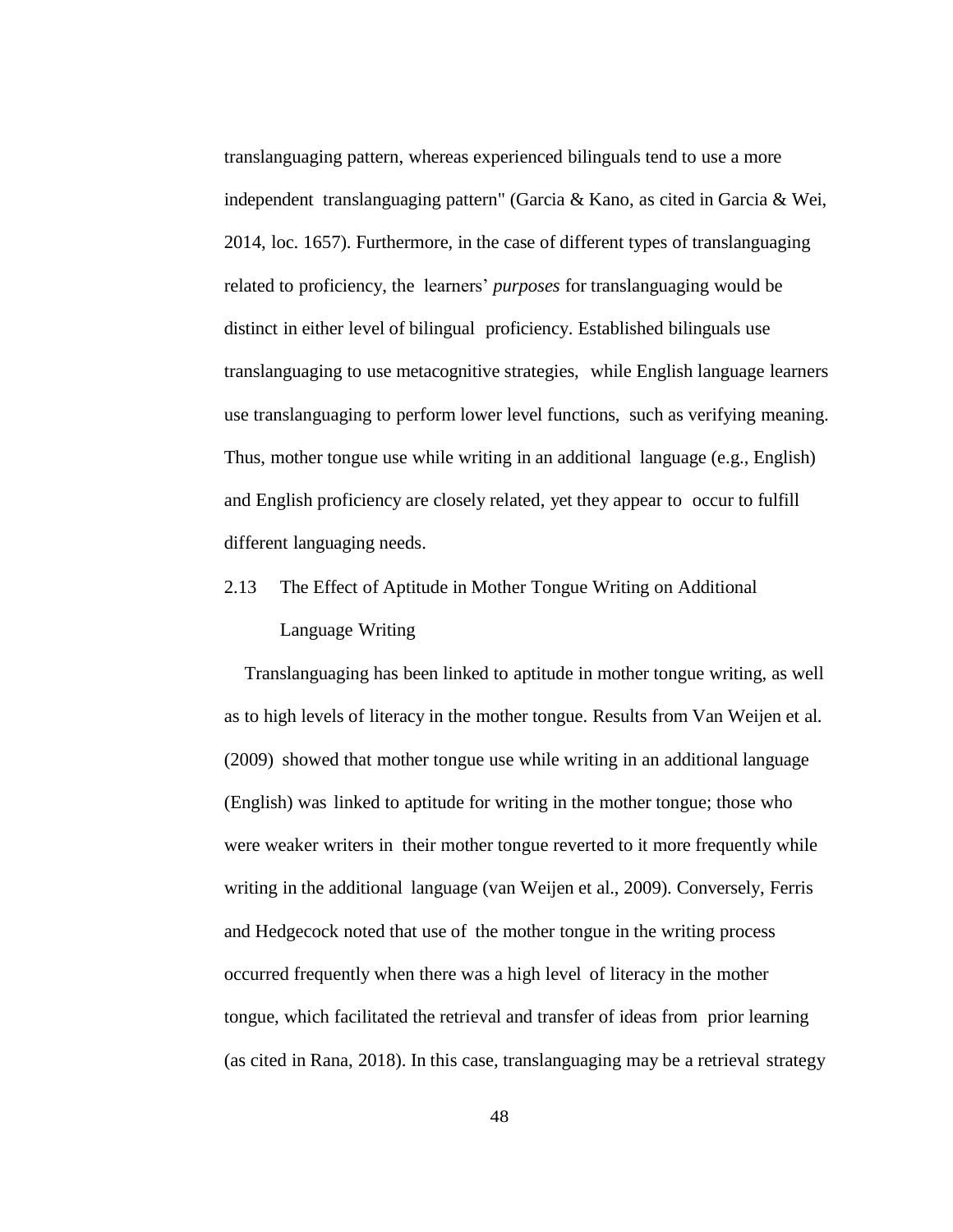used by multilinguals with well-developed mother tongue literacy to access knowledge in their mother tongue.

In sum, translanguaging while writing in English has been linked to both strong and weak mother tongue writers. Both stronger and weaker additional language writers revert to the mother tongue when writing in an additional language, albeit for different reasons. The stronger mother tongue writers revert to their mother tongue in order to transfer knowledge and skills (Ferris & Hedgecock, as cited in Rana, 2018). High levels of literacy in the mother tongue transfers into higher levels of literacy in new language. Weaker mother tongue writers may revert to their mother tongue when writing in an additional language as a strategy to access needed vocabulary (Van Weijen et al., 2009), although more research is needed in this area. Thus, one should look closely at the learner's level of writing aptitude in their mother tongue, as well as the learner's proficiency in the additional language, English in this case. This research can help explain the meaning of translanguaging in multilingual writers.

#### 2.14 Direct Translation as a Strategy

Use of translation from the mother tongue to the additional language was noted in the writing process, either in the form of direct translation of an essay into the additional language, or sentence by sentence translation (Gosden, 1996, as cited in Leki et al., 2008, loc. 2805 of 9504; Zamel, 1982, as cited in Leki et al., 2008, loc. 2805 of 9504). Singh's (2017) participants discussed combining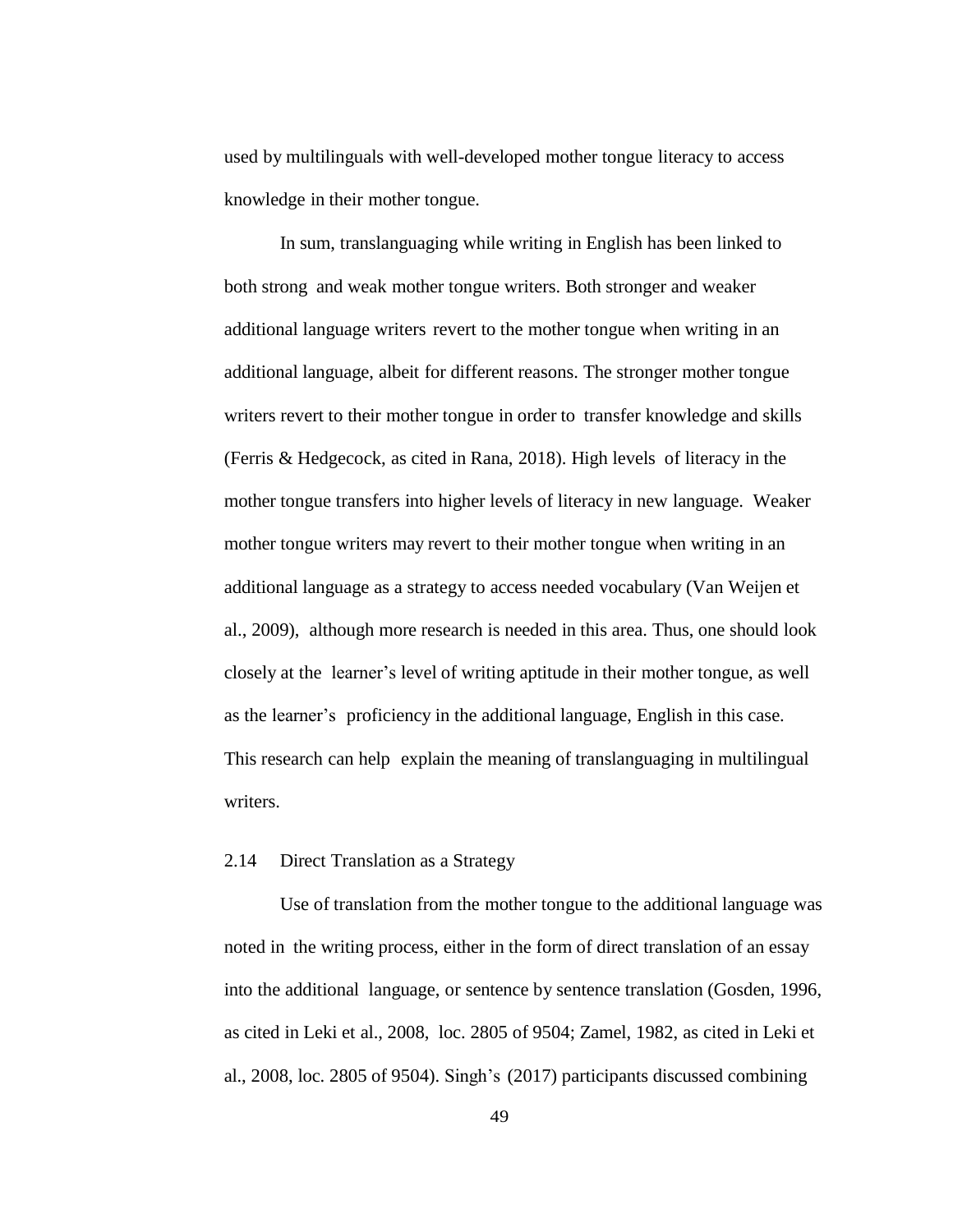two strategies, plagiarism and translation to advance their academic writing. Singh stated "findings indicate that students have resorted to translating academic work in English language into their L1 for reference and producing new academic work in English language based on their understanding in L1 source" (Singh, 2017, p. 637). Raimes (1985) describes her participants' first language and addresses the use of their mother tongue in the writing process (Table 2 - Selected Responses to Questionnaire, p. 239). Leki et al. (2008) note that lower proficiency in the additional language led to more switching between languages and first language use during revision.

### 2.15 Backtranslation as a Strategy

The practice of backtranslating or backtranslation refers to translating a text that has been written in an additional language into the writer's mother tongue to verify the text's meaning (Rana, 2018). This may be considered a metacognitive strategy as it is used at the planning and preparation level, as well as at the monitoring level to ensure comprehension and accuracy of message. Backtranslation is noted and explored in research (Manchon et al., 2007, as cited in Roca de Larios et al., 2018; Rana, 2018; Singh, 2017; Wang, 2003, as cited in Roca de Larios et al., 2018). Backtranslation is a strategy used when the writer is having difficulty writing in the additional language. Backtranslation is classed with other mother tongue-based writing strategies such as "restructuring, paraphrasing, generation of synonyms, segregation of the intended meaning into manageable L2 items" (Manchon et al., 2007, as cited in Roca de Larios et al.,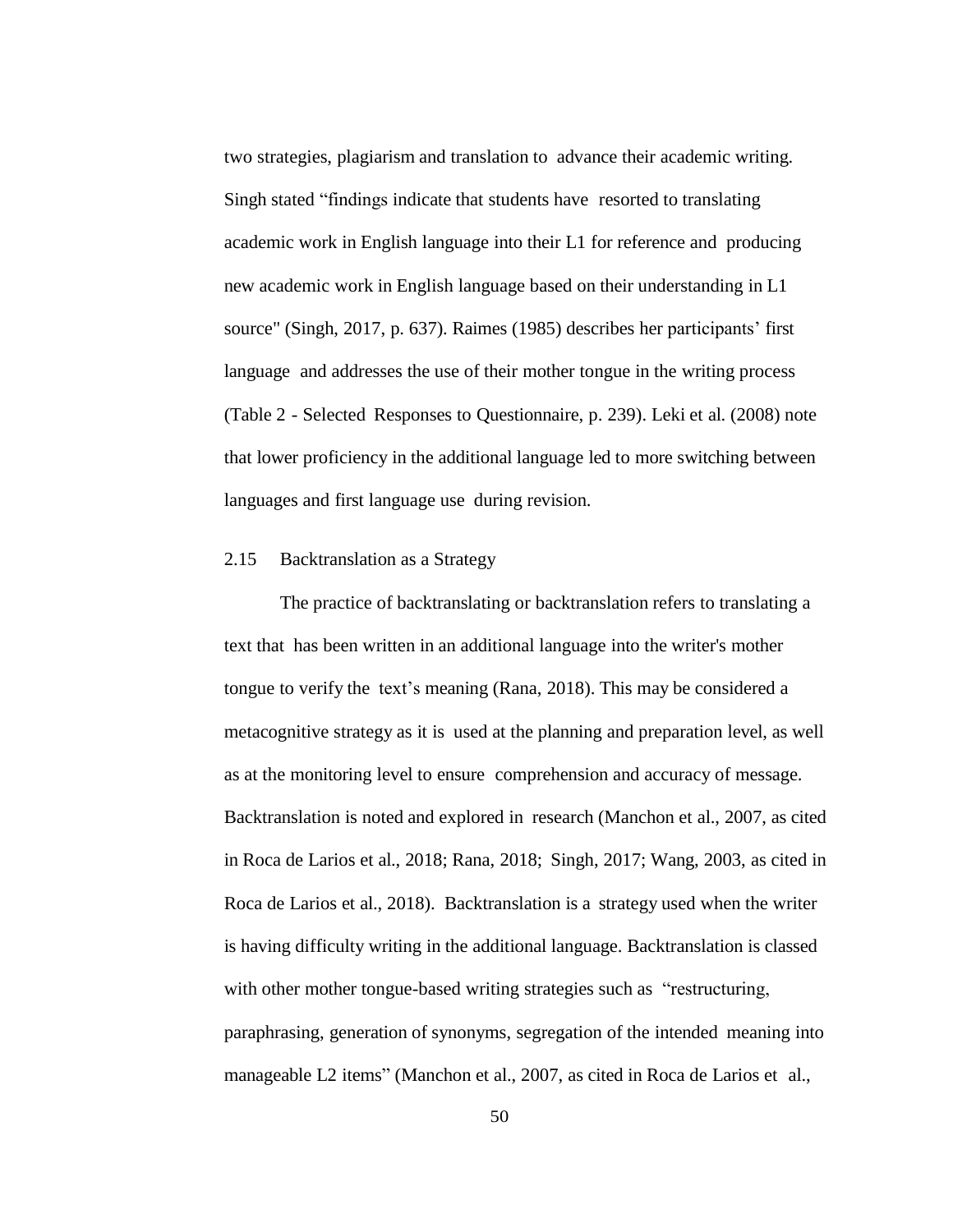2018, p. 278; Wang, 2003, as cited in Roca de Larios et al., 2018, p. 278).

In Rana's (2018) qualitative case study of 18 participants of enrolled in a Basic Writing Course at a university in the United States, incidences of "backtranslating" (p. 63) were noted, i.e., participants were noticed translating what they had written in English into their mother tongue to verify their meaning at the lexical level. Rana (2018) reports that "For many multilingual writers composing essays in English is a bilingual event, because they are likely to use their L1s consciously or subconsciously while writing academic essays as they tend to view their L2 through the perspectives of their L1s" (p. 99). This raises the very important point that even though a multilingual writer may choose to write in one language or another, writing for a multilingual is always "a bilingual event" (Rana, 2018, p. 99) because the multilinguals' linguistic repertoire is ever present. Moreover, the writing strategies used by multilinguals will automatically call on any of the cognitive resources at their disposition; the brain cannot turn off knowledge of a language.

Thus, backtranslation is a strategy rooted in the mother tongue which is used by multilinguals to fill different needs in the writing process. It can be used to verify meaning, to paraphrase, and/or to find lexical options. Backtranslation is similar to translanguaging in that it involves moving back and forth between multiple languages; however, translanguaging differs from backtranslation in that translanguaging is very fluid and backtranslation is very analytical and task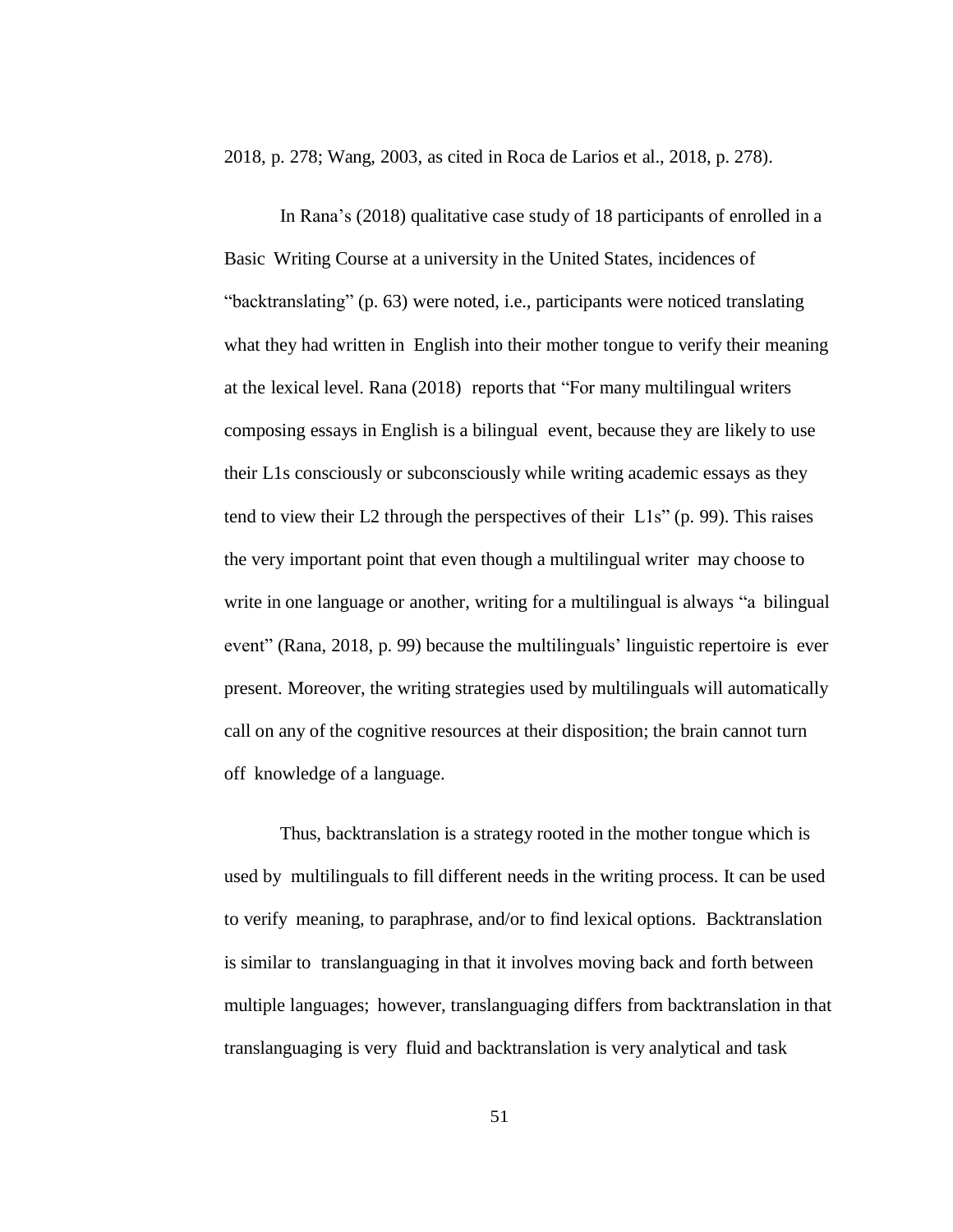focused, i.e., the opposite of fluid. Nonetheless, backtranslation is one of the several languaging strategies noted in the literature as a fairly common strategy used by multilinguals during their writing process.

### 2.16 Conclusion

This review of literature explained the theoretical background for this research project, which brings together the culturally and linguistically diverse approach to learning, the contextual factors in multilingual writing, the theory of fluid multilingualism, the academic literacies approach to writing, as well as theories of additional language use. The preceding section reviewed the literature on the writing practices of multilingual postsecondary students. Features of writing by English language learners were examined, such as strategies in the writing process, preparing to write, and use of resources in writing. Linguistic occurrences such as translanguaging, backtranslating, and translation were explored. Finally, the influence of English proficiency on English language learner writing, as well as the influences of mother tongue writing aptitude and literacy in the mother tongue on English writing were explored.

The purpose of this thesis was to learn in detail about the cognitive and strategic steps used by seven postsecondary students as they wrote their university essays. Areas of concern were the steps the participants took in the writing process, in terms of planning, strategies, and revision. Other areas of concern were the way the participants felt about their multilingualism,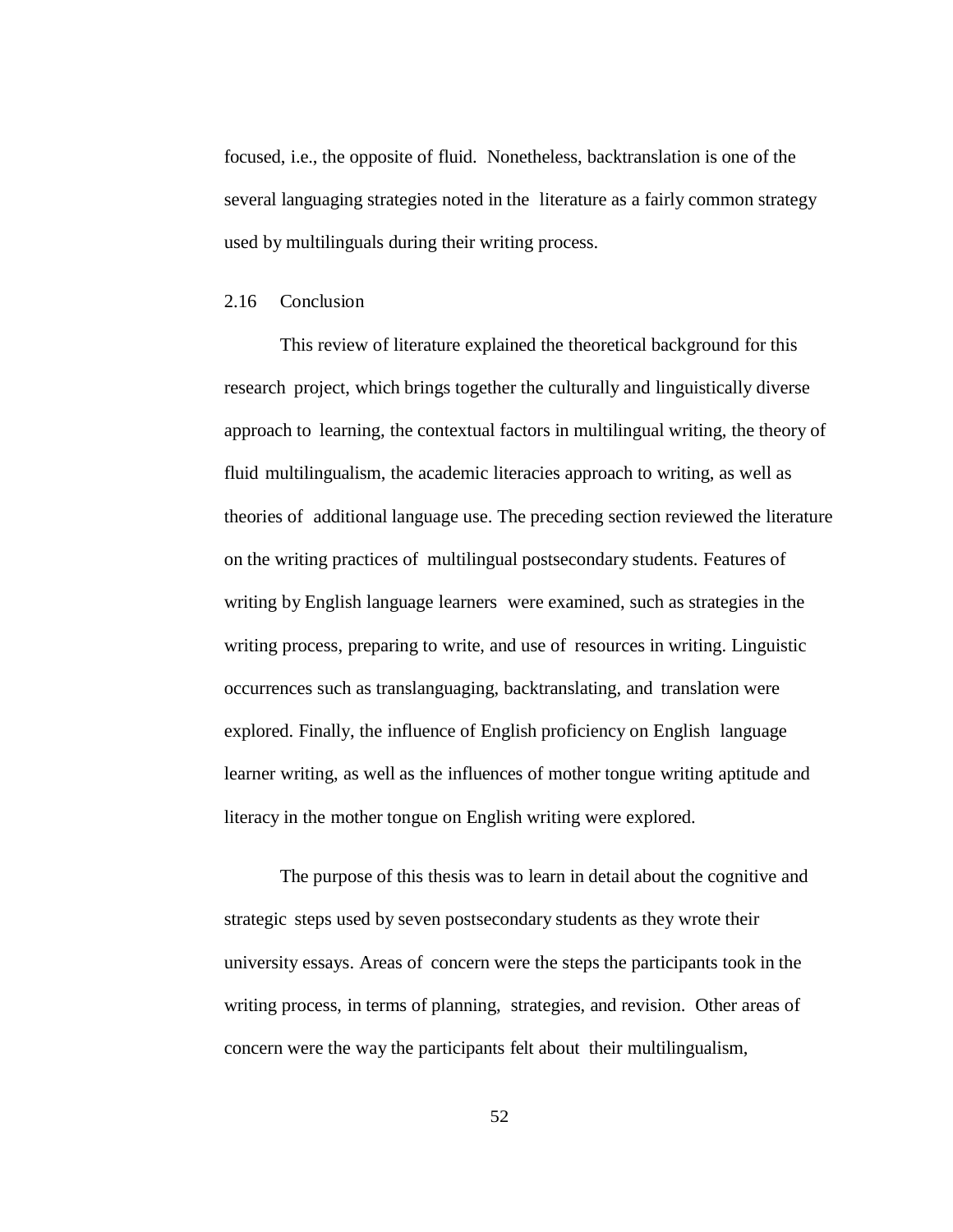knowledge of certain features of academic writing, whether this was due to prior knowledge from the home country, and what sorts of resources were drawn upon for assistance during the writing of academic papers.

Based on the above review of literature, it is noted that the body of research on the writing process and writing strategies of multilingual postsecondary students is international, albeit with limited Canadian research. The issue of writing strategies and writing process have not been studied together in previous studies. As such, this topic has not been adequately addressed in the literature to date, particularly in the Canadian context. As such, the current study aims to fill this gap in the literature by offering an in-depth analysis of the descriptions of the writing process and writing strategies of multilingual postsecondary students at a mid-sized Canadian university.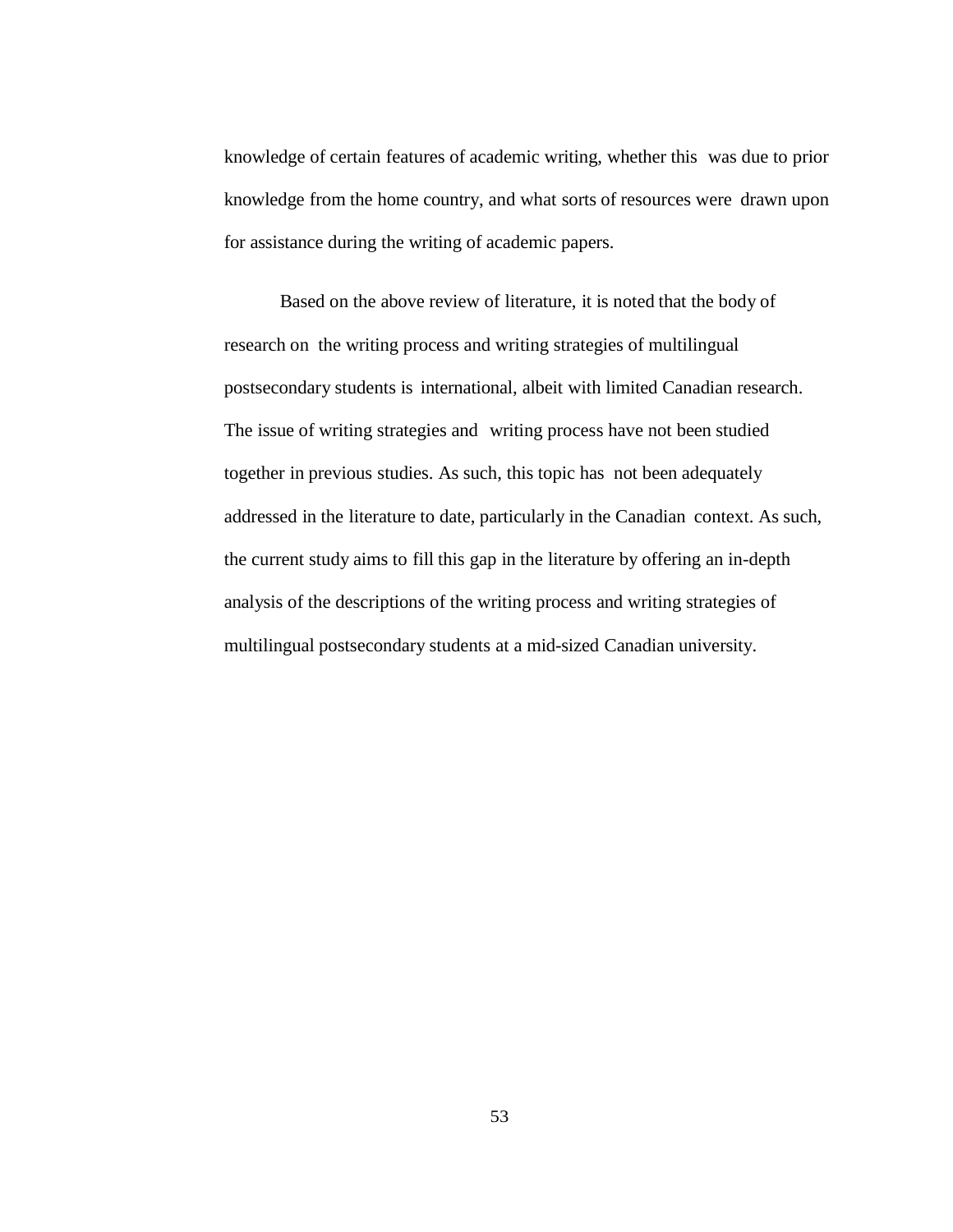## Chapter 3: Methodology

The previous chapter offered a review of the literature in this field and explained the gaps in the current research. The purpose of the current chapter is to explain the methodology and provide a rationale for each step in the process. As such, this section will explain the research paradigm in use and the methodology; next, a description of the sampling, procedures, and subjects will be provided; finally, the data collection and analysis strategies, researcher role, validity, and ethical considerations will all be addressed.

### 3.1 Paradigm

A qualitative research paradigm is used in the current project. This is appropriate to the current research problem because it is appropriate when one seeks to learn more about the experiences of the participants through field research (Merriam, 1998). In this case, the research focuses on the participants' experiences of writing in a postsecondary environment. A qualitative paradigm supports the achievement of the purpose of this research by using the researcher as a tool for conducting research and by collecting rich, detailed samples from seven sources (Merriam & Tisdell, 2016). A qualitative design with semistructured individual interviews was chosen because it allows more personal, rich, and detailed data to be collected, and attempts to access an authentic representation of the participants' experience (Creswell, 2015). The method of semi-structured individual interviews allowed the researcher to tailor the interview questions to the participants' responses and situation. The semi-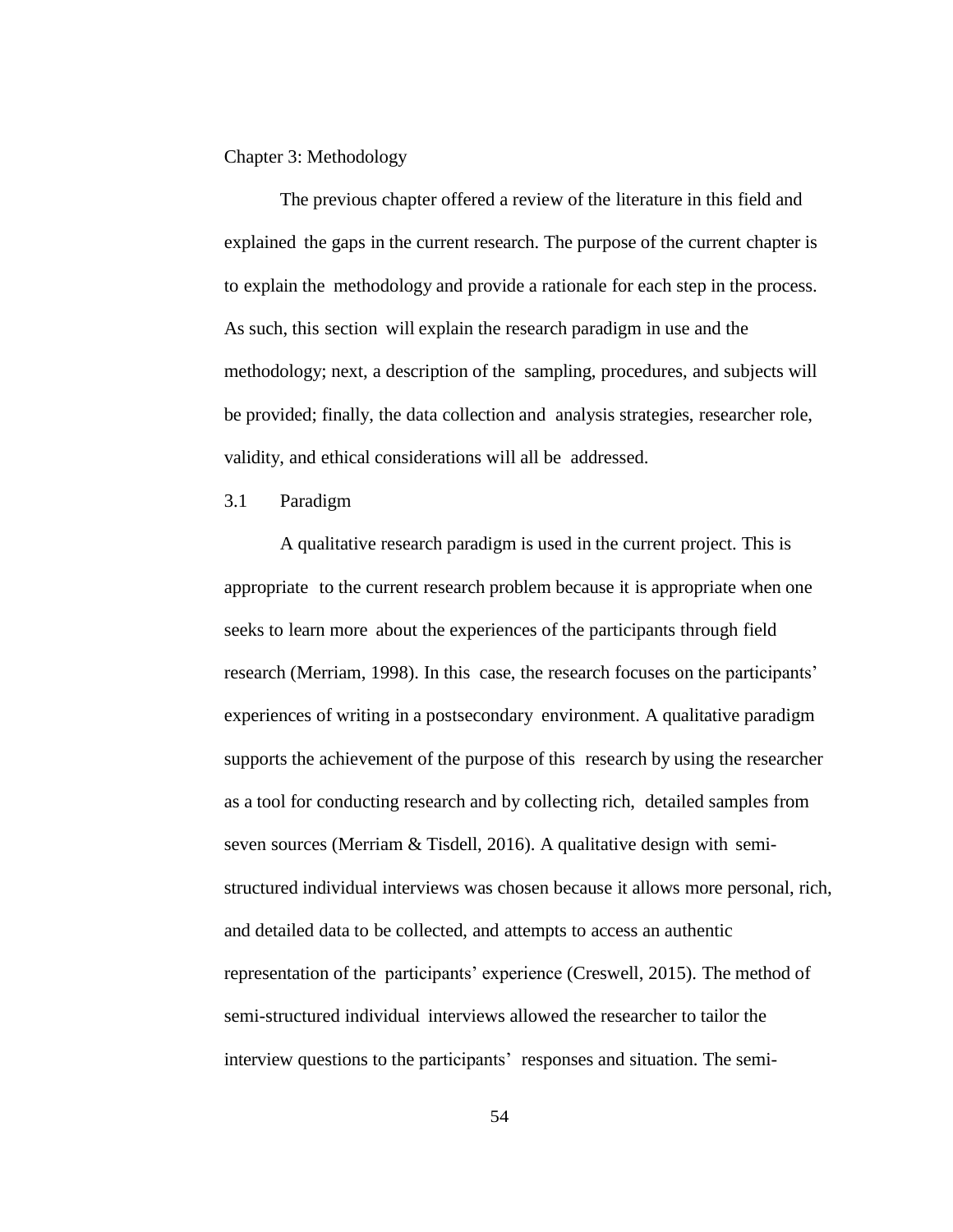structured, individual interviews followed pre- established questions (Leavy, 2017). This purposeful sampling of interviews allowed the researcher to collect rich data that was on target with the research questions. Interview questions (see Appendix) were written based on the funnel technique starting with more general questions (Leavy, 2017), such as about one's program of studies or favourite courses, and leading gradually to more specific questions (see 3.2). Thus, interview questions were designed to probe the participants' experience and choices.

### 3.2 Overview of the Research Design

The research design is a basic qualitative design (Merriam & Tisdell, 2016). The current research project used individual interviews to learn as much as possible in a limited period of time about the writing processes and composing strategies of the participant population. The unit of analysis was the participants' interviews about their university writing experiences. The purpose of the chosen research design was to gather personal experiences about the composing processes of multilingual students at a mid-sized postsecondary institution in eastern Canada. A qualitative interview approach was chosen so that each of the participants could be situated in their own context and rich details collected in the data (Cumming, 2001; Garcia & Lin, 2014; Kinloch & Burkhard, 2016). After the interviews, the data was transcribed and then analyzed multiple times based on the description in section 3.6 – Data Analysis.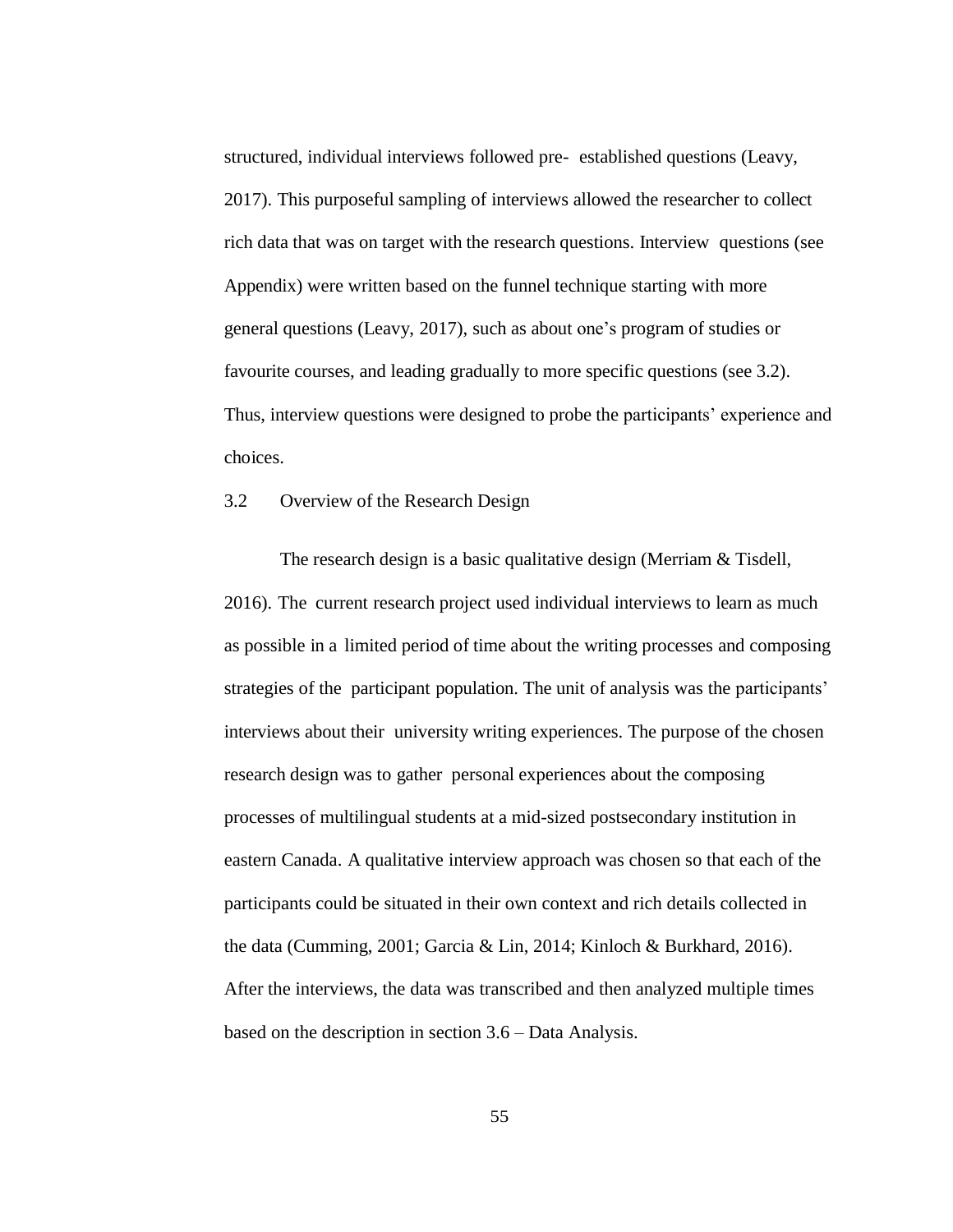### 3.3 Sampling Method

A purposeful sampling strategy was chosen because it enabled the researcher to select participants with certain desired characteristics (Leavy, 2017). The broader population consisted of students who speak English as an additional language. The sample size was small (seven students), yet an acceptable number of participants in qualitative research, as qualitative methodology provides rich, in-depth data (Cohen, Manion & Morrison, 2000; Creswell, 2015).

In purposive sampling, the researcher chooses a specific slice of the larger population to include in the sample based on specific criteria (Cohen et al., 2000). Purposive sampling within a qualitative interview approach was selected due to the nature of the research questions, which required participants who met specific criteria; as such, a random sample would not have been appropriate. Furthermore, purposive sampling allowed the researcher to seek out participants who might be able to contribute rich data to this research (Cohen et al., 2000; Creswell, 2015; Merriam, 1998). In this way, sampling was purposeful and targeted. Merriam states, "The criteria you establish for your purposeful sampling directly reflect the purpose of the study and guide in the identification of information-rich cases. You not only spell out the criteria you will use, but you say why the criteria are important," (Merriam, 1998, loc. 830). According to Merriam's guidelines, this type of sample is appropriate because it represents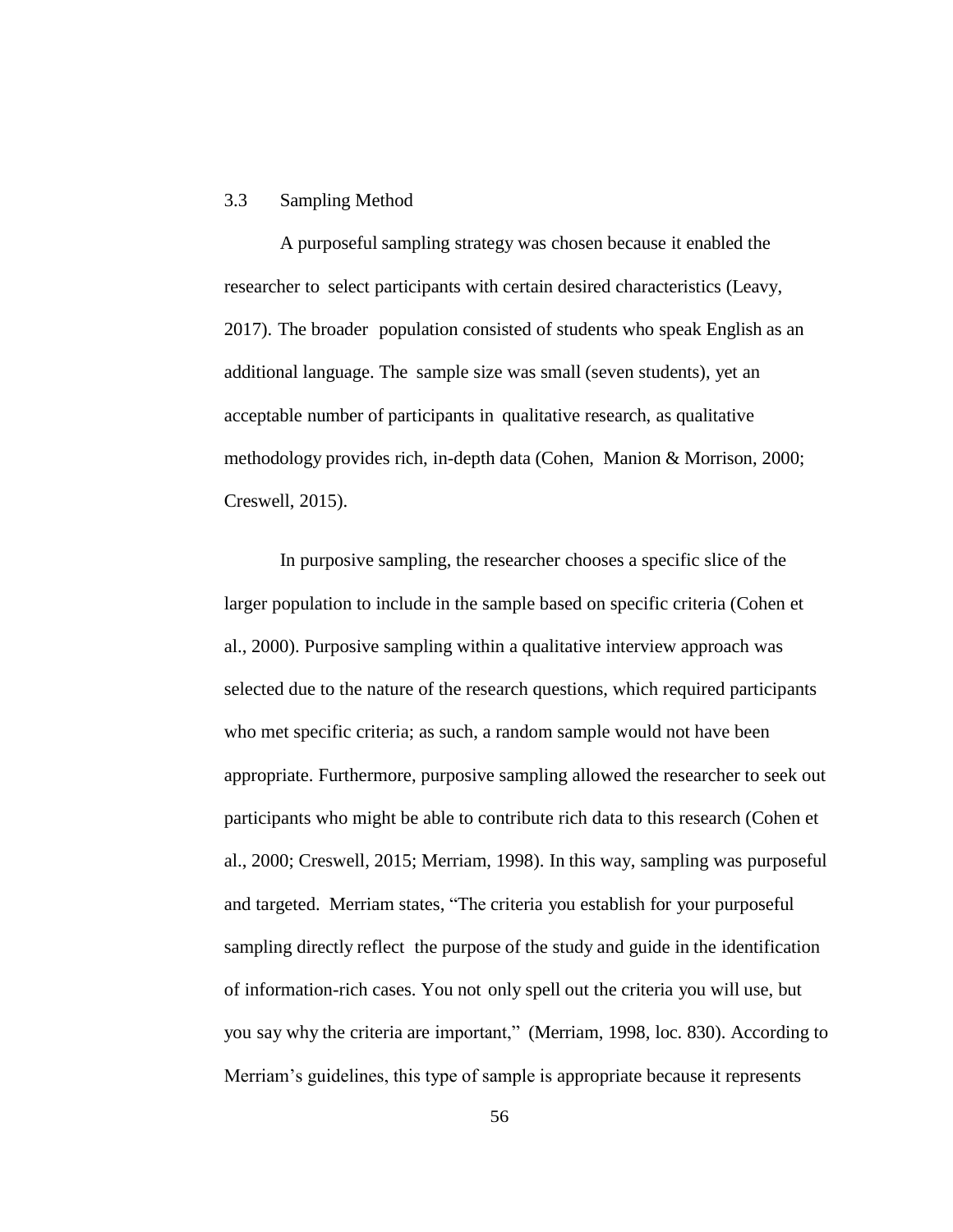individuals who meet the criteria under study in the current research project. Individuals who do not meet those criteria would not help investigate the research questions. The researcher also asked participants if they could refer a friend with similar characteristics who would be interested in participating in the current study, thus encouraging snowball sampling (Merriam, 1998).

The purposive sampling was based on the following criteria, which are directly related to the research questions (Merriam, 1998). The participants in the study are adults (age 19 to 70), self-identify as speaking more than one language (fluently), and are registered as students at the postsecondary institution in question, who are willing to discuss their experiences with writing university papers and enter into an electronic correspondence with the researcher.

### 3.4 Procedures in the Data Collection Process

The target population was students at Memorial University of Newfoundland who self-identify as speaking more than one language (fluently) and from birth. All participants were between the ages 19, the age of legal consent in Newfoundland, and 70. The sample size was four undergraduates, two graduate students currently enrolled at the Memorial University of Newfoundland, as well as one recent graduate, totaling seven in all. A decision was made to include the two graduate students and one recent graduate who presented themselves for the study because not many students had shown interest in participating, but also because of the contributions they could make to the data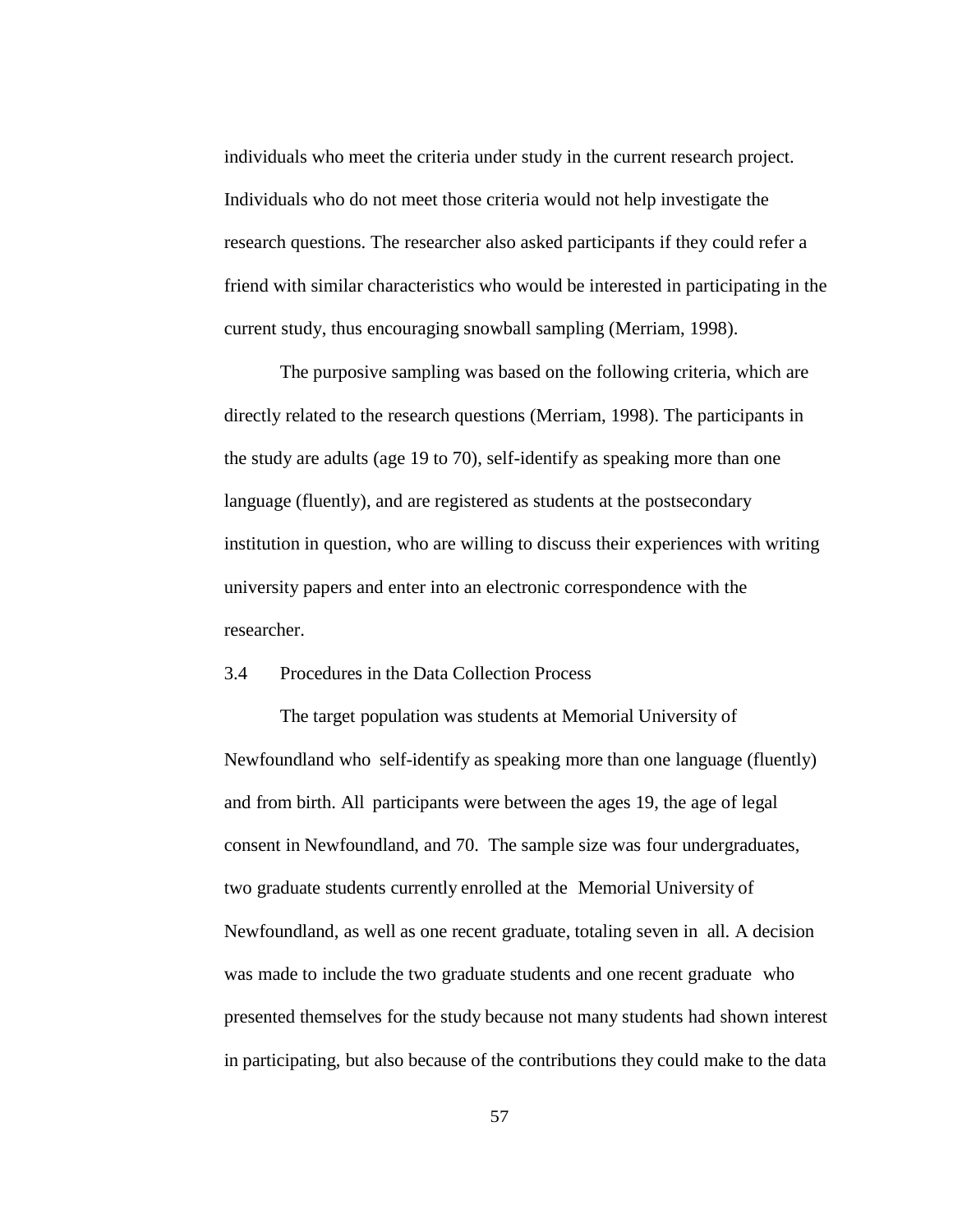as more experienced writers than the undergraduates, although this decision was not a part of the original design. Recruitment was done through posters, word of mouth, and the snowball method, whereby the researcher asked participants to mention the study to peers with similar characteristics who might be interested in participating as well (Merriam, 1998; Merriam & Tisdell, 2016) at the Memorial University of Newfoundland (MUN) St. John's campus. A poster was designed and the researcher's contacts at MUN were asked to post them around campus. Potential participants emailed the researcher to schedule meetings. A small incentive of a \$25 gift card was offered to each participant upon completion of the consent, interview, and any follow up. The project was approved by the Interdisciplinary Committee on Ethics in Human Research (ICEHR) at Memorial University of Newfoundland and followed the ICEHR guidelines in all aspects. All ICEHR ethical obligations were adhered to in the course of data collection. Research instruments and approvals are presented in the appendices.

Participants learned general details and selection criteria about the research project through the Recruitment Letter (See Appendix). The researcher then sent the potential participants the Consent Form by email (See Appendix) which detailed the project purpose, procedures, time commitment, foreseeable risks and benefits, measures to ensure their confidentiality, their rights to withdraw from the study and to have their data withdrawn. The participants gave their consent freely when they emailed the researcher their consent. The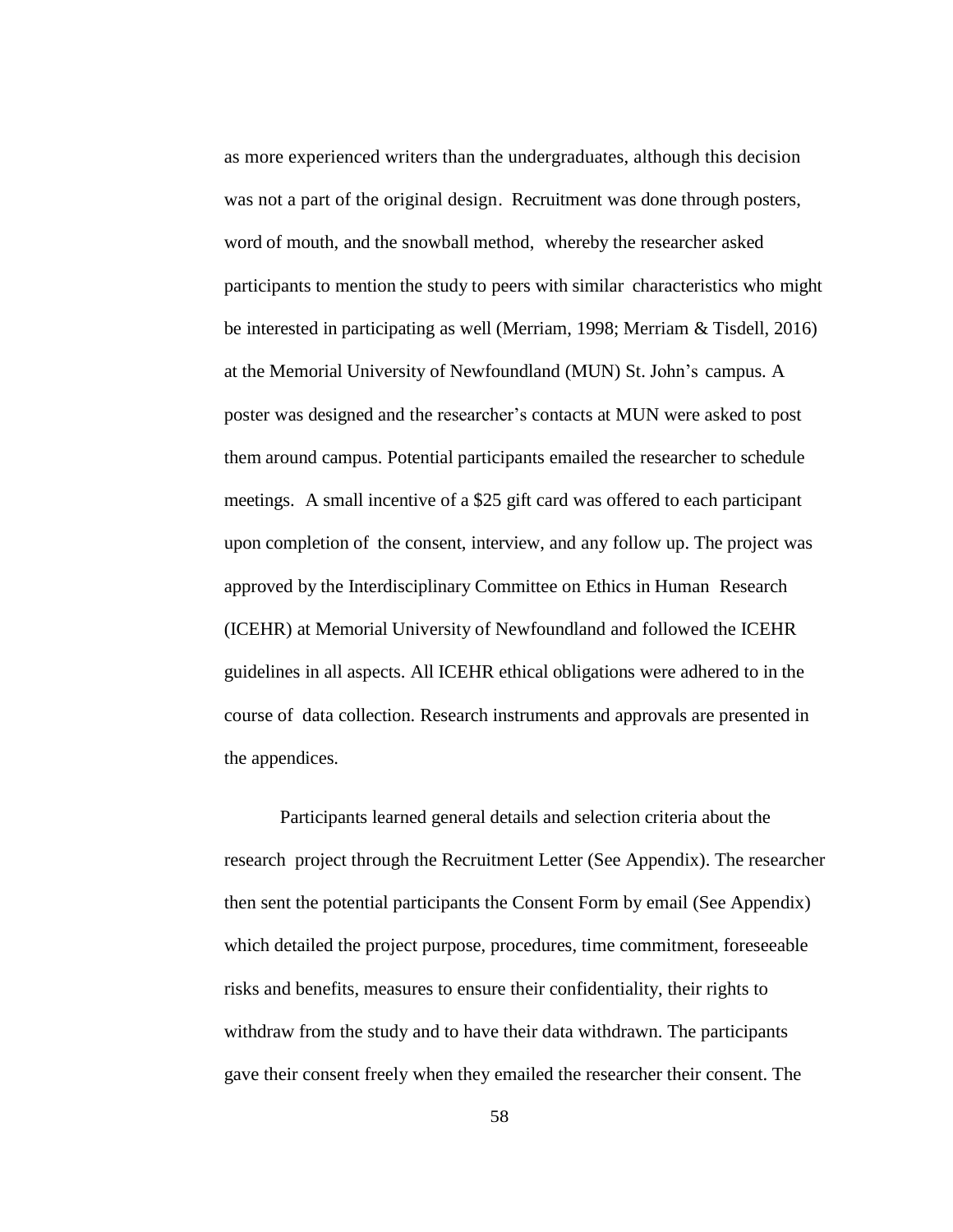study site for data collection was online, so the participants could be either oncampus or off-campus.

- 3.5 Stages of Data Collection
- 3.5.1 Recruitment

An initial email was sent to the potential participants to ascertain whether they were postsecondary students and whether they spoke languages other than English. A list of selection questions used to determine the eligibility of potential participants is included in the appendices. According to these criteria, potential participants were evaluated to determine whether they met the criteria of being students at Memorial University and whether they spoke home languages other than English. If so, they were contacted by the researcher and offered different options for dates and times for a video-conference. When a potential participant emailed the researcher, the researcher would reply and ask how many languages they spoke and their level of matriculation. One individual presented himself to the researcher as a potential participant, but it became clear that they only spoke English and may not have been a matriculated student, so they were not invited to participate in the study. Initially, not many students responded to the researcher about participating in the study. When the participant who was a recent graduate and the two participants who were graduate students emailed the researcher about being in the study, there were not a lot of other participants at that point; more importantly, they all had very interesting, multilingual, and varied profiles, so the researcher chose to select them for participation in the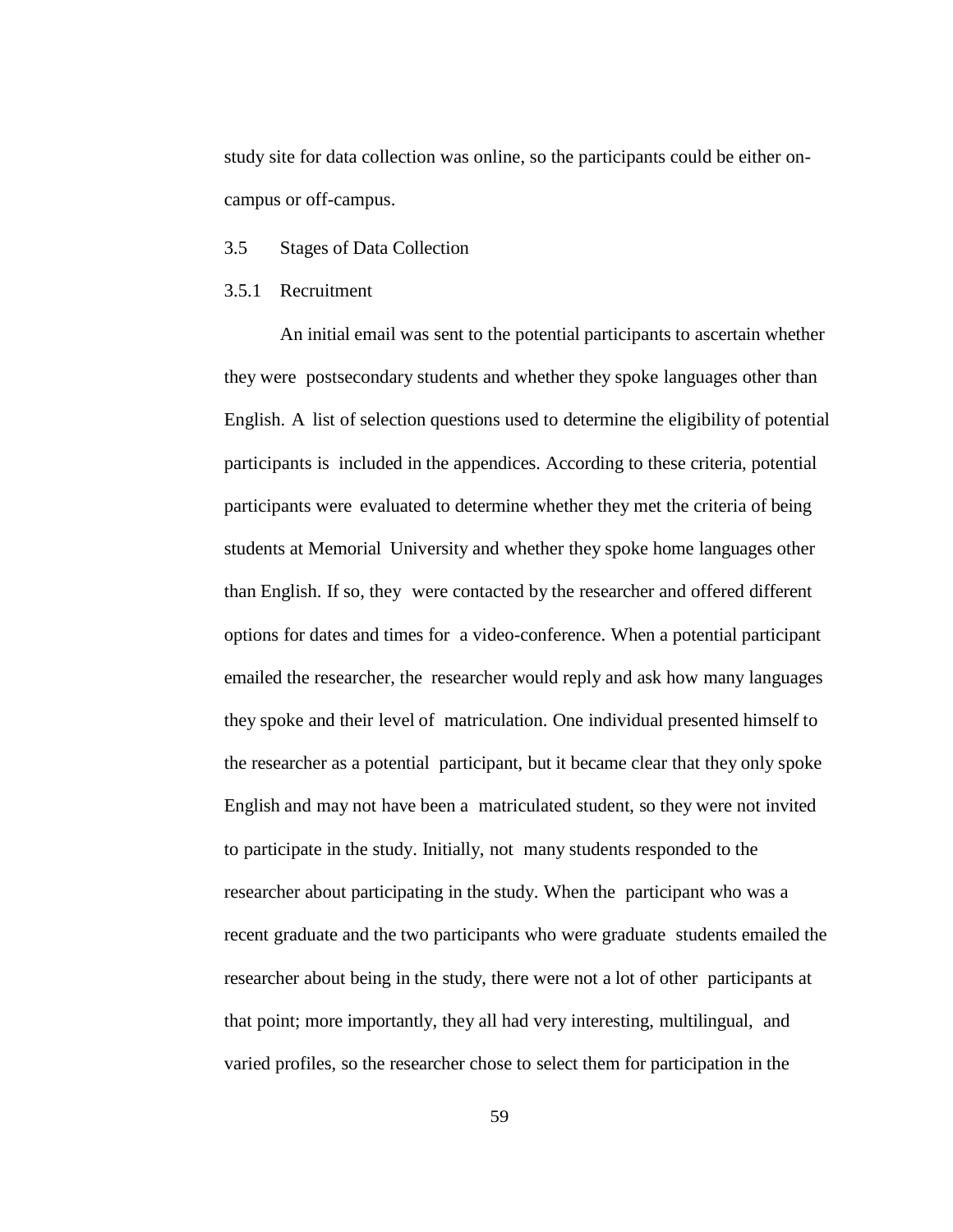study in the hopes that they would enrich the sample. Overall, the recruitment period was between five and six weeks, from the period of start up of the fall term to Thanksgiving in October. The recruitment was done in a batch. As such, all recruitment was completed prior to beginning the interviews. According to Merriam and Tisdell (2016), recruitment is complete once the point of "saturation" (p. 101) is reached and similar responses begin to be heard from the participants. One of the limitations of the current study is then that the number of participants was decided prior to data collection, so that it was not possible to take the concept of saturation into account. Bias was mitigated through the recruitment of anyone who met the selection criteria.

# 3.5.2 Outline of the Interview

During the appointment by video-conference, the researcher conducted a semi- structured interview. The individual participants were asked open-ended reflective questions about what it is like to write academic papers at this university (see the questions in Appendix). During the interviews, the researcher made an audio recording and took notes.

3.5.3 Framework for the Interview Questions

Due to the grounding of the current research in an academic literacies, as well as translingual approach, the interviews were designed to focus primarily on academic writing. Other genres of writing within the academy are outside of the scope of this project. Interview questions were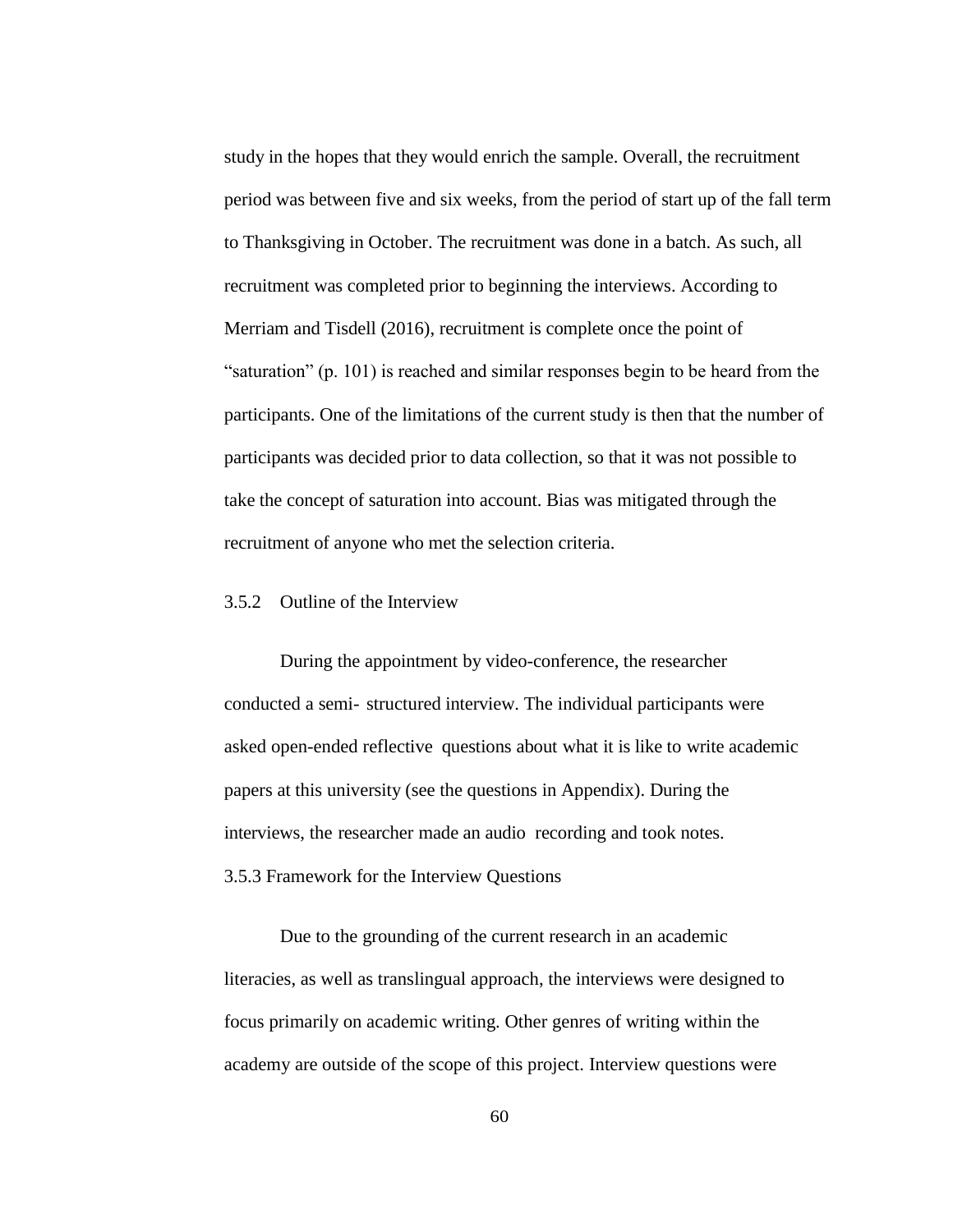written (see Appendix) to provide the core structure of the interview, but the interviews were open-ended enough for the respondents to add what they felt was necessary. An open-ended, semi-structured, "funnel" technique (Lavrakas, 2015, as cited in Leavy, 2017, p. 140) was chosen for the interviews with the intention of making the participants feel comfortable with the interviewer before proceeding to more specific topics (Leavy, 2017). When using the funnel technique, the interviewer begins with general questions, then gradually builds a certain amount of trust with the participants, and then moves on to specific questions. The interviewer also intended to use the answers to the general questions to guide some of the specific questions later on (Lavrakas, 2015, as cited in Leavy, 2017).

The selection questions (see Appendix 1) were initially used to establish eligibility to participate in the study. When the scheduled interview occurred, the selection questions served as a starting point for the interview, for example, by asking questions about the participants' languages spoken and the contexts in which they were acquired and used. Next, the interview questions (see Appendix 1) were designed to start off slowly inquiring about the participant's studies and gradually probe deeper into their writing process. Examples of questions used in the initial moments of the interview are: "How is your term going? What year are you in? What is your major? Are you enjoying your major?" (see Appendix 1). Examples of questions used to delve deeper into the participant's writing process were: "How do you go about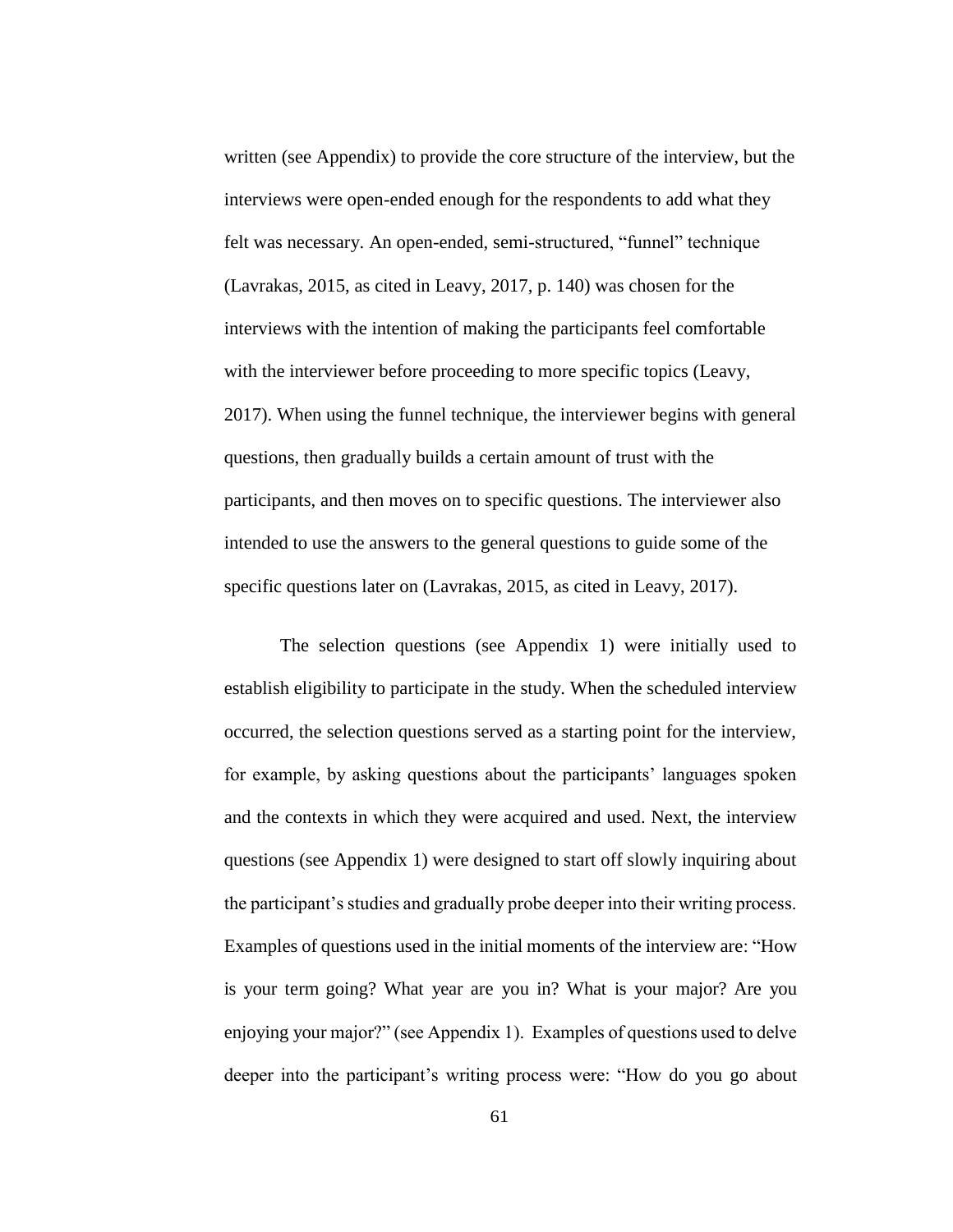writing the different sections of your essay? How do you go about writing the introduction? How do you go about writing the conclusion? Tell me more about how you write the different sections of your essay." and "When you feel you are done with your essay, do you revise it? If you revise it, how do you do this? Do you use software? Do you get help from a friend or go to the writing centre? Do you do anything else?" (see Appendix 1).

### 3.5.4 Follow Up and Member Checking

The researcher contacted the participants with a follow up email to clarify any questions from the interview, to send them the transcript of the interview if they wished to read it and to ask the participants if they felt the transcript adequately portrayed what they had said during the interview. This feedback on the data by the participants is also known as "member checks" or member checking and is used to improve validity of the data (Merriam & Tisdell, 2016, p. 246).

#### 3.5.5 Closing Out the Data Collection Process

The researcher thanked the participants for their participation by email and sent them the gift card for a coffee shop, as described in section 3.4 - Procedures in the Data Collection Process.

## 3.6 Data analysis

Saldana (2016) proposes that data is analyzed in a cyclical and recursive manner. According to Saldana, the first cycle of coding involves direct coding of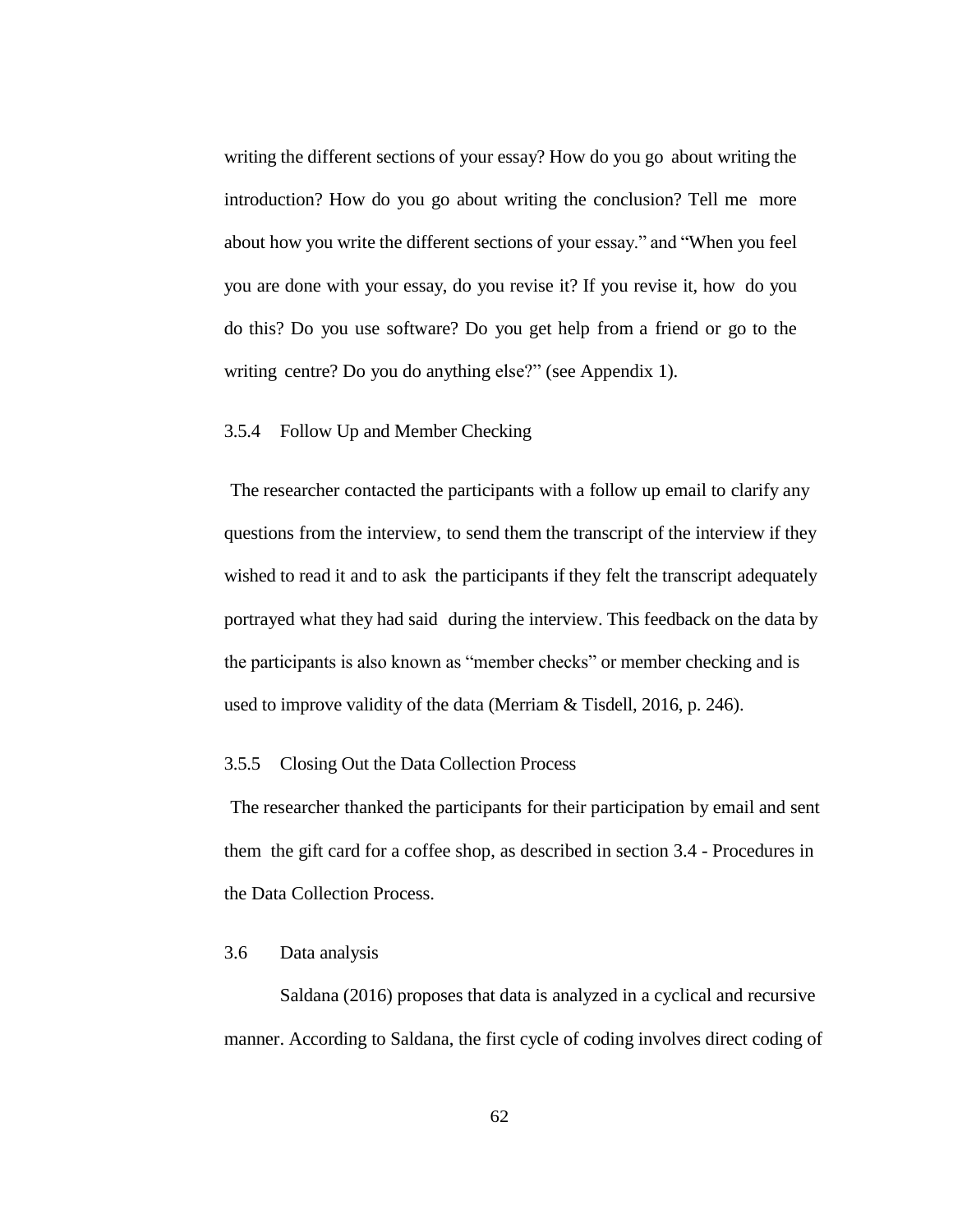the data based on identified characteristics. First, I read through the data multiple times to get a good understanding. Next, the dataset was coded in two major cycles. In the first cycle, attribute coding was used to identify information such as setting, participant personal/demographic traits, and data format (Saldana, 2016). Next, initial coding was used after the initial readings to create some interim codes (Saldana, 2016). After that, process coding was used to refine the codes from the participants' described experiences. This consisted of an effort to group the raw data, previously coded into elemental methods, into larger patterns. In the second coding cycle, the categories established in the first cycle were reviewed and codes were either added or edited (Saldana, 2016). The second cycle concluded with establishing the themes in the data that appeared the most significant (Saldana, 2016). These themes are shown in Table 3.1: Meta-Themes, Themes, and Codes in Dataset. After that, codes and themes were finalized, as presented in Table 3.1. Finally, met-themes were decided upon, as presented in Table 3.1. An example of the coding process is as follows: the level one codes were assigned after multiple readings of the dataset "assessment of writing", "feedback", and "prof's expectations", became the theme titled "Expectations at University". I decided that this theme would be described by the meta-themes experience/inexperience, explicit teaching/finding own methods, and agency/following instructions, as presented in Table 3.1.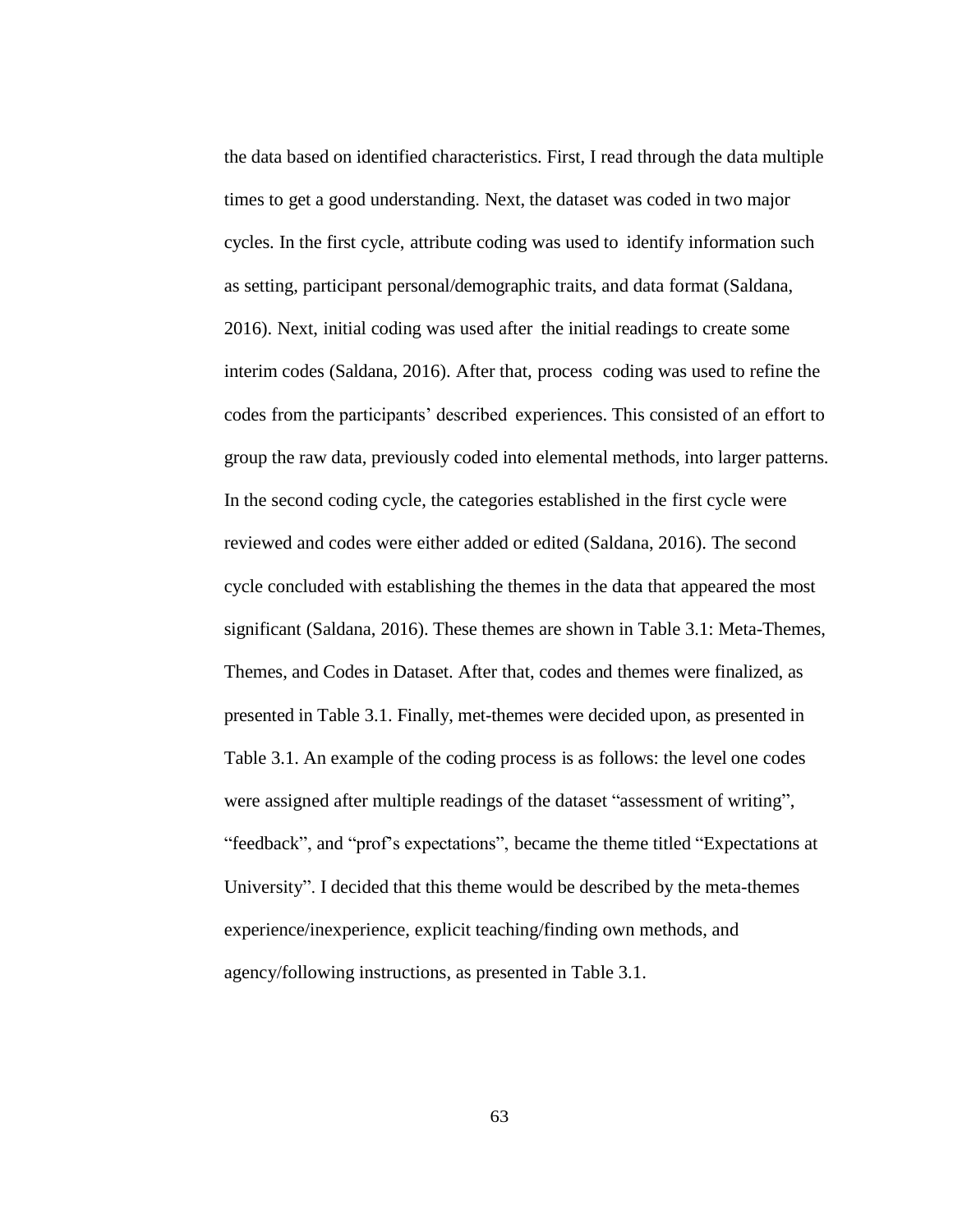| <b>Meta-Theme</b>                        | <b>Theme</b>                  | Code                               |  |
|------------------------------------------|-------------------------------|------------------------------------|--|
| experience/inexperience                  | Affective factors             | concern about being judged         |  |
|                                          |                               | difficult aspect of writing        |  |
|                                          |                               | dislike English papers             |  |
|                                          |                               | dissatisfaction w Canadian         |  |
|                                          |                               | educational experience             |  |
|                                          |                               | fear of writing                    |  |
|                                          |                               | reprimand by prof                  |  |
|                                          |                               | shame                              |  |
|                                          |                               | stress                             |  |
|                                          |                               | study style                        |  |
|                                          |                               | worry about evaluation             |  |
| agency/following instructions            | Academic integrity            | academic integrity                 |  |
| experience/inexperience                  |                               | plagiarism                         |  |
| experience/inexperience                  | Expectations at<br>University | assessment of writing              |  |
| explicit teaching/finding own<br>methods |                               | feedback                           |  |
| agency/following instructions            |                               | prof's expectations                |  |
| explicit teaching/finding own<br>methods | Genre                         | academic writing                   |  |
| experience/inexperience                  |                               | comparison of genres               |  |
| agency/following instructions            |                               | critical analysis                  |  |
|                                          |                               | lab report                         |  |
|                                          |                               | summary                            |  |
|                                          |                               | technical report                   |  |
| explicit teaching/finding own<br>methods | Learning to Write             | emulating style                    |  |
| experience/inexperience                  |                               | improvement of writing             |  |
| agency/following instructions            |                               | learned to write essays            |  |
|                                          |                               | learning vocabulary from textbooks |  |
|                                          |                               | papers they have written           |  |
|                                          |                               | peer feedback technique            |  |
|                                          |                               | what made you improve your writing |  |
| explicit teaching/finding own            | Parts of Essay                | conclusion                         |  |
| methods<br>experience/inexperience       |                               | headings                           |  |
|                                          |                               |                                    |  |
| agency/following instructions            |                               | introduction                       |  |
|                                          |                               | revision                           |  |
|                                          |                               | summary                            |  |
|                                          |                               | thesis statement                   |  |
|                                          |                               | thesis statement: topic statement  |  |
|                                          |                               | thesis statement:hypothesis        |  |
|                                          |                               | transitions                        |  |

Table 3.1: Meta-Themes, Themes, and Codes in Dataset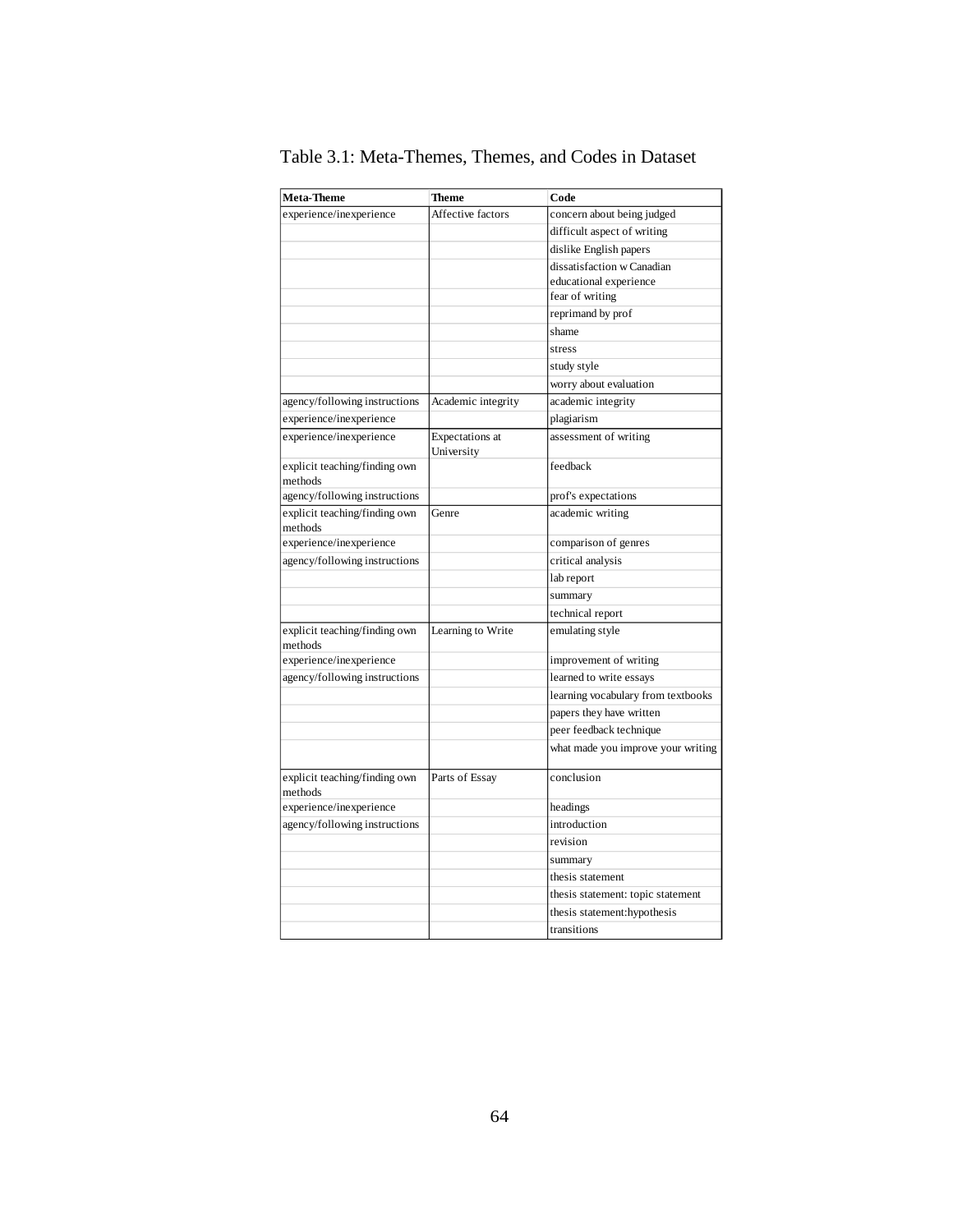| explicit teaching/finding own<br>methods | <b>Resources for Writing</b>    | dictionary                     |  |  |
|------------------------------------------|---------------------------------|--------------------------------|--|--|
| experience/inexperience                  |                                 | friends editing                |  |  |
| agency/following instructions            |                                 | Google as a writing resource   |  |  |
|                                          |                                 | Grammarly                      |  |  |
|                                          |                                 | library database               |  |  |
|                                          |                                 | peer-reviewed journal articles |  |  |
|                                          |                                 | revision: writing support      |  |  |
|                                          |                                 | thesaurus                      |  |  |
|                                          |                                 | use of resources               |  |  |
|                                          |                                 | writing centre                 |  |  |
|                                          |                                 | writing materials              |  |  |
| explicit teaching/finding own<br>methods | <b>Stages in Writing</b>        | outlining                      |  |  |
| experience/inexperience                  |                                 | preparing to write             |  |  |
| agency/following instructions            |                                 | proofreading                   |  |  |
|                                          |                                 | reading to write               |  |  |
|                                          |                                 | research                       |  |  |
|                                          |                                 | revision                       |  |  |
|                                          |                                 | revision: writing support      |  |  |
|                                          |                                 | summary                        |  |  |
| experience/inexperience                  | Studies in Country of<br>Origin | prior education                |  |  |
| explicit teaching/finding own<br>methods | <b>Study Skills</b>             | hours to write a paper         |  |  |
| experience/inexperience                  |                                 | memorization as a study tool   |  |  |
| agency/following instructions            |                                 | translation as a study tool    |  |  |
|                                          |                                 | use of etymology               |  |  |
| explicit teaching/finding own<br>methods | <b>Writing Strategies</b>       | routines for writing           |  |  |
| experience/inexperience                  |                                 | translation                    |  |  |
| agency/following instructions            |                                 | writing general                |  |  |

# 3.7 Validity/Trustworthiness

Prior to the analysis of the data, member checking was used to verify that the researcher's interpretation of participants' stories was valid. This process is explained in section 3.5.3. In writing the report on the data, the stories and experiences of the participants in this study were treated with utmost respect. In addition to respecting and protecting the participants' privacy, the researcher has told the story thematically with rich description, while being careful to portray the participants in a realistic and truthful manner. As such, the detailed description adds veracity to the accounts.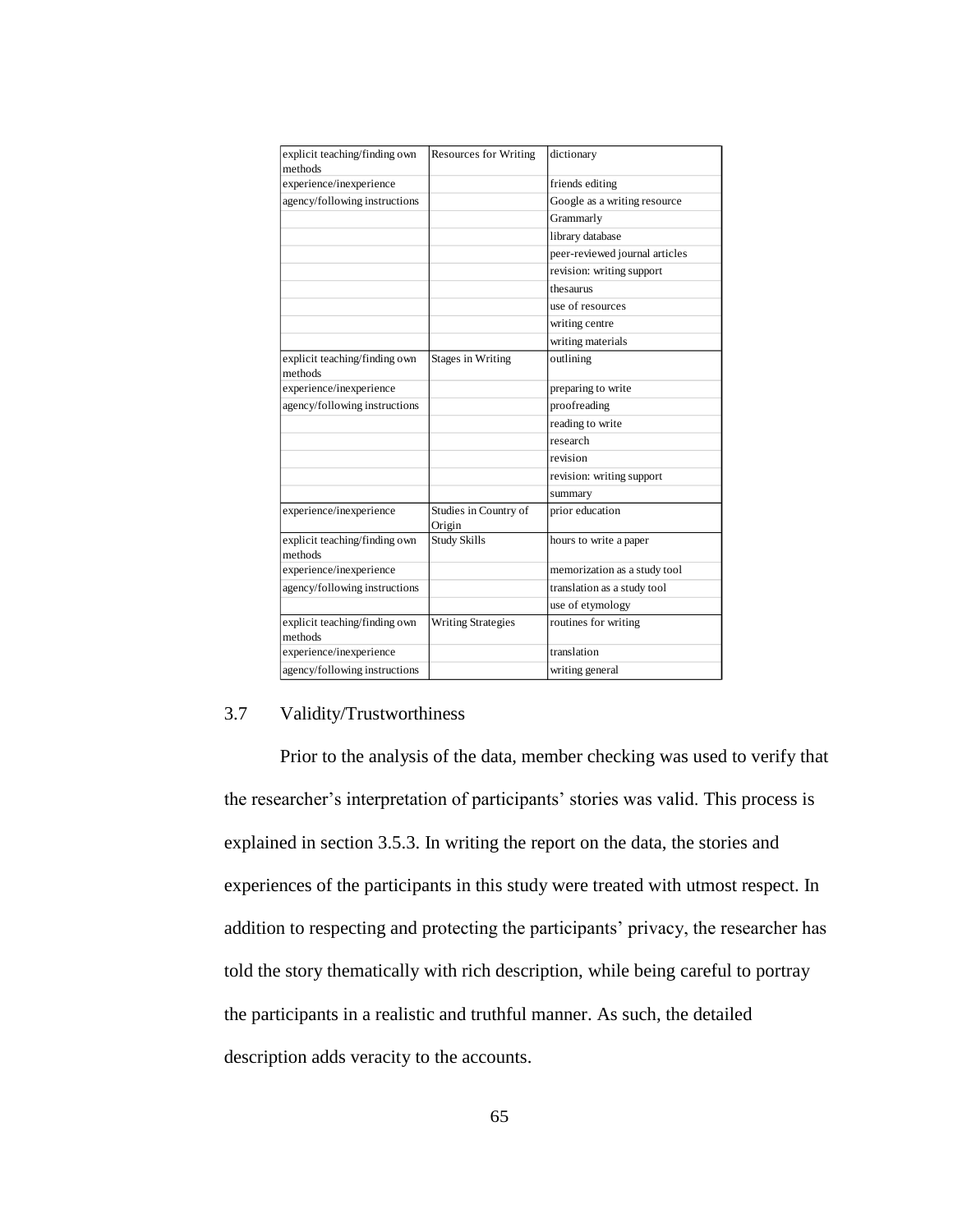# 3.8 Conclusion

As this research is qualitative, it cannot be generalized to all multilingual students, however, the richness of the data allows for natural generalizability where readers can apply the findings to their own contexts (Creswell, 2017). This research is a snapshot of the participants' experience at a particular moment in time (Creswell, 2017). The small sample size is a limitation, as the results cannot be generalized as one would find in quantitative research, yet it is also a feature of qualitative methodology.

This chapter has explained the research paradigm, a description of the research design, and offered a description of the sampling method. Data collection procedures were outlined. The target population and sampling method were explained. The recruitment methods, informed consent, and data collection strategy were elucidated. The issues of data analysis, validity/trustworthiness, and ethical considerations were addressed. In the next chapter, the results of the data analysis will be presented.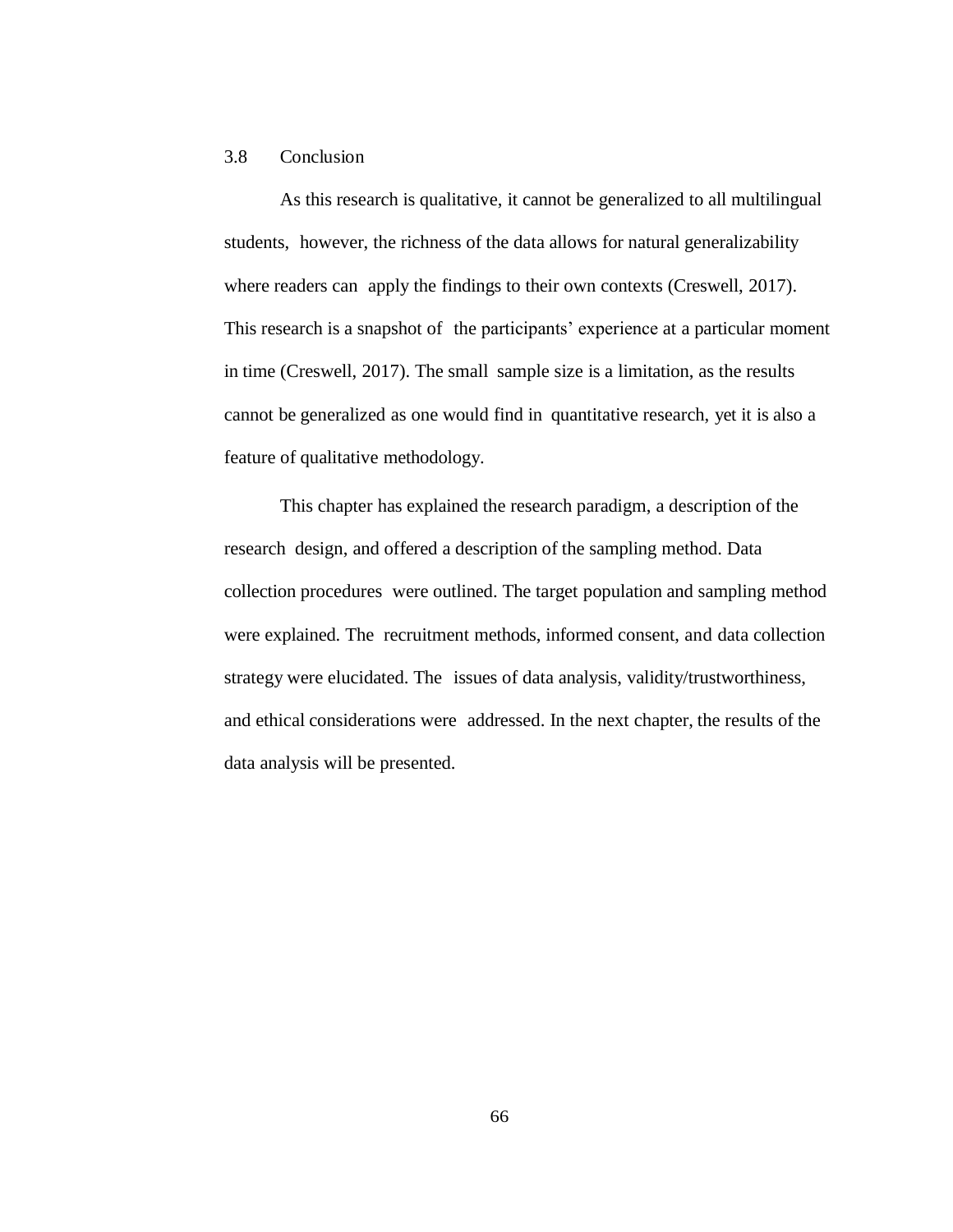### Chapter 4: Results

# 4.1 Introduction

The purpose of the current study was to learn in detail about the writing process and composition strategies used by seven multilingual undergraduate and graduate students in a mid-sized university in eastern Canada. Areas of concern were the steps the participants took in preparing to write and while writing, in terms of prior knowledge of the academic writing genre, metacognitive strategies, and the university resources the students accessed. The study also probed the participants' perception of themselves as multilingual writers and what that meant to each as individuals. It is in this context that the following research questions were addressed in the current study:

- 1. What is the writing process of multilingual postsecondary student participants writing essays at a mid-sized Canadian university?
- 2. What strategies do multilingual postsecondary students participants use when they write university essays?

This chapter presents the results of the analysis of data collected from interviews with the participants in the study. The analyzed data is presented in tables which describe the participants' known languages and demographic characteristics in Table 4.1 - Description of Participants' Known Languages, participant profiles in Table 4.2 - Demographic Description of Participants, and thematic analyses of the interviews with the participants. The major themes that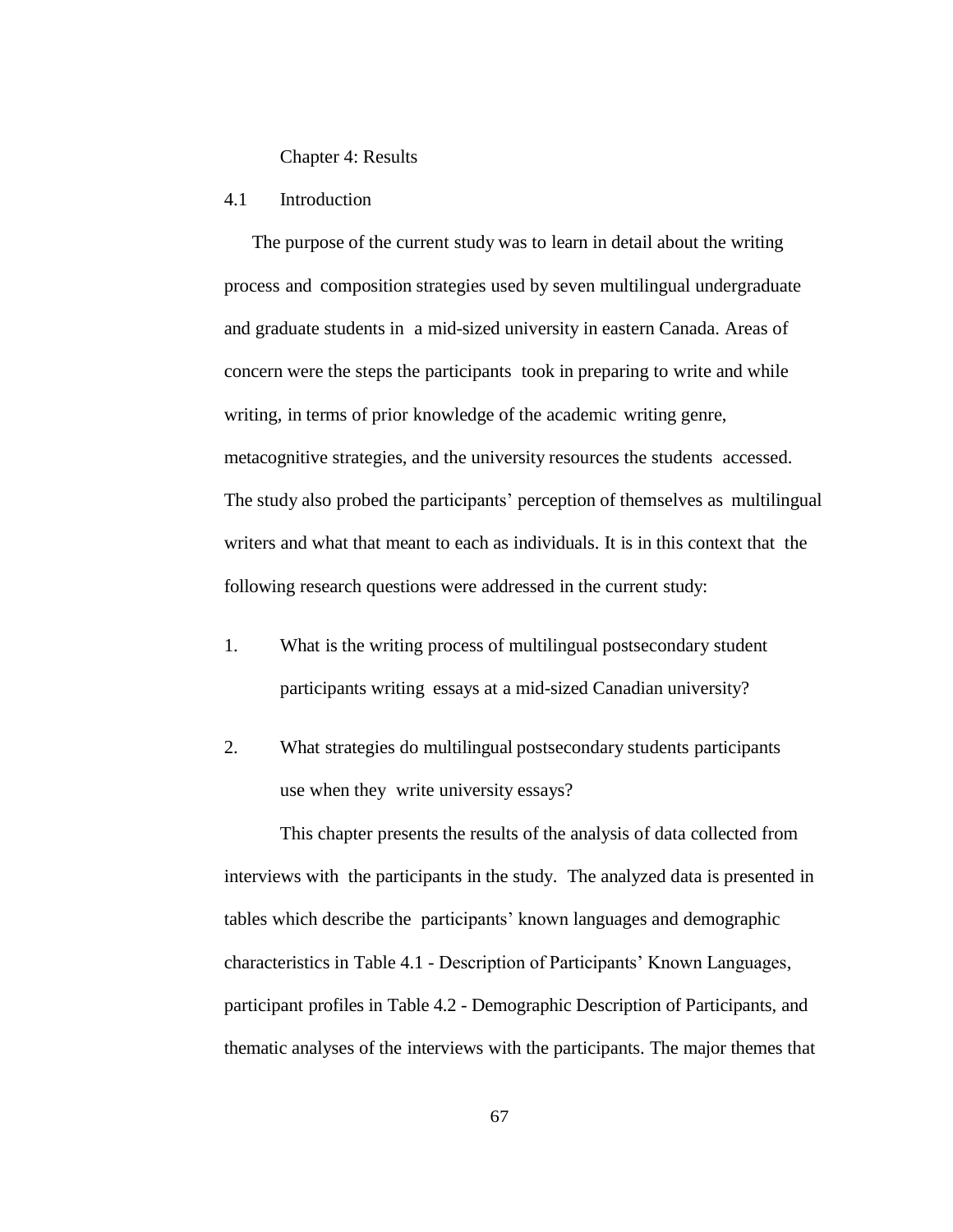emerged from the data collection are analyzed and reported in Table 3.1 - Meta-Themes, Themes, and Codes in Dataset.

At the analysis stage, the seven participants who came forward to join the study had been randomly assigned non-gendered, invented pseudonyms. These seven individuals represent a range of mother tongues and additional languages from different geographical areas (sometimes within the same country), literacy histories, and report a variety of mother tongues. In Table 4.1 - Description of Participants' Known Languages, the languages known to the participants are described. The languages are listed in terms of L1, L2, L3, L4, and L5, meaning first language (or mother tongue), second language, third language, fourth language, and fifth language learned. The participants' knowledge of the language in question was described in terms of whether *they* described themselves as able to speak, read, and or write each language. No proficiency testing was conducted as a part of this research. The data under analysis is all based on self-reported information.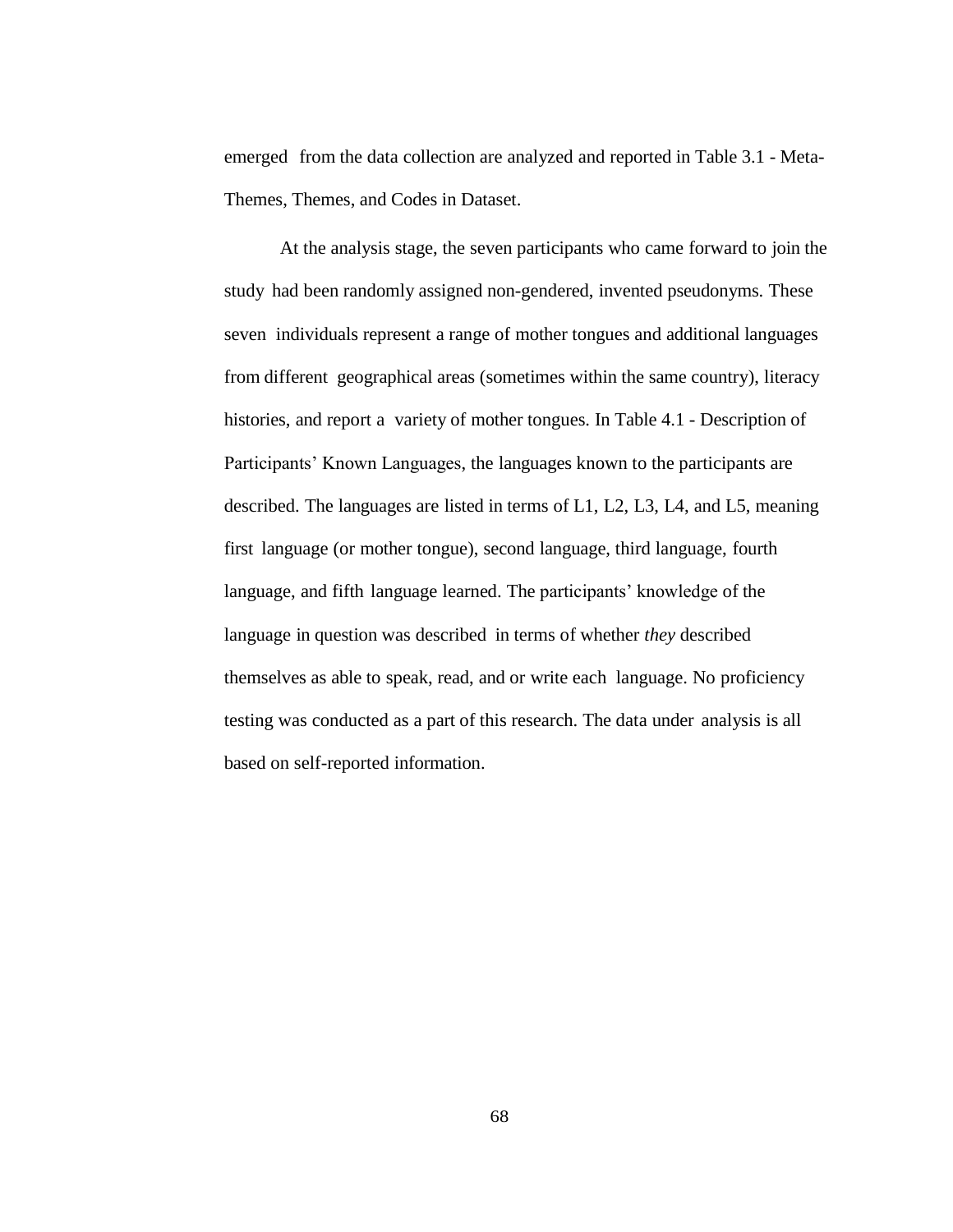|             | L1                                      | L2                                         | L3                                      | L4                                      | L <sub>5</sub>                          |
|-------------|-----------------------------------------|--------------------------------------------|-----------------------------------------|-----------------------------------------|-----------------------------------------|
| Jessen      | English<br>- Read<br>- Write<br>- Speak | French<br>- Read<br>- Write<br>- Speak     | German<br>- Read<br>- Write<br>- Speak  | Russian<br>- Read<br>- Write<br>- Speak |                                         |
| Zachel      | Hindi<br>- Read<br>- Write<br>- Speak   | Telugu<br>- Speak                          | Punjabi<br>-Read                        | English<br>- Read<br>- Write<br>- Speak | Sanskrit<br>-Speak<br>- Read<br>- Write |
| Ryid        | Gujarati<br>-Speak                      | Hindi<br>- Read<br>- Write<br>- Speak      | English<br>- Read<br>- Write<br>- Speak | Bengali<br>- Read<br>- Write<br>- Speak | Nepali<br>-Speak                        |
| Hayron      | Gujarati<br>-Speak                      | Hindi<br>- Read<br>- Write<br>- Speak      | English<br>- Read<br>- Write<br>- Speak | Bengali<br>- Read<br>- Write<br>- Speak |                                         |
| Saranie     | Bengali<br>- Read<br>- Write<br>- Speak | Hindi<br>- Read<br>- Write<br>- Speak      | English<br>- Read<br>- Write<br>- Speak |                                         |                                         |
| Jasmey      | Sylheti<br>- Read<br>- Write<br>- Speak | English<br>- Read<br>- Write<br>- Speak    | Bangla<br>- Read<br>- Write<br>- Speak  | Hindi<br>-Speak                         | Urdu<br>$-Speak$                        |
| <b>Trex</b> | German<br>- Read<br>- Write<br>- Speak  | Portuguese<br>- Read<br>- Write<br>- Speak | Spanish<br>- Read<br>- Write<br>- Speak | English<br>- Read<br>- Write<br>- Speak | Russian<br>- Read<br>- Write<br>- Speak |

Table 4.1 - Description of Participants' Known Languages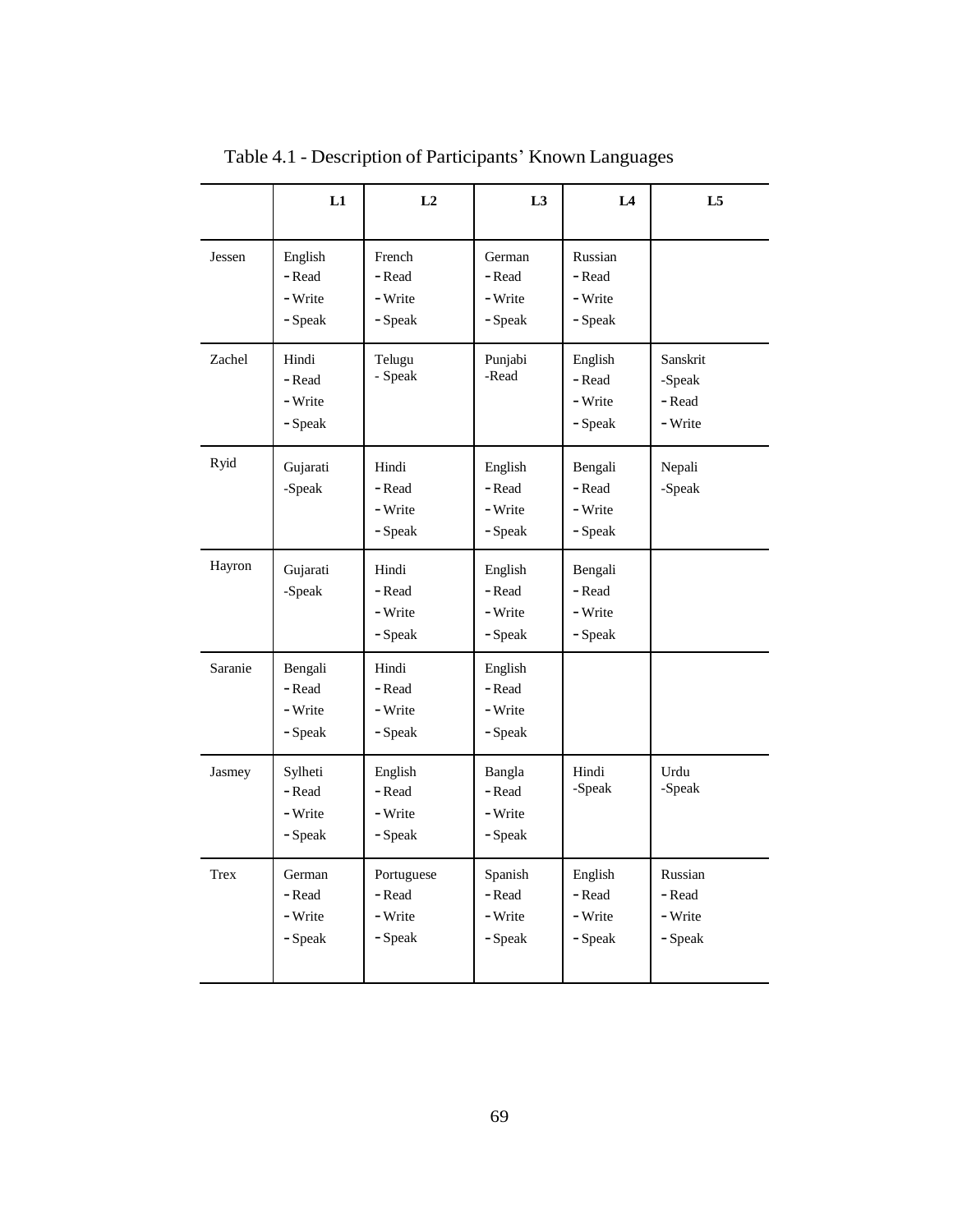In Table 4.1 - Description of Participants' Known Languages, the demographics of the participants are described with pseudonyms instead of the participants' actual names. The gender and age of each of the participants is listed. Their mother tongue, country of origin, and current level of study or completion are listed in the table. In Table 4.2 - Demographic Description of Participants, it is noted that five out of seven of the participants were from India, although they had different mother tongues. They were also from different regions of India, although this information is not included. The preponderance of participants from one country may have been partly due to participants telling students they knew about the study, i.e., the snowball method of recruitment. Table 4.2 - Demographic Description of Participants also shows a range of ages from 20-27 with three females and four males. Four participants were undergraduates, two graduate students, and one was a recent graduate of an undergraduate program.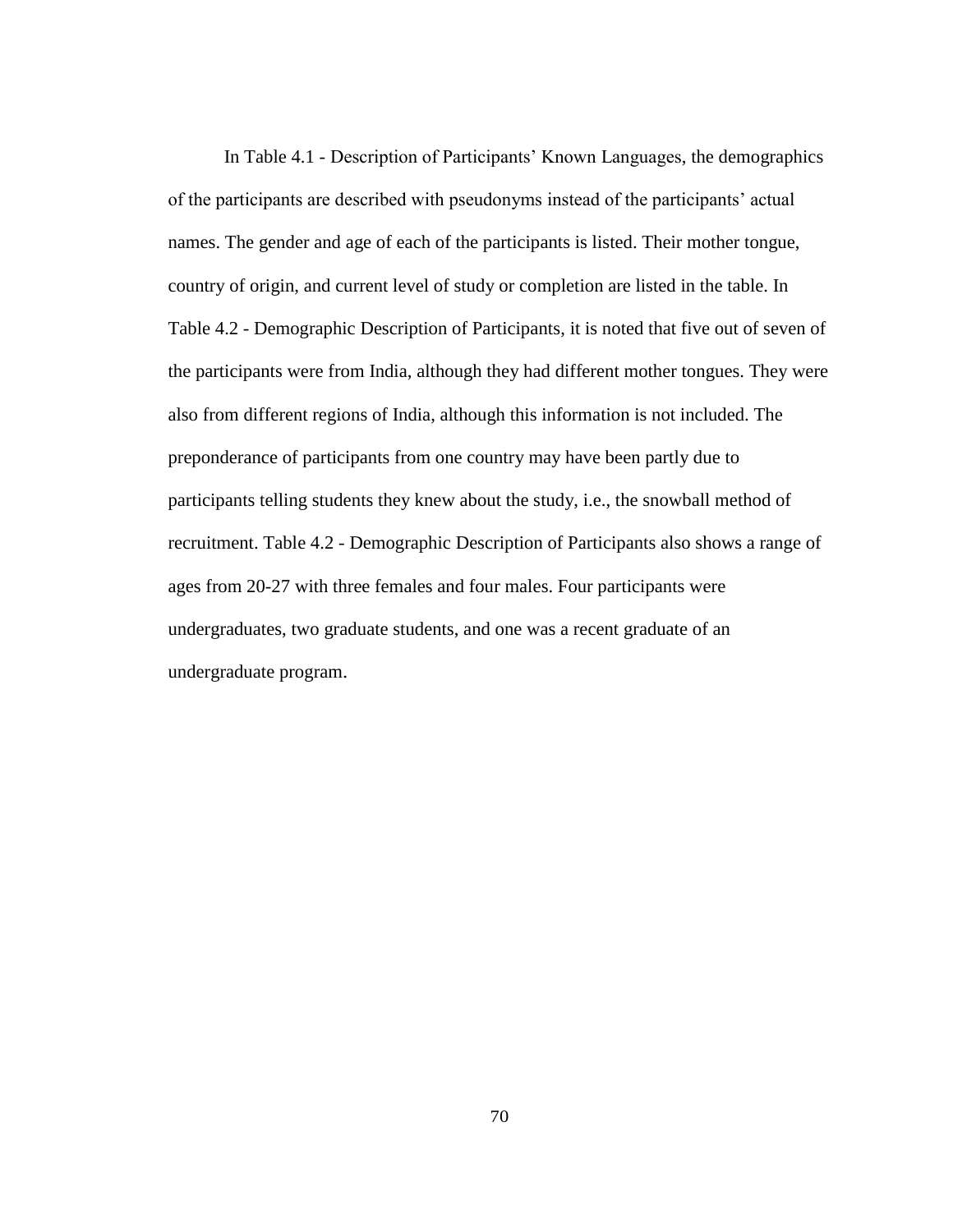| Participant | <b>Gender</b> | Age | <b>Mother</b><br>tongue | <b>Country of</b><br>Origin | <b>Level of Current</b><br><b>Study</b> |
|-------------|---------------|-----|-------------------------|-----------------------------|-----------------------------------------|
| Jessen      | Female        | 27  | English                 | Canada                      | <b>BA</b> recently<br>completed         |
| Zachel      | Male          | 22  | Hindi                   | India                       | $3rd$ year<br>undergraduate             |
| Ryid        | Male          | 23  | Gujarati                | India                       | Master's                                |
| Hayron      | Male          | 20  | Gujarati                | India                       | $2^{nd}$ year<br>undergraduate          |
| Saranie     | Female        | 21  | Bengali                 | India                       | $2nd$ year<br>undergraduate             |
| Jasmey      | Female        | 21  | Sylheti                 | India                       | $2nd$ year<br>undergraduate             |
| <b>Trex</b> | Male          | 24  | German/<br>Portuguese   | Germany                     | Master's visiting<br>student            |

Table 4.2 - Demographic Description of Participants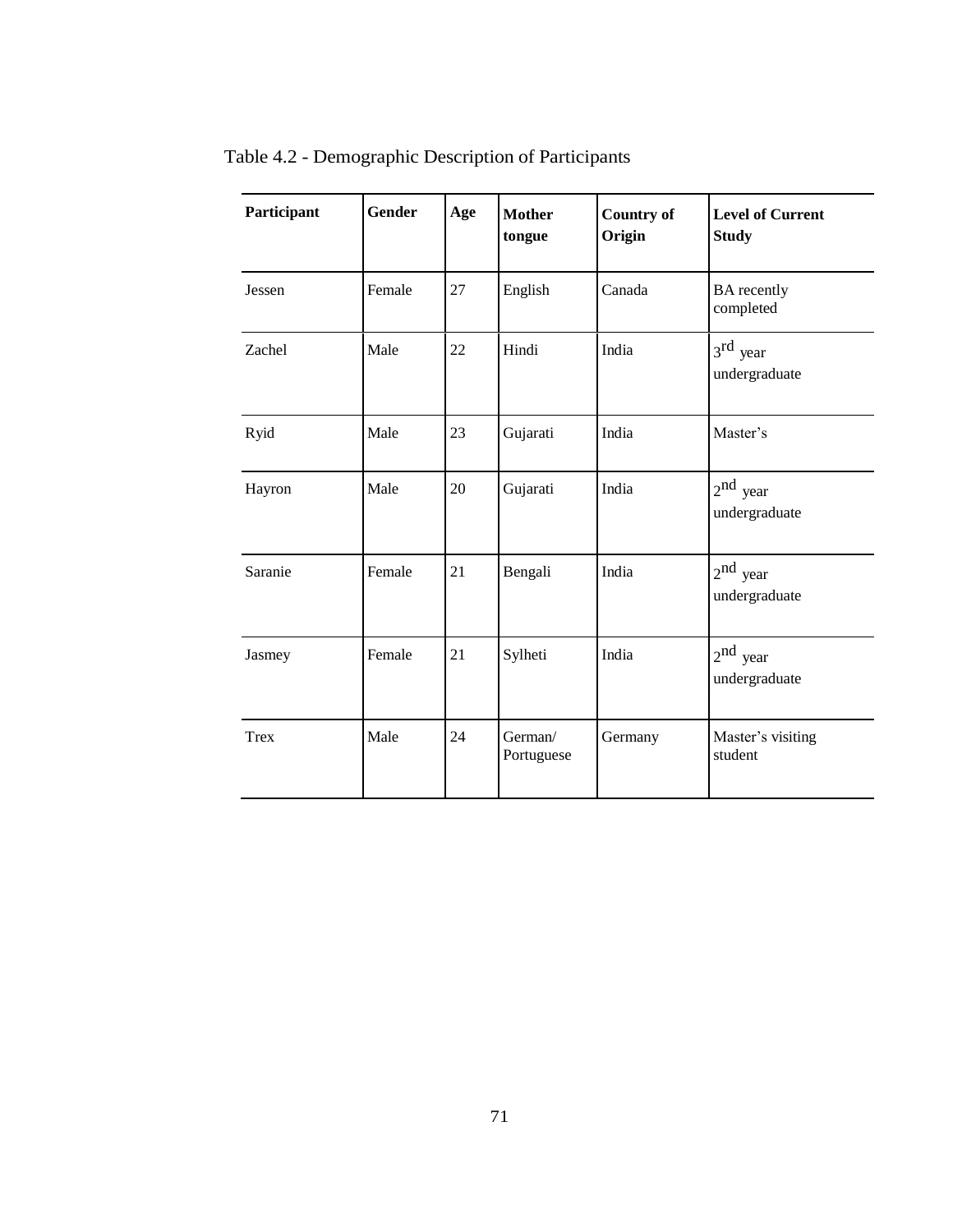# 4.2 Participant Profiles

Kinloch and Burkhard (2016) assert that students' life experiences affect their learning and way of being in the world. Moreover, in the definitions of translanguaging used herewith, the act of translanguaging arises out of a contextual situational need (Garcia & Lin, 2014; Garcia & Wei, 2014). As such, participant profiles have been included to explain the participants' context and background as learners. As noted in the implications section, all languages spoken and language proficiencies were self-reported by the participants. No proficiency testing was given.

### 4.2.1 Participant 1 - Jessen

Jessen is a 27-year-old young woman born and raised in eastern Canada. She is a recent graduate from an undergraduate arts degree. Jessen is literate in multiple languages. Her mother tongue is English. She learned to read and write French before English, as she went to a French Immersion program from kindergarten through grade 12. In high school, Jessen chose German as her additional language. Later in high school, she had the opportunity to choose another foreign language. She chose Russian, and studied it for the last two years of high school, and later in university.

Today, Jessen is working full-time in an educational setting using French. She is considering going back to school to take more courses. She values travel to countries where they speak the languages she speaks, although she has not been able to travel outside of Canada. She has travelled to French-speaking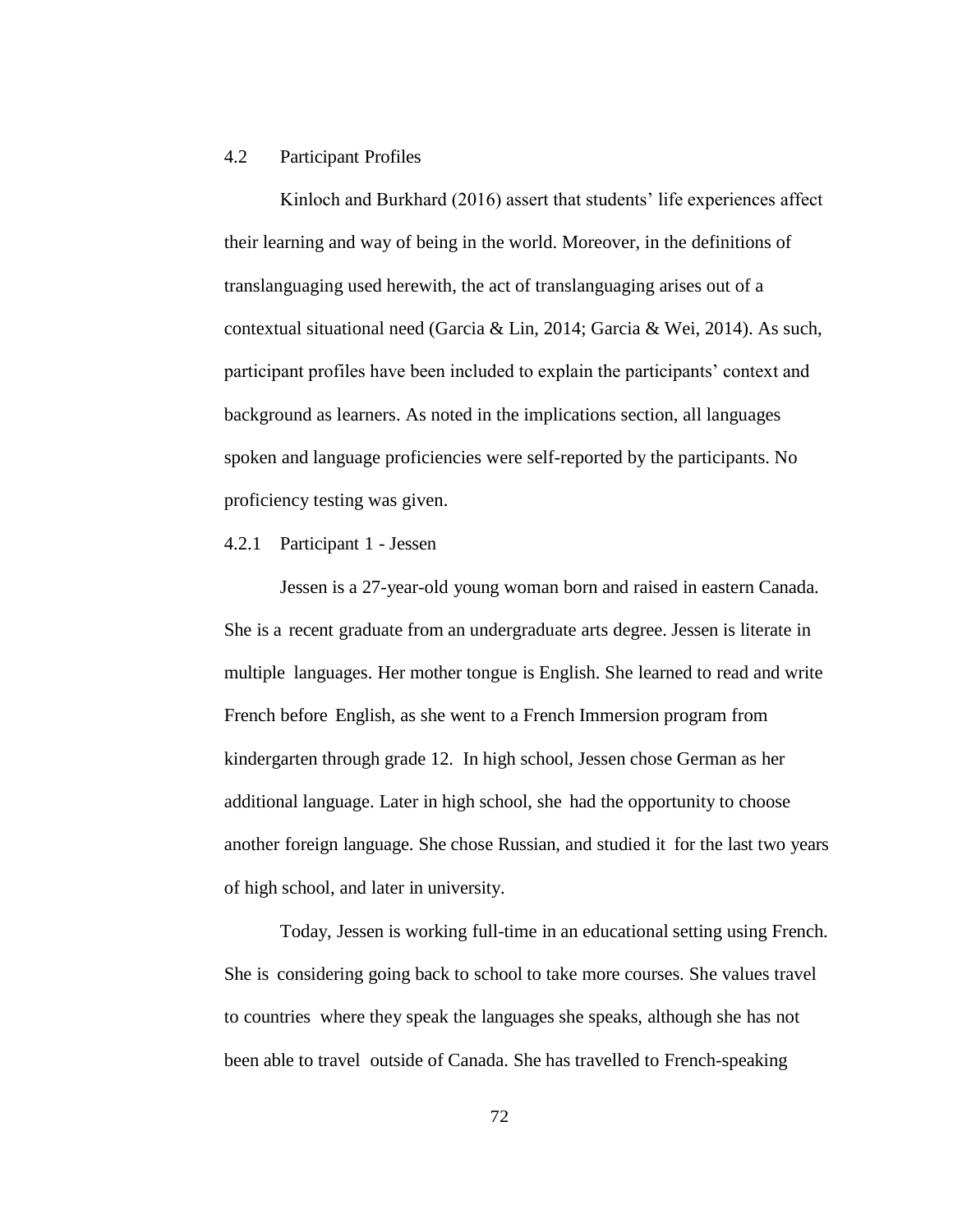provinces in Canada two or three times and values these experiences highly. Jessen comes across as very well-spoken and eager to share her experiences as a multilingual. She is very descriptive in her use of English.

#### 4.2.2 Participant 2 - Zachel

Zachel is a 22-year-old man from India studying applied sciences. He is in his third year of undergraduate studies. Zachel speaks many languages. Overall, he struck me as a very intelligent individual. Zachel self-reports that his mother tongue is Hindi, which he reads and writes. He also reads and writes Telugu, Sanskrit (he says at an intermediate level), English (very high oral proficiency). He reads Punjabi and Urdu (also intermediate level). Zachel is from Hyderabad, in south central India, where Telugu is the official language. Zachel lived with his grandmother during high school, as his parents were living abroad. With his family, he speaks mostly Hindi, although he speaks some Punjabi with the older generation and English with the younger generation. Zachel reports that, in second year applied sciences, he is currently learning material that he learned in high school in India. As a student in the applied sciences, Zachel does technical writing for his classes. He asked me if I was interested in hearing about that kind of writing and, after I said yes, he went into enormous detail about a technical report that he had written about a recent placement in a company.

During the interview, I found Zachel to be intensely engaged in his major and his studies overall. He had built relationships in his faculty and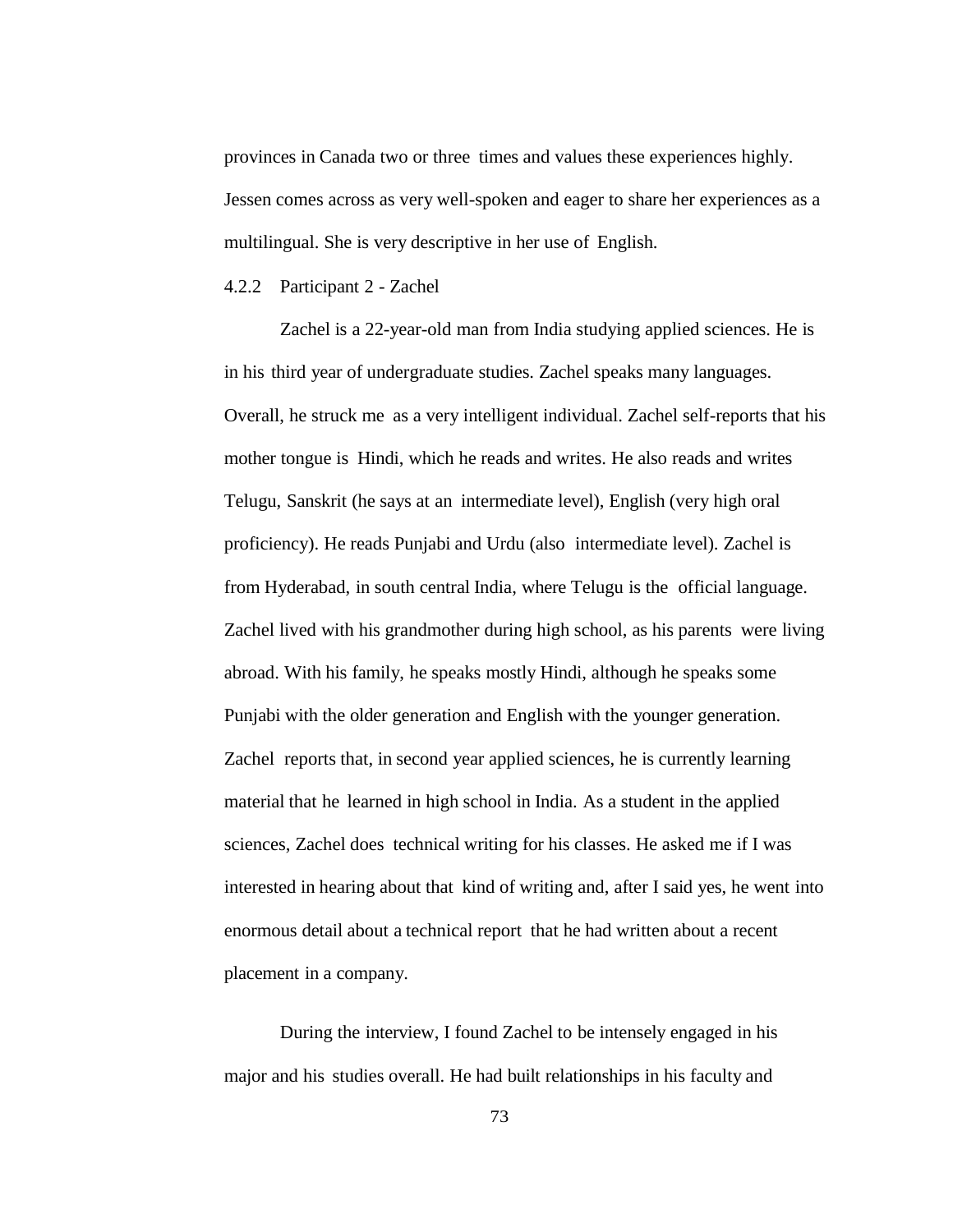sought a placement in a company, which he took extremely seriously. He came across as a very alert and intelligent person, hardworking, studious, and very keen to succeed. He was forthcoming with his answers and the interview went on for a long time.

4.2.3 Participant 3 - Ryid

Ryid is a twenty-three-year-old man from India who lives with his younger brother, Hayron (see participant 4, below). He completed an undergraduate degree in India. He is currently doing a master's in business administration. His mother tongue is Gujarati, which he spoke only at home. He also speaks Bengali and understands Nepali. Ryid reads and writes Hindi and English. Ryid began to study English as an additional language in primary school. He lived in the state of Bengal, so when speaking to a stranger, he would address them in either Bengali or Hindi. His parents sent him to a boarding school in Darjeeling for high school, where he learned to speak Nepali which he would use, for instance, if he needed to speak to a stranger in the street. The language of instruction in the boarding high school was English, which is a lingua franca in India, although Hindi is the official language (Schwartzberg et al., 2020). Overall, Ryid struck me as a very sensitive, perceptive and intelligent young man. He was in the middle of a master's of arts that he was not particularly enjoying, but there was no question that he would finish the program.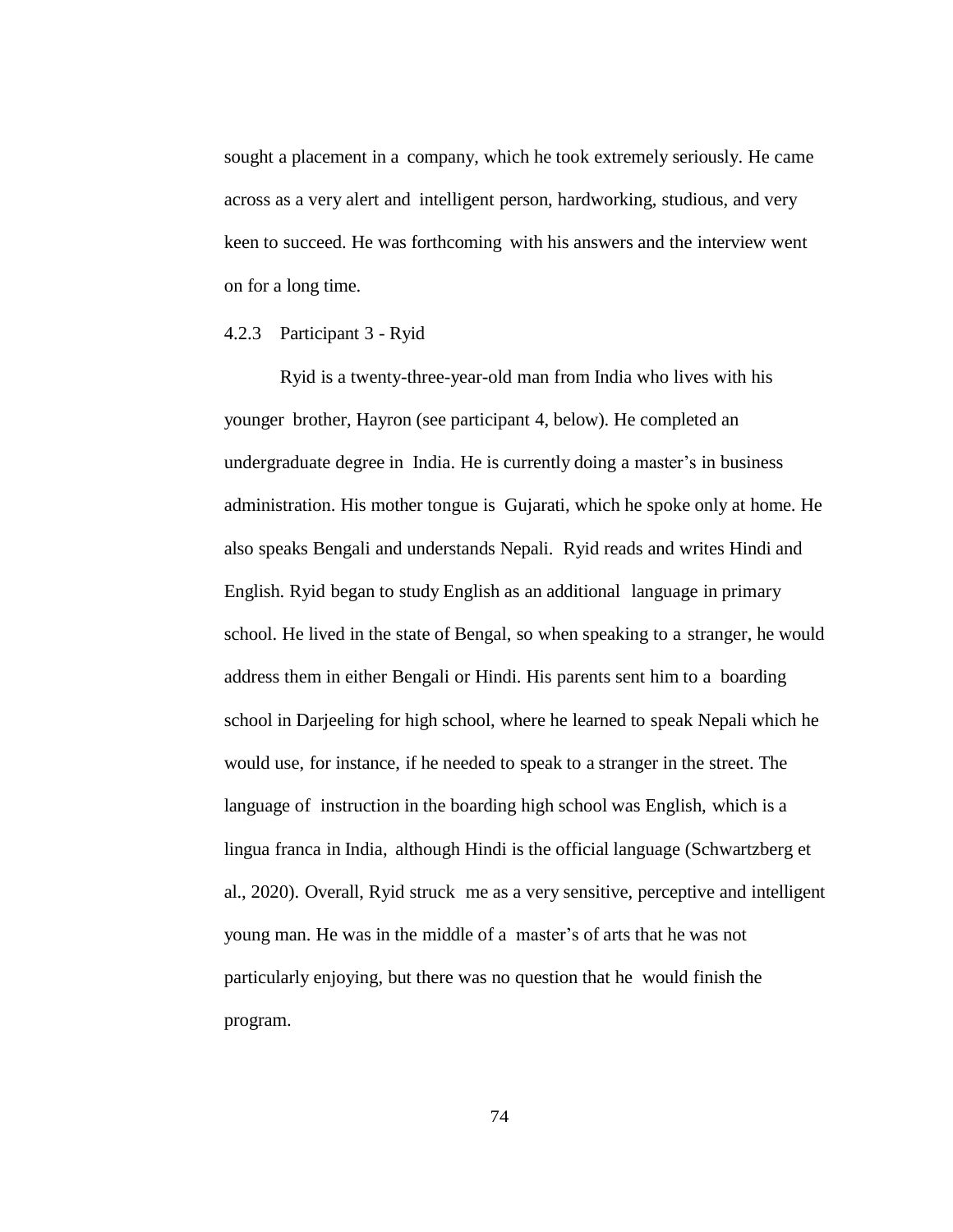## 4.2.4 Participant 4 - Hayron

Hayron is twenty years old. He is a second-year undergraduate student from India studying applied science at a Canadian university. His mother tongue is Gujarati. He also speaks Bengali. He reads and writes English and Hindi. He has two sisters nearby in Canada and speaks Gujarati with them. He lives with his older brother, Ryid (Participant 3, above) who is also a university student. Hayron learned English in primary school as an additional language. He went away to boarding high school in another region in India. English was the language of instruction in that high school (see Ryid's profile above).

As an applied scientist, Hayron struck the me as a man of few words who communicates out of necessity, rather than desire. His answers were clipped and he gave minimal detail. He described actions in terms of steps taken. He showed interest in his major and appeared disinterested in courses not related to his major.

## 4.2.5 Participant 5 - Saranie

Saranie is a 19-year-old female who is a second-year undergraduate student in life science. She is from India and her mother tongue is Bengali. She learned her second language, Hindi, at approximately age two or three. She reports learning Hindi from watching television and reading the closed captions, then later learning to read and write Hindi in school. She learned English as an additional language, her third language, at approximately age four or five, when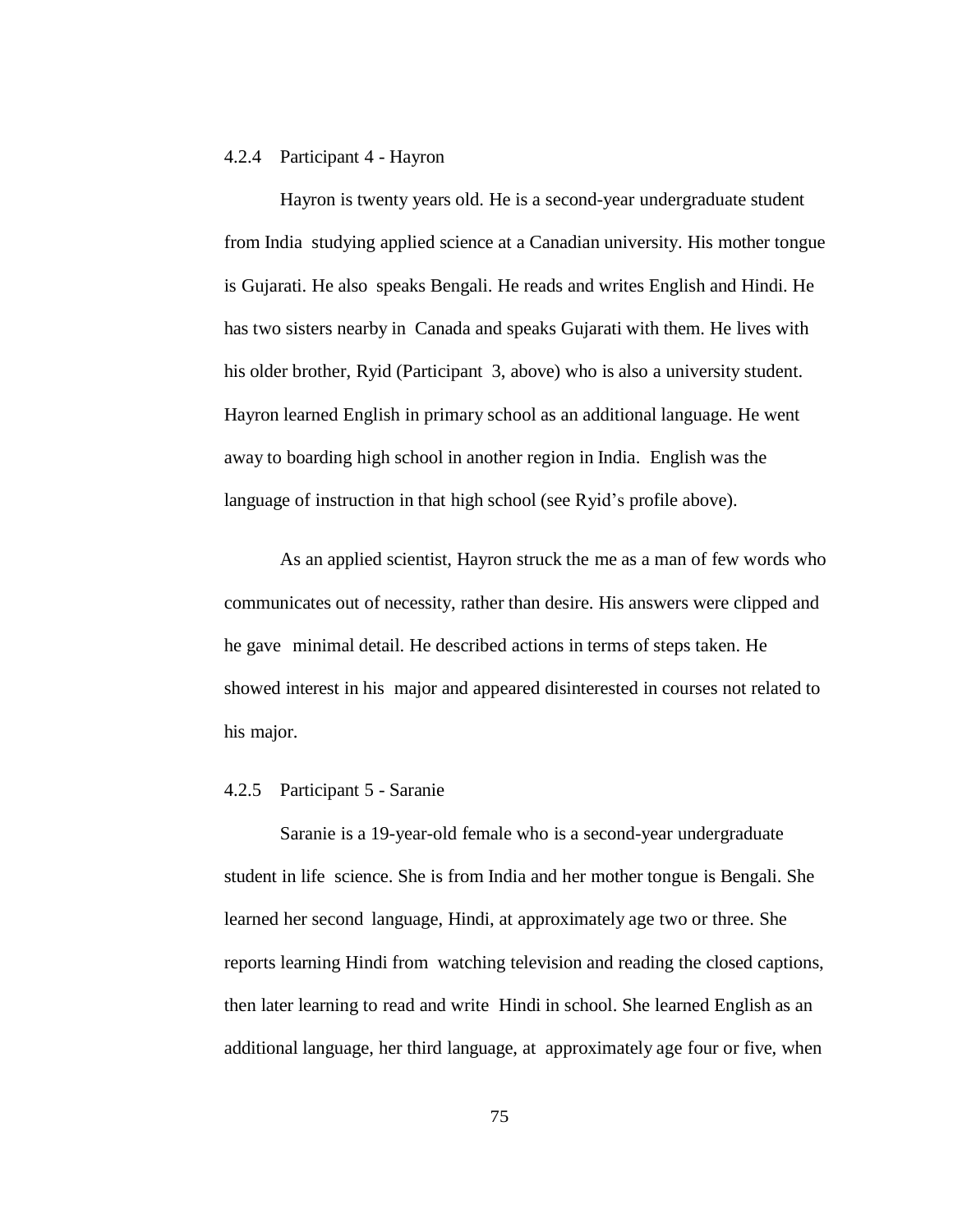she started primary school. The last two years of Saranie's high school in India were fully in English. She reported that her studies were going well. She takes a full course load of five courses with labs, as well as works at two part-time jobs. Saranie comes across as extremely focused and engaged by her studies. She takes her studies very seriously. Saranie's plan after graduation is to remain in Canada and work, if possible. She is a highly motivated young woman who comes across as very bright and studious.

#### 4.2.6 Participant 6 - Jasmey

Jasmey is a 19-year-old female from India. She is beginning her second year of undergraduate studies in life science. Her mother tongue is Sylheti, which she tells me is spoken by millions of people in Assam, India. Jasmey's mother's mother tongue is also Sylheti. She learned to read Sylheti at home with her mother. At age two, Jasmey was sent to religious school where she learned to read and write Arabic. Next, when she went to national school at age four or five, Jasmey learned Bangla, which is her national language. She started learning English as an additional language at age four or five, also, but she began to study it more in depth starting at age ten. Later on, as an adolescent, Jasmey learned to speak, understand, and read Hindi and Urdu for cultural reasons, but she does not write them. She was exposed to Hindi and Urdu through watching television with Hindi and Urdu subtitles, which she learned to read. Jasmey also learned to speak Hindi and Urdu socially, through her school friends. In total, Jasmey speaks six languages and is literate in four. Jasmey's parents are from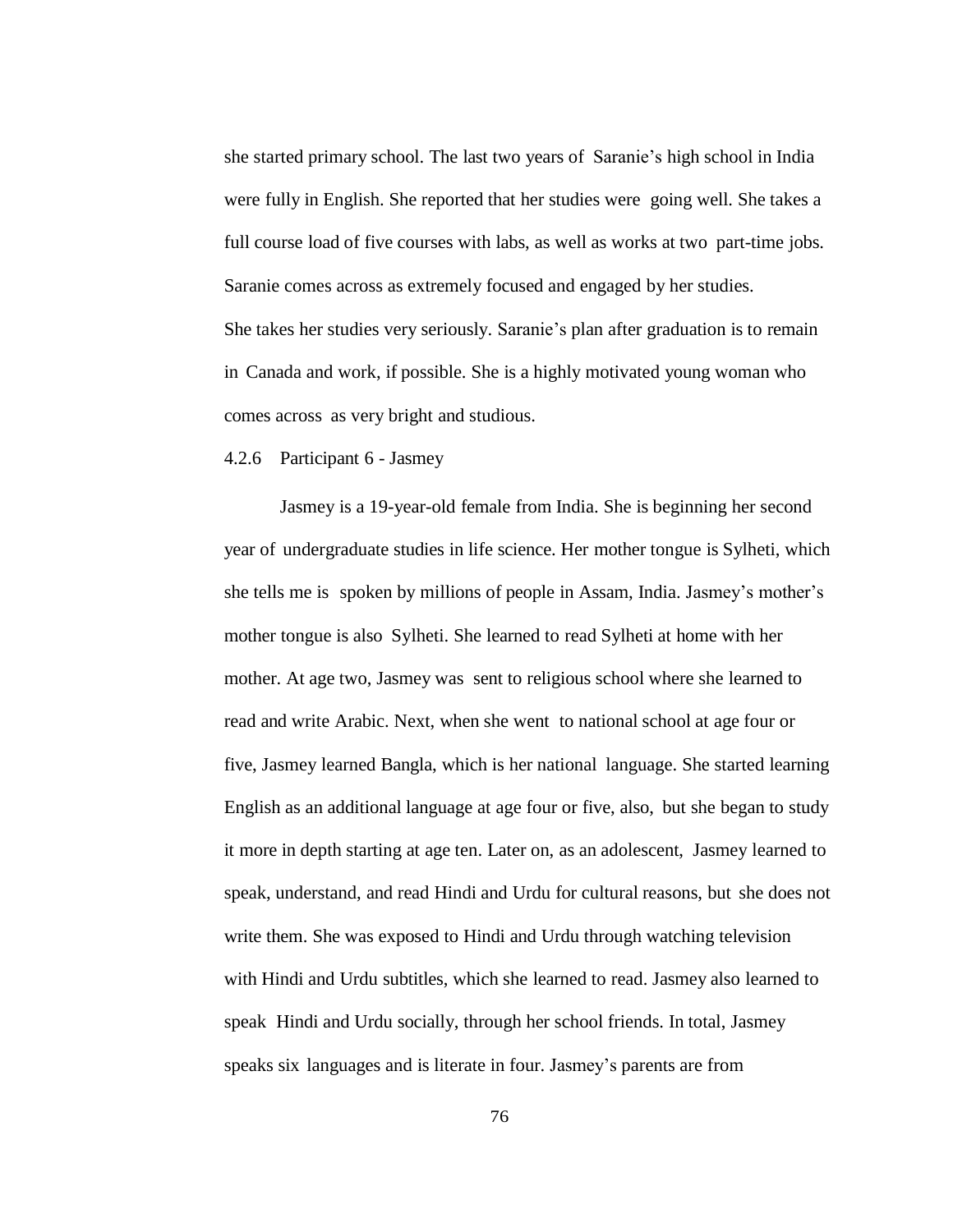Bangladesh. They can read Arabic, speak their mother tongue, Sylheti, speak Bangla with an accent, and also speak a few words of English.

Jasmey did an exchange program to the United States during high school. There, she learned certain foundations of writing which she applies to her current university writing. Jasmey was enjoying her major in life sciences in Canada, yet she reported that there were many scientific terms to learn and that understanding the question for an essay or an exam is sometimes a challenge for her. This could indicate that, although her English met the required testing level to enter university as an international student, her reading and writing proficiency levels were not as high as they should have been.

Overall, Jasmey appeared to be culturally and linguistically overwhelmed by the experiences she was having at university in Canada. Her multilingualism seemed to support interpersonal connections and relationships, but her written English proficiency may have been a bit low for academic writing and that has caused some stress. She mentioned that she needed more instruction and feedback on writing prior to evaluation. She also noted an incident that seems significant where she received harsh feedback on her writing from her professor. Her tone indicated that she was deeply hurt by the incident. Jasmey said she did not like academic writing as a result of that incident.

### 4.2.7 Participant 7 - Trex

Trex is a 24-year-old German male who is an exchange student in a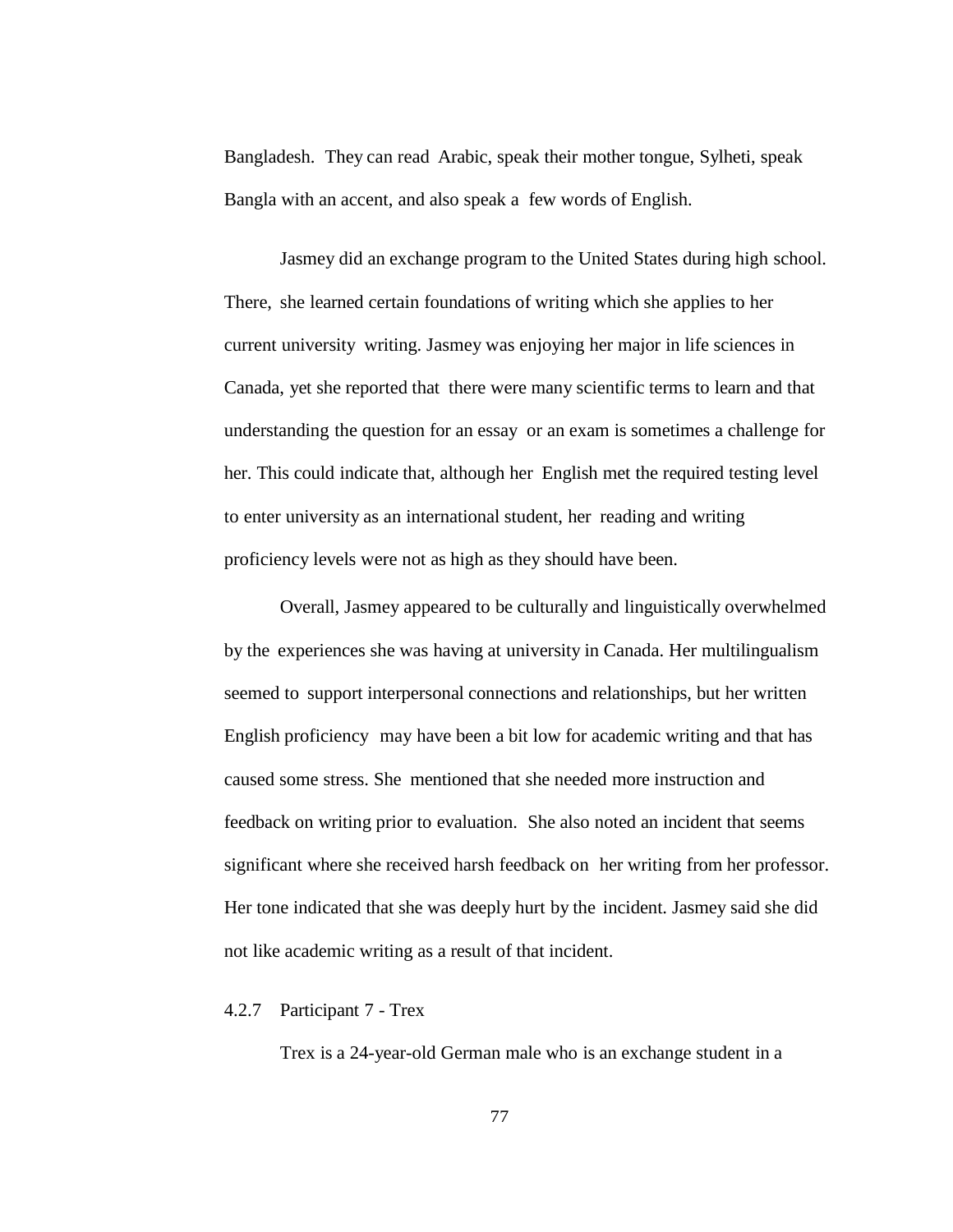master's program in the natural sciences. He is on an exchange in Canada for one term, as opposed to five out of seven of the other students who were international students with the intention of doing their entire degree in Canada. Trex came to Canada to improve his English.

Trex's mother tongue and primary language of literacy is German, which he speaks with his father and in Germany. His second mother tongue is Portuguese, which he speaks with his Brazilian mother. He learned Spanish and English in middle school and high as additional languages, so Trex can read and write in both Spanish and English. He learned Russian at age 22 as the result of a few months' travel to Russia where he made friends. Trex reports that he reads and writes all five languages (German, Portuguese, English, Spanish, and Russian). Trex reports that today, in Canada, he uses mostly English and German on a daily basis. He writes in Russian and German via email from Canada every day.

Trex was one of two graduate student participants in the study. He presented as someone extremely bright, interested in deep learning, with both sensitive and clinical sides. Trex had several factors in his favor as a student: he studied daily; he did not have a part-time job; he had already taken a course in academic writing as an undergraduate in Germany; and during the interview, his level of spoken English proficiency was quite high. These factors combined to help him achieve good marks on his reports, assignments, and papers. Trex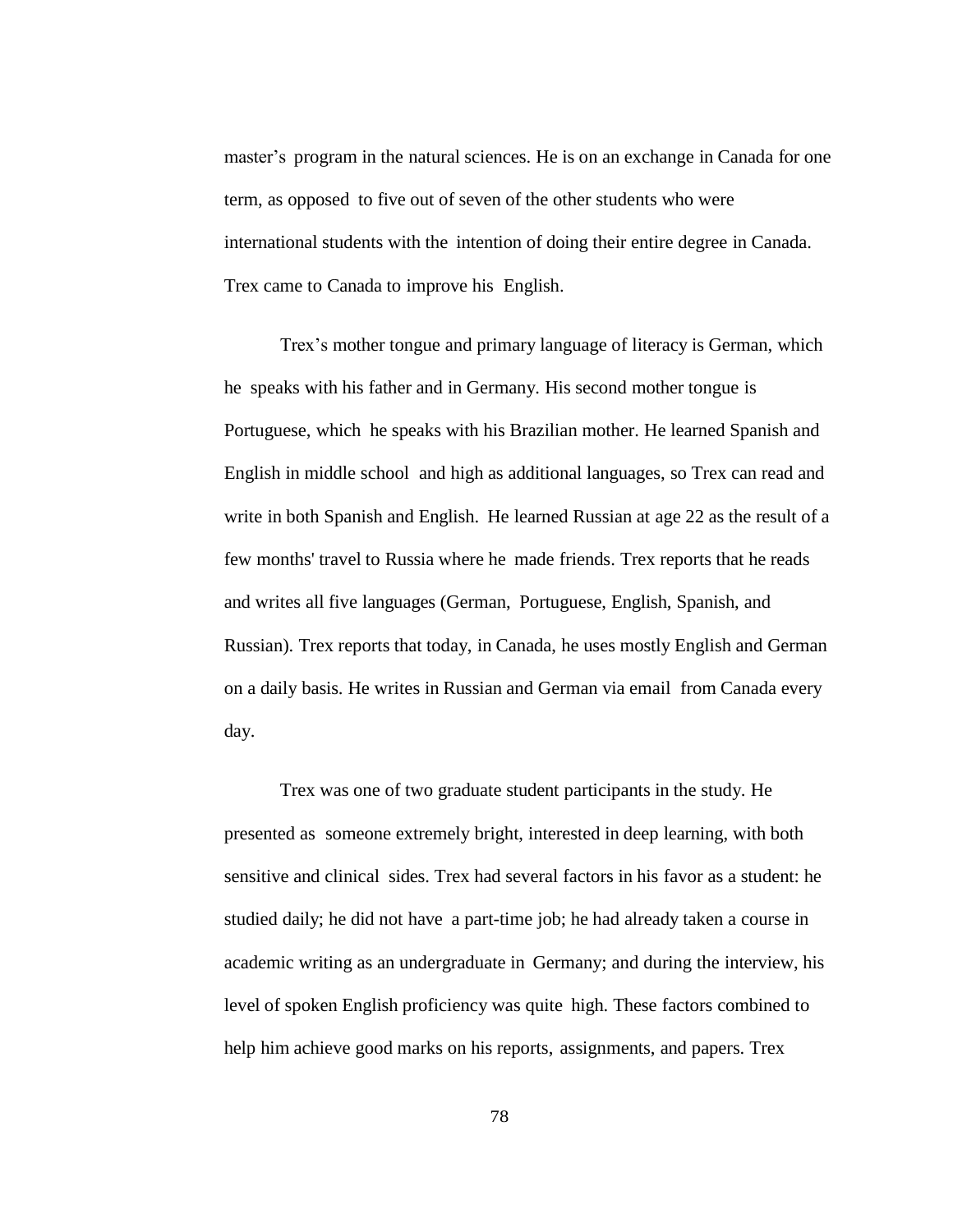regularly received positive feedback from his graduate school professors, of which he appeared proud as he spoke of it often and offered to share his marked papers with the interviewer.

# 4.3 Summary of Participant Profiles

These participant profiles indicate a genuine dedication to education and personal advancement. The participants are students with a range of English language proficiency and prior academic learning. These youth are all very brave and independent, as they were eager to travel to the other side of the world to seek future opportunity through education. Most of the students travelled alone with no hope of returning home for years, although there were two brothers in the study who also had two sisters in the St. John's area. All of the international participants had learned additional languages for instrumental or social reasons. They came from zones such as Europe or South Asia, where multilingualism and learning to write and write additional languages are standard practices. The domestic student's motivation was different; it was based on personal interest and love of additional languages. Overall, these profiles indicate 1) diversity in English language proficiency, 2) dedication to postsecondary learning, 3) a strong propensity for learning additional languages and cultures to meet instrumental or non-instrumental goals, 4) diversity in prior educational experiences, 5) evidence of multilingual languaging practices in their everyday lives, 6) sensitivity to their professors' expectations, 6) a desire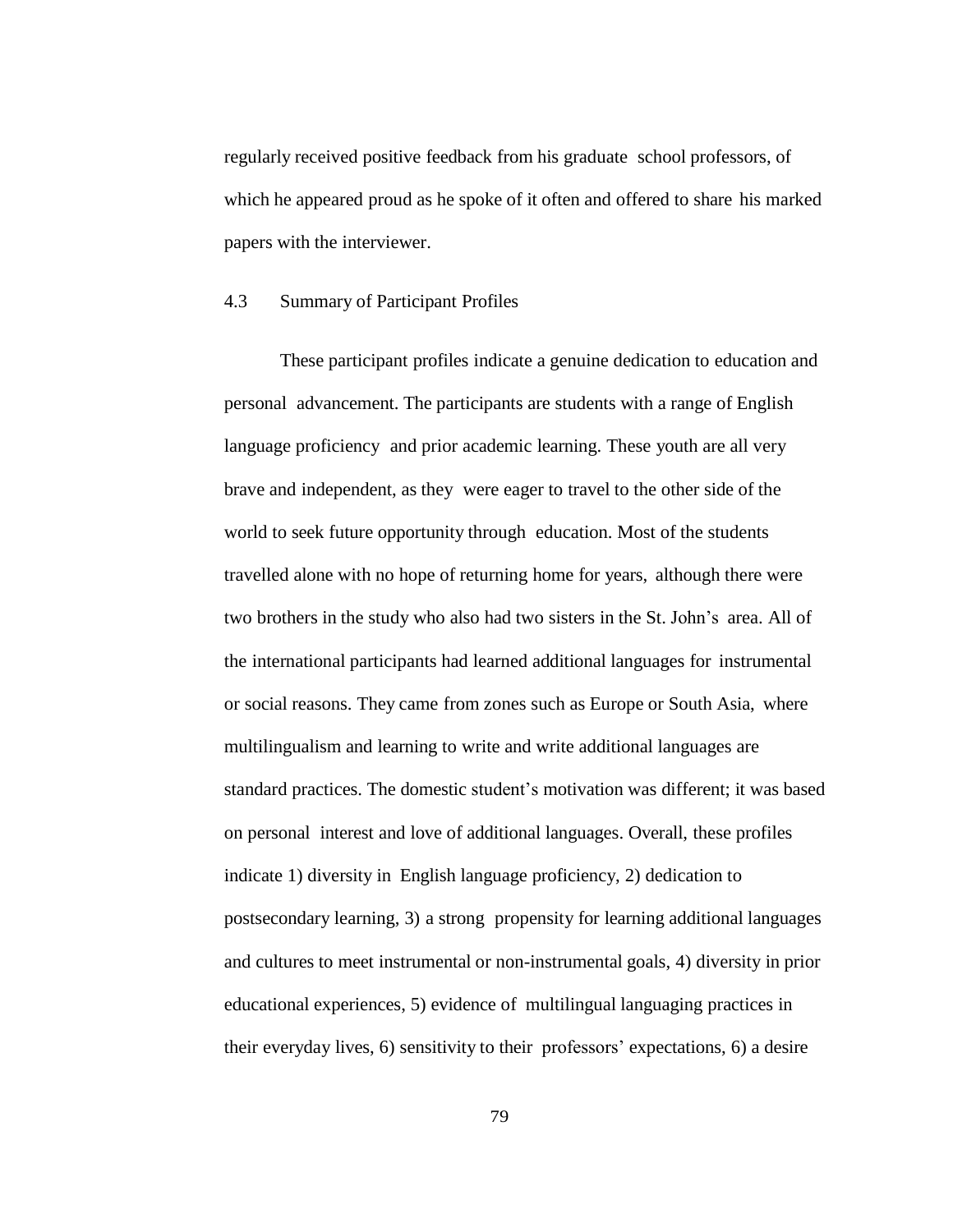to be academically successful, and 7) the use of a range of strategies and resources in the writing process. The implication of these participant profiles is that the university is recruiting highly intelligent, multilingual, driven youth to come and study in Canada, whether on exchange or to complete a degree.

## 4.4 Analysis: Emergent Themes

As noted in Table 3.1 - Meta-Themes, Themes, and Codes in Dataset, the themes that emerged from the data analysis were affective factors, academic integrity, expectations at university, genre, learning to write, parts of essay, resources for writing, stages in writing, studies in country of origin, study skills, writing strategies. The seven interviews generated an enormous dataset; for the purposes of the current study, the themes listed above and in Table 3.1 are synthesized to the following units of analysis: learning academic writing in Canada, the writing process, and the composition strategies of multilingual postsecondary students. The meta-themes listed in Table 3.1 will be discussed in Chapter 5 – Discussion.

## 4.4.1 Learning Academic Writing in Canada

As noted in the Literature Review above, it is important to approach culturally and linguistically diverse learners in terms of their whole profile as learners, to consider and value the learner's home culture (Kinloch & Burkhard, 2016). Moreover, it is noted that the learners' adaptation to the new country is more likely to be successful when their prior learning is drawn upon and valued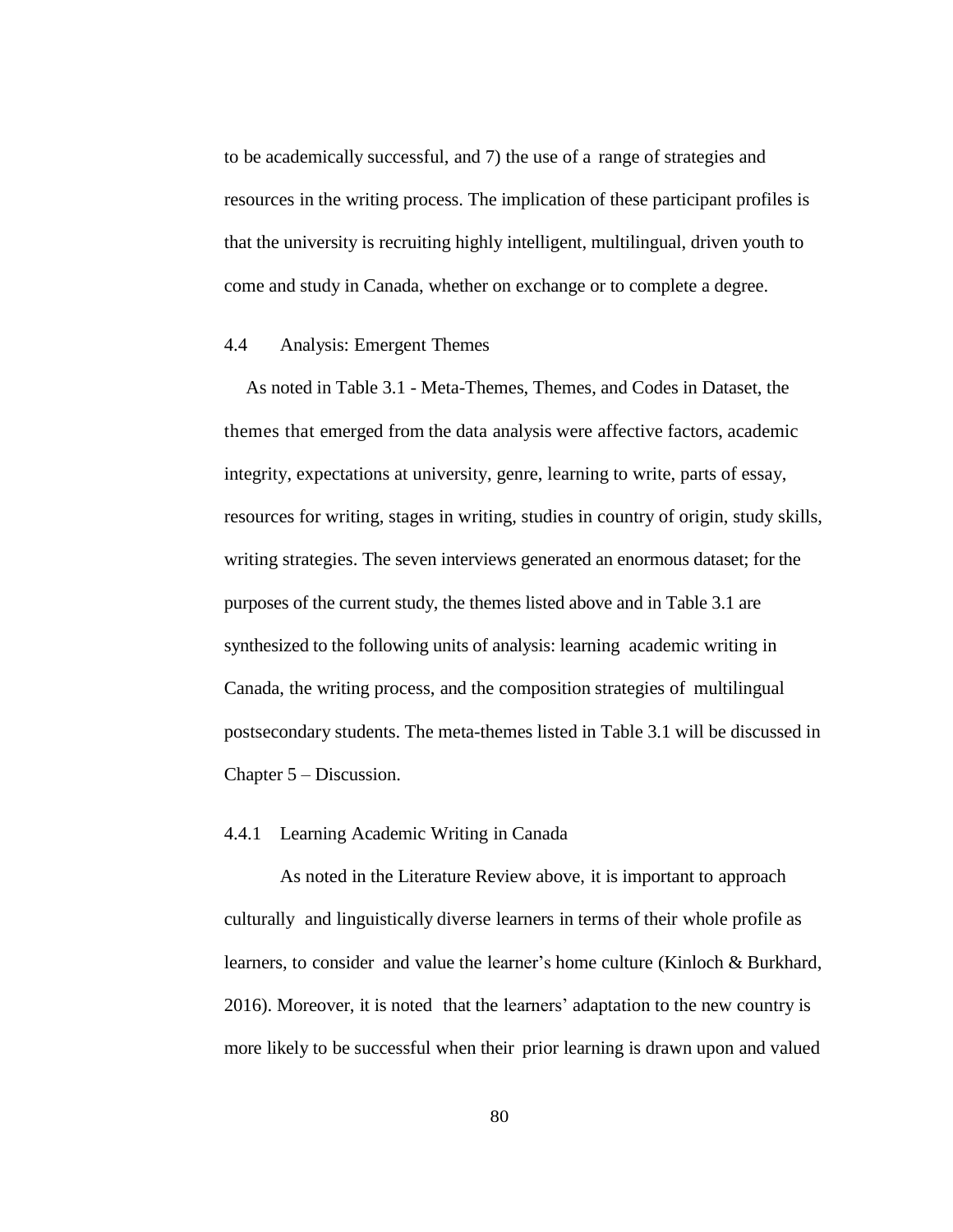(Lorimer-Leonard, 2013). Participants were asked to describe the experiences they had while learning academic writing in Canada. Some participants had completed an undergraduate degree in their home country, but for the majority, the undergraduate experience in Canada was the beginning of their postsecondary studies, including their first exposure to professors, and their introduction to academic writing. In the case of the two graduate students, they had previous exposure to university studies in their home countries, but this was their first exposure to university studies and academic writing in a Canadian context. So, an important issue is that, in addition to learning the expectations around academic writing in Canada, the participants were largely adapting to a new country, new academic system, new language, and totally new environment.

Overall, a number of the participants mentioned that the professors who taught them to write essays were extremely specific in their instructions, for example: "The prof said, 'No matter what you are writing, you have to follow these steps'" (Saranie) and "I had to be very particular because our professor wanted us to use these topic statements for every paragraph," (Zachel). The participants did not appear to really understand why the professor was so emphatic about the steps or the topic statement, but they very dutifully followed the instructions. In the case of the participants who had attended high school in India, they were not accustomed to receiving such forceful instructions regarding essay writing. These participants seemed to accept that university professors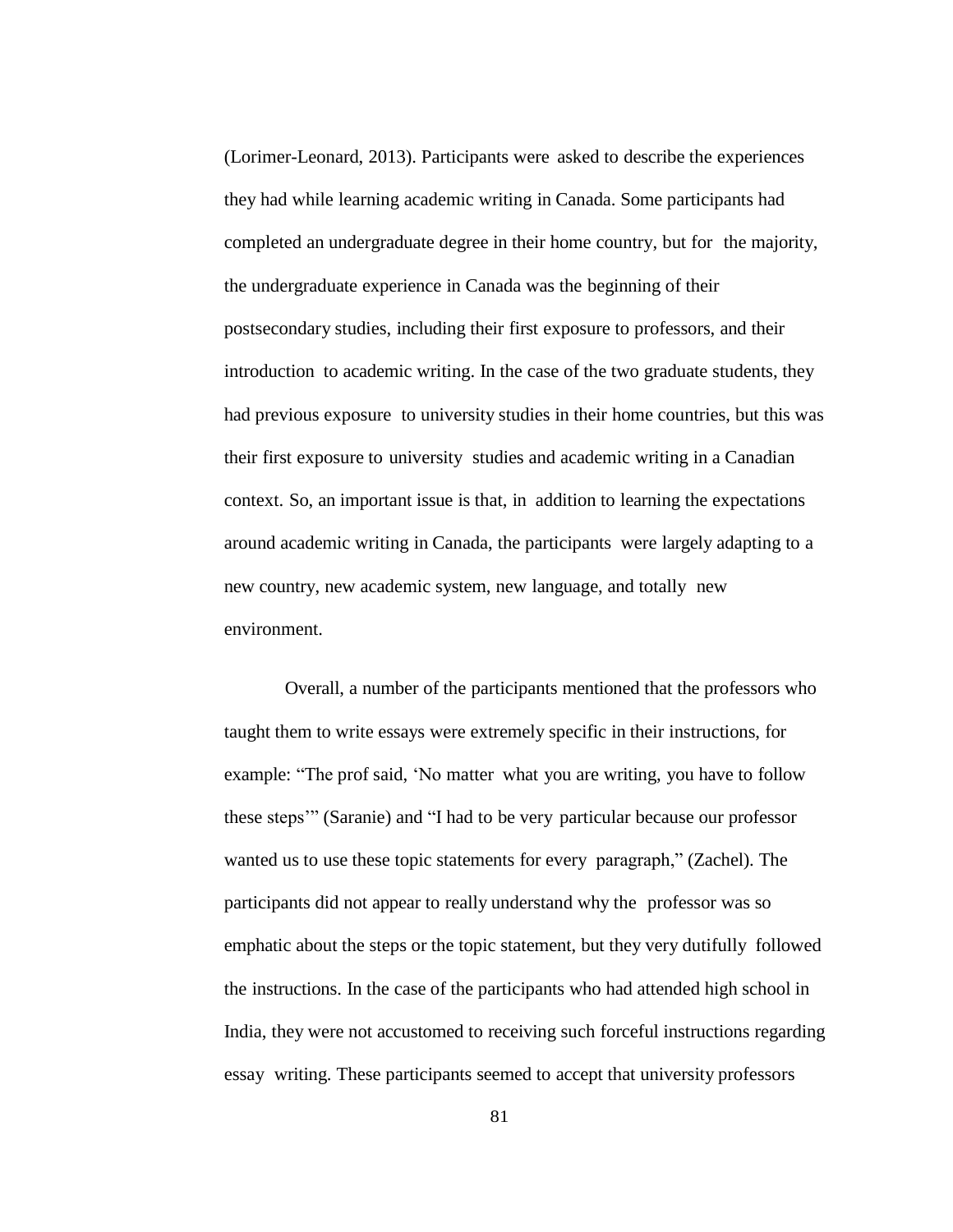were very exacting individuals. Most of the participants complied completely with their professors' instructions in order to achieve the best marks possible, but one also had the sense that many of the participants truly desired to please their professors.

Zachel's professor made some comments about the conclusion of his paper, which Zachel took with utmost seriousness. For example, "The first essay that I ever did in the University, I introduced a new recommendation in the conclusion and my English Professor [sic] was very angry about that. He was like, oh that's not what you're supposed to do. And then he told me that you don't do this and from next time on I never did never introduce new things on the topic in the conclusion." It is interesting to note that Zachel thought his professor was "very angry about that" and thus, the reaction made a big impression on him and he remembered the advice. It could be that the professor merely meant to give advice and not be perceived as angry, but it was interpreted as anger. This sort of meaning-making may be based on very different cultural styles of stating specifications and making recommendations between India and Canada.

Another situation arose as one of the students, Jasmey, was not used to receiving direct, borderline blunt feedback from her high school teachers in India and the United States. For example, Jasmey's professor wrote on her essay, "Your conclusion is non- existent". For this student, that comment was disheartening; however, she felt that receiving difficult feedback was also part of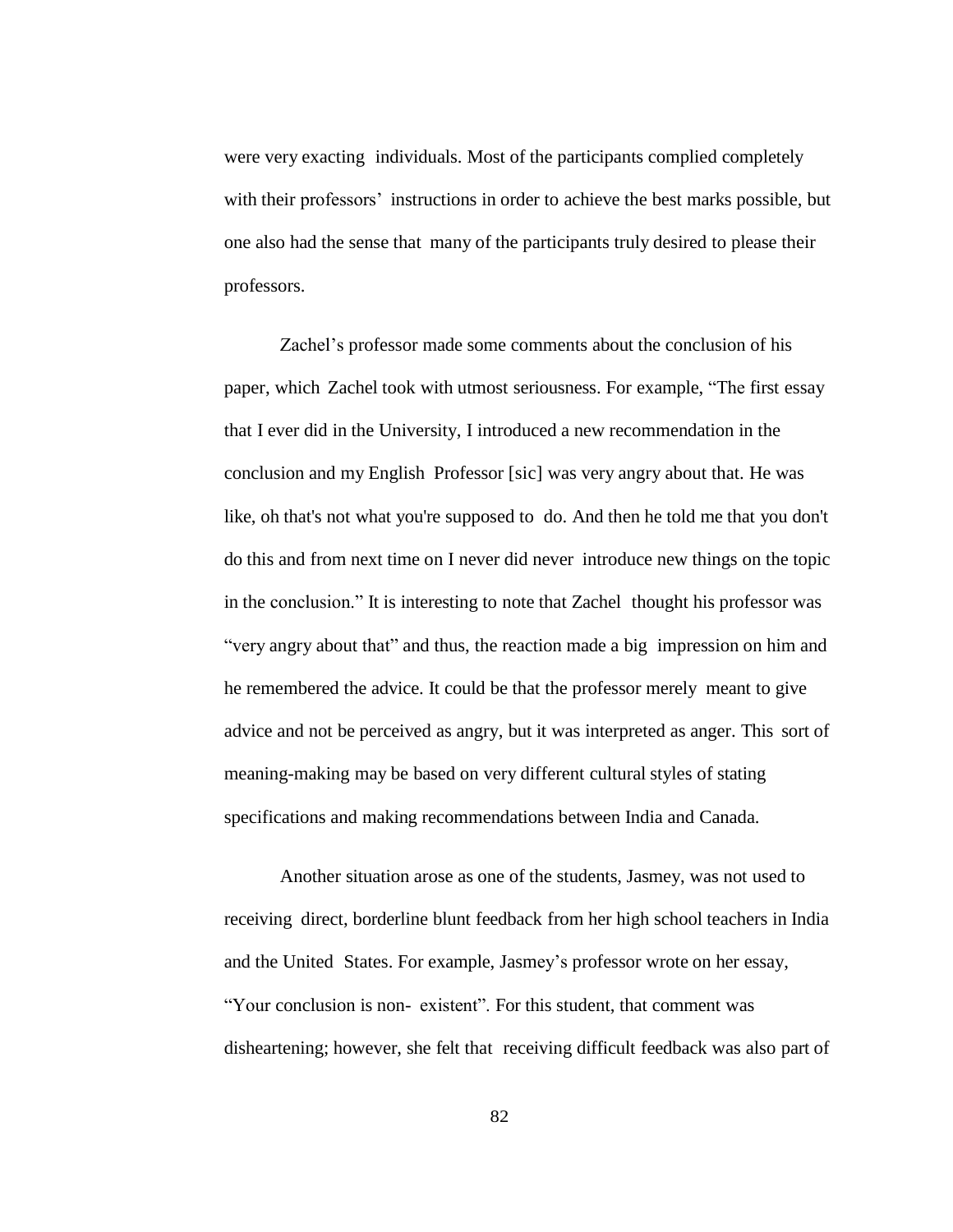growing up and being at university. Jasmey reflected on the feedback she had received when she said, "Now [at university], you are treated like an adult". Jasmey later explained that she had some negative feelings about academic writing due to her professors' comments on her essays; however, the feedback given to Jasmey ("Your conclusion is non-existent") was not very detailed and did not explain the next steps.

For four of the seven participants, this experience of post-secondary studies in Canada was their first time in postsecondary education, their first exposure to professors, as opposed to high school teachers, as well as their first time living away from home. Two of the seven participants had previously experienced university studies as undergraduates in their home countries, so studies in Canada were new to them, and academic writing in English was new to six of the seven participants. Some of the students were taken aback by the difference in the feedback they received from their Canadian professors, as well as the intensity of the delivery of this feedback.

#### 4.4.2 The Writing Process

Participants were asked to explain their writing process. In this section, their responses are recorded under five themes: preparing to write/routines; steps in writing; writing introductions; outlining the essay; writing conclusions.

## 4.4.3 Preparing to Write/Routines

With the goal of learning whether the participants had specific routines in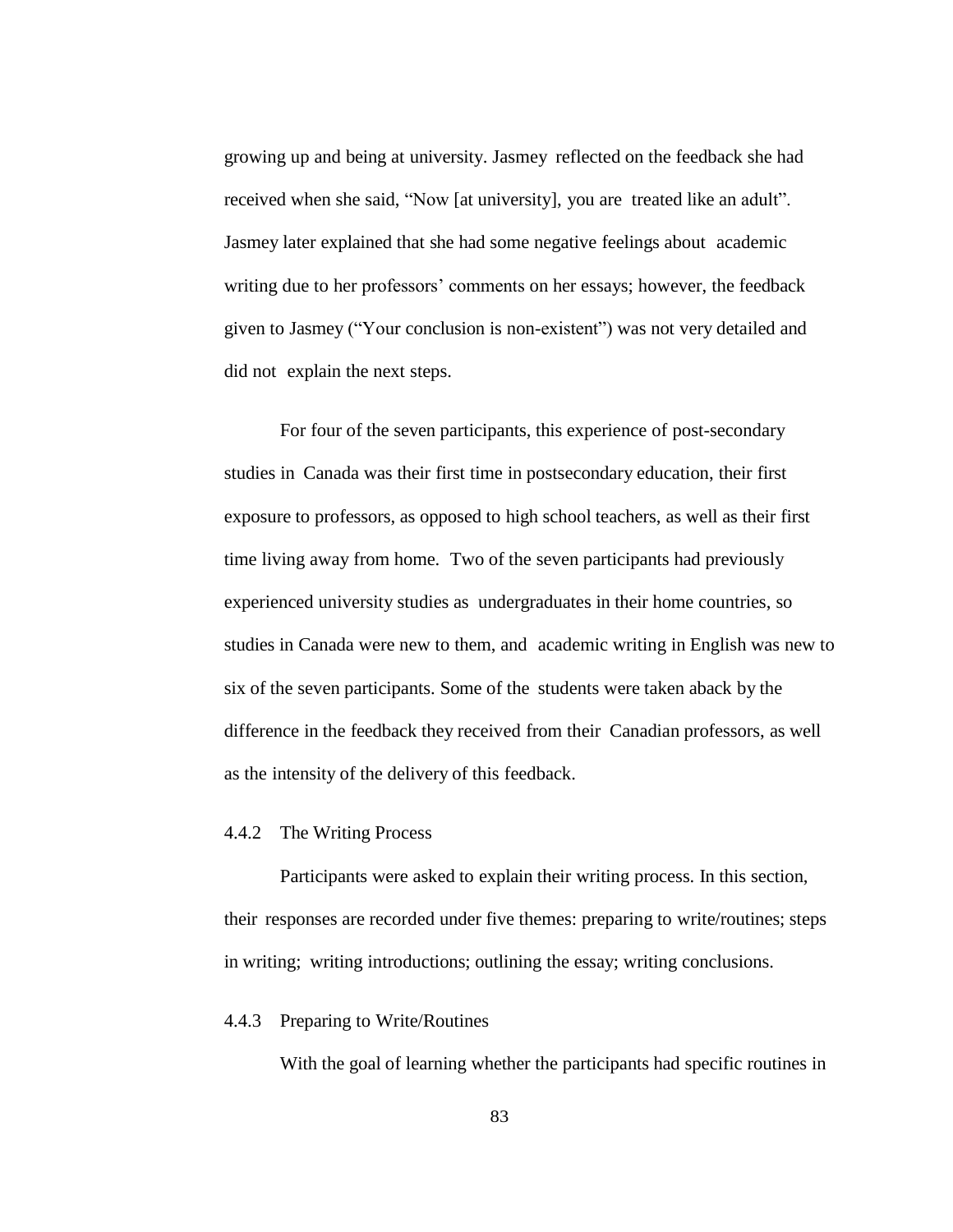starting a writing session, participants were asked how they went about starting to write an essay. The participants described degrees of specificity in their routines. For example, Jessen had highly specific routines, whereas others (Trex, Jasmey, and Hayron) followed practices that were more open-ended, such as always going to a quiet corner of the library. Finally, some participants did not follow a routine to begin writing.

When Jessen was asked how she went about preparing for a writing session, she confessed that she had a ritual and asked the interviewer not to laugh. She explained how she would create a special space with candles, crystal, and incense all around the room. She would prepare pens of specific colors and start making jot notes. At the beginning of the writing session, she would tell herself, "I can do this. Whatever I make, I will not judge". She also mentioned that she was a fan of recording voice notes while in bed. Jessen's routine was a way of signaling to herself that it was going to be time to unleash her creativity and write.

When preparing to write an essay for the required English classes, Saranie would read the essay question a few times, identify what she thought was the most important aspect of the question, and then translate it into Bengali, her mother tongue. Saranie's goal with this routine was to understand the requirements of the essay questions or themes. Thus, for Saranie, her routine to start writing involved beginning with translation and understanding the topic.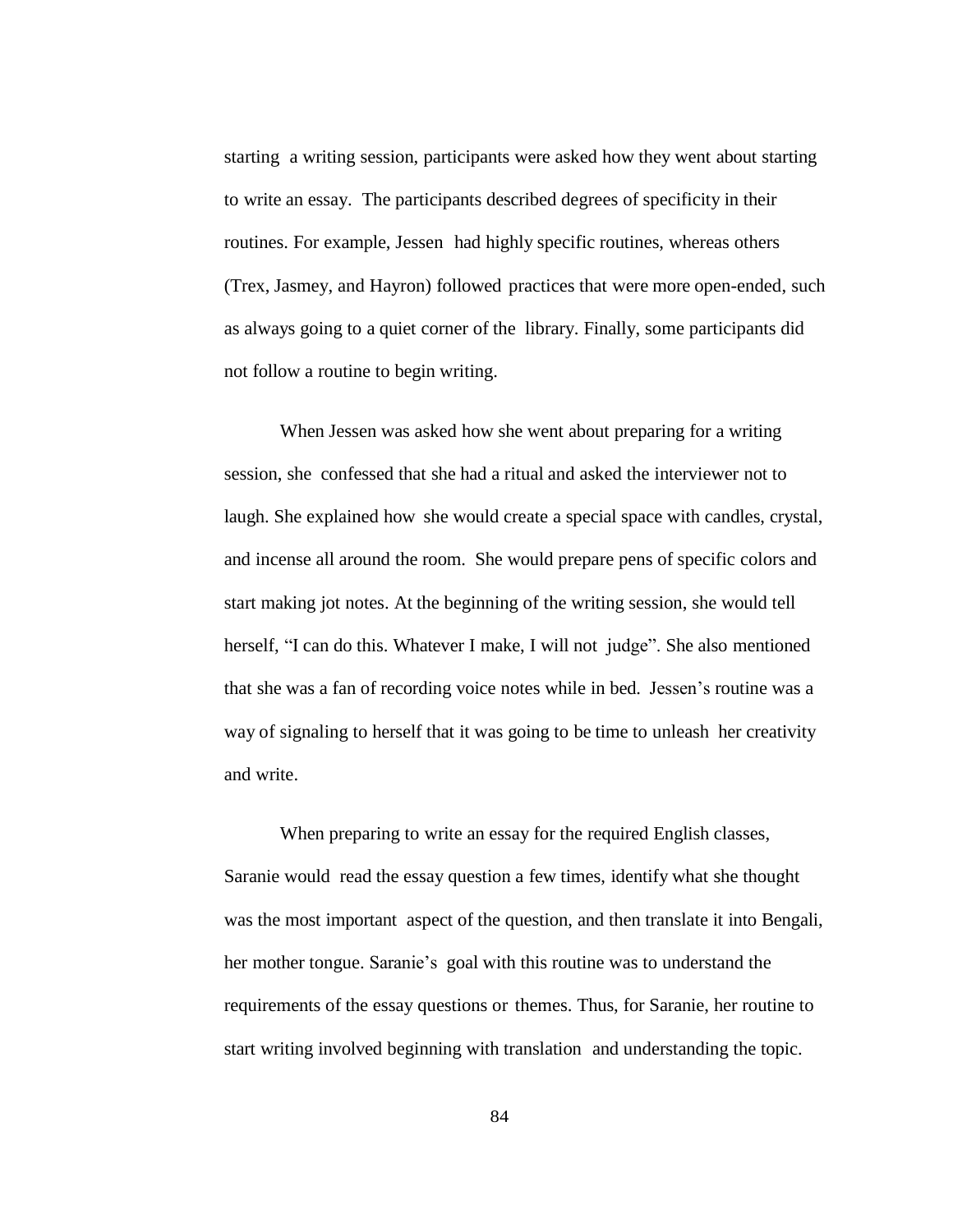Saranie focused on establishing meaning prior to writing.

Hayron and Trex both followed a simple routine of going to the library and looking for a quiet space. Hayron would get up early and get the essay done as quickly as possible. Trex would go to the library during the day between or after classes, but he would also work on his papers methodically day by day, as opposed to trying to write a paper in one day, like Hayron. Trex invested quite a bit more time in doing background reading and in writing his papers, as will be seen in the next section.

When Jasmey was preparing to write her papers, she felt the need to concentrate for at least three hours. She would go to a quiet spot in the library and focus alone. Jasmey disclosed some deep concerns when she stated, "I have a fear of writing". This fear of writing began after a professor gave her some heavy-handed feedback in her first semester at university. Jasmey was not used to having her writing criticized. She took it very much to heart, but developed a fear of writing essays as a result. On a positive note, Jasmey's major was based mostly on lab reports and exams, with few essays required.

In the sections above, it is clear that for both Jessen and Jasmey, preparing to write an essay evokes emotions, and both young women have developed routines which help them manage their emotions around academic writing. Both Jessen and Jasmey's routines were designed to give themselves the confidence they needed to write. In Saranie's case, it may be that her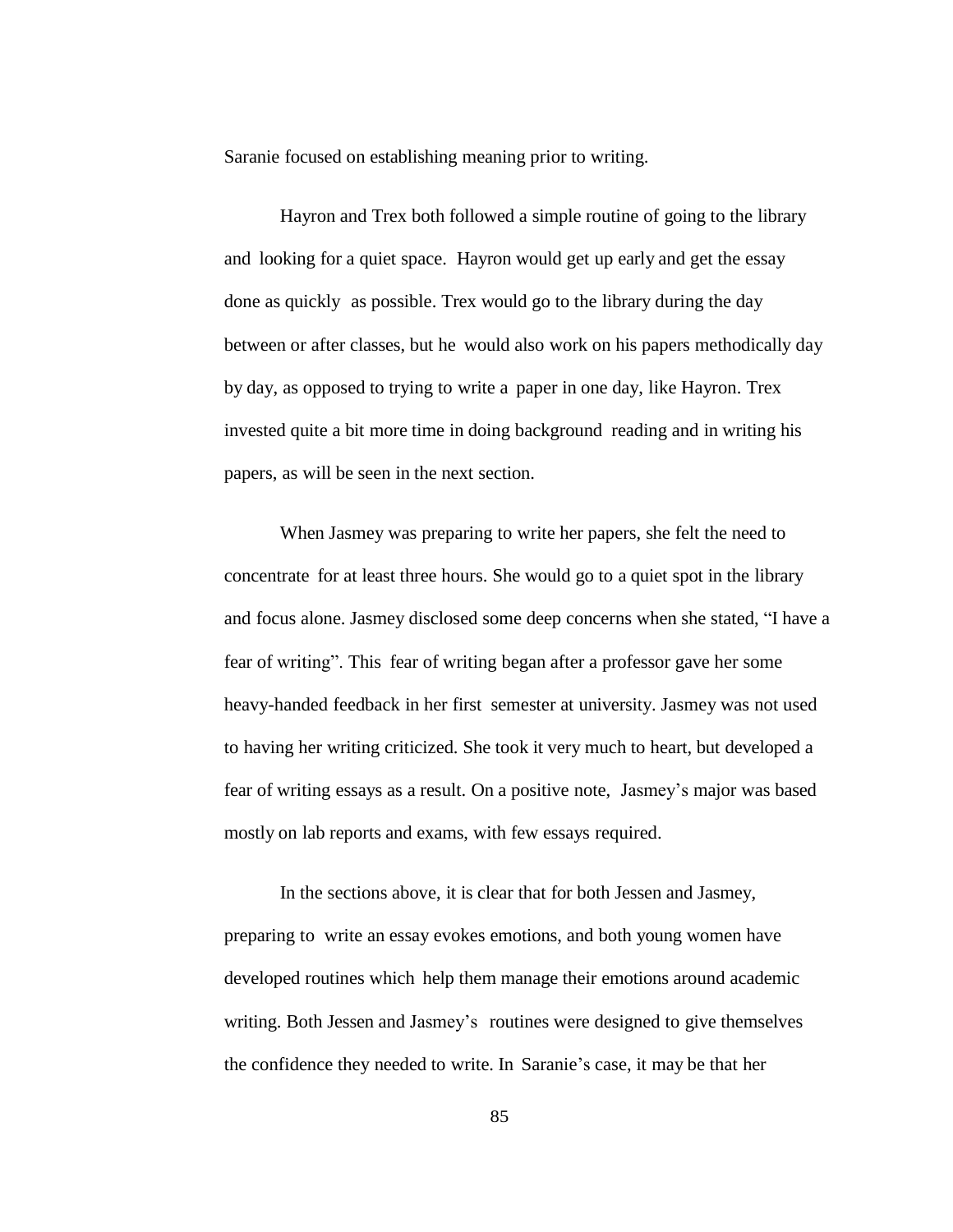English proficiency was not as advanced as the others', so she relied on translation. The male writers either did not follow a routine or, if they did, followed a simple one. Overall, about half of the participants followed a routine and about a quarter of them followed a highly detailed routine.

### 4.4.4 Steps Taken in Writing a University Paper

As a part of the interview process, the participants were asked about the steps they followed in writing a university essay. Overall findings were that two of the female participants (Jessen and Jasmey) were trying to *creatively* write an essay with qualities that were difficult to quantify, "something that has a flow" (Jasmey) and uses "beautiful diction" (Jessen). Two of the male participants, Trex and Zachel, approach essay writing from their individual, highly methodical, systematic vision. Saranie, like Trex and Zachel, the third female participant, is also methodical and structured in her approach, but she was guided by her professors' instructions about the structure of paragraphs and essays.

When asked about the steps she took to write a university paper, Jessen explained her writing process in detail and referred to examples from her papers. First, she would "come up with a catchy title". Jessen told the researcher that, in writing university papers, it was important to use a lot of "beautiful diction," which referred to her choice of words. Next, she would come up with a hypothesis. After that, she would think of different ways she planned to "attack"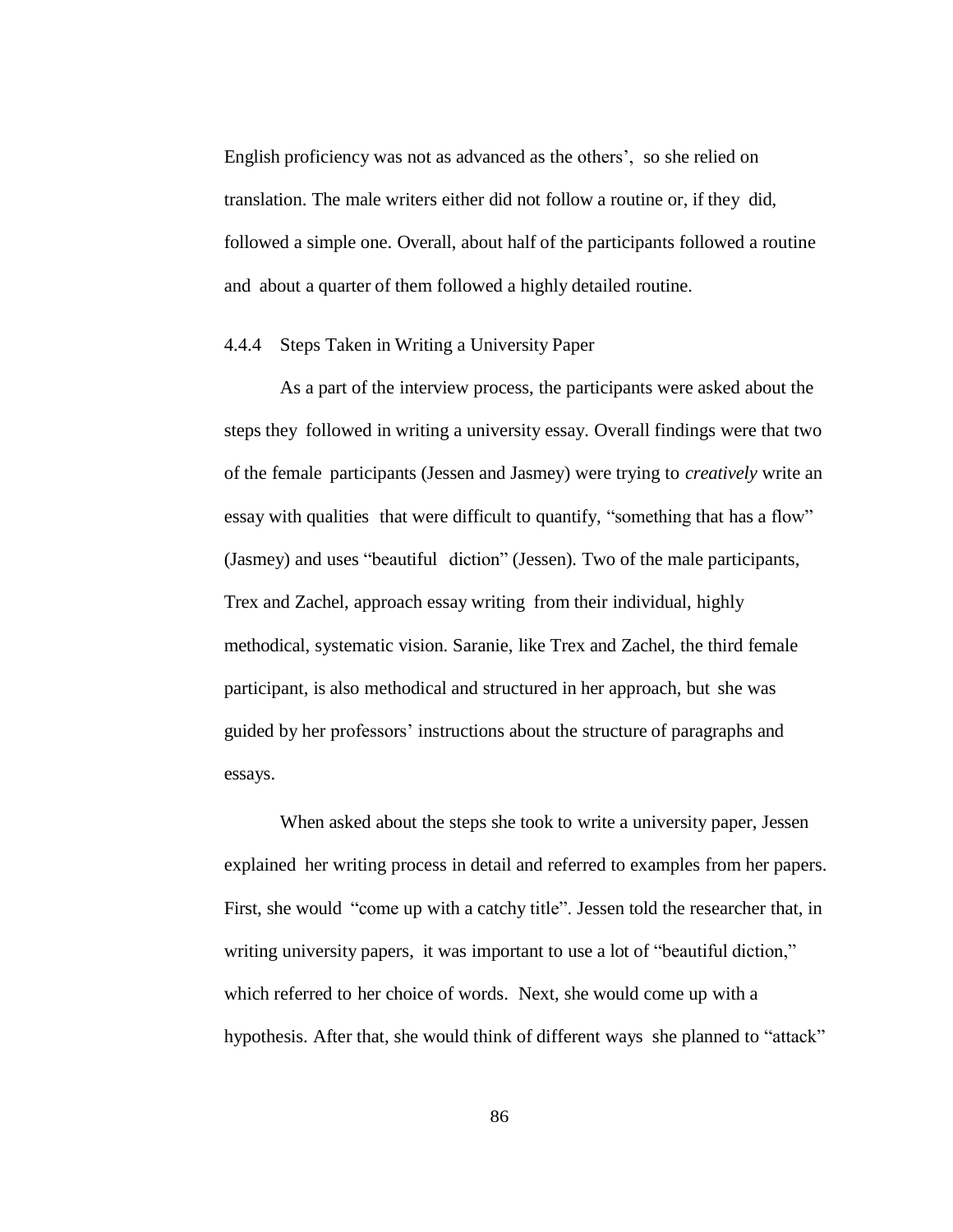the topic. She would conduct research to confirm or nullify her hypothesis. On writing a paper, Jessen said, "You have to attack it". This "attack" strategy could be interpreted as sitting down for a writing session and focusing on really addressing the hypothesis and developing a solid first draft of the essay; this is the impression I received during the interview. The "attack" refers to the writer fully committing herself intellectually to her chosen topic through the physical act of writing a draft. The term "attack" also refers to a focused writing session as a battlefield. When Jessen gave examples of papers she had written in the social sciences, it was clear that she had chosen topics of personal interest, conducted data collection, and had been very committed to having the writing process culminate in a paper. Jessen was not a procrastinator.

When Jasmey was interviewed, she said the steps in her writing process involved, first, converting the question into "an easy English" so that she could understand the question well. She would then begin writing her first draft with a focus on smooth reading: "I try to come up with something that has a flow". Jasmey's routine also involved going to write in a quiet area in the library. She would go there "last minute", in that she did not have a schedule or a planned time to go to the library, but Jasmey also gave the impression of not perhaps investing the necessary time in her writing; however, Jasmey expressed being overwhelmed by her academic writing, discouraged by feedback she had received, and not really enjoying her major overall. In light of Jasmey's struggles with writing, her "last minute" writing makes more sense.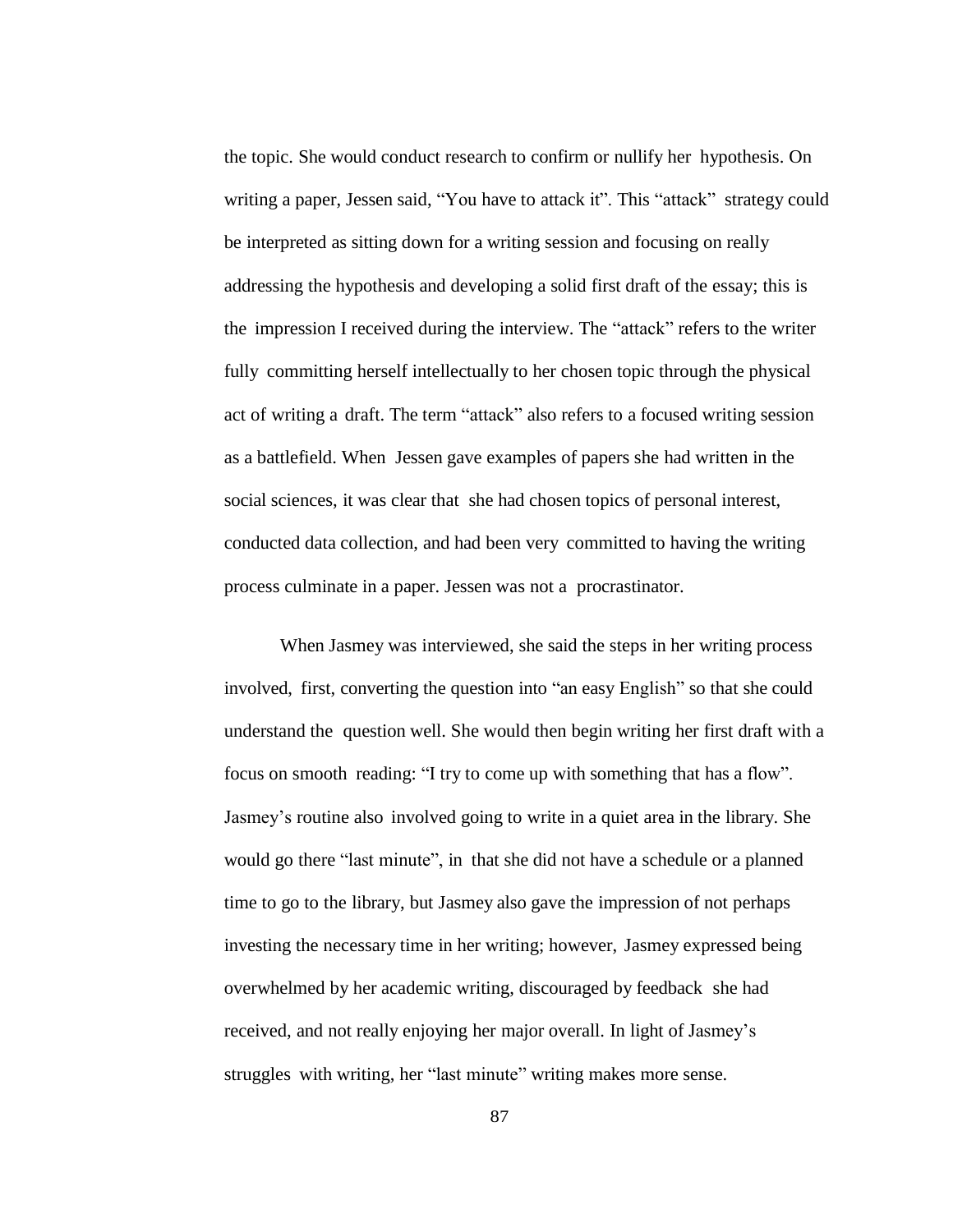Trex reported that the steps he followed when writing a university paper began with reading articles, which "takes a bit of time". He would "scan[s] them, skim[s] over the methodology up to three times" for approximately three or four hours. While he was at the computer, he would write notes, comments and highlights on the PDFs of the articles, then "when I have an idea of what I can criticize, I make a note in a comment box". After this work reading and annotating, Trex would draft the assignment. He would then spend two more sessions of three to four hours writing. He reported that the "writing part is not that hard when you understand the articles". For Trex, the steps in writing focused on preparing to write.

Trex grouped his master's level writing into two types of assignments: the first was reading, summarizing, and critiquing articles to hand in; the second type of assignment was writing descriptions of his steps in solving science problems. His reports would include an introduction, a summary of the results, and a critical analysis. Trex made strategic decisions about which section of the paper to emphasize. He stated that he thought the professor was looking for analysis, so he invested most of his efforts in the analysis section. Trex explained that, in Europe, there are type one, two, and three assignments, and *analysis* is considered a type three assignment. He had been taught explicitly how to write an analysis in Germany, either as an undergraduate or as a graduate student, and he applied that experience to his writing at a Canadian university with good results.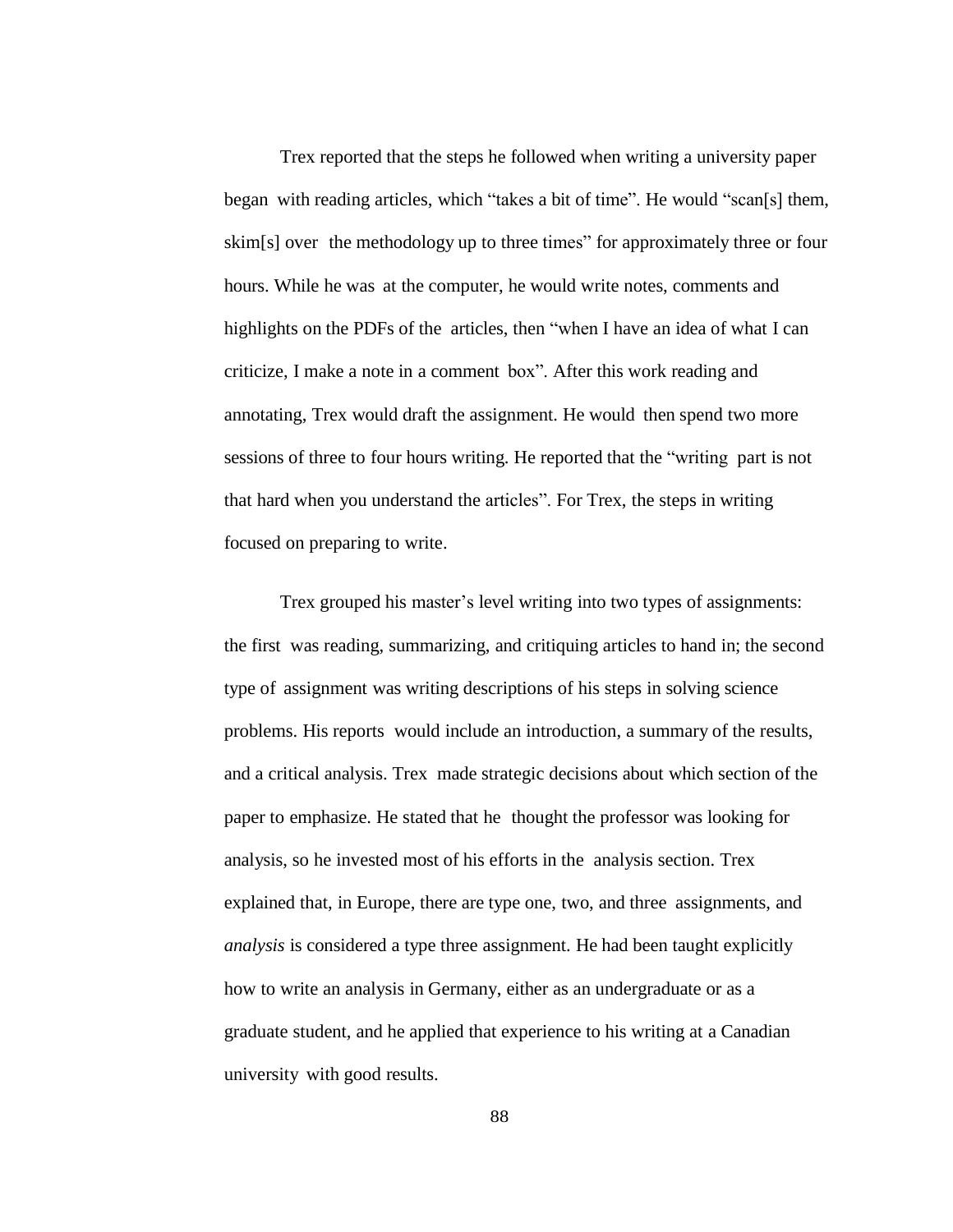So, it is clear to the researcher that Trex had been previously prepared for the written work he did in graduate school. His prior knowledge from his country of origin (Germany) had given him a distinct advantage, in that he knew exactly what steps to follow in academic writing in the applied sciences. The results for Trex were praise from his professors in comments such as, "excellent analysis". In addition to being well prepared by his prior studies, Trex was consistent in his study habits. Finally, Trex's English proficiency seemed quite high, but also, he invested time in lexical choice (as will be noted in the section on translation below). To sum up the steps in Trex's writing process, he would begin with close reading, annotation, and seeking points of critique of the assigned articles. Next, he would draft his reports, focusing on the analysis section.

When Zachel was asked, he enthusiastically described the steps he followed in writing a university essay. His first step was to learn about his topic by researching online and looking for "the perfect book". When asked how he looked for this book, Zachel said he looked for a "reliable source". He would look through many sources using One Source, the university library database, in order to find a detailed, organized book. He looked for a book with what he considered a "thorough definition" of the terms he was focusing on. After choosing "the perfect book", Zachel would then read the book, make sure he understood the concepts, outline the book, then use that outline to structure his paper. While writing the paper, he would look for other books as sources. Here,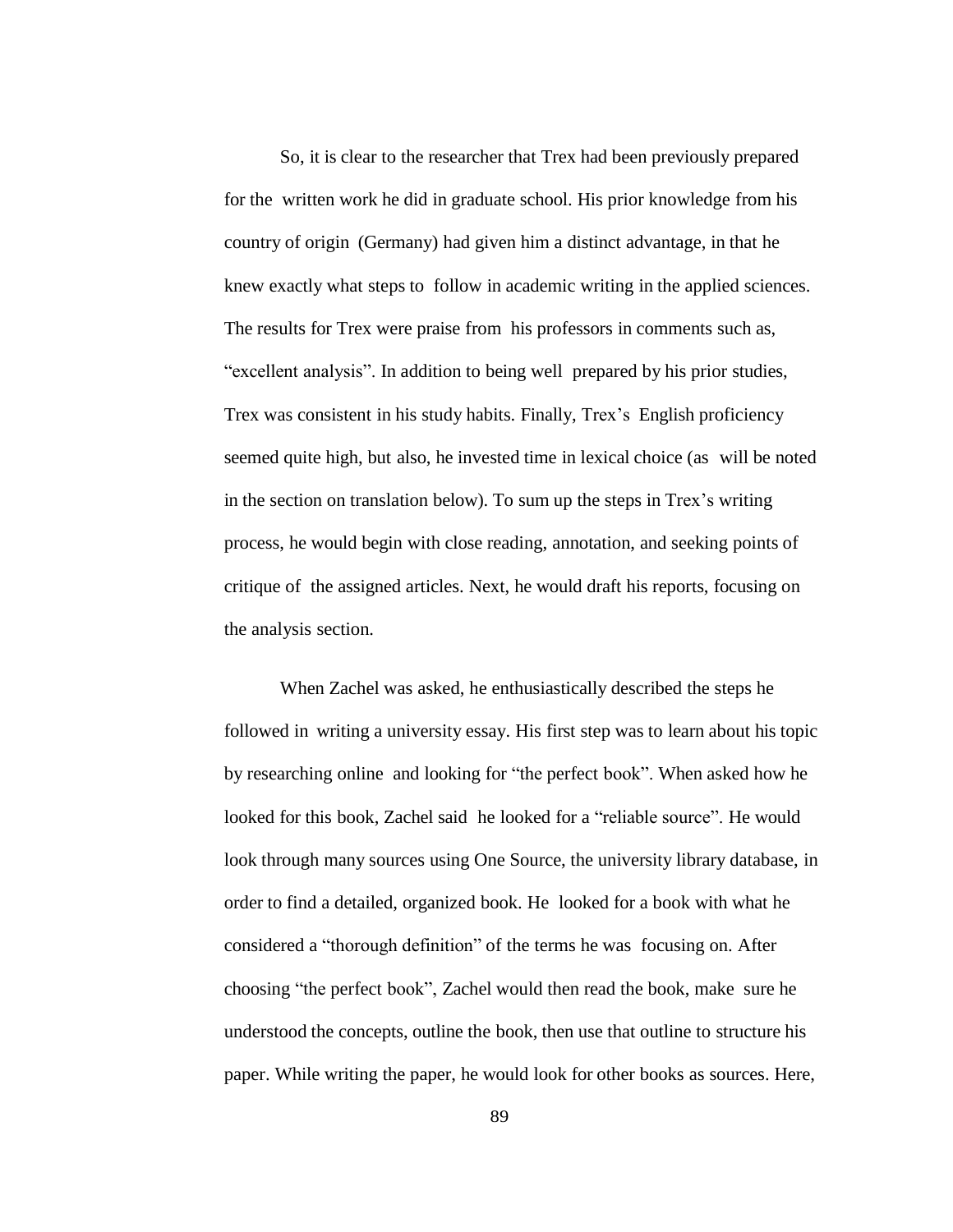Zachel told me that the most important part of a technical report is the summary that goes in the beginning. "If it's not perfect [the executive summary], then you won't do well on the report". The interesting point in Zachel's description of his writing steps is that he seemed very confident that his method of writing was sound. It did not strike him as unconventional that he was basically imitating the structure of the book, instead of reviewing the literature and then proposing a research problem based on a gap in the literature. It would appear that, although Zachel had taken a required English class, he had not been taught the steps of writing a review of literature for research. Another perspective is that, in mimicking the structure of a book he admired, Zachel was teaching himself how to write in his discipline.

Next, Zachel described a paper in which he was taught to develop an argument. He had written this for his English class and the topic was the use of mobile technology in classrooms. In comparing his research paper in the applied sciences (previous paragraph) to the argumentative one in English class, Zachel demonstrated his understanding of different academic genres when he said that "there was a lot of difference between writing a regular essay and a technical report". Regarding the English essay, he explained, "the paper has to be interesting while you're transitioning from one paragraph to another". He found it very difficult "sticking to the topic statement". He had noticed that "profs tend to downgrade [the paper] if you deviate from the topic". Similar to Saranie, Zachel has interpreted his professors' instructions as untouchable. Interestingly,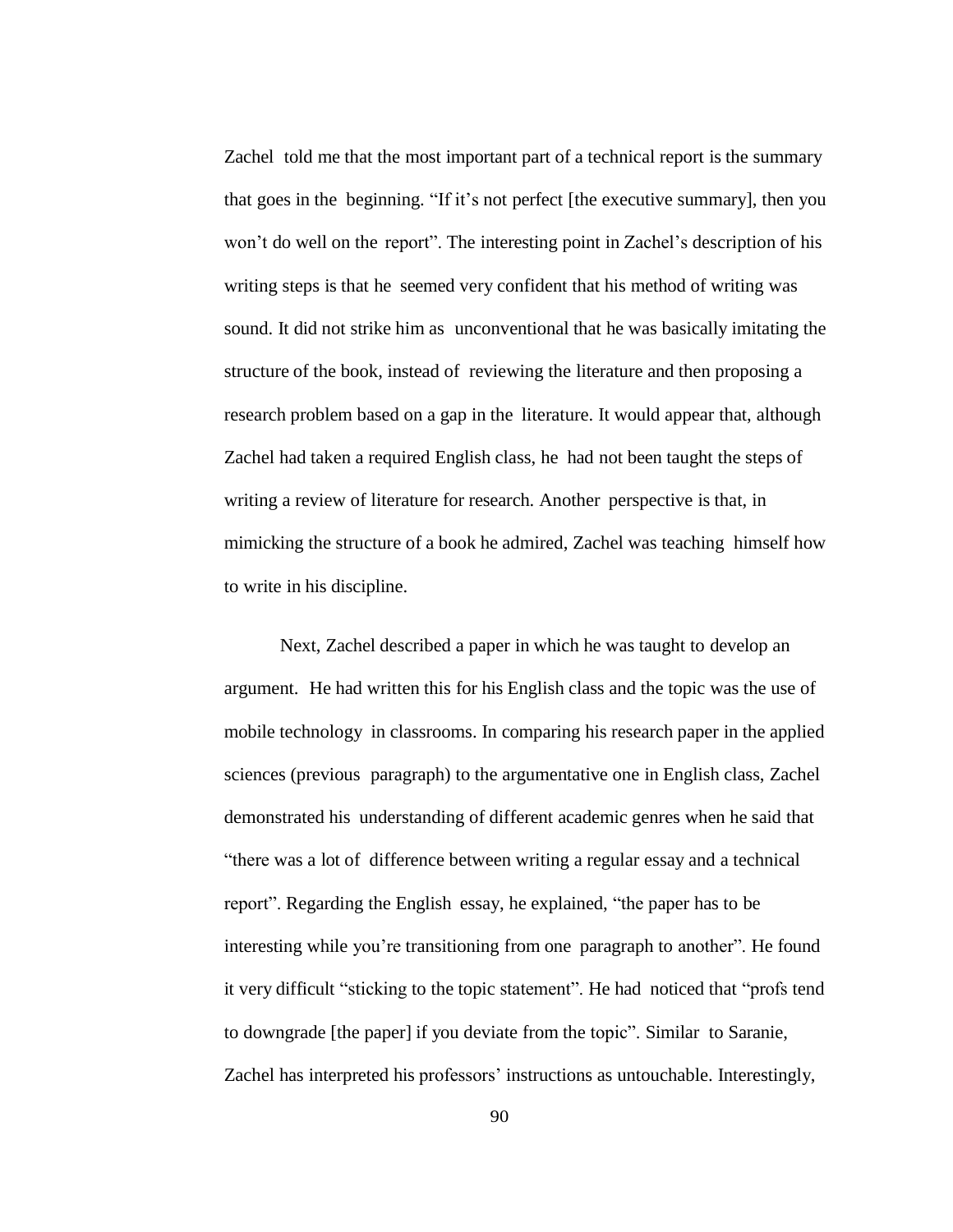Zachel did not see that these instructions about "sticking to the topic statement" and "transitioning from one paragraph to another" could also be applicable to the applied sciences. He did not see how the writing techniques he learned in his English class could transfer to a technical report in the applied sciences. Zachel sought a model for technical research writing in a technical book, as opposed to or in addition to applying some of the stylistic techniques he learned in English class. Zachel showed resourcefulness in finding a model for his writing, as his English class only broached argumentative essays; research writing was not taught.

In terms of planning and outlining his ideas before writing an essay, Hayron said he would outline the essay, write it, finish his ideas, hand in a draft to the professor, make the professor's corrections, and then hand in the essay again. When writing an essay, Hayron would look up key phrases on the internet, type them in his own words, make sure the essay was the right length, and then submit it. Hayron was matter-of-fact, verging on mechanical, in his description of the steps he followed. He did not seem to take any interest in writing an essay and merely completed the essay-writing task as it was a requirement.

Saranie's steps in writing an essay were very different from Hayron's. Saranie reported that her first step, if she needed external sources for her essay, was to look them up in the university library. Next, she would "make a rough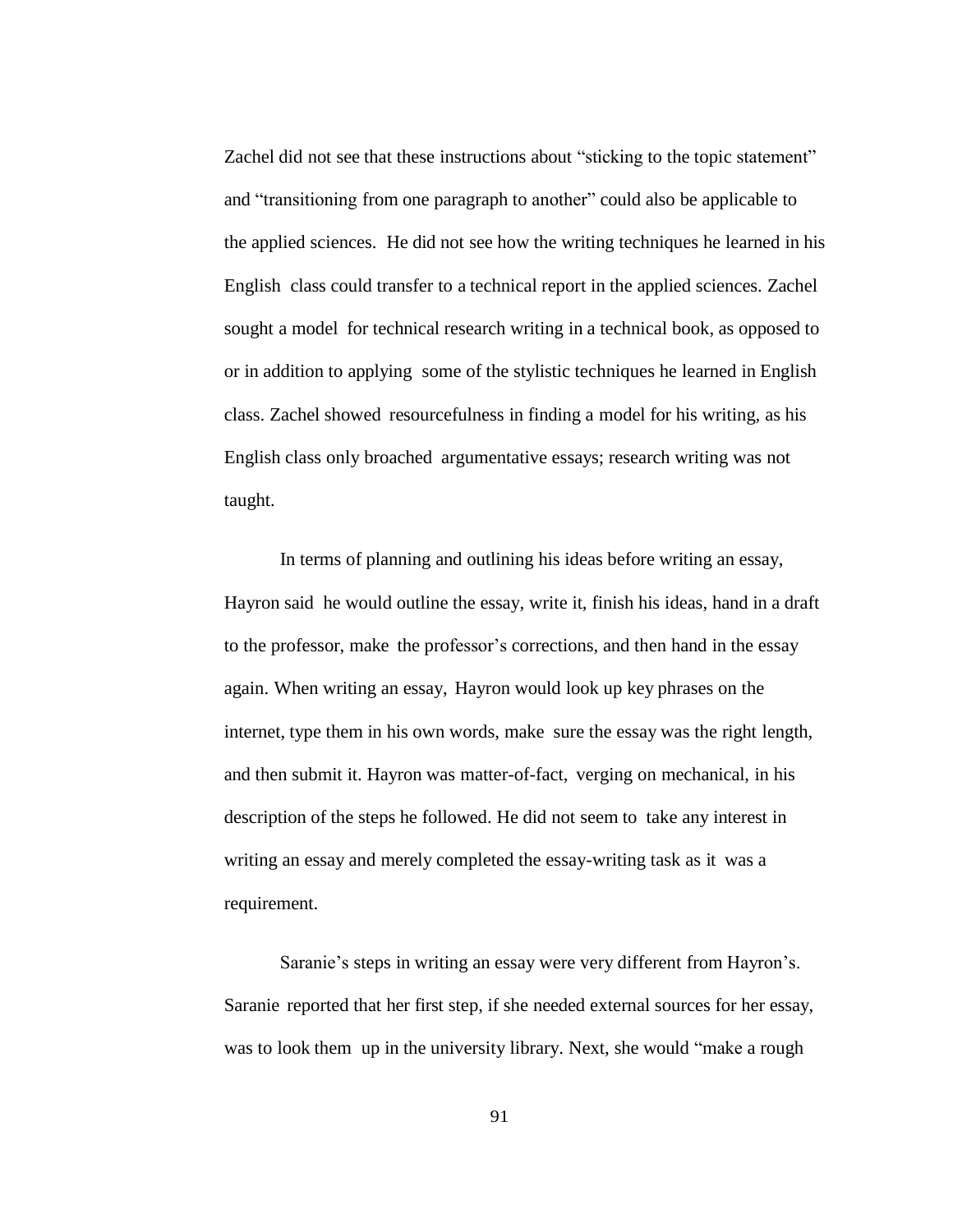sketch of what I will write". This included writing the first sentence of each paragraph and bullet points for the rest of the paragraph. Following this outlining, she would write out the first draft of the essay. Finally, Saranie would go through the essay several times "to make sure there is connection between the paragraphs". She would then review the essay further, focusing on grammar, spelling, and return to the essay question. Saranie reported that she has noticed a difference between essays back home in India and at university in Canada. For instance, a key learning moment for Saranie when she first learned to write essays in the required English class and in her electives was when the professor said, "No matter what, you have to follow these steps". Similar to Zachel, Saranie has interpreted the professor's instructions as inviolable. Saranie was also very dutiful in her approach to writing essays. In this case, the steps that she was taught appear to be leading her to success in writing, as she outlines before writing; however, Saranie was not far enough along in her life science program to have done any research writing, so one did not have the impression that she had yet written about a topic which inspired her.

Although the students are at different points in their students, there seems to be a type of divide between those who seek a creative vision (Jessen and Jasmey) when they write essays and those who rigorously apply a method that they have learned (Zachel, Trex, and Saranie). Those who followed specific steps gave the impression that they religiously followed their professors' instructions. They took an instrumentalist approach writing their essays, in that they viewed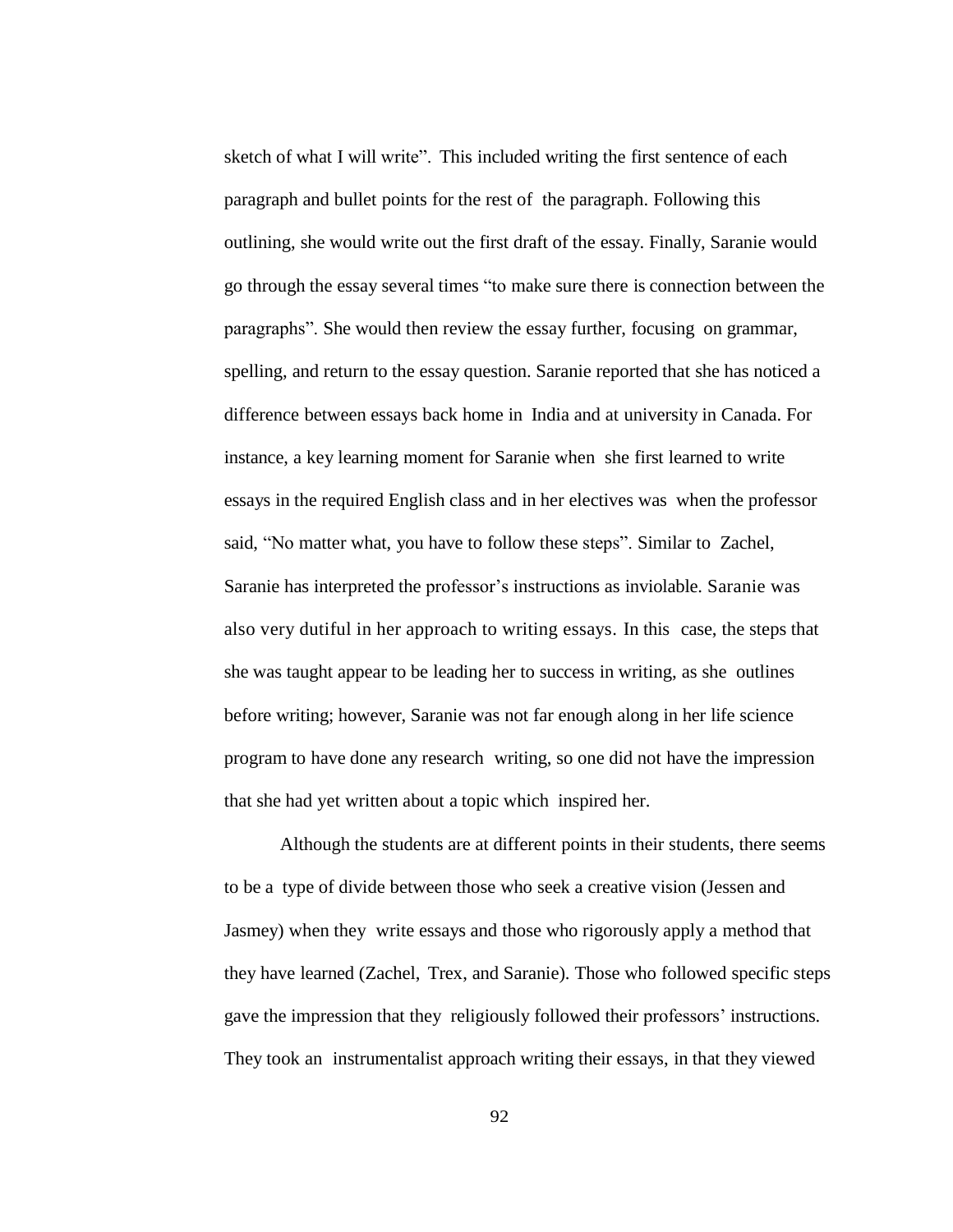only one way of going about it. The participants who sought inspiration may have followed certain steps that once the creative process had begun, but their priority was to start their ideas flowing.

## 4.4.5 Writing the Introduction

While writing his introduction, Trex would usually have a title in his head. Trex stated, "I always start with the introduction. It's a good way to start the session because it's the easiest". He reported that he would ask himself, "What is  $X$ ? What is Y? How does this connect with another aspect of the topic? The introduction should explain the title and general topic". Trex uses analytical language to describe his thought process. The fact that he is a more experienced and confident writer also comes through.

When Trex thinks about an introduction, he thinks about the communicative function that the introduction should complete, i.e., what it should do in the essay. One might consider this a very advanced way of thinking about the structural parts of an essay. Yet one has noted previously that Trex was quite strategic in his approach to academic writing. He was strategic in his thoughts about writing the introduction to an essay when he noted, "I think for me the introduction is kind of kind of a good way to start into the topic. It's kind of general. I don't really have to think about the articles. I can kind of think it's a good way to start the session because for me, it's the easiest part." So, for Trex, starting with the "easiest part" is strategic because he knew it would get him into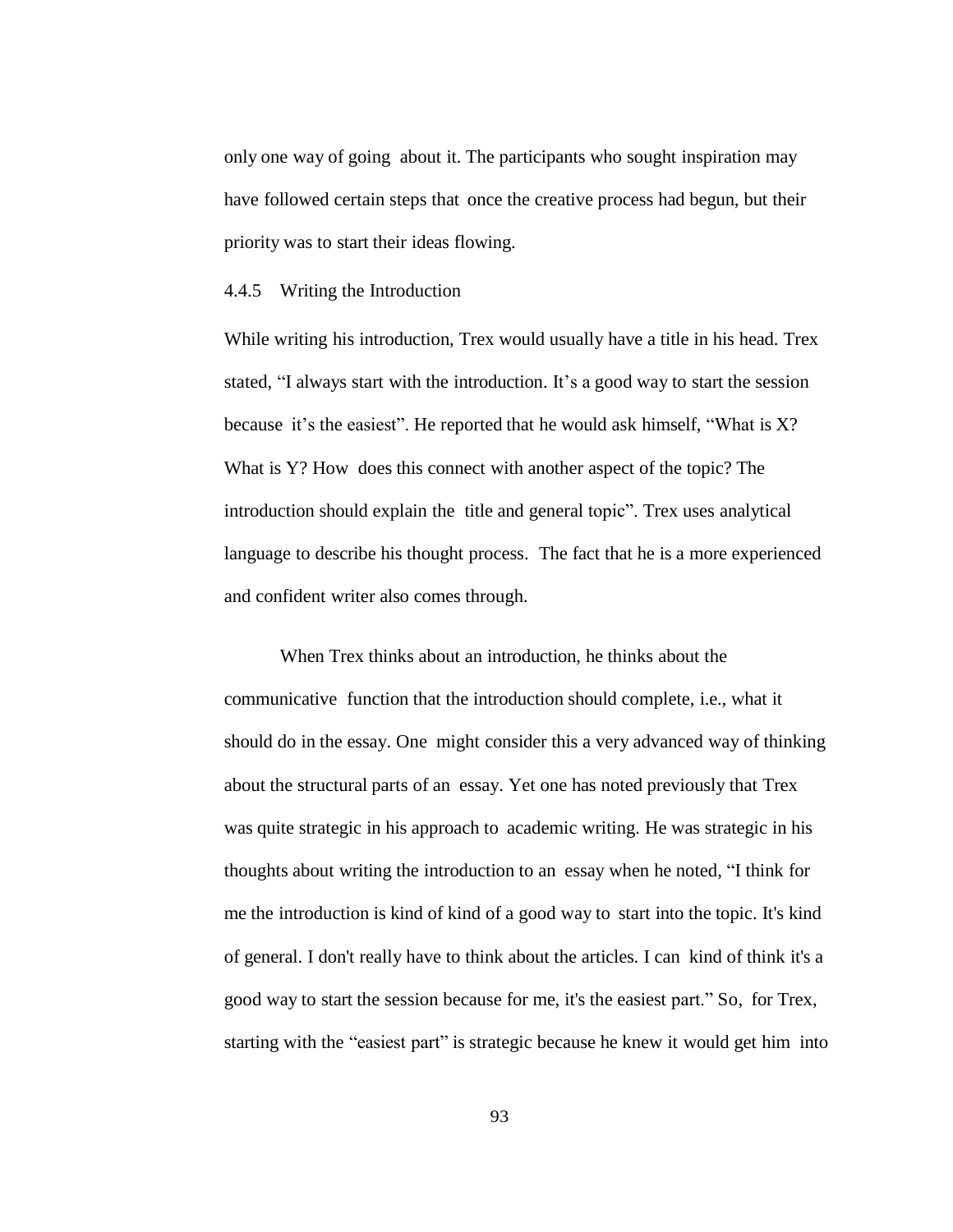the topic.

When asked if there are any particular things she does for specific sections in her essays, Saranie reported that she tries to put a bit of "creative flair" in her introductions. Sometimes she liked to start an essay with a quote or a definition in her own words. However, Saranie explains that the lab reports she writes in her major are very different from the way she was taught to write in English class. She explained, "you have to put a thesis statement in the last sentence of the first paragraph and every paragraph will have its own thesis statement". Saranie takes the professor's instructions to heart, yet she seems to combine it with her creative side. Saranie is exercising agency when she adds "creative flair" to her essays.

The major differences between Saranie and Trex's approaches to writing their introductions could be explained by the fact that Saranie is early in her undergraduate studies and Trex is in his master's. Trex is a much more experienced student with a repertoire of strategies and techniques to call upon when writing.

## 4.4.6 Outlining the Essay

Some of the participants reported that they outline their essays, while others did not. Zachel and Saranie said that they outlined their essays. Zachel replied in detail (see Steps in Writing a University Paper above) about his outlining technique when writing university essays. Zachel would look for a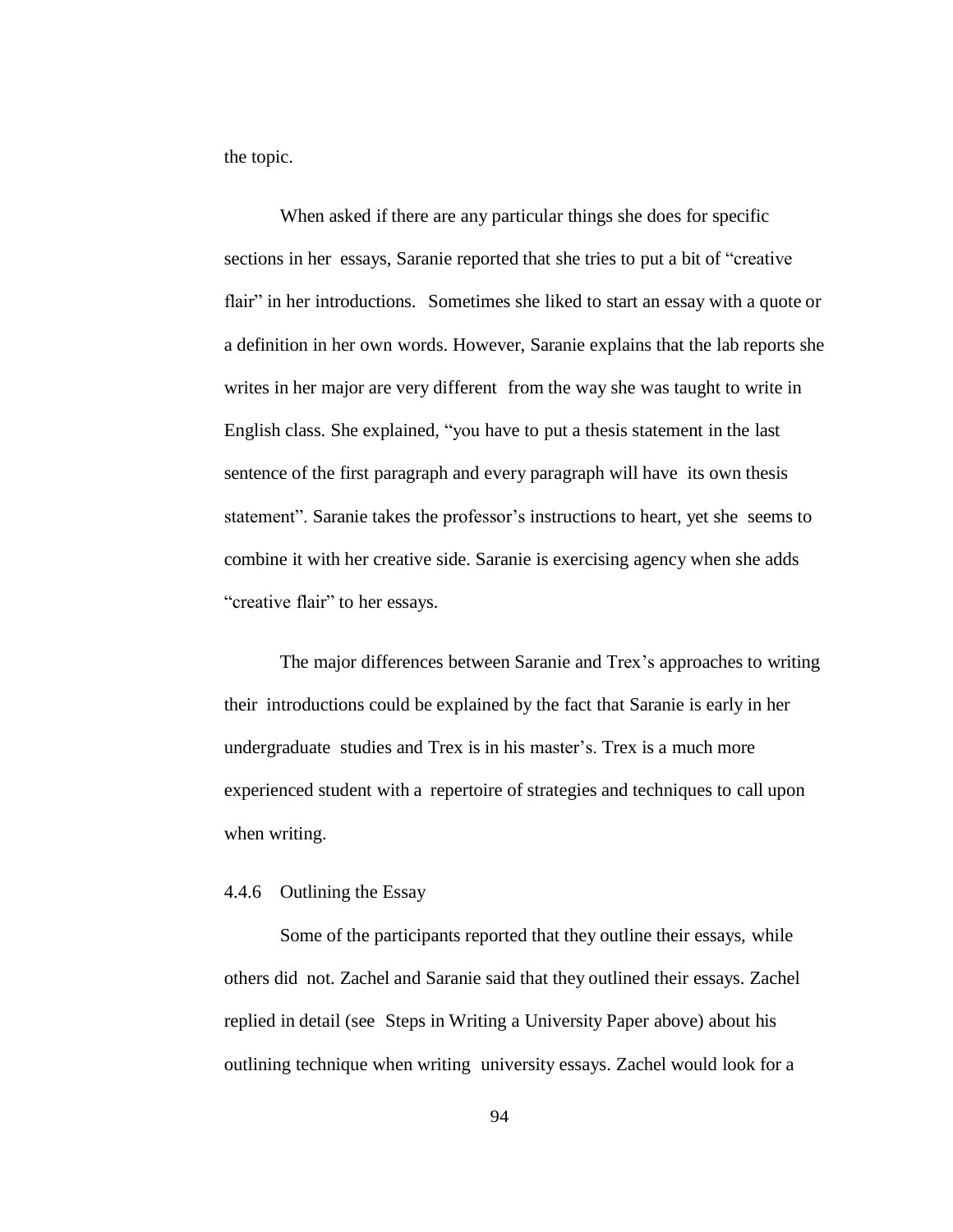library book that would best sum up the approach to the problem or issue he wanted to write about. Next, Zachel would copy the outline of the book and use it as the outline for his own essay. Zachel was very dedicated to following this method.

Alternately, Jasmey and Trex reported that they did *not* make an outline prior to writing an essay. Jasmey's reasons for *not* outlining were interesting. She said outlines did not make any sense to her. Jasmey wondered where to start with an outline and what might be included in one. She thought her professors assumed that she already knew how to write an outline because her IELTS overall score was good. When Jasmey was tasked with writing an outline for English class, she felt she had not had adequate instruction in writing these. After she handed it in, her professor marked it, but did not provide feedback. So Jasmey did not outline prior to writing an essay, but not because she did not want to. She did not outline because she did not know how and had not learned about outlines in her English class.

Further, Trex's reasons for *not* outlining were completely different. Trex reported that he did not write out an outline when planning a paper, but that he would have an outline "in his head" while he was writing his essay; conversely, Trex's routine in writing a paper involved extensive note-taking, which may have performed a cognitive function similar to outlining in helping him organize his thoughts and plan where they would go in the essay. Trex, as a skilled and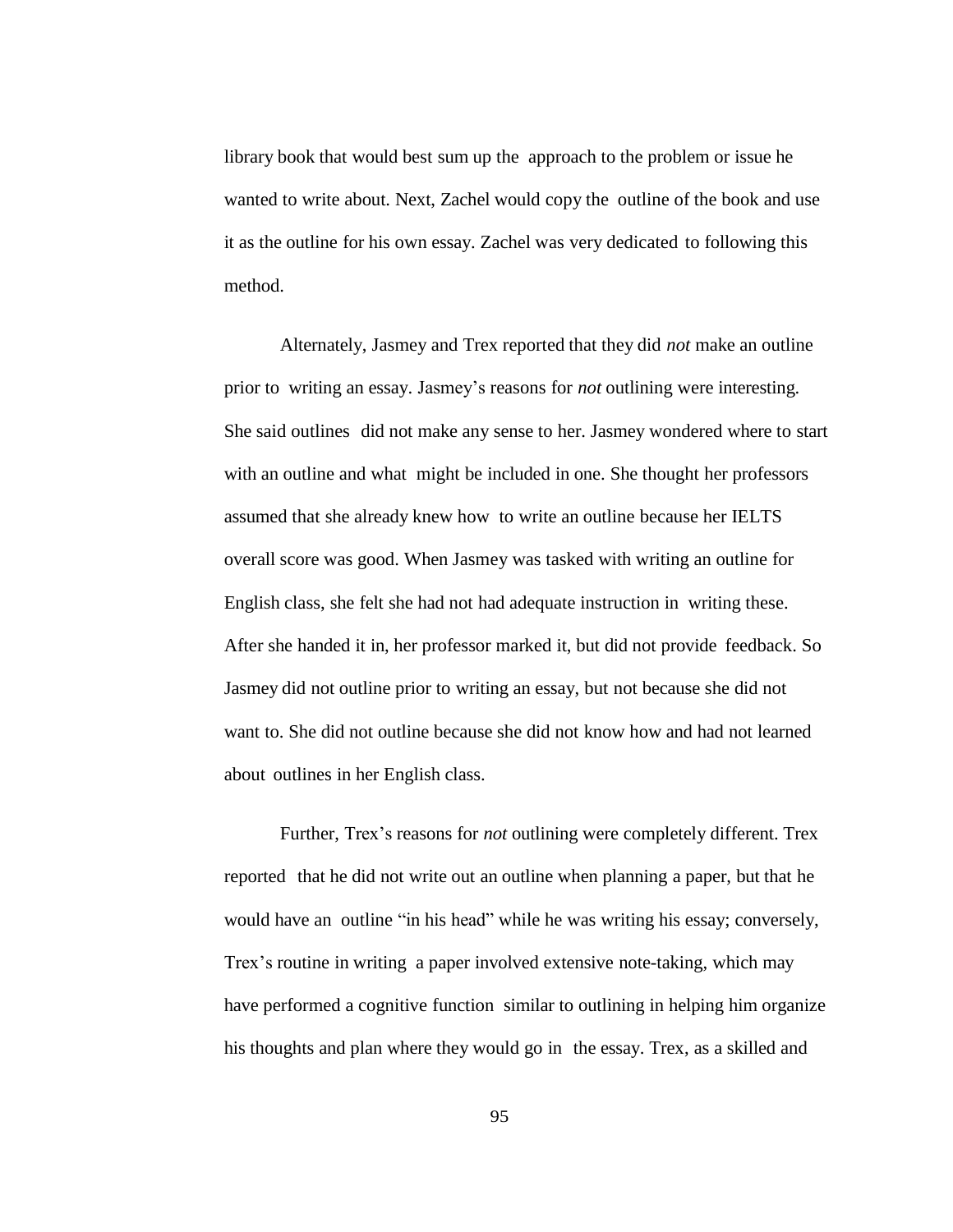veteran university student, knew what outlining was and how to do it, yet he found that he did very well on his essays just outlining in his head. On the other hand, Jasmey, as a novice undergraduate student, would have liked to outline, perhaps as a type of scaffolding, but she felt that she did not know how and was confused by the idea, so she did not.

## 4.4.7 Revising

Jasmey, Jessen, Zachel, and Trex all reported that they revised their essays in different ways and using different resources (human or object). By far, the most zealous reviser was Jessen, who had a well-developed process. When asked about the steps that she took to revise her essays, Jessen said that she would first revise by herself and look for words that were "too jargony" or that she found unnecessary. Next, she would give her draft to a friend who was a generalist in the field and ask for feedback. Jessen did not use any software to revise her writing; in fact, when asked, she volunteered that she really disliked apps and never used spell-check at all. She used only paper dictionaries and said that she owned several in different languages.

When Zachel was asked about his revision process, he reported that he used Grammarly to revise as "the university gives it to us for free". He would also approach an English native speaker friend who worked at the university to ask them to edit his introduction and conclusion.

Trex does not revise his writing when he does problem-solving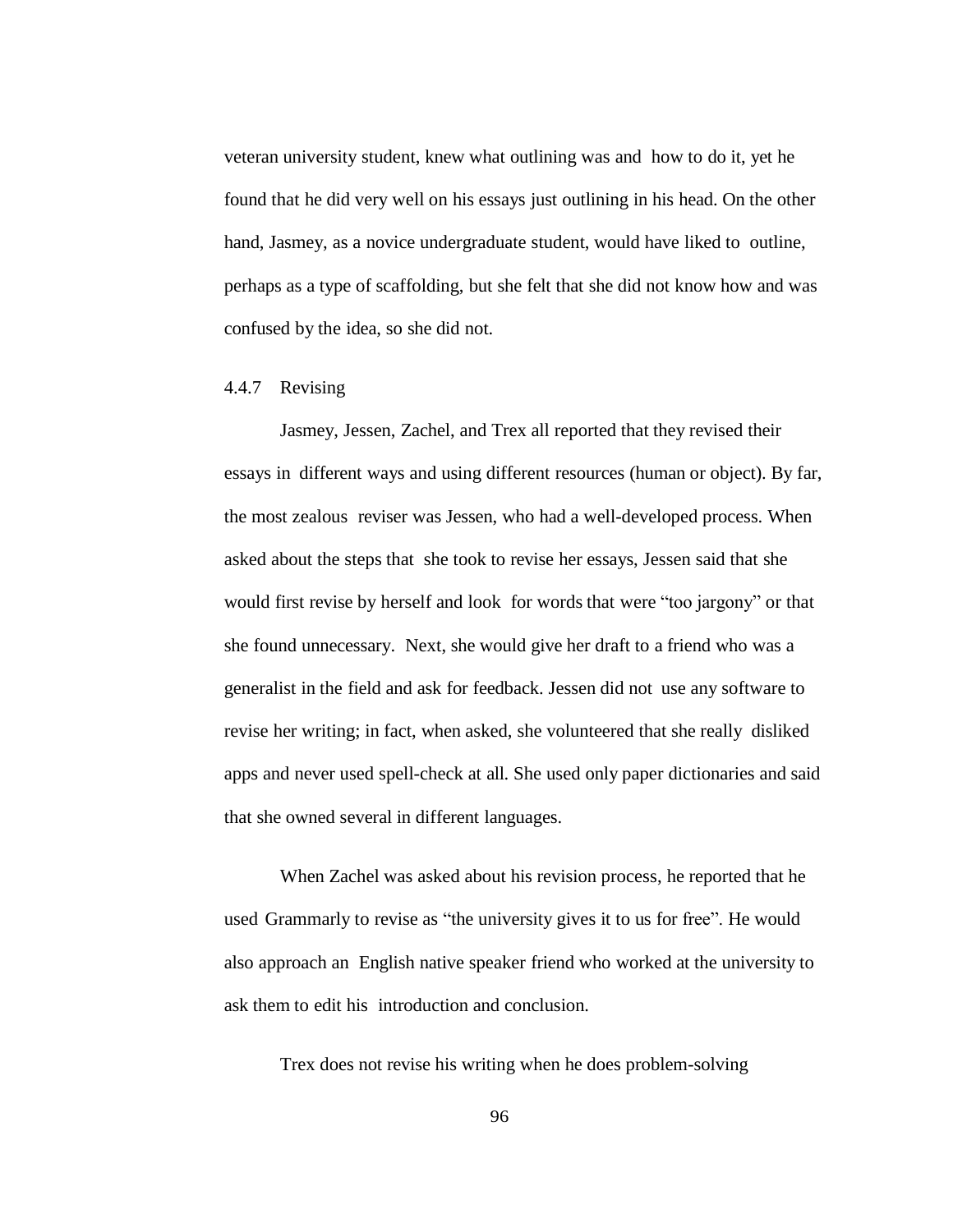assignments. He does, however, revise when he writes critical analyses. He proofreads them on the computer and adds the citations. In one of his classes, the professor had the graduate students give peer feedback on each other's writing.

Among those participants who revised their writing, there was a wide range of practices. Generally, all the participants viewed revising as a way to remove their mistakes in style or grammar. Trex had previously been taught to do in-text citation by one of his professors, so he was the only participant who indicated that he worked on his citations as the revision stage.

## 4.4.8 Time for Writing

Jessen explained that everything takes two hours "once you put the kettle on". In her reading and writing process, she would allocate approximately two hours to outline, two hours to writing, two hours to revising, and two hours spent with a friend to get feedback. Her motto was to "read every piece of work three times".

Jasmey reports that she dedicates about two hours to writing a lab report. She finds the genre of lab reports repetitive and struggles with the "set structure" of lab reports. Further, she finds it challenging that she does not receive any feedback; the professor only gives her a score.

## 4.4.9 Improving Their Writing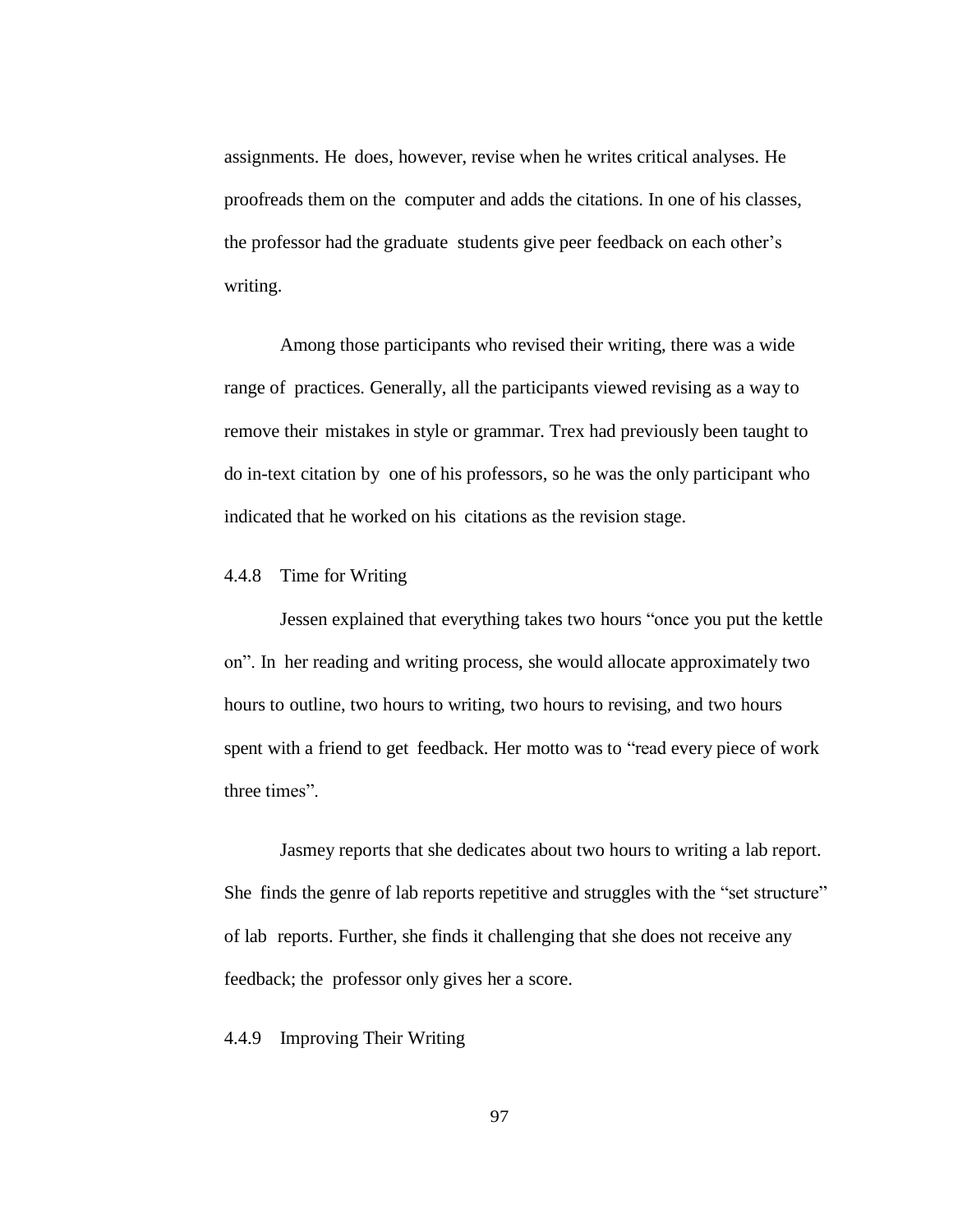When asked about an experience that helped improve her essays, Saranie stated that writing many essays helped her the most. She wrote at least four essays in her first year of university, and felt more confident about her skills at the end of the year.

When Trex was asked whether there was anything that he had done or learned during his exchange experience that had improved the quality of his writing, Trex referred to a time when a professor sent him some information about different citation styles. This helped him learn how he was expected to cite sources in Canada. Trex states astutely that we write in styles we have read. In his natural science major, the problem- solving assignments are very textbook-based. He has learned transition words such as hence and thus from his textbooks, and successfully incorporated them into his academic writing. So, Trex modelled his writing on the discourse in textbooks to improve. Trex was able to incorporate feedback and write from models in order to take his academic writing to a higher level.

## 4.4.10 Translanguaging as a Strategy

Regarding which language she thought in while writing in English, Jessen said she would "flick back and forth," but that she was more critical in French and more creative in English. She felt more logical in French and would think in French when editing. On the topic of translation, Jessen first began to translate popular songs from French to English in order to sing them to an English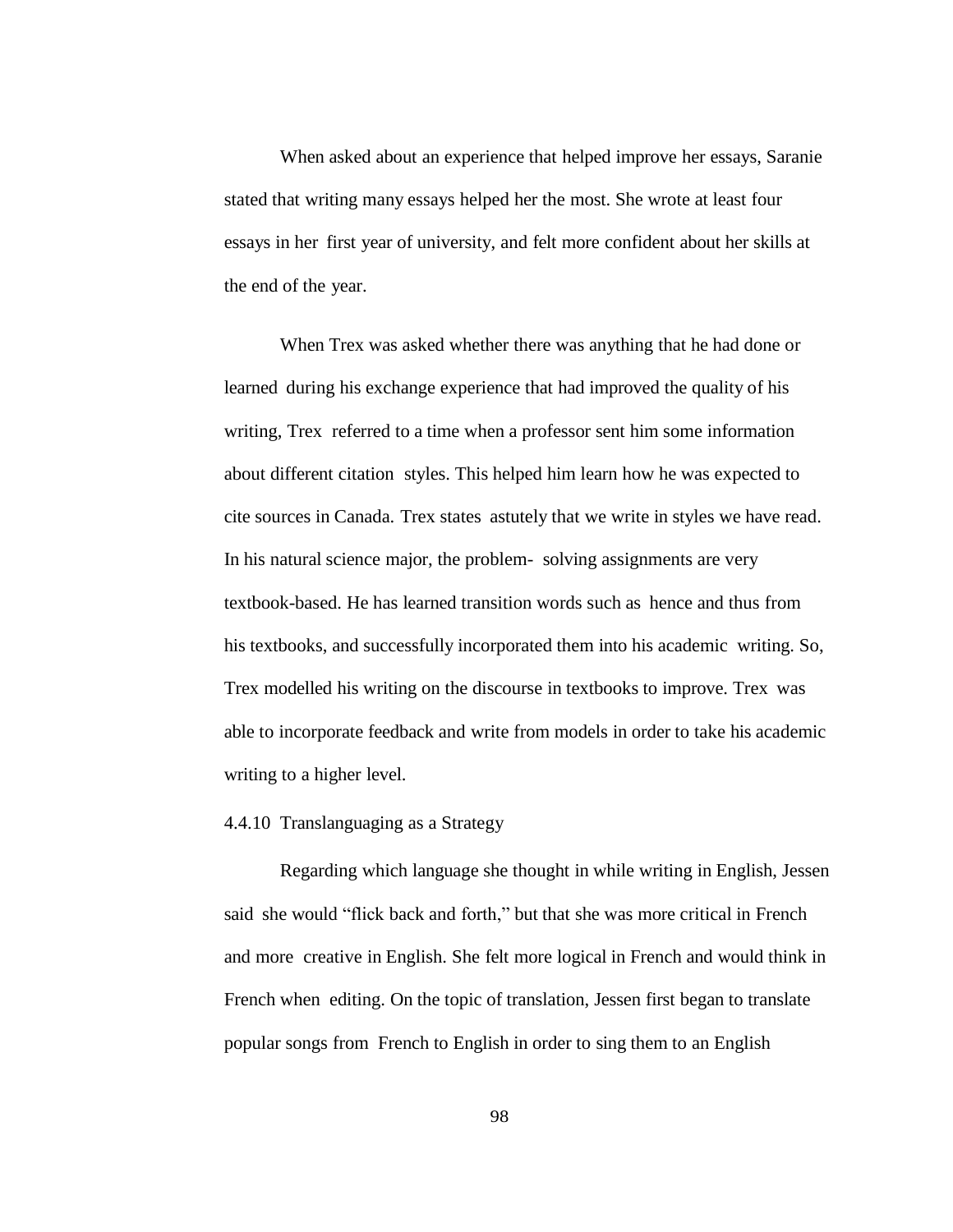audience. She keeps four personal journals and has always "flick[ed] back and forth". "The languages that I chose, I chose because they had nothing else in common. There's no common ground because I can approach it from another standpoint."

Hayron said he uses translation in his everyday life, "if someone doesn't understand English, I explain in Hindi''. Hayron could see many advantages of multilingualism. He reports that he is able to help new students on campus as he can understand their language; he can make friends with all cultures. "Everyone knows I can speak their mother tongue; they can greet me in their mother tongue." He sees no disadvantages to his multilingualism; in fact, he describes it in a positive light. Currently in his second academic year in Canada, Hayron reports that he does all of his academic writing and thinking in English, but that his program requires minimal writing.

Saranie is self-confident in her multilingualism as an added communication tool. "Because I know Bengali language, I can connect to people who speak Bengali more easily. It helps me connect on a deeper level with people and can communicate more easily". Saranie uses her linguistic ability as a social tool to help her in social situations.

In addition to social situations, Saranie also uses translanguaging to start understand the essay question and start writing. When preparing to write an essay for the core English required classes that she took in her first year, Saranie would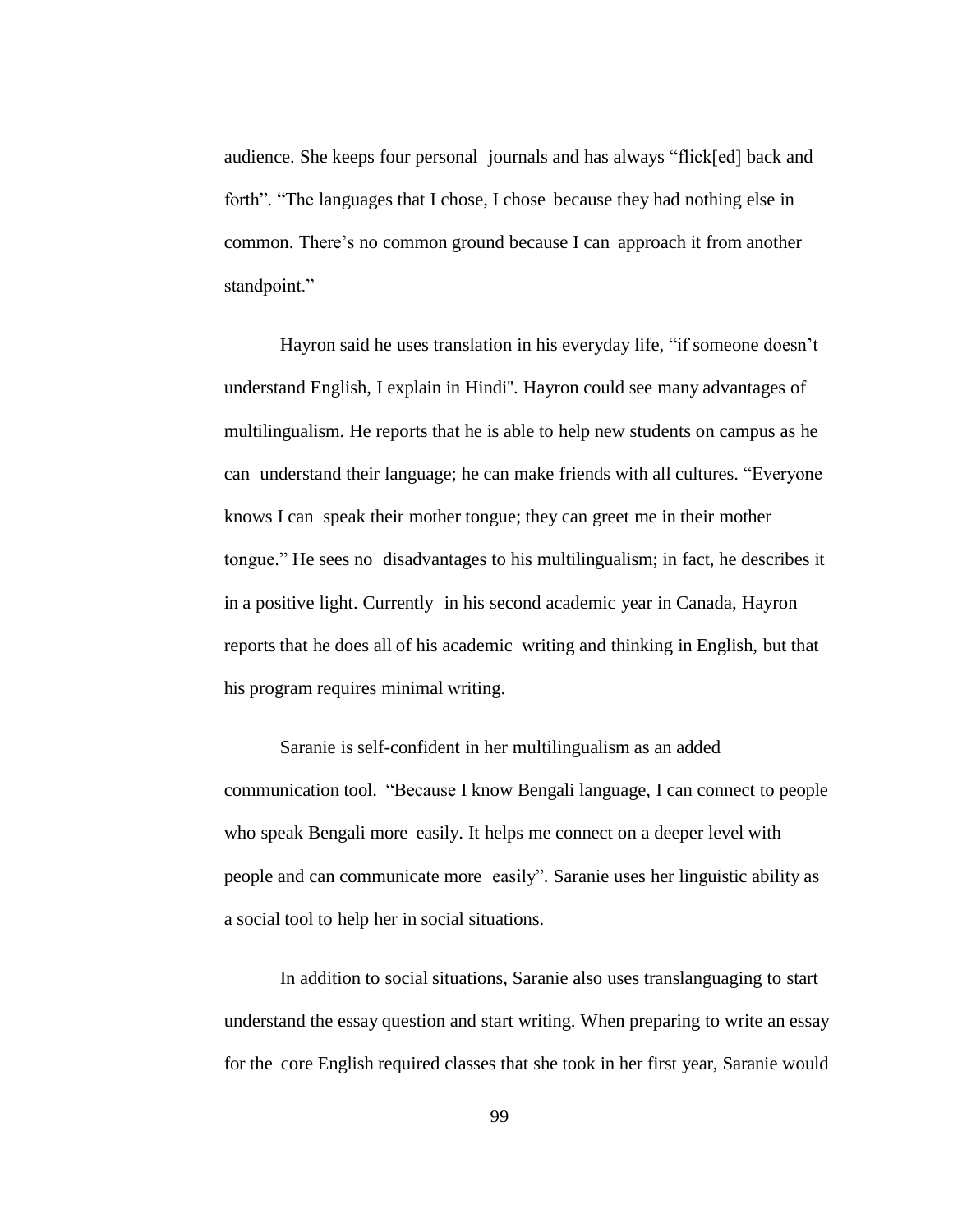read the essay question a few times. She would identify what she thought was the most important aspect of the question and translate it into Bengali, her mother tongue, with the goal of understanding what was required. Thus, for Saranie, her routine to start writing involved beginning with translation to be sure that she understood the topic. Saranie used translanguaging to establish meaning prior to writing.

Jasmey explains that she speaks English at the Canadian university where she studies. She speaks Bangla with her roommates, but she texts in Sylheti. Some of Jasmey's friends speak Hindi as their main language, so she speaks Hindi with them. Jasmey usually thinks in English. Once in a while she thinks in Bangla and tries to translate into English.

Jasmey says, "as a multilingual, you can connect more with people, especially back home, because there is more diversity of languages". She notes that at the airport, here in Canada, she often translates for people who speak her languages, then they try to buy her food. "There is an automatic trust" when you speak the same language as someone. Jasmey meets new people at university because she understands their language. When she sees new people on the bus who may not speak English, she offers them information in Hindi or Bangla.

When asked about his multilingualism and his social skills, Trex reports, "it holds me back when there are a lot of Germans". He reported that there were many Germans on campus all speaking German, and that he felt this hindered his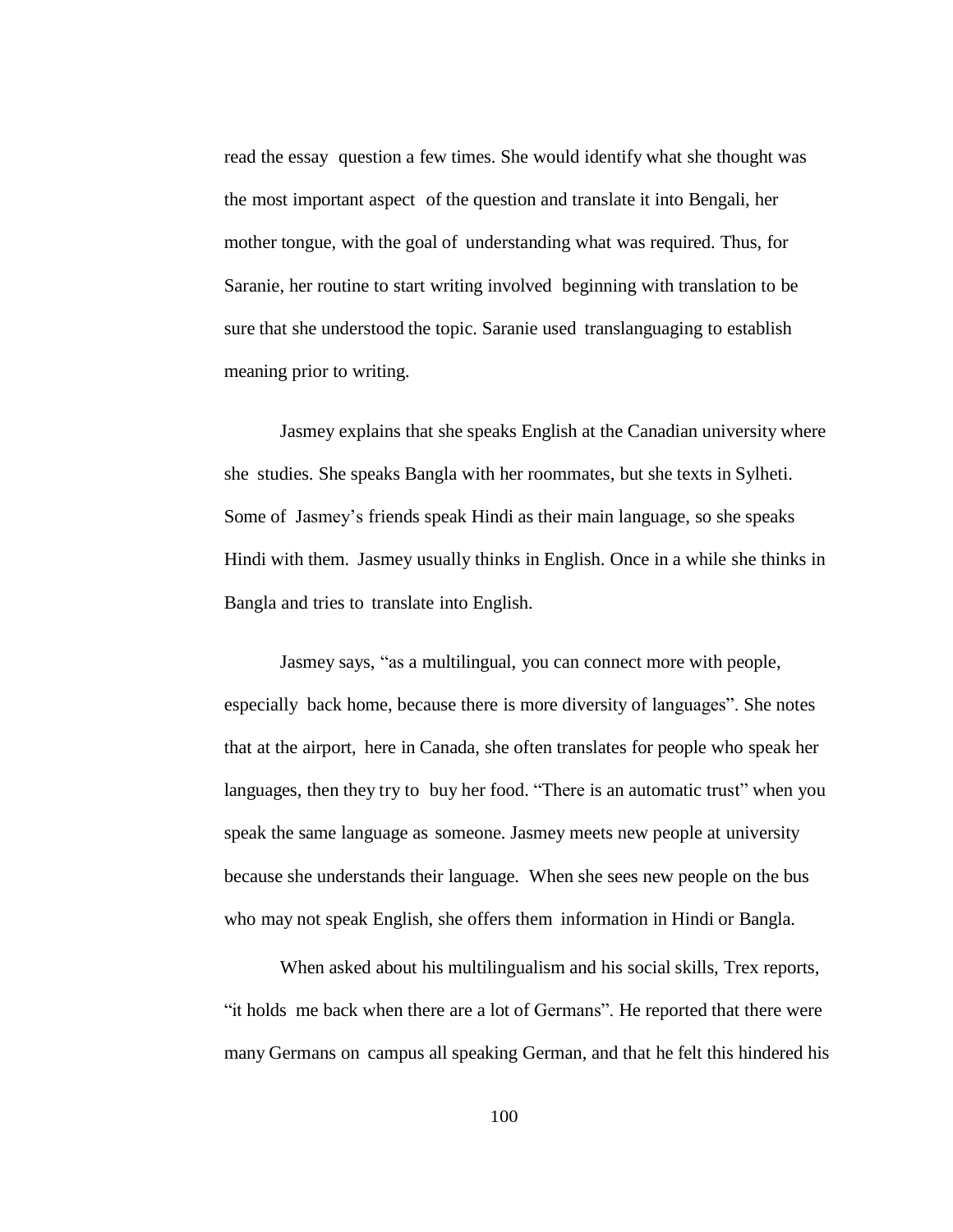ability to really have an immersive English experience in Canada. Trex reports that he understands people's private conversations when, for example, some Brazilians pass by, and he recently heard and understood Russian in a public space on campus.

#### 4.4.11 Thoughts about their Translingual Lives

When speaking about multilingualism, Jessen became even more engaged. She reported, "That's what I'm living right now. I'm trying to forge an identity." Regarding linguistic uncertainty, Jessen disclosed that she felt shame at being an anglophone. She stated that there were "absolutely benefits" to being multilingual, but also that "there's a burden"; finally, she mentioned that she took "pride in being a multilingual and chatty person". She explained, "my chattiness and energy is part of my multilingualism". Jessen maintained that many things were better said in French or German. Ultimately, Jessen felt positive about her multilingualism when she stated, "multilingualism is the best gift you can give yourself".

When we discussed the advantages and disadvantages of multilingualism, Zachel said, "If you know how to manage things, it's an advantage. When I overthink it, it causes a sense of bewilderment", but then later he contradicted himself by saying, "in my opinion it [multilingualism] doesn't make much of a difference." He continued, "it gives you different ways of understanding things". When asked whether there were any disadvantages to multilingualism, he replied, "If you do not have good organizational skills, it can be a disadvantage,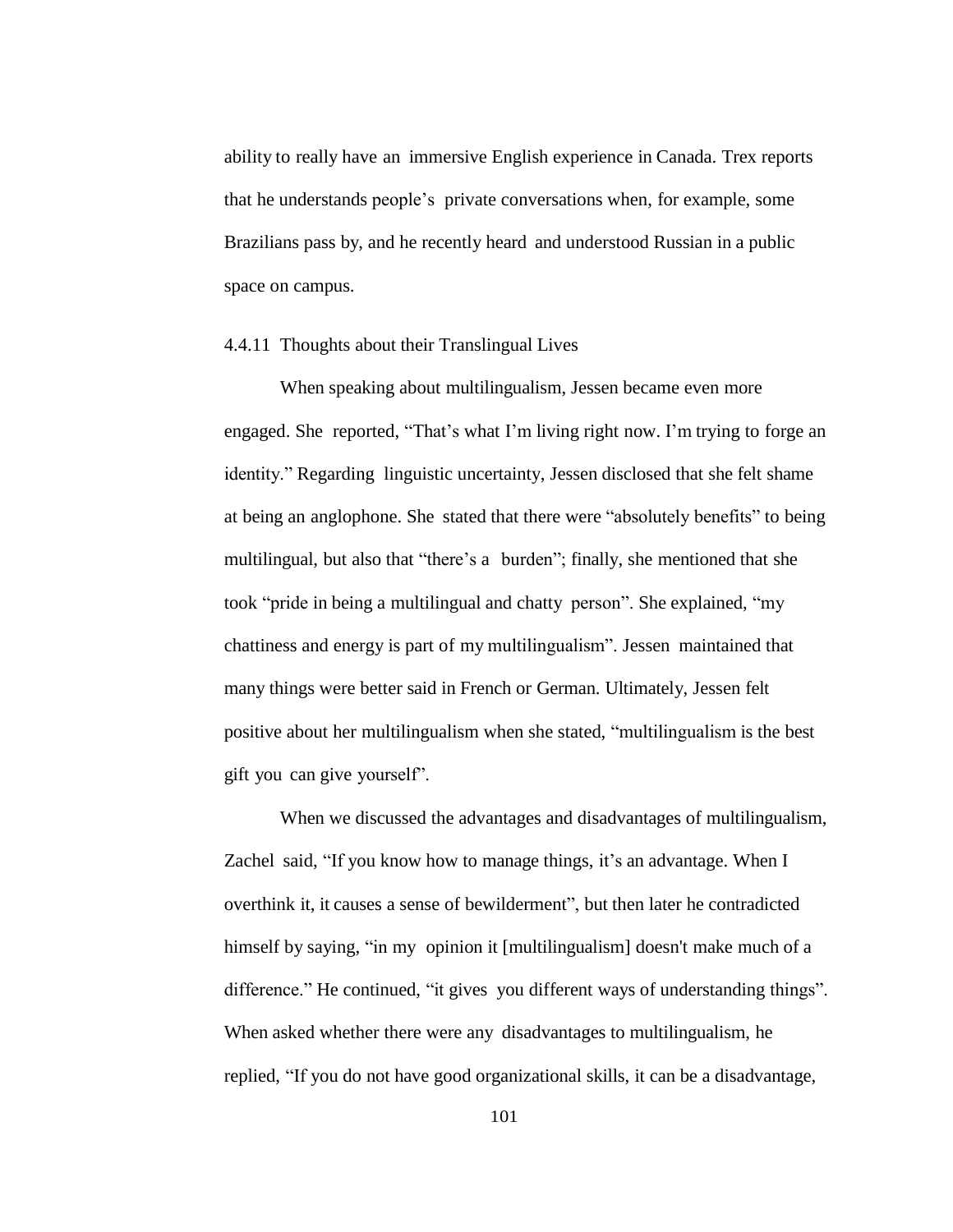but overall, it is an advantage". Zachel stated, "in my opinion, it [multilingualism] doesn't really give you an edge. A language kind of helps you form a bond more strongly." This appears to indicate that Zachel has mixed feelings about his multilingualism.

Saranie reports, "when I was small, I read literature in three different languages and it is an advantage for me". She maintains that being a multilingual is not more difficult. On the topic of potential advantages and/or disadvantages of multilingualism. She values her exposure to literature in different languages, as "being exposed to literature helps you develop an imaginative mind". Saranie is emphatic that there are no disadvantages to multilingualism.

On the topic of multilingualism, Jasmey feels that her multilingualism does not really have an impact on her academic English, but she finds multilingualism "exhausting". Jasmey sometimes finds it exhausting to speak in English. Nonetheless, Jasmey notes that the advantages to being multilingual outweigh the disadvantages when she said: "I haven't seen not a good side to it".

#### 4.4.12 Composition Strategies

A strategy that Jessen used was to write half of her paper and "put it down" for a week to see if she viewed it differently or had misinterpreted anything. She would "come back with fresh eyes". Jessen stated, "You kind of go through a journey when you're writing it [the paper]".

Saranie states that a very important strategy that she uses is time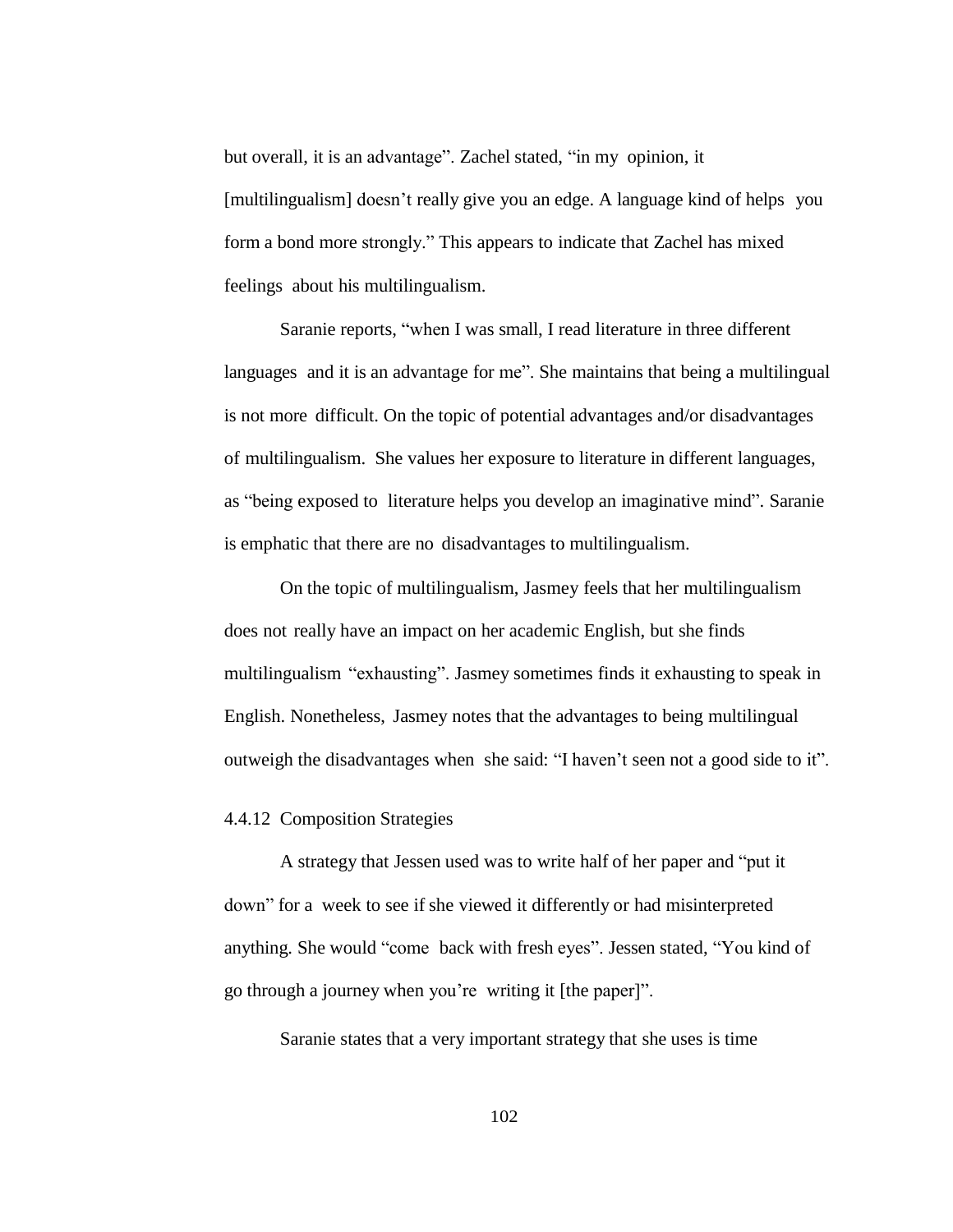management. She allocates a minimum of four to five hours to write a 1000 word essay. She always takes the length of time she allocates. When she needs to write a lab report, Saranie plans for two to two-and-a-half hours. She says, "it's more specific; we know what we need to write" for a lab report. Saranie does not attend study groups as she feels they may not be beneficial. She reports, "When I have to study, I need to give myself the time; it will be difficult to connect" at a study group.

One of Jasmey's strategies for improving her English is reading books to learn more about writing style. She appears to take improving her English seriously.

# 4.4.13 Translation as a Writing and Comprehension Strategy

Some participants actively use translation and back-translation as a strategy for checking meaning when writing, checking comprehension, mental planning, or learning new material. Some participants use translation as a tool to analyze the ideas in question through one of their other languages to offer an alternate perspective. All of the participants have high language proficiency which enables them to rapidly switch between languages when they so desire.

### 4.4.13.1 Saranie

When asked whether she translates from Bengali, Saranie stated that she thinks in Bengali and writes in English. She does a live translation in her head. Saranie said, "I think of an idea in Bengali and then I translate it to English."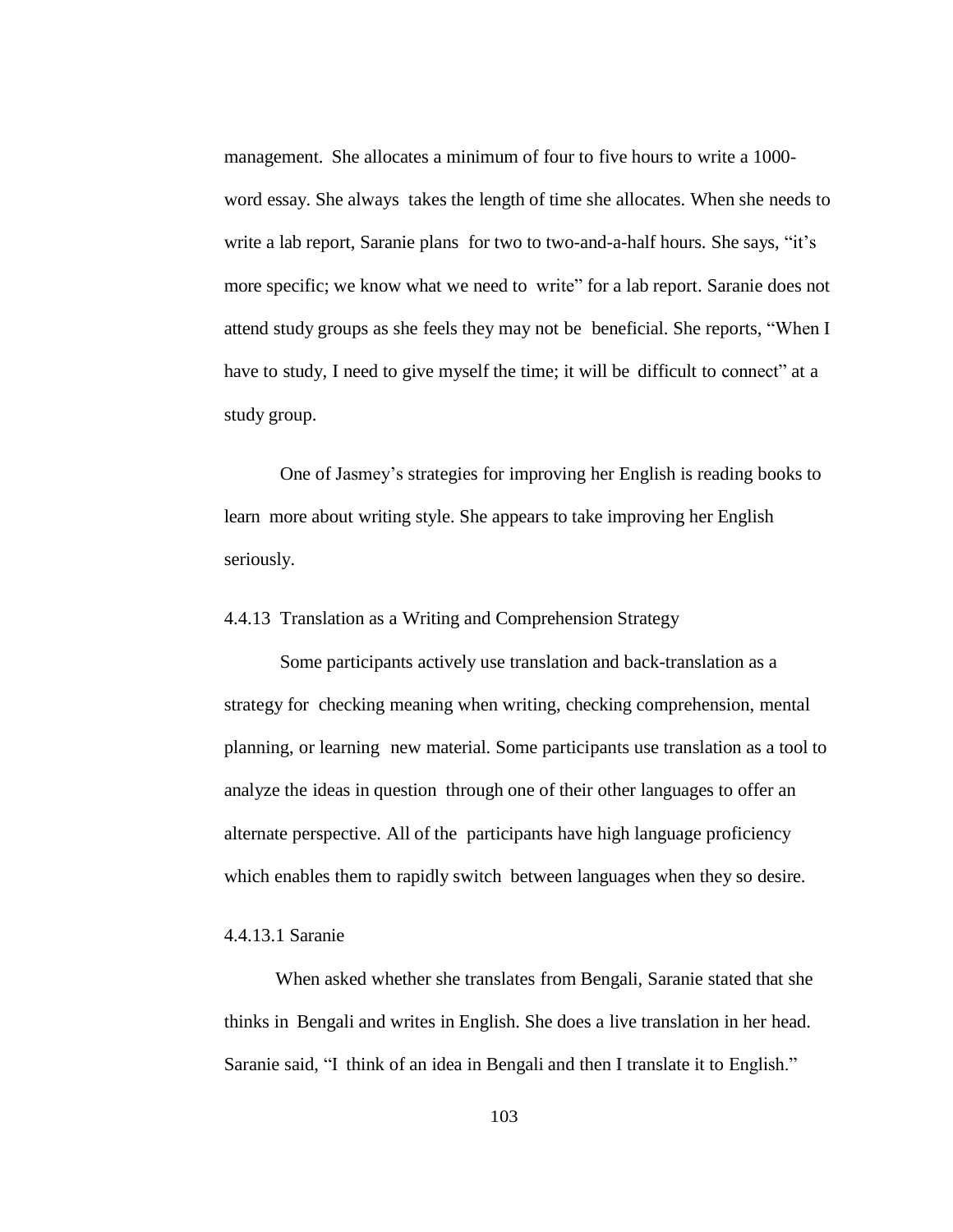Saranie's conceptual thoughts are more easily accessed in Bengali, but she is accustomed to writing her thoughts in English. When she has a particularly difficult assignment, the first thing she does is translate the question to Bengali; she feels it is most important to understand the question; this shows that Saranie understands complex concepts best in Bengali.

When asked about an experience that might have improved her essays, Saranie stated that writing many essays helped her the most. She wrote at least four essays in her first year of university. When she writes a sentence, she backtranslates it to Bengali to see if it makes sense. She reports that it is hard to make sure she has enough time to complete the essay. It follows that Saranie's writing process would take an unusually long time if she cross-checks every sentence by back-translating it to Bengali.

Nonetheless, Saranie expresses confidence in her language ability in English and Bengali which enables her to move between languages. "I think I have quite a good ability to move between languages. If I want, I can switch quickly, depending on the situation". This ability to rapidly switch is part of Saranie's normal language use and one of many linguistic skills she possesses.

When Zachel and I discussed being a multilingual writer, the topic of translation arose. Zachel explained a translation and memorization strategy he uses: "I write something in Hindi to memorize if I have to explain something to myself. I write that in Hindi, read it once again, then write it in English and read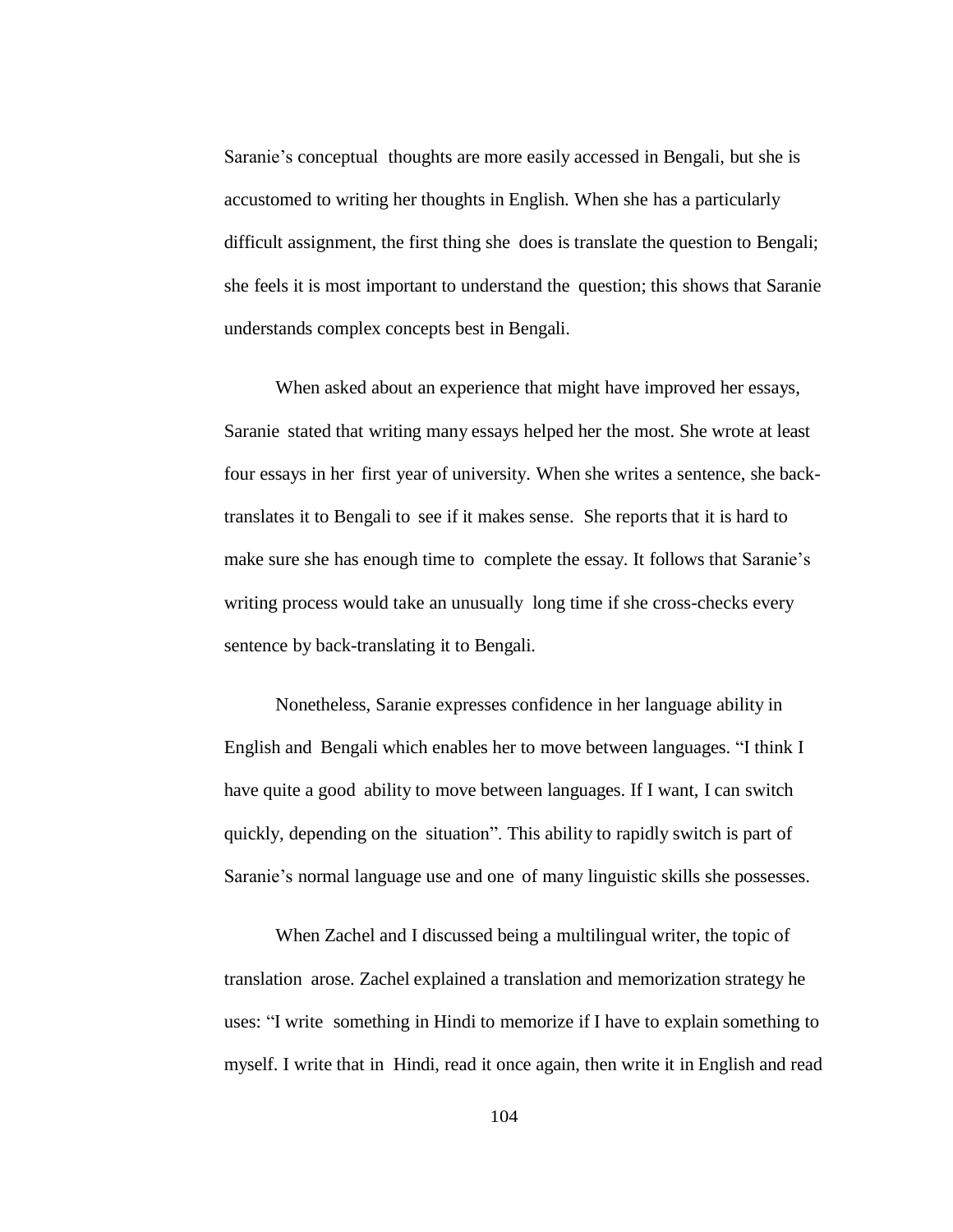it once again." Zachel sees translation as a sort of assessment of understanding. He said "If you can translate one thing to another in your head, it confirms that you know it." Zachel noted that he used to think in Hindi and structure his writing in Hindi, similar to Saranie. He has since begun thinking and writing directly in English, although he said he still uses Hindi first sometimes, followed by English. He said, "I first understand everything in my mother tongue, then translate everything to English". He does not write his essays in Hindi and backtranslate; he just thinks them through in Hindi as a part of his mental planning process, although he noted, "Nowadays, I'm thinking in English". So, it would appear that Zachel's language use for both conceptualizing and writing is more evenly distributed these days between Hindi and English. It is not clear whether Zachel is on a path to changing his primary language of thought to English over Hindi, although this appears to be a possibility.

#### 4.4.13.3 Trex

Trex reported that his multilingualism definitely made it easier to write essays. He stated that he used translation, his knowledge of languages and etymology to assist him in his writing process. He stated that when he is checking the meaning of a word, he looks up the etymology on Google Translate. He then makes connections to other languages he knows and uses these associations to choose the best word to express his meaning. Trex described his use of translation as, "I translate some German expressions and try to get rid of that by looking at the etymology of words".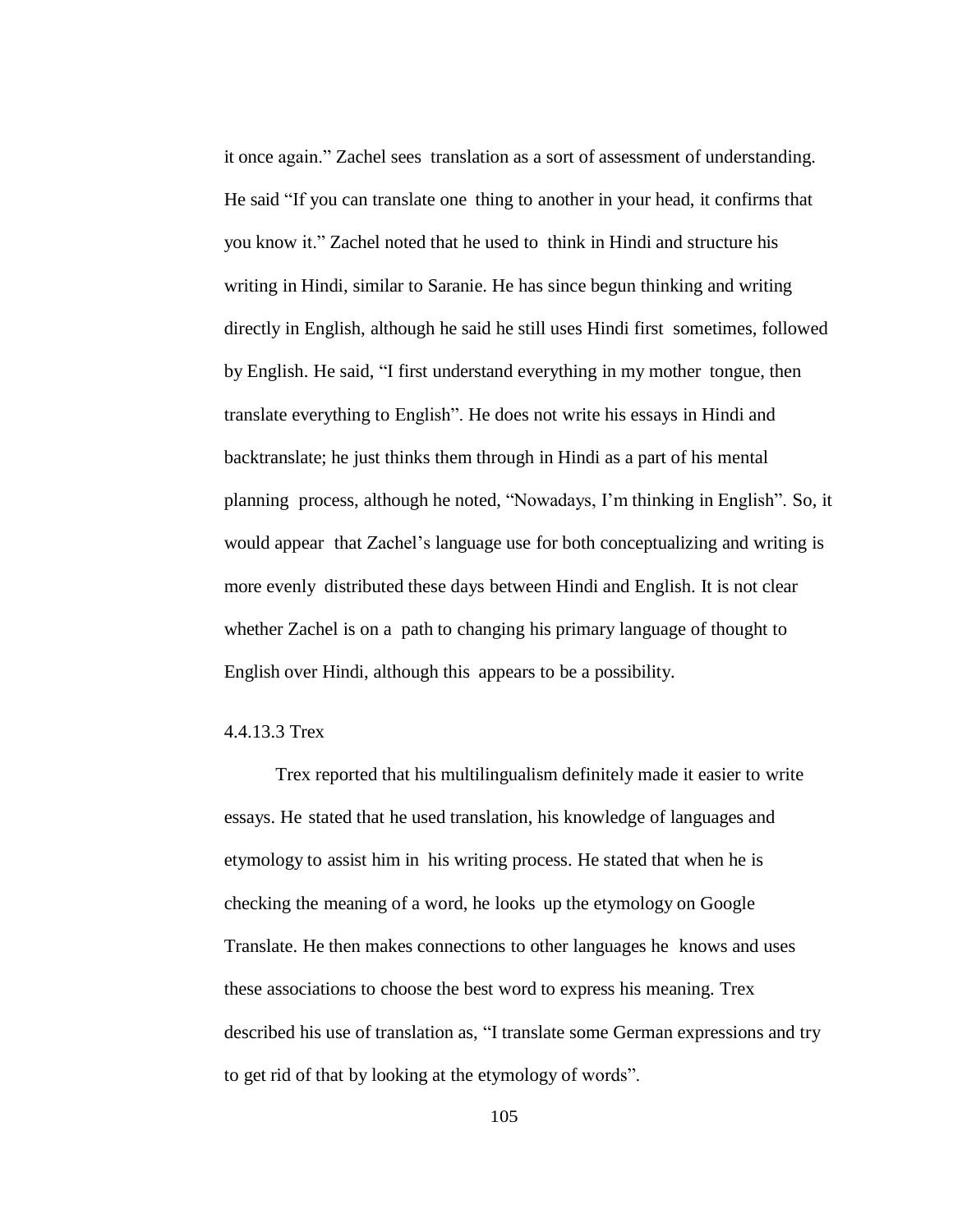Three of the seven participants used translation as an articulated strategy in their meaning-making writing process. Each of the three individuals had varying levels of spoken English proficiency. Saranie was probably the least proficient in English and Trex was probably the most proficient, closely followed by Zachel. One wonders about the relationship between translation and additional language proficiency. A final point of interest is that Trex seemed to take a linguist's analytical approach to language, perhaps stemming from his classroom experiences as a student of Spanish and English as an additional language.

# 4.4.14 Use of Resources to Support the Writing Process

In terms of use of resources, Jessen said that she did not look for peerreviewed articles when writing an essay. She did not know how to use the online library databases, nor was she very interested in using it; she said she preferred to go to the library in person. She said that when she had to read a book for English class, she would read it, then read online reviews to see the discussion and see how people interpreted the source. When asked about writing outlines for papers, Jessen said, "I have to have it right in front of me to understand it". To create her outlines, she would take the major points of the hypothesis she had planned to address and divide them. One outline would take Jessen approximately two hours to write.

Zachel went to the Writing Centre once or twice. He felt they were a good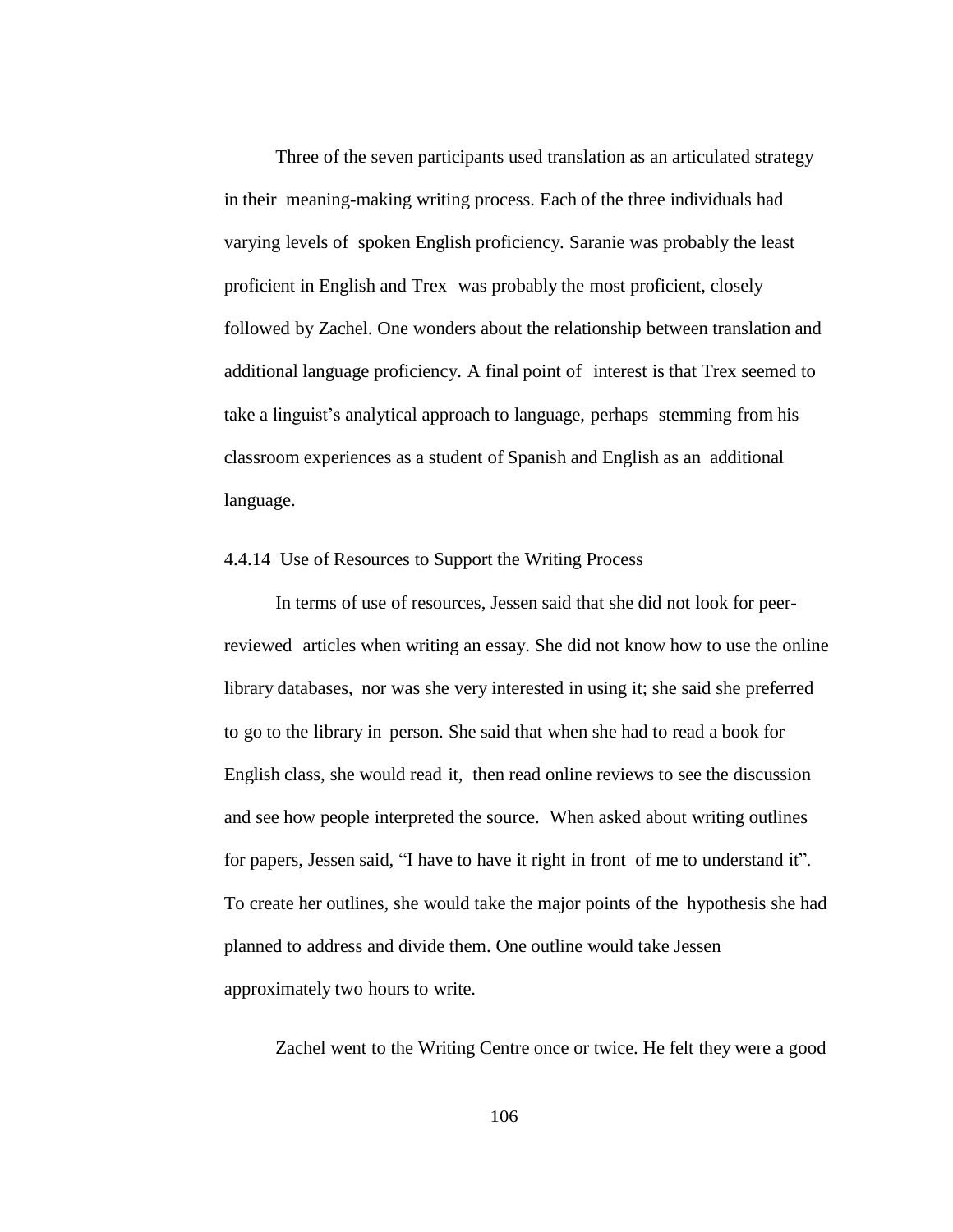help in the beginning of the writing process. He also described a staff member in his faculty who provides support with technical writing. Zachel had previously befriended this individual and asked them to proofread the executive summary, introduction, and conclusion of his technical report. When Zachel was asked about his revision process, he reported that he used Grammarly to revise as "the university gives it to us for free". He would also approach professional friends to ask them to edit key sections of his writing.

In terms of resources, Hayron uses Wikipedia and the library databases to look for articles. He does not feel it was necessary to go to the Writing Centre. Hayron does not use any software to correct his English. Regarding the use of resources, Saranie reported using an online dictionary to find more academic vocabulary. She was uncertain of the register of her own vocabulary: "I know the English, but that word would be very informal," so she reported frequently looking up synonyms on a thesaurus website. She also used Google translate. Saranie did not go to the Writing Centre on campus. When asked where she likes to go to write, Saranie says her preference is the campus library, which allows her to focus. When she is short of time, she stays in her room to write.

Jasmey uses Google Translate to translate word by word. She uses Google Translate to translate from Bangla to English, but notes that Google Translate is not accurate. She uses a synonym dictionary and different types of dictionaries as resources. She also uses the library databases.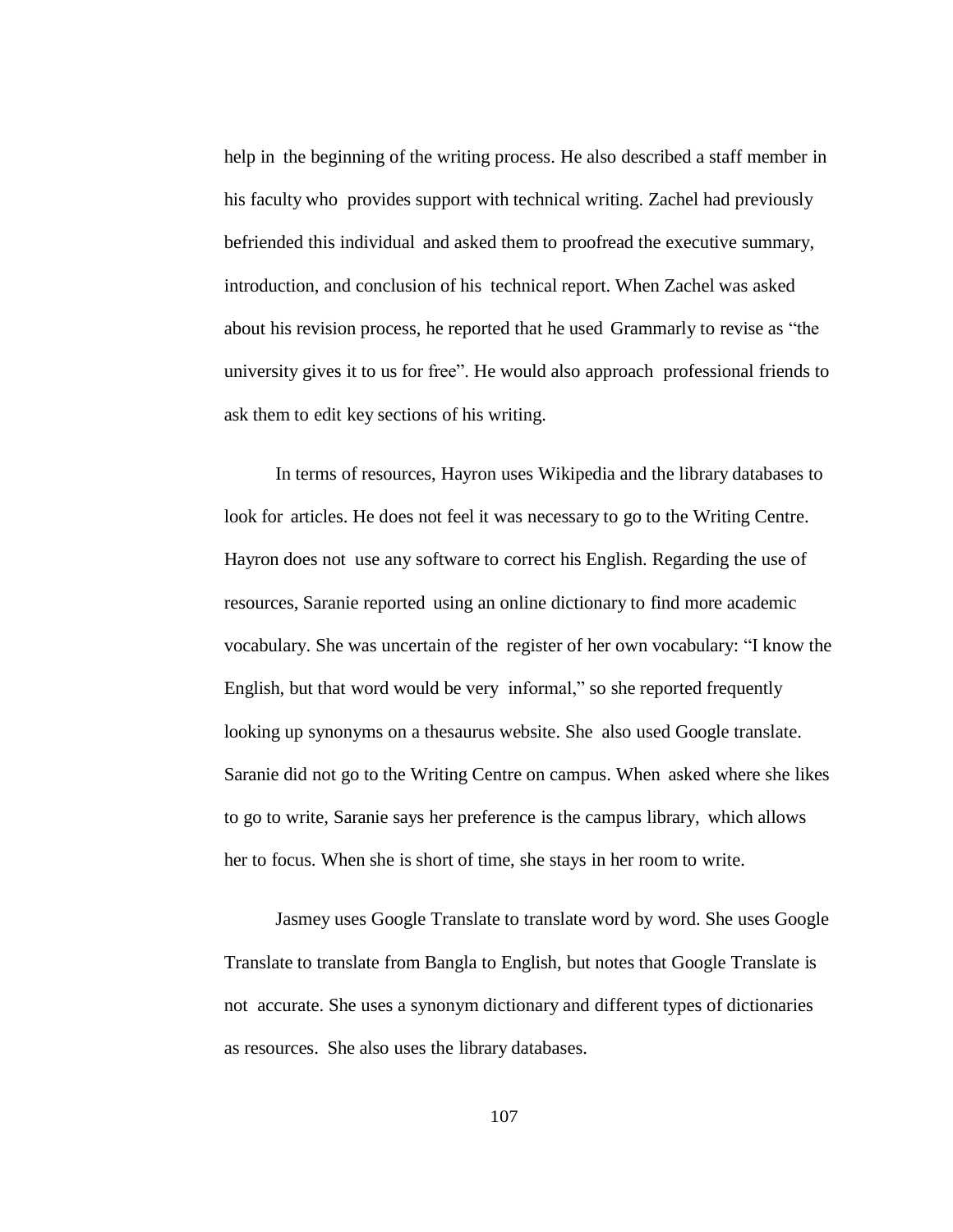Jasmey goes to the Writing Centre for help. She also uses the software Grammarly, as it "helps identify the issues". She goes to the Writing Centre to get started on an essay and then returns later to improve it. She says they give her "sets of questions". Jasmey likes to write on paper as opposed to electronically. She reports that she likes to feel the flow of the words and sentences on paper.

Trex does not use Grammarly. He looks up expressions online on Google. For example, he recently used Google Define to understand the word *ludicrous*. He uses Google Define as a resource, which he likes because it provides synonyms as well as etymology. Trex does key-word searches on Google Scholar when researching articles. He scans the references in the articles to find other sources. Trex had not been to the Writing Centre. He encountered the poster advertising the current study in the library.

### 4.4.15 Agency/following instructions

### 4.4.15.1 Agency

One of the meta-themes in the data collected is agency, which is conceived of on a continuum with following instructions. When the participants did something deliberate with the goal of producing a particular effect, they showed agency. There are many examples of the exertion of agency in the data. For instance, Trex showed agency when he made strategic decisions about which section of a paper he wanted to emphasize, based on what he knew about the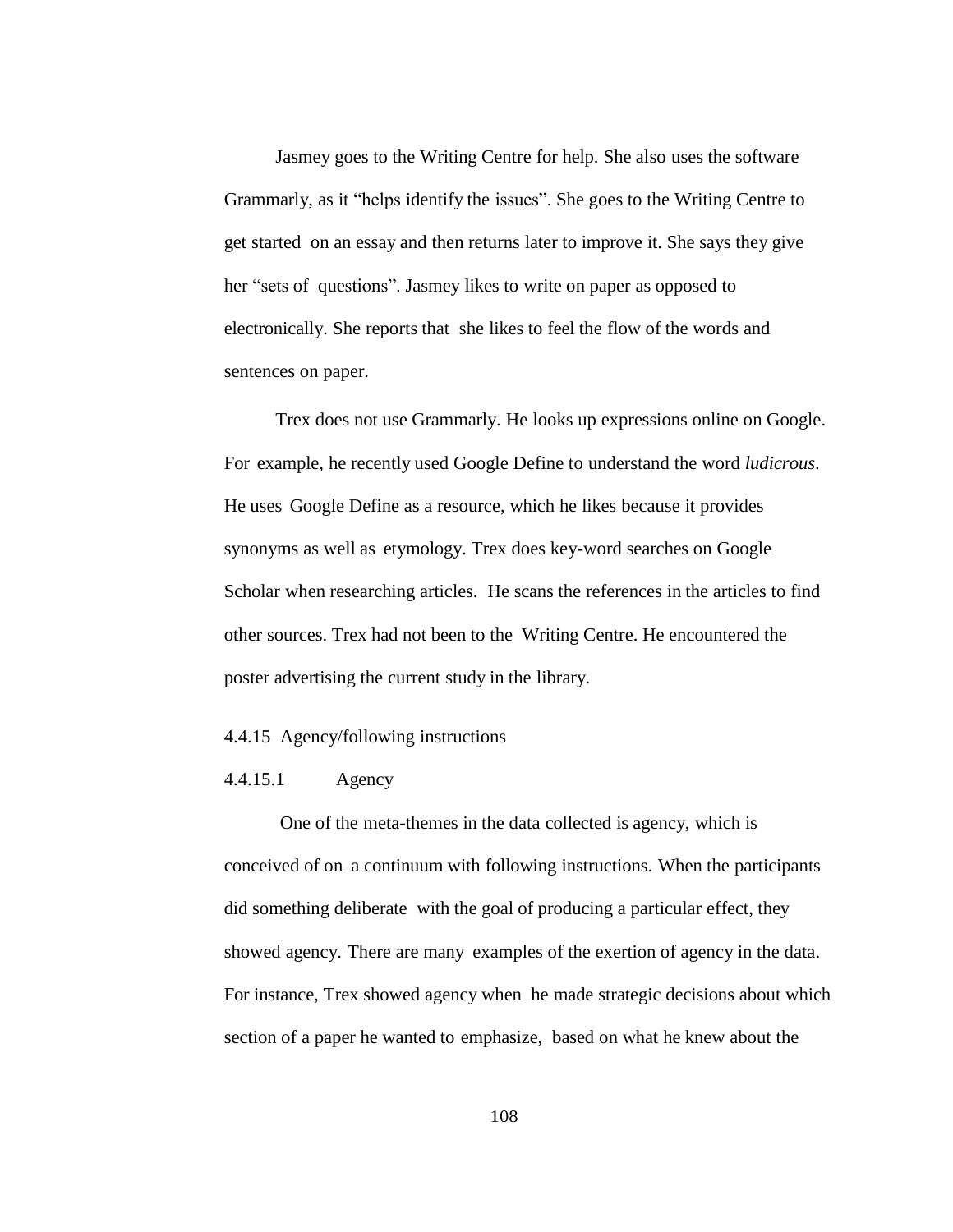professor's expectations. He tried to strategically focus on certain sections which were more important to the professor in the hope of getting a higher grade. Another example of showing agency is when Jessen planned her routines and rituals before beginning a writing session; she knew that following these rituals would make it possible for her to do her best writing. Another situation when the participants showed agency was when they translated and back-translated essay prompts and sections of their essays as a part of their meaning-making and writing process. In this case, they said they wanted to see the words in their mother tongue quickly so that they could conceptualize their ideas and understand the problem.

When Jessen and Jasmey wished to *creatively* write an essay with qualities that were difficult to quantify, "something that has a flow" (Jasmey) and uses "beautiful diction" (Jessen), they showed agency. Saranie's wish to spice up her essays with "creative flair" is an example of showing agency in writing. They envisioned specific qualities in the texts they planned to produce, and then set about creating them. They showed further agency in choosing to create aesthetically pleasing texts, even though this aspect was not included in the technical requirements because it was part of their vision for their writing. Overall, when the participants resolved to take a specific strategic approach to their writing process that was in addition to the requirements, they were exercising agency in the writing process.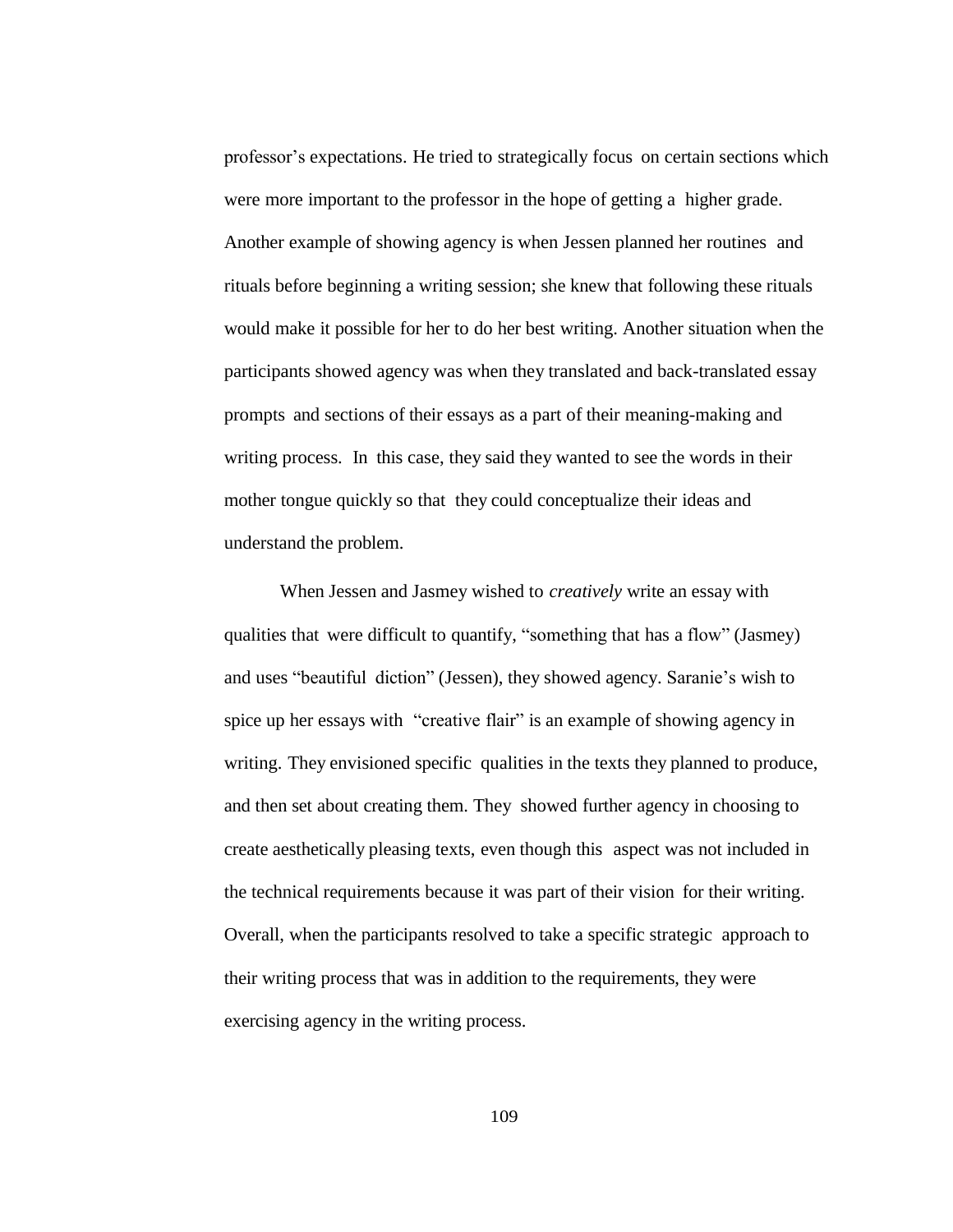#### 4.4.15.2 Following instructions

Following instructions came out as a meta-theme in the data. Following instructions is at the other end of the continuum from agency. Overall, when the participants were describing their writing process, a number of them expressed a desire to adhere exactly to the instructions both out of fear of angering the professor, as well as out of desire for a good mark. Hayron's writing process is a good example of following instructions, as he followed them extremely closely. However, he did not communicate that he was engaged by the process and trying to get a good mark, but this was evident in multiple points of his interview. Saranie followed the professor's instructions very closely. She took note of their instructions, "you have to put a thesis statement in the last sentence of the first paragraph and every paragraph will have its own thesis statement". Another aspect of following instructions is not doing something if we have not been instructed how. For example, Jasmey did not outline her essays; she did not feel confident doing so, as she had not been instructed how to outline. She said that her professors expected her to have learned how to outline in high school, but she had not and felt at a loss. In general, the participants took professors instructions quite literally and followed them exactly. Sometimes the participants appeared to interpret the instructions rigidly, but this was because they had received very strong directive feedback on their writing in the past.

4.4.16 Experience/inexperience

4.4.16.1 Experience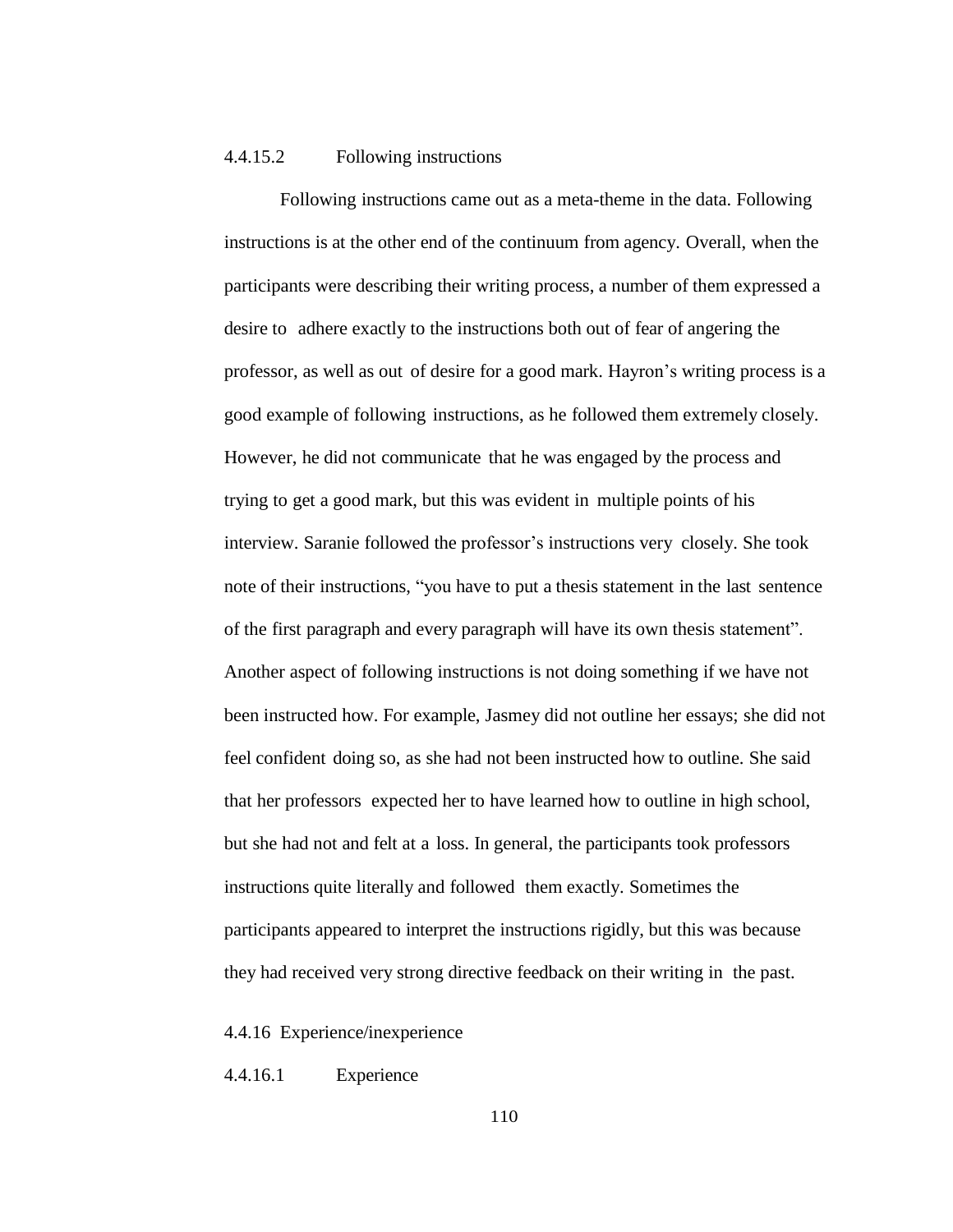Trex is an experienced academic writer. He had a class about academic writing as an undergraduate student in his home country, and has had time to assimilate the learning into his practice. Currently, Trex is a master's student. He has benefitted from helpful feedback on his disciplinary writing from his professors, and he was able to incorporate their feedback to improve his writing.

## 4.4.16.2 Inexperience

Zachel is an example of an eager writer who lacks experience, but who will certainly improve over time due to his efforts.

### 4.4.17 Explicit teaching/finding their own methods

## 4.4.17.1 Explicit teaching

Saranie and Zachel both interpreted their writing professors' instructions quite rigidly. For example, Zachel did not see that these instructions about "sticking to the topic statement" and "transitioning from one paragraph to another" could also be applicable to the applied sciences. He did not see how the writing techniques he learned in his English class could transfer to a technical report in the applied sciences. Another example of explicit teaching is when Saranie reported that her professor said, "No matter what, you have to follow these steps" and she took that comment very seriously.

#### 4.4.17.2 Finding their own methods

When Zachel decided to find a book on his paper topic and use it as a model for the outline for his paper, he showed both agency and that he was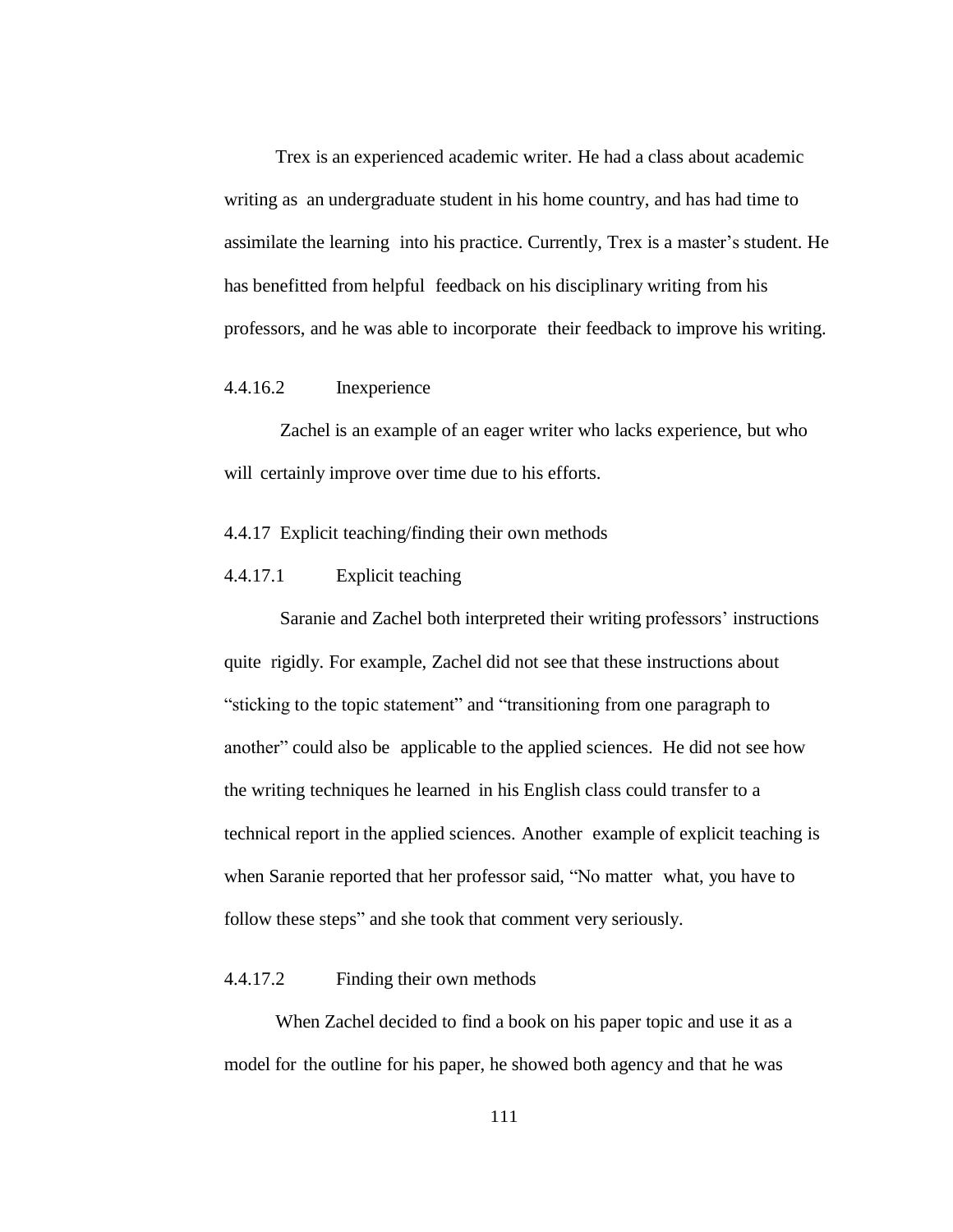capable of findings his own methods to learn something. He showed that he could be a self-guided learner.

#### 4.4.18Conclusion

The purpose of this chapter was to present the results from the research questions described in chapter 1: Introduction. The participant profiles, as well as Tables 4.1 - Description of Participants' Known Languages and 4.2 - Demographic Description of Participants were developed based on the dataset. As noted in Table 3.1 - Meta-Themes, Themes, and Codes in Dataset, the themes that emerged from the data analysis were affective factors, academic integrity, expectations at university, genre, learning to write, parts of essay, resources for writing, stages in writing, studies in country of origin, study skills, and writing strategies. The units of analysis were one level higher than that of the themes and were learning academic writing in Canada, the writing process, and the composition strategies of multilingual postsecondary students. As such, the data revealed three primary units of analysis and many themes. In the following chapter, the research questions will be discussed in terms of the metathemes (agency versus following instructions, experience versus inexperience, and explicit teaching versus finding their own methods) and their connection to the major concepts from the review of literature.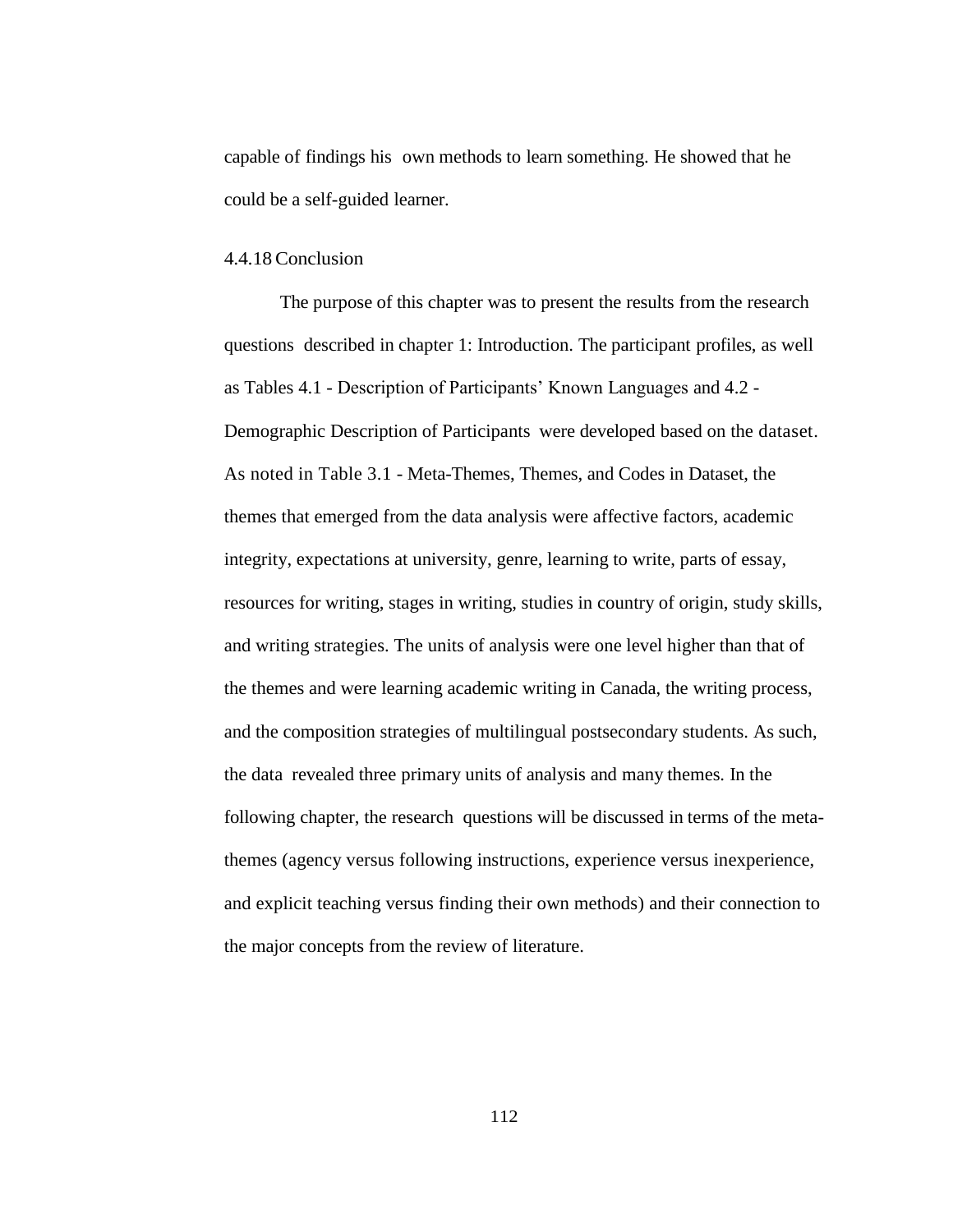Chapter 5: Discussion and Conclusion

In a globalized world in which Canadian universities are internationalizing, students from all over the world pursue degrees and exchanges at Canadian universities. In a multicultural country such as Canada, many Canadian students are also from multilingual homes. More research is needed about the learning experiences of multilingual international and domestic students in Canada, particularly how they learn to meet university expectations in composition and how they manage those expectations in the context of English when it is one among several of their known languages. The current research project came about as a result of working with multilingual students in a university and wondering how it worked for them to be multilingual writers at university.

Existing research on the composition process of English language learners at the postsecondary level (Emig, 1994; Lavelle, 2009; Perl, 1994; Sommers, 1994), second/additional language writing at university, as well as translanguaging in society (Frodesen, 2009; Leki, 2011; Ortmeier-Hooper & Ruecker, 2017; Roberge, Losey, & Wald, 2015) has much to say about these issues, but the topics have not yet been brought together in a Canadian context to investigate the manner in which multilingual postsecondary students approach their academic writing assignments in English, the steps they take and the strategies they use, as well as the resources they use. The current study on multilingual postsecondary students in Newfoundland, Canada adds to the field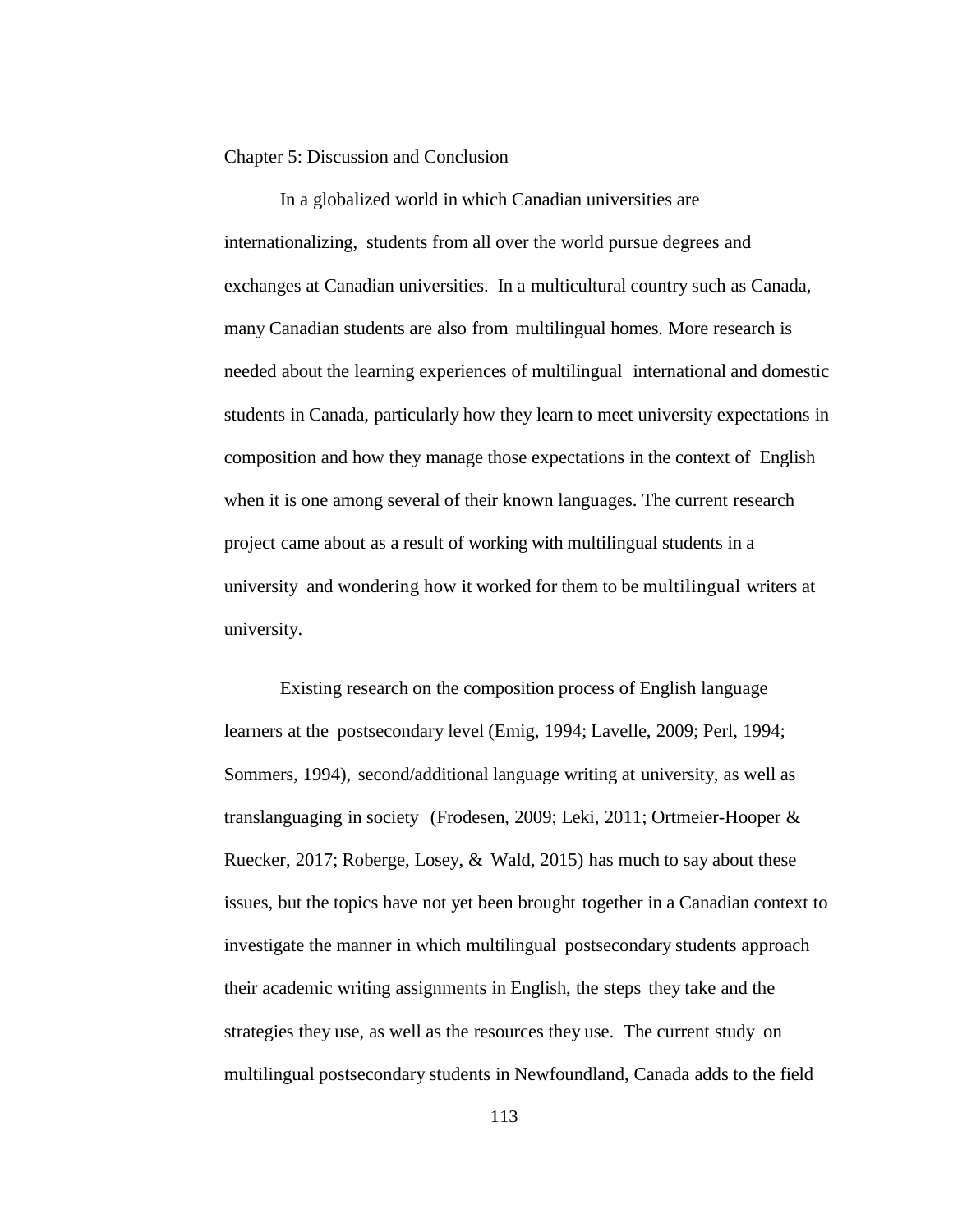of additional language research with new insights into the writing process of the multilingual university student population in Canada.

The purpose of this study was to learn in detail about the process and strategic steps followed by seven postsecondary students in a mid-sized university in eastern Canada as they wrote their university essays. Specific areas of inquiry were the steps the participants took while writing and preparing to write in terms of planning, strategies, and resources used. Other areas of interest were the effect of prior learning related to composition in the home country, strategic use of translanguaging in the writing process, and key takeaways in improving one's academic writing. The current project was designed to address the following two research questions: What is the writing process of multilingual participant postsecondary students at a mid-sized Canadian university? What strategies do multilingual participant postsecondary students use when they write university essays?

## 5.1 Research Question 1

What is the writing process of multilingual participant postsecondary students at a mid-sized Canadian university? The most related themes are the composition process, prescriptive instruction and adherence to rules, planning prior to writing, prior knowledge of academic writing, experienced versus inexperienced writers. In the composition process, the data showed that participants spent longer on the writing process, and this was similar to what had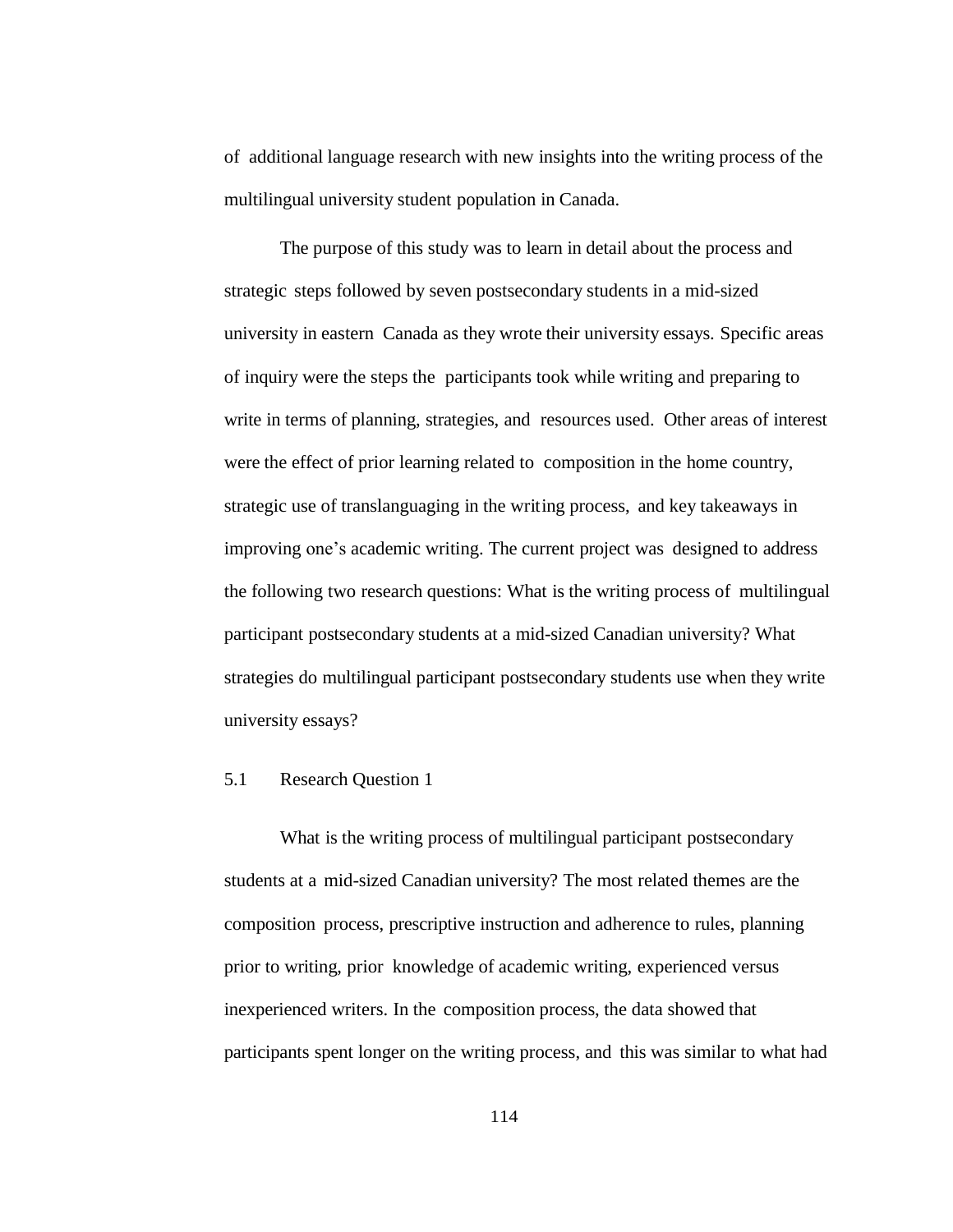been noted in the literature (Cumming, 2001; Raimes, 1987). For many, the data also showed that the composition process includes an element of creativity which makes the participants feel good; this aspect was not reflected in the literature. On the theme of prescriptive instruction and adherence to rules, the surface reading shows an eagerness to please the professor by adhering to their stipulations, yet a deeper reading could indicate more about cultural notions of giving and receiving direction. In addition, examples of writing feedback received by participants from professors did not line up with Ferris' (2018) recommendations for giving feedback on writing to ELLS. Regarding the theme of planning prior to writing, the data mirrored Victor (1999) in that some people practice it and others do not. Cumming (2001) and Leki et al. (2008) reported that more skilled ELL writers did more global planning; this was also reflected in the findings of the current study. Regarding the theme of prior knowledge of academic writing, the current data lines up with the literature in showing that prior knowledge can contribute enormously to ELL writing performance in the target language. The meta-theme of experienced versus inexperienced writers may be linked to themes of prescriptive instruction and adherence to rules, as well as to prior knowledge of academic writing, in that a number of participants were very early on in their undergraduate studies, had less prior knowledge of academic writing to draw upon, and may have been more vulnerable to critical feedback due to their youth. These themes were not reflected at all in the literature, nor were they anticipated.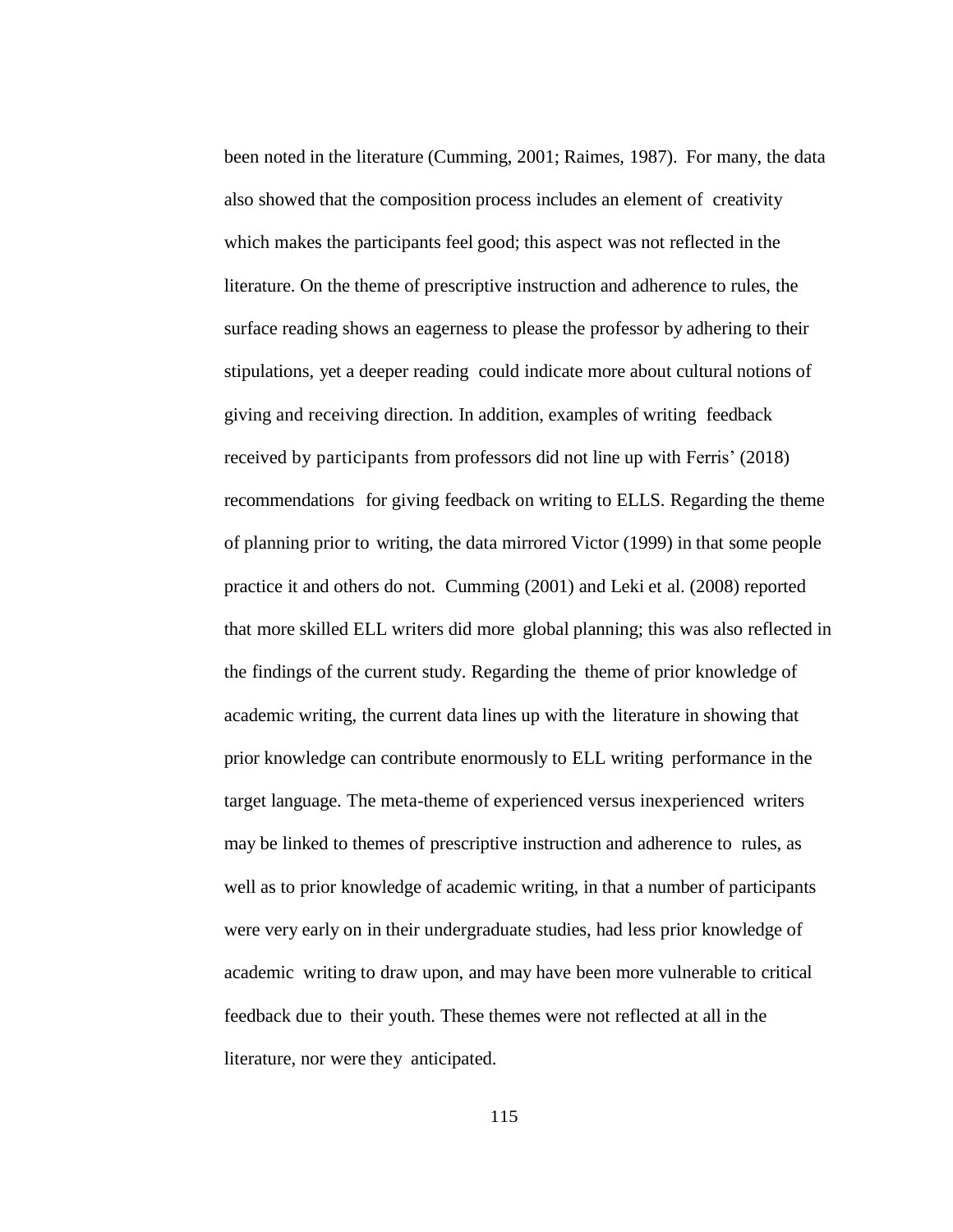#### 5.1.1 The Composition Process

Raimes' ELL participants spent time on process writing (planning, revising, rehearsing, outlining, and editing) and rehearsing, i.e., "composing aloud" (Raimes, 1987, p. 461), which indicates a focus on meaning. Raimes' noted that her participants took more time to write because they spent longer on the composition process. This coincides with Trex's practice of going to the library and revising his papers for many days. Most of the participants reported that they revised their essays. Some used software such as Grammarly, some use dictionaries, and others asked a native-speaker friend.

Cumming (2001, p. 5) later noted that ELL composition takes longer as writers need to attend to the conceptual level and the linguistic level simultaneously, and thus carry more cognitive load. Participants reported between two hours to write a lab report to about ten hours to write an essay. Many of the international students had very tight schedules because they worked two part-time jobs at fast food restaurants, in addition to studying full-time. It is not clear if they did not spend more time on their papers because they did not have more time, or because they thought they were allocating enough time to complete the essay appropriately. Ultimately, it would have been useful for the participants, as well as the university, to know about Cumming's (2001) assertion that ELL writing takes longer so that they could plan appropriately.

Seeking an element of personal creativity in one's academic writing also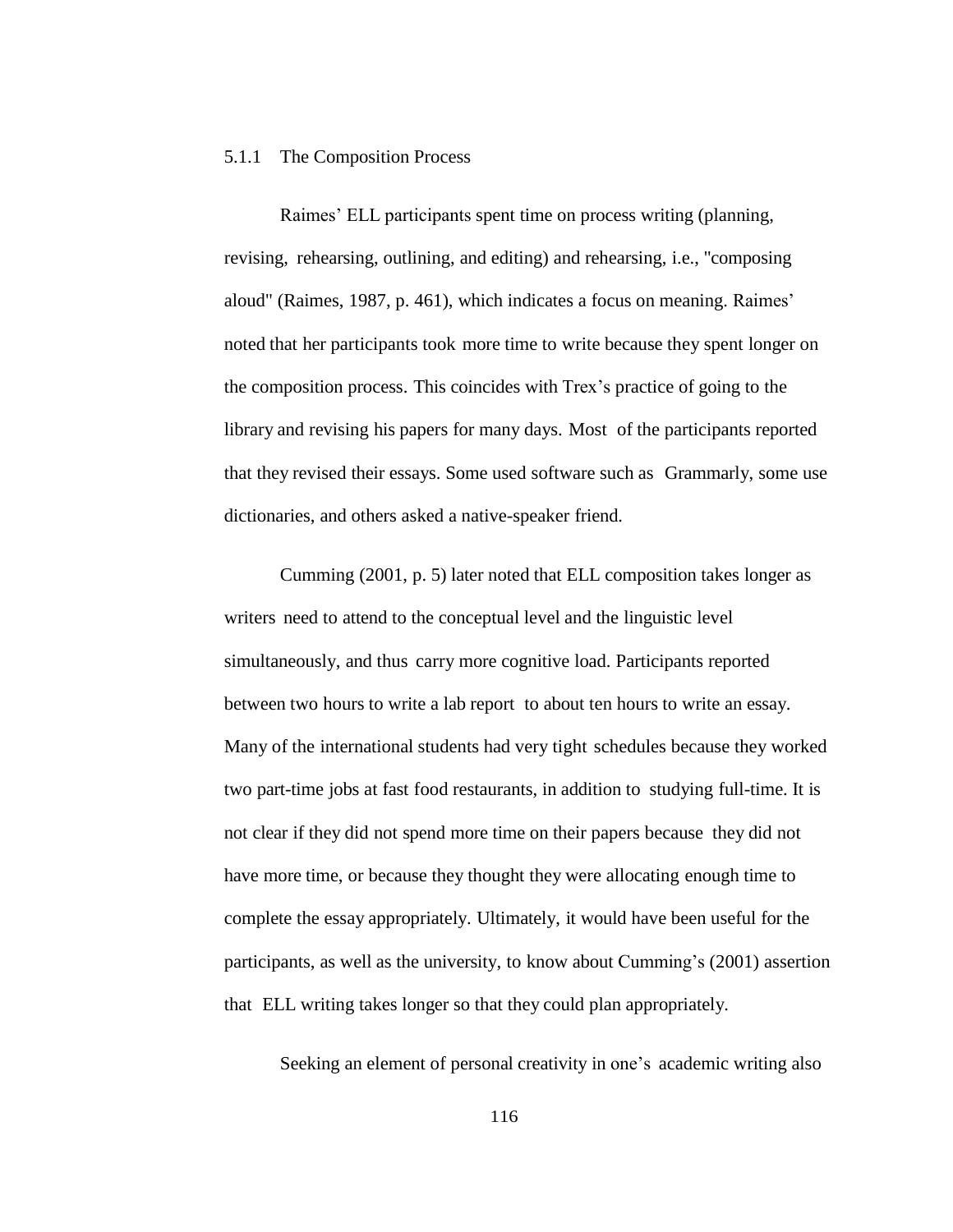arose. Jessen and Jasmey both had a need to begin their academic writing in a creative headspace, but also to write an essay that had some aesthetic qualities, as in, "something that has a flow" (Jasmey) and uses "beautiful diction" (Jessen). These findings mirror Victori (1999). In his study, one of the weaker writers interviewed said, "I write according to my inspiration'' (Victori, 1999, p. 546).

#### 5.1.2 Prescriptive Instruction and Adherence to Rules

Participants noted that some of their professors were very exacting in the way they wanted their essays written, for example: "The prof said, 'No matter what you are writing, you have to follow these steps" (Saranie) and "I had to be very particular because our professor wanted us to use these topic statements for every paragraph," (Zachel). The participants who experienced this kind of rigid instruction from their professors had not been accustomed to this type of exacting behaviour in their home countries, but they accepted it and complied completely. In complying, the participants followed the professors' instructions very rigidly, so that they, in turn, had a rigid view of the possibilities in academic writing.

Zachel explained, "The first essay that I ever did in the University, I introduced a new recommendation in the conclusion and my English Professor [sic] was very angry about that. He was like, oh that's not what you're supposed to do. And then he told me that you don't do this and from next time on I never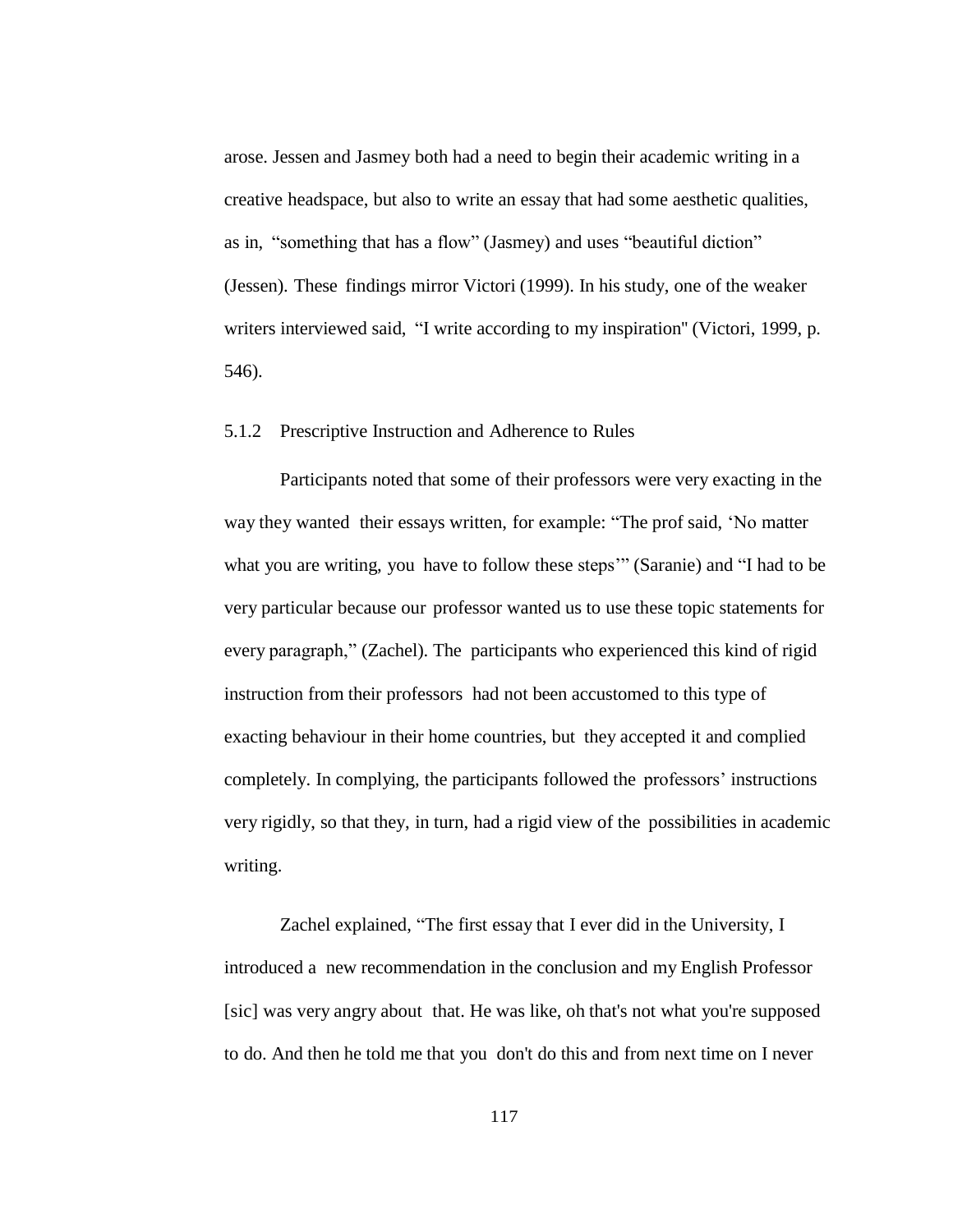did never introduce new things on the topic in the conclusion." Zachel perceived his professor as "very angry" which made a big impression on him. A second incident was relayed by another participant in which the professor gave strong feedback, "Your conclusion is non-existent" [Jasmey], and the comment was interpreted as hurtful. In addition to showing an instrumentalist approach to academic writing on both the professors' and the students' part, these vignettes may also provide information about different cultural styles of stating specifications, making recommendations, giving feedback, and displaying anger between Canadian and South Asian cultures.

Ferris (2018) gives suggestions for providing "teacher feedback" on student work, with attention paid to clear communication and providing "expert feedback" on grammar and language errors (Ferris, 2018, p. 152). Ferris (2018) notes that both clear communication and grammar directives in feedback have been found to be highly valued in the ELL postsecondary student population. The quotes of professor feedback above "The prof said, 'No matter what you are writing, you have to follow these steps" (Saranie) are clear, while others, such as "'Your conclusion is non-existent'" [Jasmey], are easily misinterpreted in the context of a written exchange instead of a conversation. More consistent, clear, and expert feedback that comes across as supportive is an area of university andragogy that could be improved.

#### 5.1.3 Planning Prior to Writing

Victori's results showed that some ELL participants prefer mental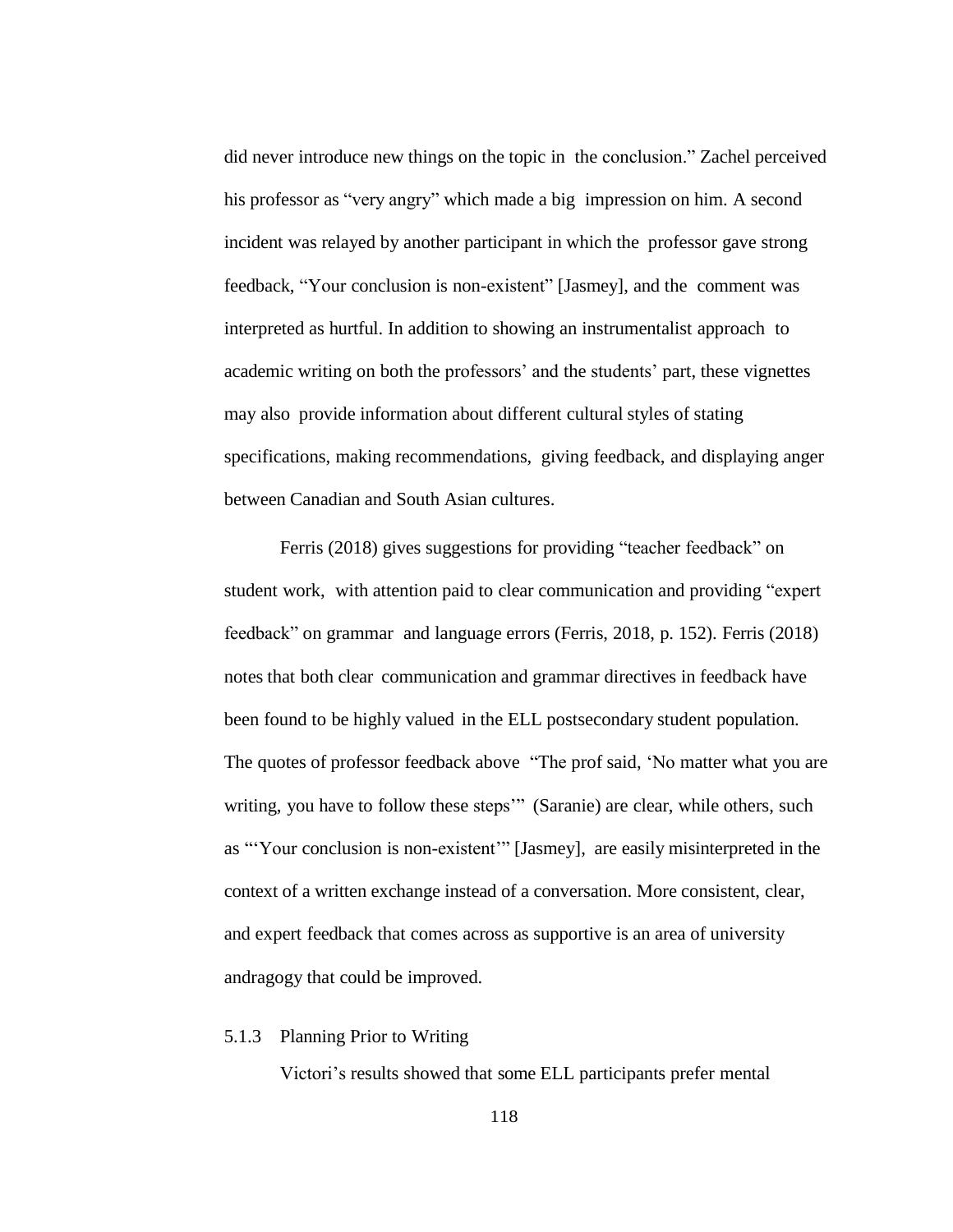planning while others prefer written outlining (Victori, 1999, p. 546), which mirrors perfectly the results in the current study. The current study found some additional levels of detail regarding planning. Some of the current participants had developed routines prior to planning their essays which seemed to help them deal with their anxious emotions around academic writing. "I have a fear of writing" [Jasmey]. At the beginning of the writing session, Jessen would tell herself, "I can do this. Whatever I make, I will not judge".

Zachel had developed his own planning routine by copying the outline of a published book. He would then use this as the outline for his technical report. This participant, Zachel, was trying to meet his writing need as the students had been required to take English composition but not technical writing. Conversely, Cumming (2001) found that planning was linked to writing skill, in that more skilled writers spend more time planning. The current study found that the writer who was the most confident spent a lot of time reading and analyzing articles to be sure about meaning and points of critique, but not outlining on paper [Trex]. Leki et al. (2008) report that "more skilled L2 writers" showed evidence of more planning, outlining, big picture planning, revising and editing than less skilled L2 writers (Leki et al. 2008, loc. 2117 of 9504), so Zachel as well as Trex were on the right track, although they each went about it differently.

### 5.1.4 Prior Knowledge of Academic Writing

Prior to coming to Canada as a graduate student, Trex had taken a course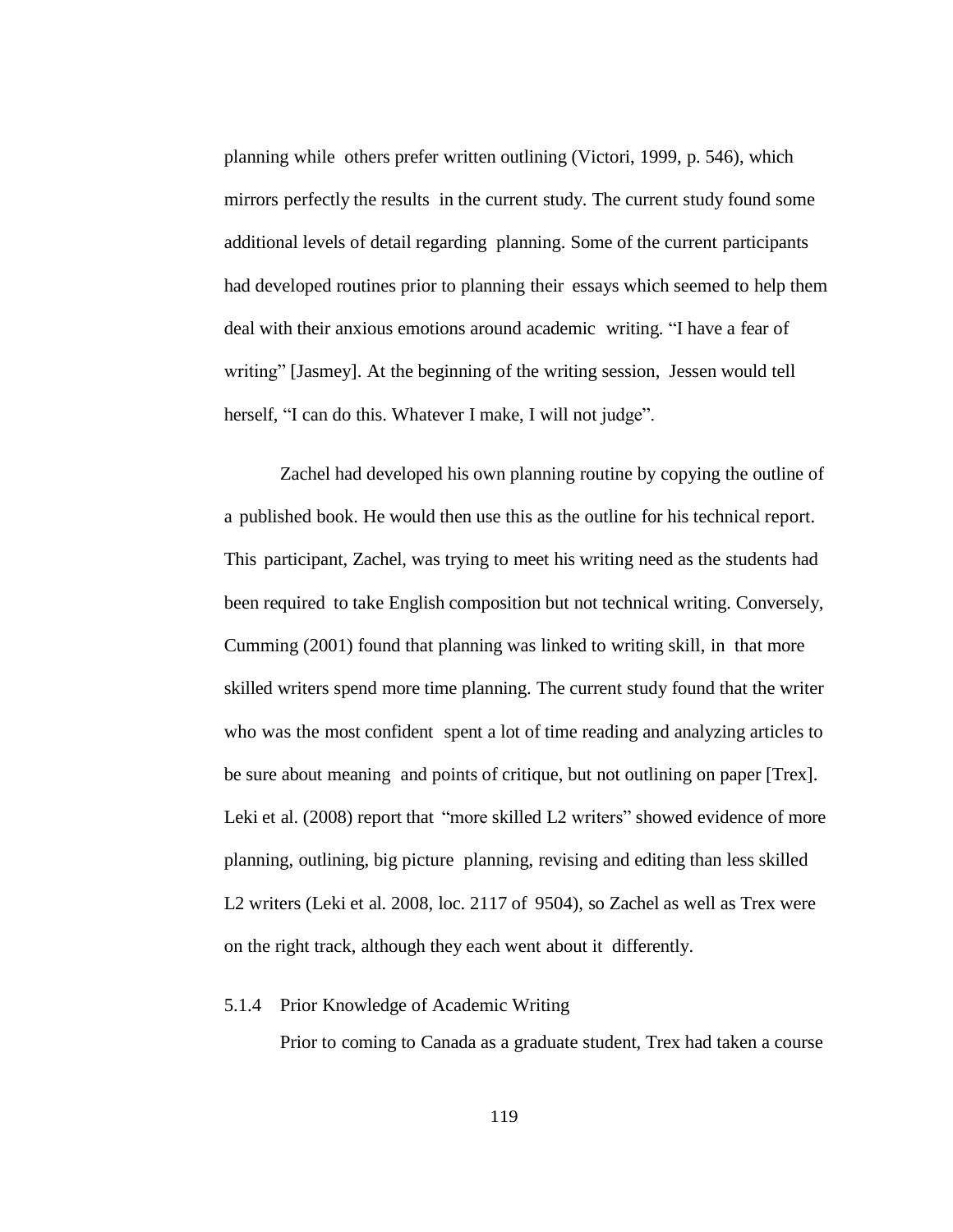as an undergraduate student on academic writing for university. He had learned that there are type one, two, and three assignments, and analysis is considered a type three assignment. He had been taught explicitly how to write each of these types of academic essays at university in his home country and felt confident executing them.

Lorimer-Leonard (2013) demonstrated that there are significant benefits to learners when their prior literacy learning is validated and valued by the educational system in their adopted country. As such, perhaps the learner will benefit if the teaching methods show the students' prior learning and context in a positive light. Thus, a renewed emphasis on a culturally and linguistically diverse approach to postsecondary teaching could help increase students' engagement in their learning. In Trex's case, his prior learning of academic writing really put him on solid ground in Canada. He did not discuss his prior learning with his professors, but he felt validated when he received good grades and positive feedback.

# 5.1.5 Experienced versus inexperienced writers

Given that the group of participants ranged from a first-year student to a second- year master's student, there was a range of academic expertise in the group. It may be that the less experienced writers took their professors' instructions verbatim because they were inexperienced. Jasmey felt that she was lacking knowledge that her professors expected her to have, such as how to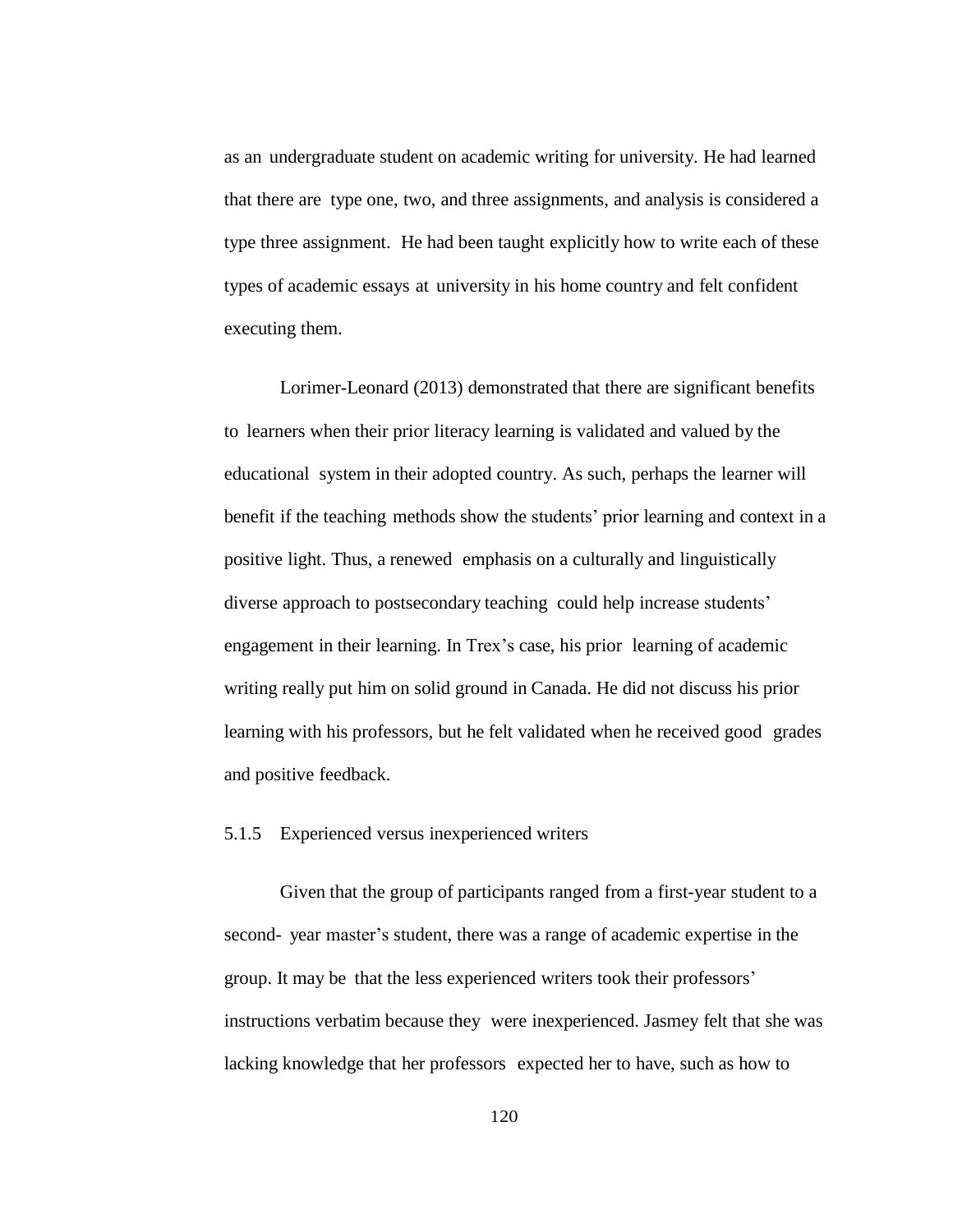make an outline, but she had never learned how to do that in her home country.

Overall, one has the impression that in the English class which the participants (except the exchange student) reported taking, as well as the other university classes where writing played a role, writing was presented in a decontextualized manner in that it was not anchored to a discipline, nor did it draw on learner knowledge. The skills of writing were not consistently taught and false assumptions were often made about what writing skills the students possessed; yet, when writing was explicitly taught, it was not connected to any real-world activity related to the academic world, such as writing lab reports, paraphrasing, writing research proposals, or research reports; nor did writing instruction, in most cases, draw on the participant's prior knowledge of writing or any other topic from their home country. Thus, the academic writing that the participants learned in their English class, as well as those in their majors was decontextualized. These practices do not follow research findings about teaching ELL writing *in context* (Cumming, 2001; Leki, Cumming and Silva, 2008), nor do they follow those regarding valuing learners' prior knowledge and lived/cultural experiences (Kinloch & Burkhard, 2016; Lorimer-Leonard, 2013).

#### 5.2 Research Question 2

In response to research question 2, "What strategies do multilingual participant postsecondary students use when they write university essays?" the participants revealed a variety of affective, metacognitive, and interpersonal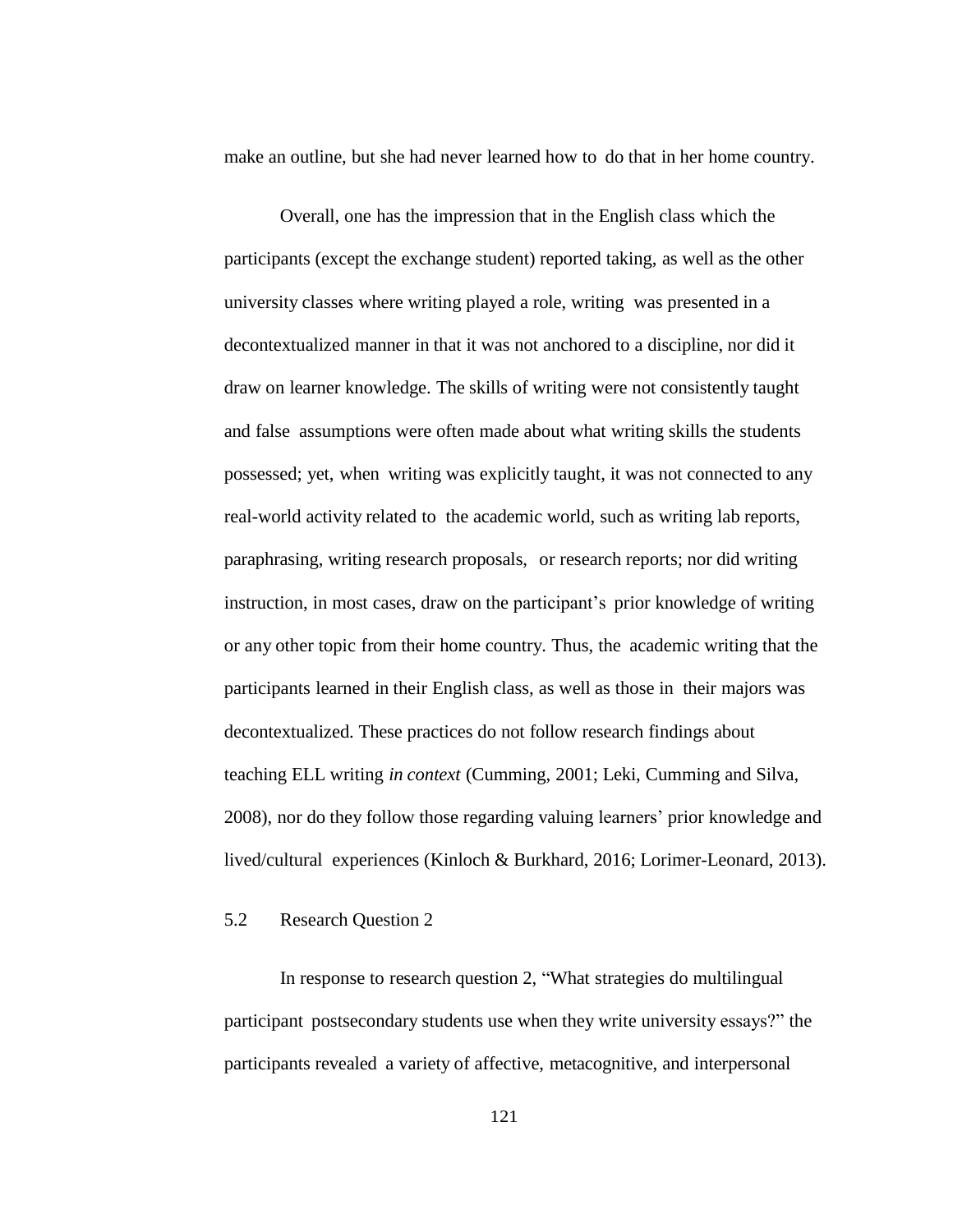composition strategies, including accepting the writing process, using resources, seeking mentorship, and translanguaging.

#### 5.2.1 Accepting the Writing Process

The participant called Jessen had an accepting attitude towards the writing process, the time, and the effort that it required. She prepared for her writing sessions by setting up her physical environment and breaking the writing process down into four two- hour sessions. She prepared all of her special tools (coloured pens, dictionaries, crystals) and then prepared for battle, "You just have to attack it [the writing]". The accepting parts of her approach are comparable to those of the participant in Pomerantz and Kearney's narrative inquiry (2012). She did not stress about the writing process, perhaps because she had employed these strategies to organize her thinking and her time for writing. Further, Jessen's strategy is best described as an affective strategy, in that she manages her thinking about the writing process in order to achieve the outcome she desires (Gordon, 2008).

#### 5.2.2 Using Resources

Jessen was the only participant who said she used paper dictionaries. She was quite enthusiastic about them and said she owned several. The literature shows mixed results on dictionary use and ELLs, depending on the writer's skill at using them (Christianson, 1997, as cited in Leki et al., 2008, loc. 2843 of 9504; Skibniewski & Skibniewska, 1986, as cited in Leki et al., 2008, loc. 2828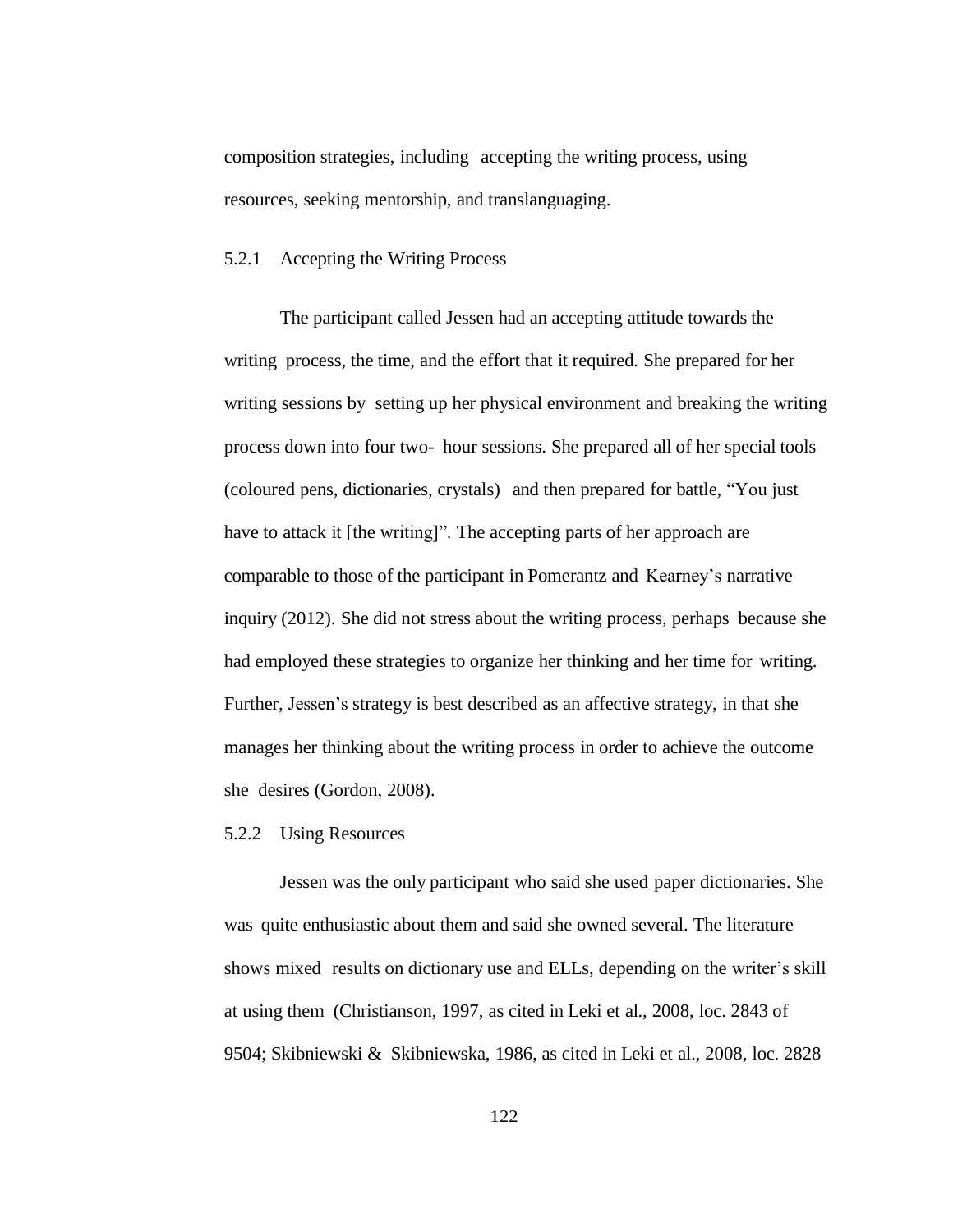of 9504). Interestingly, Victori showed that weaker writers made less use of resources, such as dictionaries, to revise their word choices (1999, p. 550). Conversely, Trex was a strong writer who was proficient in English (an additional language for him), and he used Google translate to look up words and study the etymology. The remaining five writers in the group did not report using dictionaries, on paper or online.

The use of dictionaries or websites in the composition process is a cognitive or metacognitive strategy, depending on the way it is used (Anderson, 2008). Trex described using resources to analyze and compare etymology across the languages in his multilingual repertoire. This is a metalinguistic strategy which requires advanced knowledge executive control (Bialystok, 1991; Bialystok & Craik, 2010) and was also reported by some of the participants. Further, some of the participants (Trex and Zachel) described analysis of and reflection on their thinking and writing, which are indicators of metacognitive knowledge and control strategies (Bialystok, 1991; Bialystok & Craik, 2010).

Thus, the use of resources as a strategy in the composition process may be linked to additional language proficiency or skill at using the particular resource. Moreover, using resources such as dictionaries (online or paper) is a metalinguistic strategy which demonstrates advanced executive control and which was employed by the most experienced and apparently skilled writers in the group.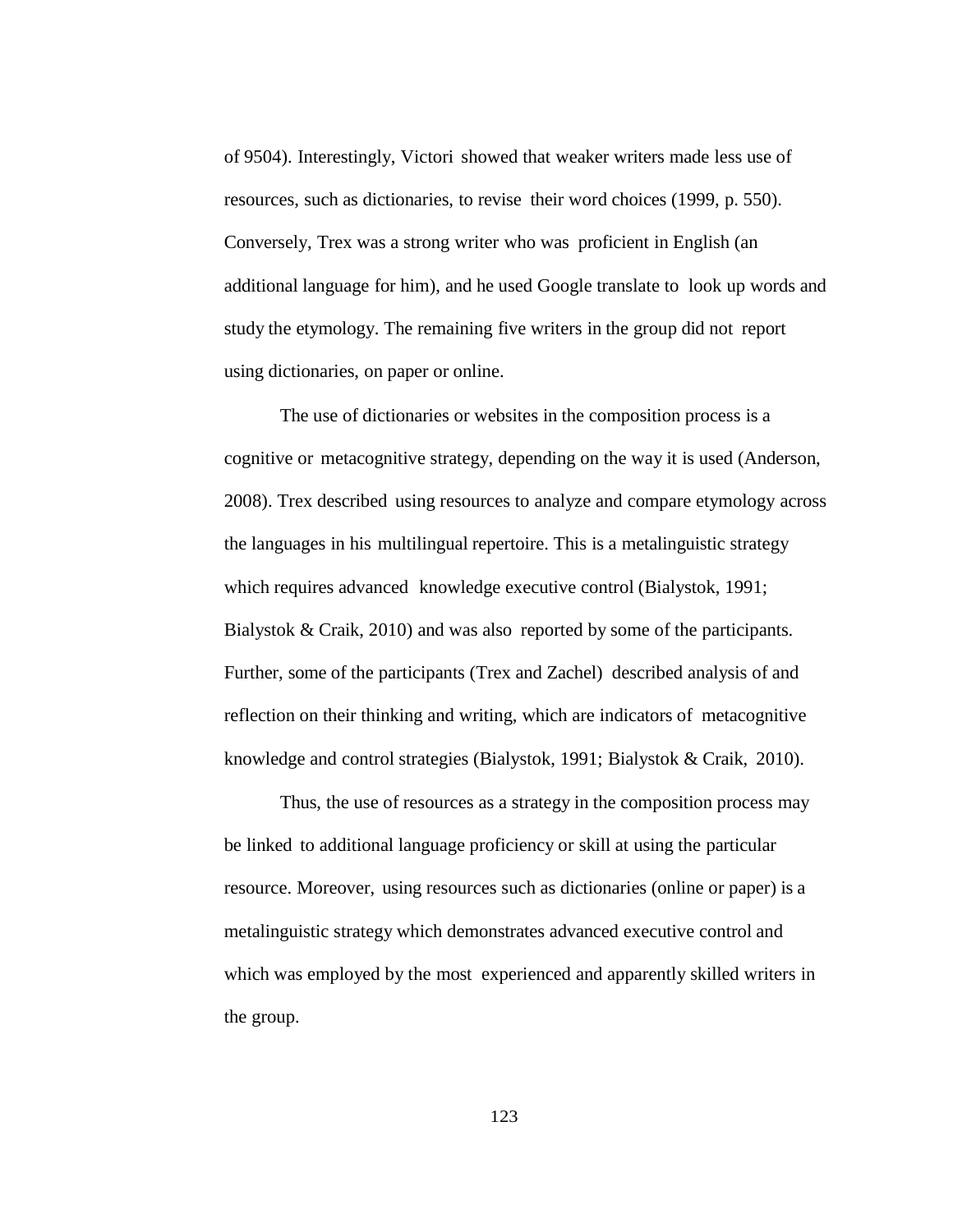#### 5.2.3 Seeking Mentorship

The participant, Zachel, actively sought out mentorship in his field by opting for a placement in industry as well as befriending a Canadian staff member familiar with technical writing. This seeking mentorship mirrors Poe (2013) who studied an international graduate student in the applied sciences who sought out mentors in their research lab and elsewhere in the field. Seeking mentorship shows good use of one's resources in one's own writing community. Seeking mentorship in writing is an interpersonal strategy that is only addressed in the literature by Poe (2013), but it was effective for Zachel as well as for the participant in Poe (2013).

#### 5.2.4 Translanguaging as a Strategic Tool

Van Weijen et al. (2009) and Rana (2018) found that additional language learners revert back to their mother tongue when they felt too challenged by the cognitive load of the writing task. This mirrors the reports by some of the participants in the current study that they used translation to get started on their essay questions and to make sure they understood the question correctly. As cases in point, Saranie and Jasmey described beginning an assignment by translanguaging to ensure that they understood the question correctly and to get key concepts in place.

On the other hand, Zachel and Saranie translanguaged fluidly and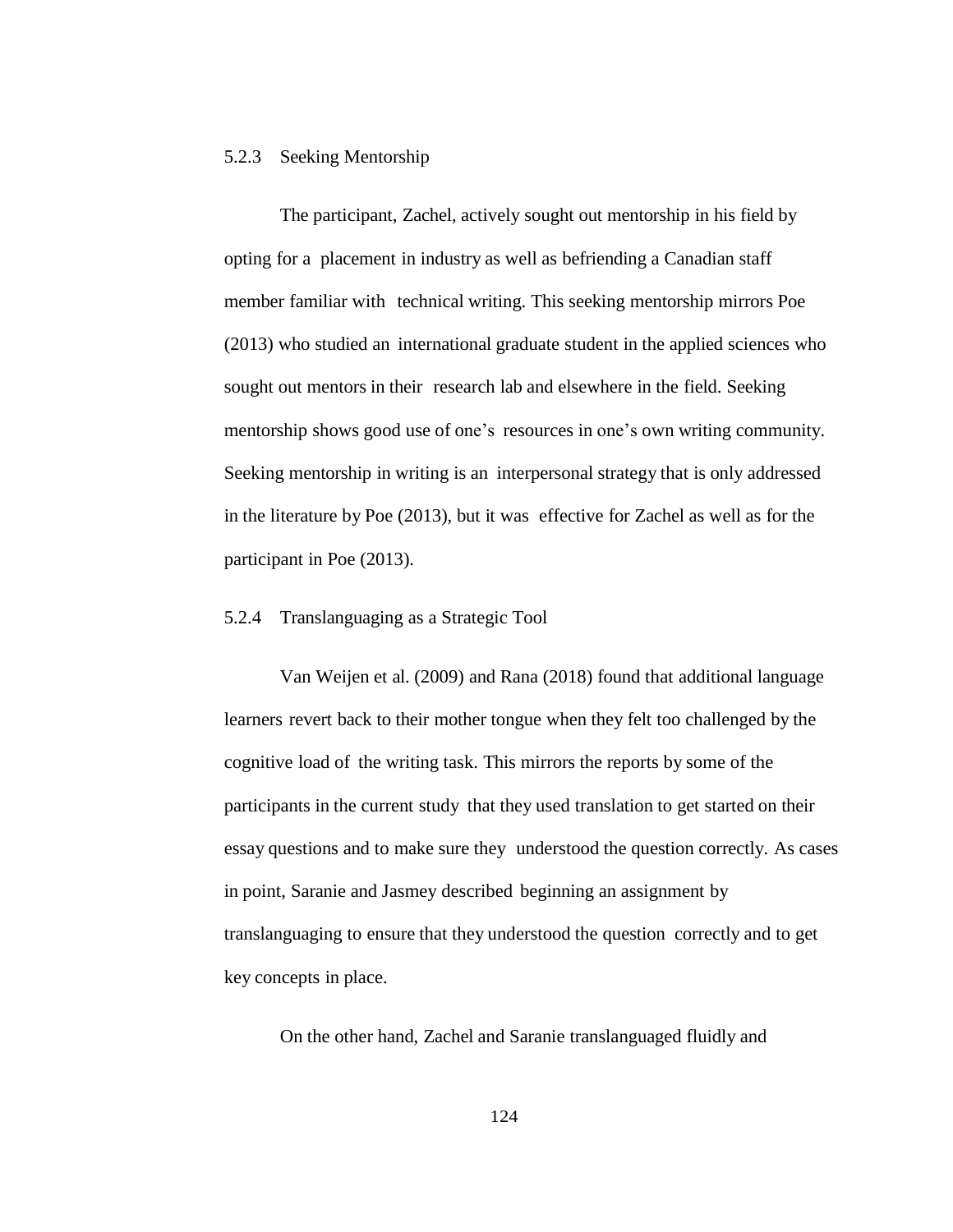consistently throughout the writing and studying process whenever it helped them move forward with the composition task at hand. Zachel and Saranie's translanguaging is similar to that described by Canagarajah (2006, 2009) and Marshall et al. (2012). The use of translanguaging as a strategy in the composition process highlights multilinguals' distinct translanguaging abilities which they use to meet their unique languaging needs (Canagarajah, 2006, 2009; Marshall et al. (2012).

Rana (2018) found that a number of participants used their mother tongues in brainstorming. The current findings, however, point to translation being used in understanding the question or the focus of the writing assignment, or at another point in the process if it suited their composition needs. Furthermore, Rana (2018) found that participants used their mother tongue for searching for vocabulary. Saranie described doing this and searching for the *perfect* word. Rana (2018) also noted incidences of "backtranslating" (p. 63), i.e., translating their English writing into their mother tongue to verify the meaning at the lexical level. Results from the current data showed that a number of the participants in this research used translation to get started on their essay questions and to make sure they understood the question correctly. These results are more comparable to Van Weijen et al. (2009). Moreover, Manchon et al. (2007, as cited in Roca de Larios et al., 2018) have noted incidences of translation and mother tongue use in English additional language writing used as a strategy to understand the professor's description of the assignment or in their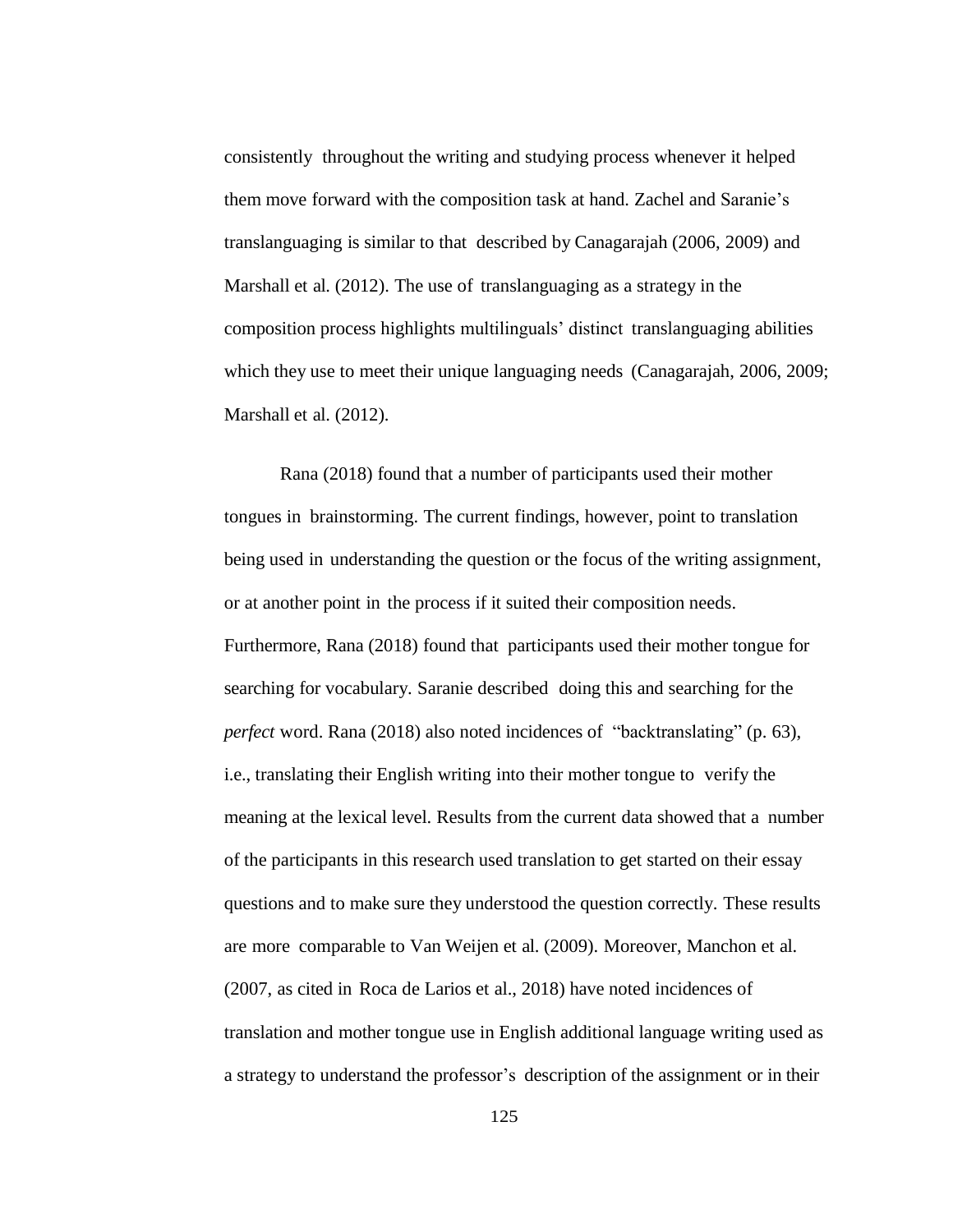planning process of their writing. This mirrors the results in the current study quite closely.

Less skilled additional language writers need to perform the extra work of searching for the right words and structures, and this extra cognitive work can potentially take longer (Cumming, 2001). Thus, translating into the mother tongue and into the target language is has been described as back-translation (translating in reverse). This is one of the strategies used by participants in the writing process when they attempt to understand writing prompts. Cumming (2001) viewed translation and back-translation as a sign of lack of proficiency, which it may be, but it may also be viewed as evidence of the ease and fluidity of translanguaging (Canagarajah, 2006). Saranie described translanguaging as, "I think I have quite a good ability to move between languages. If I want, I can switch quickly, depending on the situation". Zachel also described frequent translanguaging from Hindi to English and back as a strategy in planning his essays, as well as at points in the writing process.

When Jasmey was interviewed, she said the steps in her writing process involved, first, converting the question into "an easy English" so that she could understand the question well. Saranie also described translanguaging as one of her first steps in understanding the assignment. Jasmey struggled with writing and used translanguaging to get started on her essays. Although proficiency testing was not included in the current study, Jasmey's struggles could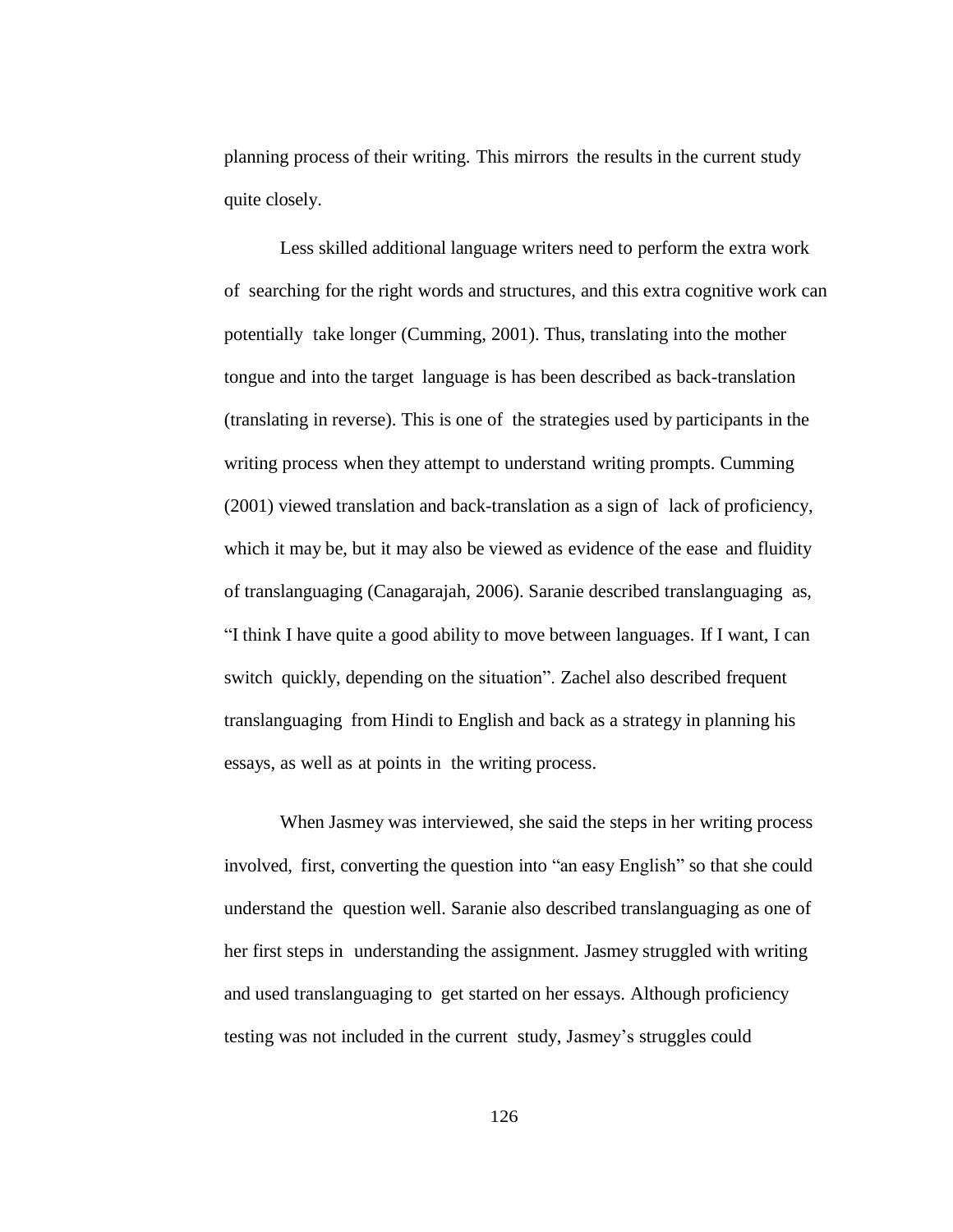potentially have been related to possessing basic interpersonal communicative skills (BICS) and having a cognitive-academic language proficiency (CALP) that was insufficiently developed for the academic writing at hand (Cummins 2017; 1979).

Ultimately, the multilingual postsecondary student participants reported using strategies when they wrote their university essays that ranged from affective and metacognitive strategies to translanguaging. There was consistency on a number of points related to translanguaging theory and practice (Canagarajah, 2006, 2009; Marshall et al., 2012); however, more questions remain regarding use of resources and translanguaging as they relate to level of additional language proficiency and use of specific resources (dictionaries, online versus print) under specific conditions. Further, targeted research is required into (a) translanguaging for specific functions and (b) the use of dictionaries for specific purposes, in both cases as they relate to additional language proficiency.

## 5.3 Meta-Themes and Conclusions

The meta-themes found across the data were continua of agency/following instructions, experience/inexperience, and explicit teaching/finding their own methods. Agency versus following instructions relates to the notion of the culturally and linguistically diverse (CLD) approach to teaching and learning, according to which pedagogy should pay attention to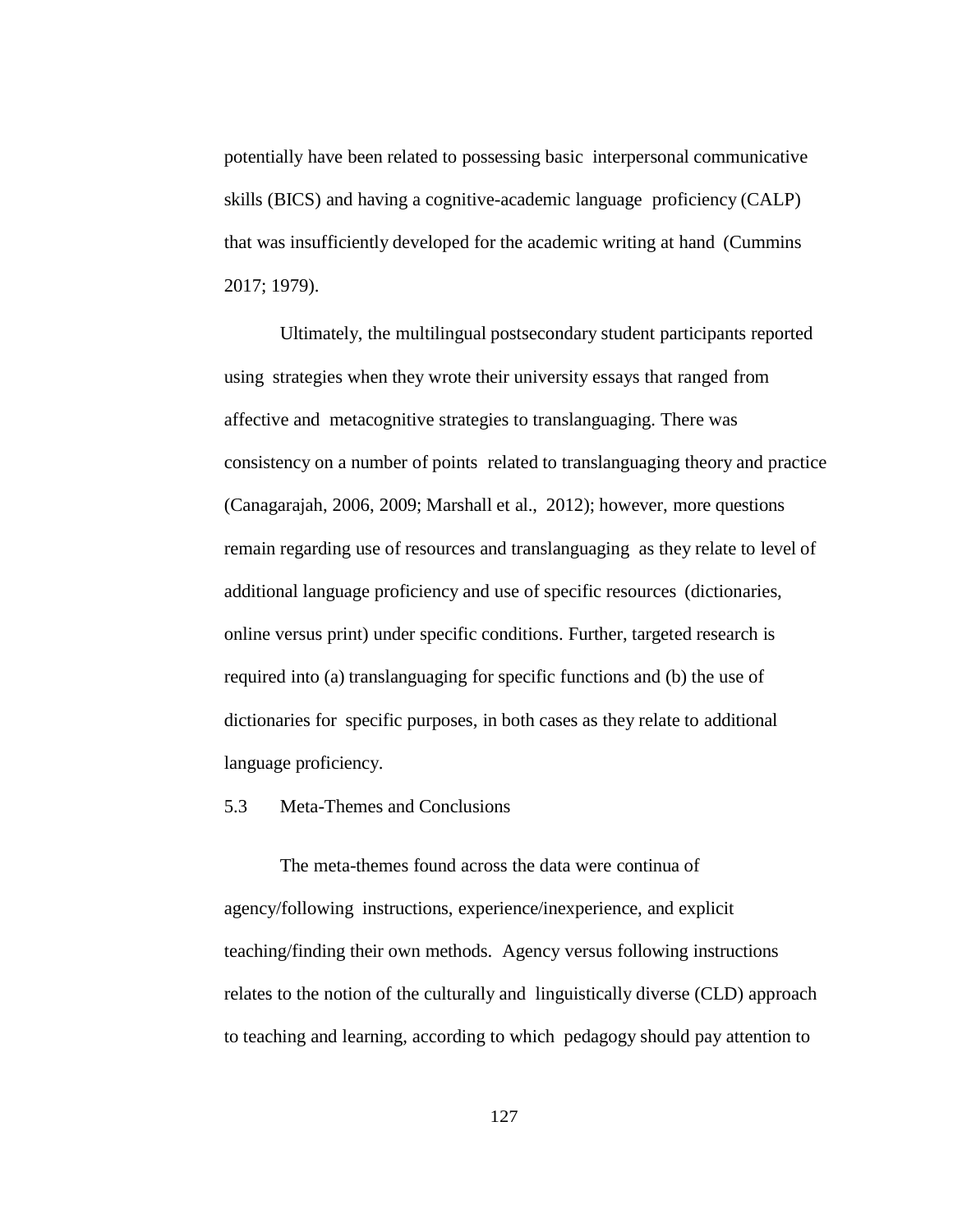students' lives, cultures, and prior learning (Kinloch & Burkhard, 2016; Lorimer-Leonard, 2013). The extent to which one demonstrates personal agency is heavily reliant on prior learning, in particular, prior cultural learning and educational experiences. The meta-themes of agency versus following instructions, as well as experience versus inexperience, and explicit teaching versus finding their own methods also relate to the importance of incorporating the learner's "context, identities, and practices" (Kinloch & Burkhard, 2016, p. 388; Cumming, 2001) into one's instructional approach. Doing so includes allowing speakers of additional languages additional time in order to adequately develop their cognitive academic English (Cummins, 2017). The continuum of explicit teaching/finding their own methods harkens back to Ferris' (2018) recommendations on providing feedback on ELL writing which indicate that clear, expert, and direct feedback on grammar and language errors has been well-received by ELLs at the postsecondary level (Ferris, 2018).

The participants in the current study showed agency in some situations (for example, when Zachel strategically befriended a professional writer in his faculty), but followed instructions extremely closely, as in all of the participants' adherence to the professors' feedback and instructions. Two of the writers were experienced, but the majority were early in their university years and lacked experience. Certain points had been explicitly taught by professors, such as writing thesis statements and paragraph development, but other aspects of academic writing, such as discipline-specific techniques for writing, had not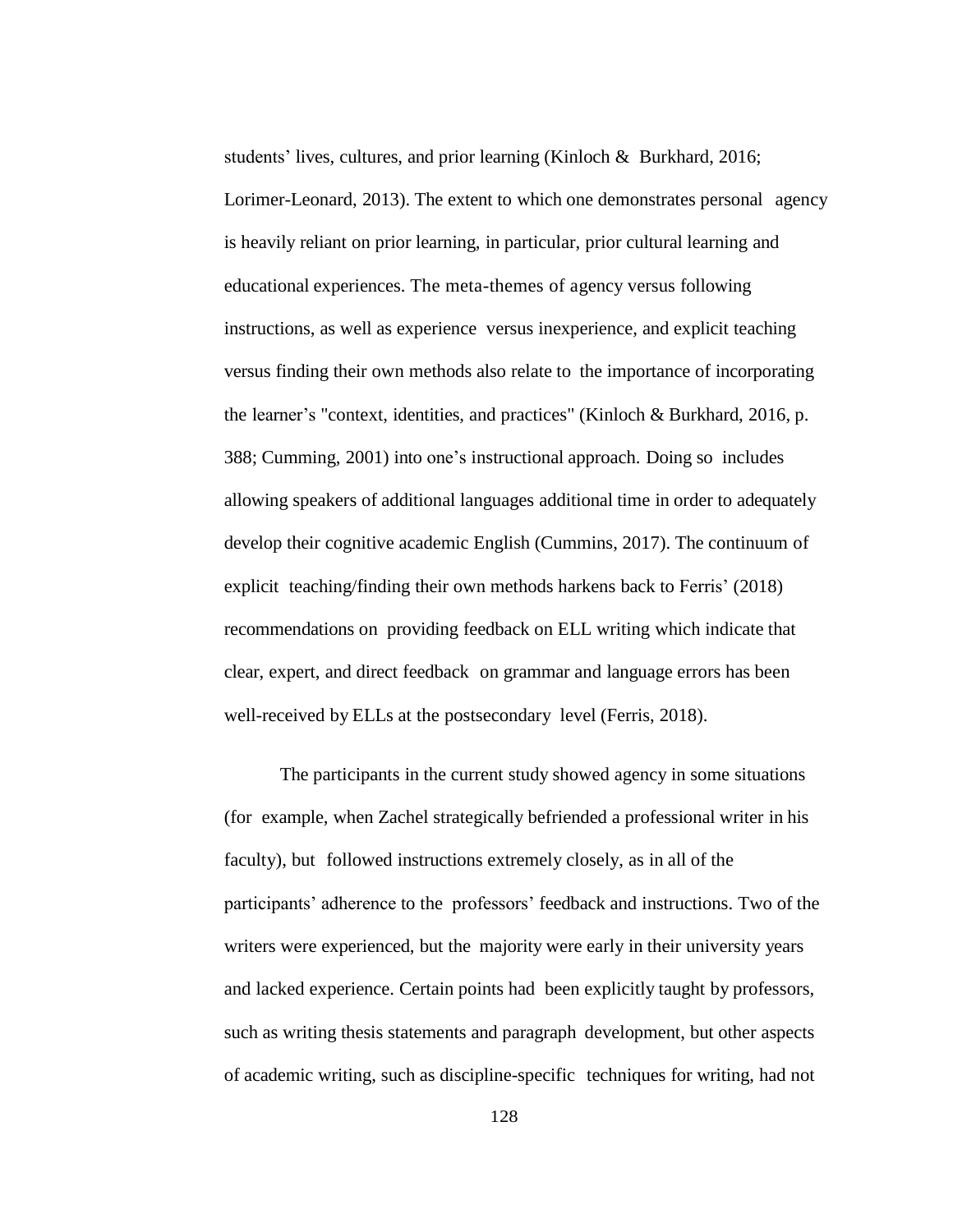been addressed at all. This absence of instruction led the participants to find their own methods for learning how to write within their disciplines.

Historically, multilingual individuals have been viewed in Englishspeaking North America from a deficit perspective; these individuals were viewed as deficient in comparison to the higher language proficiency of the monolingual (Garcia, 2009). Over the past decades, there have been waves of international scholarship first on bilingualism, then multilingualism, which have demonstrated that multilingualism is not a linguistically deficient state (Garcia, 2009; Leki et al., 2008; Manchon, 2011; Manchon & Matsuda, 2018). Furthermore, it has been established that multilingual individuals are very talented at strategically choosing and using their language of expression to suit their communicative intent (Canagarajah, 2006, 2009; Garcia, 2009; Garcia & Wei, 2014; Marshall et al., 2012). The current research has shown that the postsecondary multilingual participants in this study used one or more languages as strategic tools to improve their metalinguistic ability when composing in English. It has also been shown that some of the participants possessed advanced affective, relational-interpersonal, metacognitive, and metalinguistic strategies which they used to plan and organize their composition process, as well as to analyze language in order to advance their composition process in English. The current research has shown the participants to have many qualities as learners, particularly intelligence, a broad general knowledge, and most importantly, a powerful drive to succeed at university; yet, they also showed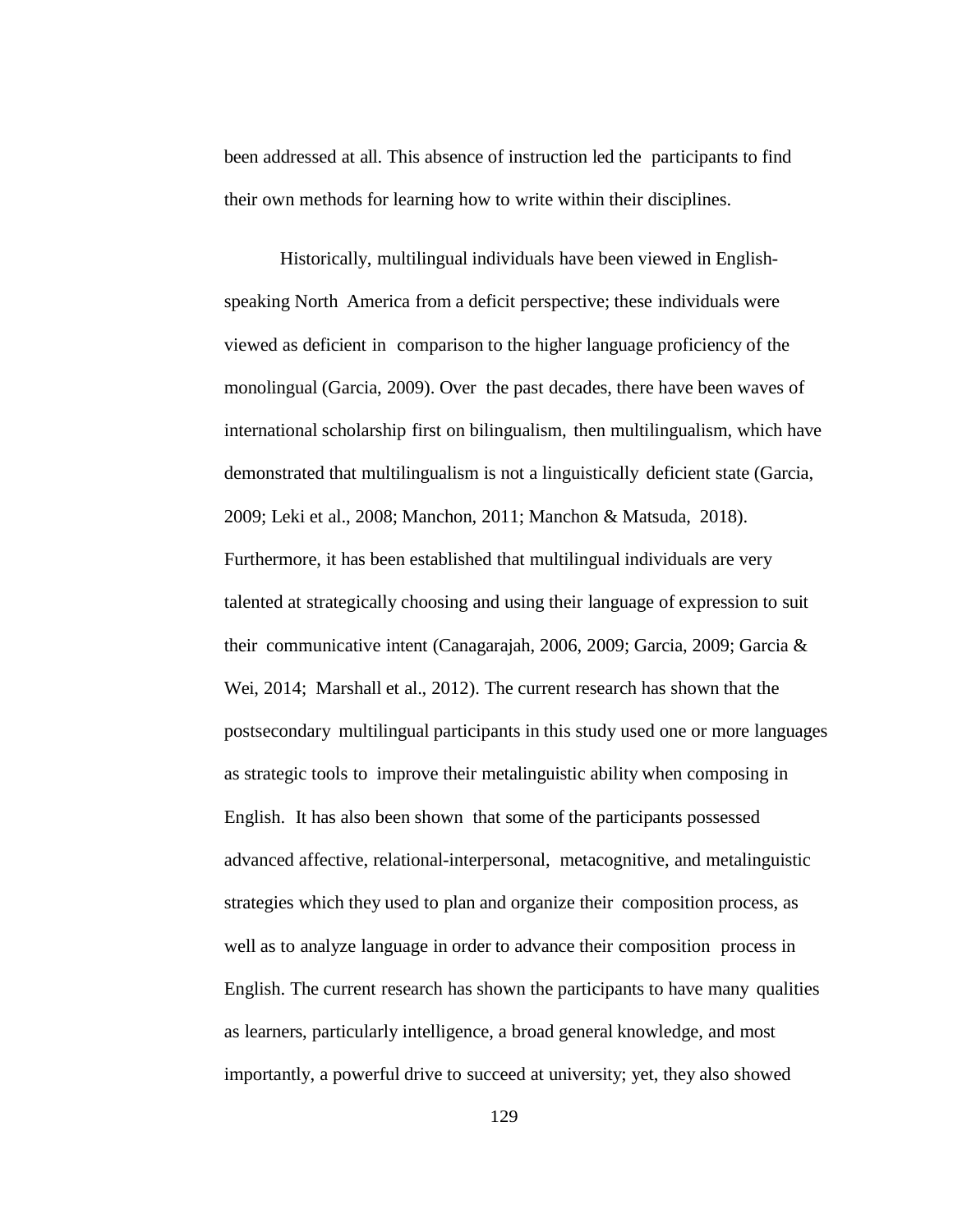themselves to be eager to please their professors which made them sensitive to feedback common in Canadian academia, which may be at times perceived as abrasive.

There is room for improvement in the way we approach this group of multilingual postsecondary participants. Current practices in many postsecondary institutions do not allow multilingual students additional time to develop their cognitive academic language proficiency, as advocated by Cummins (2017), nor do they contextualize learning according to research by Cumming (2001), Kinloch and Burkhard (2016), and Lorimer-Leonard (2013). Allowing multilingual students extra time in their program to develop their cognitive academic language could make composition in English, as well as coursework, less of a challenge. Finally, the antiquated deficit view of multilingual language proficiency creates an unproductive, stratified atmosphere on campus which is unsupportive, particularly given that Canadian universities market globally.

### 5.4 Teaching and Curricular Recommendations

Based on the review of literature and the findings from the current study, the following recommendations for teaching and curriculum may be ventured. First, although generalizations cannot be made from qualitative research, the data indicate that some of the participants in this study were not clear on what steps to follow in undertaking different writing tasks in their program, such as writing a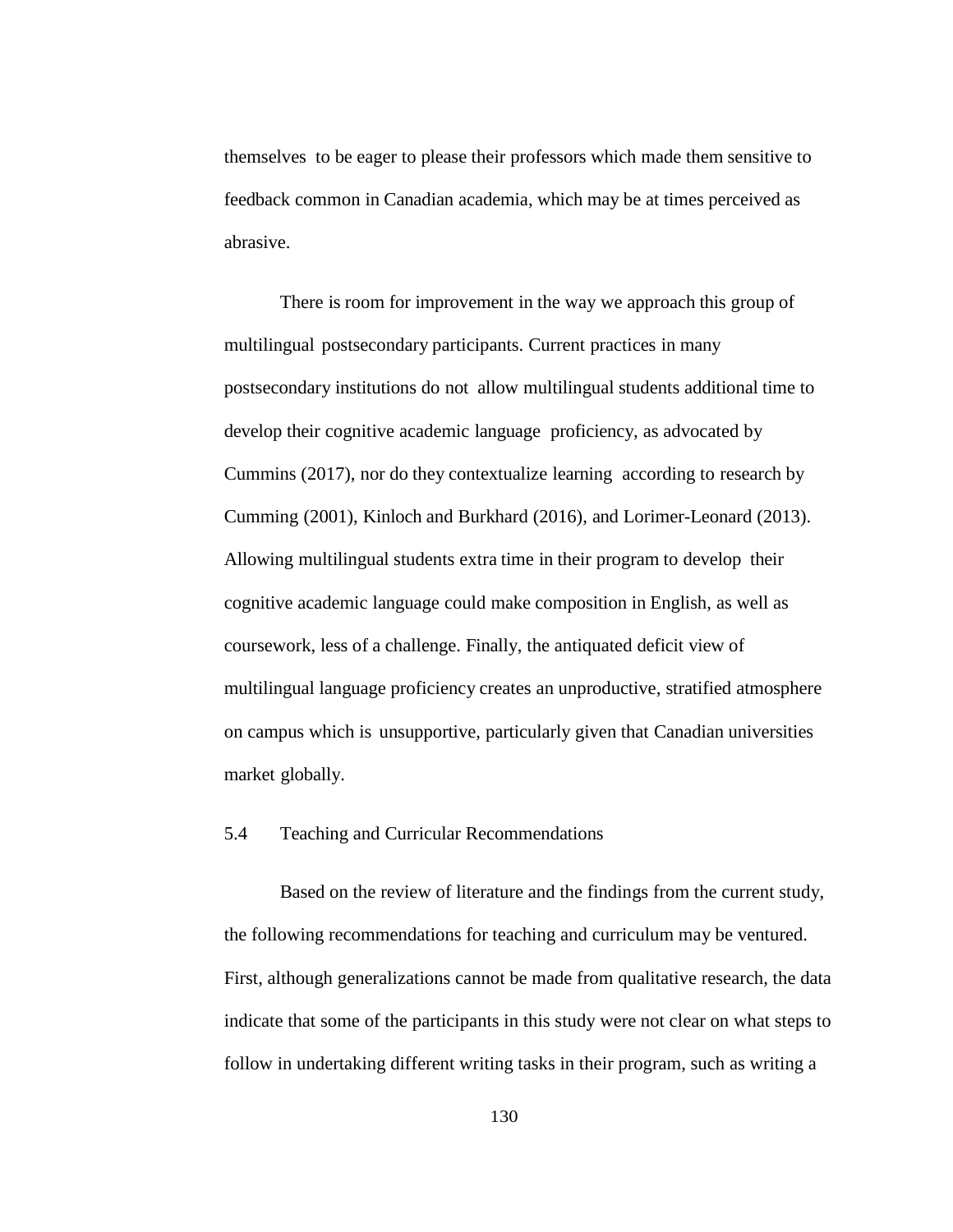report or even writing an outline, and taught themselves to write in this way by seeking mentorship or reading about it. Using resources such as books and seeking mentors is a good thing, but in addition, one of the current teaching/curricular recommendations is that writing for research purposes should be taught in undergraduate programs. Further, writing should be taught according to each discipline, as opposed to writing in a general English or writing class. Writing for research purposes would include different elements for each discipline, but might include such topics as summarizing, paraphrasing, referencing, writing a review of literature, critiquing research, writing different styles of essay, and writing research reports. Within writing instruction, the writing process and how to write at each of the various recursive stages should be taught. All new students should be required to study writing in their discipline, regardless of their English language ability. No student should be able to "test out" of academic writing class. In terms of instruction focused on multilingual students, at the beginning of each term a series of workshops could be offered that would offer a review of academic writing, including the major points of the provincial high school curriculum. These workshops or online modules should be made available to all students, but particularly encouraged among newly arrived international students or any other student who may wish a review of the expectations in postsecondary writing.

Kinloch and Burkhard (2016) recommend that instruction be more culturally relevant to the students' lives, lived realities, and linguistic

131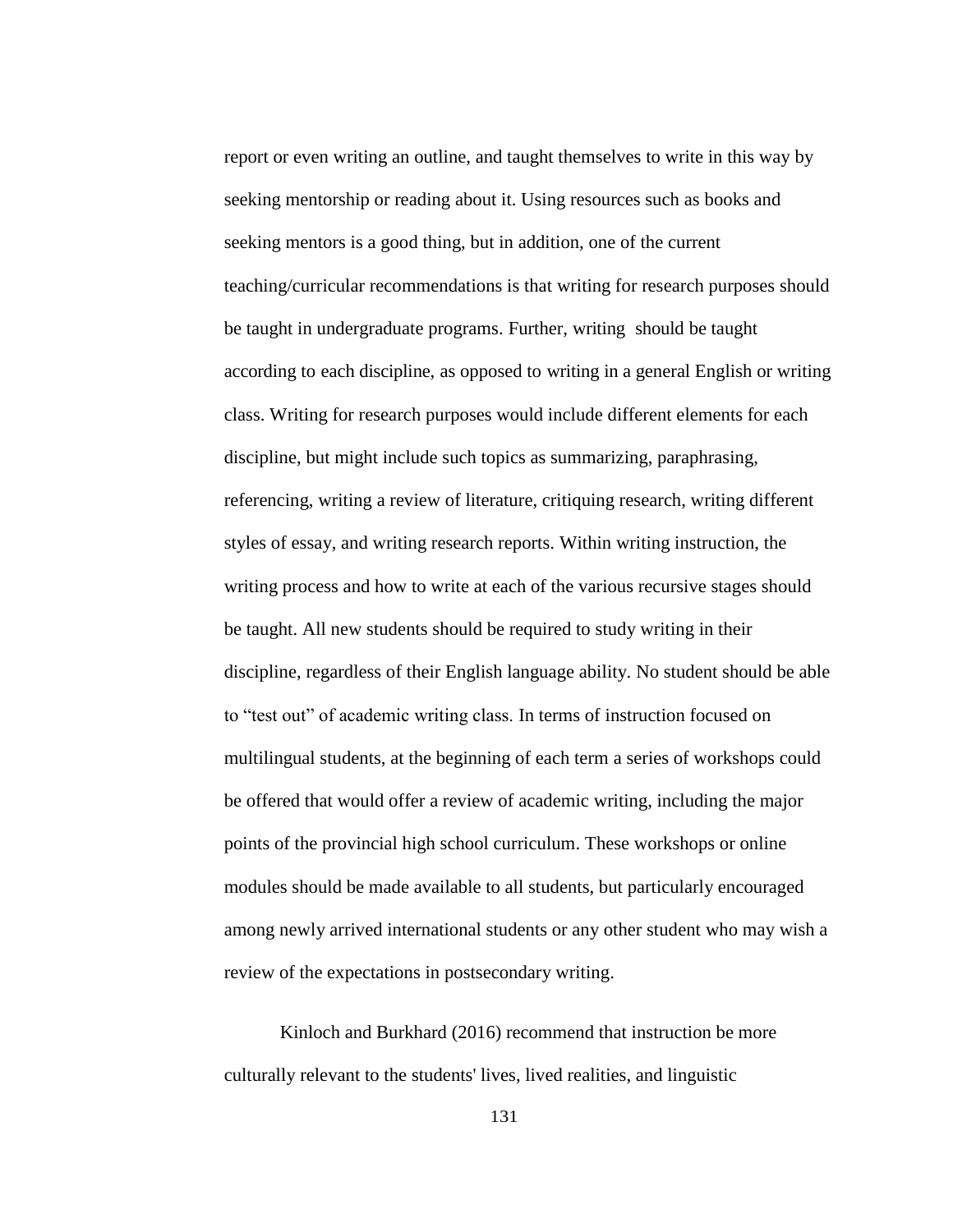repertoires. Culturally relevant teaching practices may help activate students' prior learning and thus, assist in achieving positive learning outcomes. This could be implemented by means of an institutional pamphlet, modules, and/or webinar offering input, ideas, and suggestions on culturally relevant teaching practices which could be made available to faculty and teaching assistants as a part of new faculty orientation and teaching assistant training. Regarding the giving and receiving of feedback on essays, professors and teaching assistants might endeavor to provide consistent, clear, and expert feedback in a neutral, yet supportive tone. An institutional pamphlet, modules, and/or webinar on culturally meaningful writing feedback could be shared with professors and teaching assistants, also as a part of new faculty orientation and teaching assistant training. At the institutional level, a stance and vision on multilingualism and translanguaging within a diverse student population should be drafted, brought to student and administrative consultation, and shared with all university units so that all are apprised of this approach.

Future researchers in the area of multilingualism and writing would do well to investigate the relationship between translation and additional language proficiency, to probe the impact of providing culturally safe writing feedback, and finally, to examine whether it is expedient to directly teach concrete writing skills, such as notetaking, outlining, paraphrasing, and report writing, at the undergraduate level.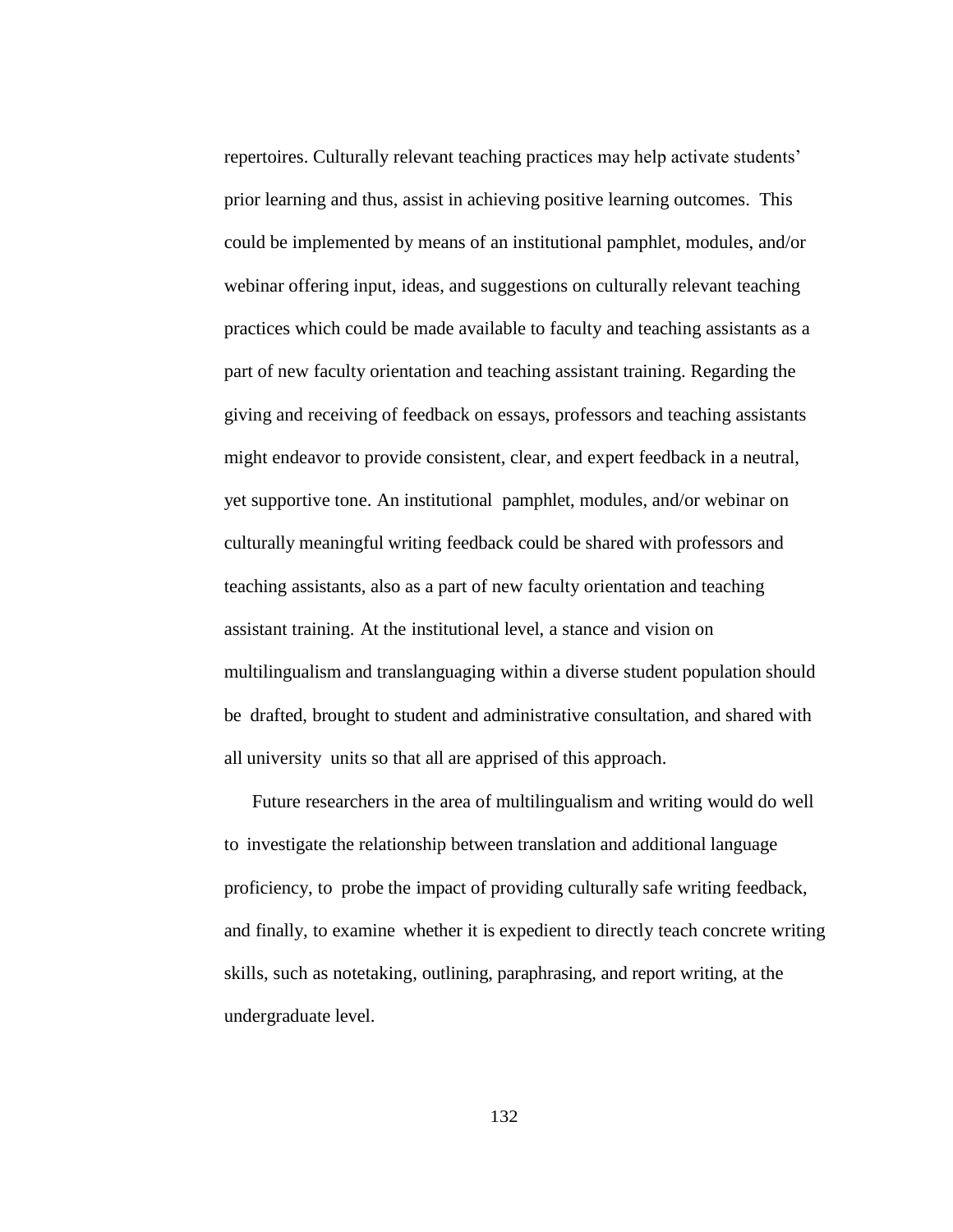#### 5.5 Limitations of the Current Study

The first limitation of the current study relates to the fact that the majority of participants (five out of seven) were from the Indian subcontinent. This demographic imbalance was unplanned and simply occurred based on individuals who responded to the poster and met the selection criteria. All potential participants who met the eligibility criteria were accepted; the majority of applicants just happened to be from India and Bengal. This could be indicative of an enrolment trend at the Canadian institution where the research was conducted. The national origin of seven out of eight of the participants may have influenced the data collected in terms of possible parallels in prior educational experiences, cultural attitudes towards feedback, cultural attitudes towards multilingualism, or other factors, but this is speculative and outside of the scope of this paper.

A second limitation of the current study is related to the English language proficiency of the participants. The participants' English proficiency was not assessed as a part of the study. All of the participants would have need to have the minimum English language proficiency required to enter the university, but beyond that, there could have been variation in proficiency levels. This presents a limitation to the research, as there was no objective assessment of English conducted; the participants' description of their English proficiency, writing skills, reading skills, and all language skills were based on information conveyed to the researcher.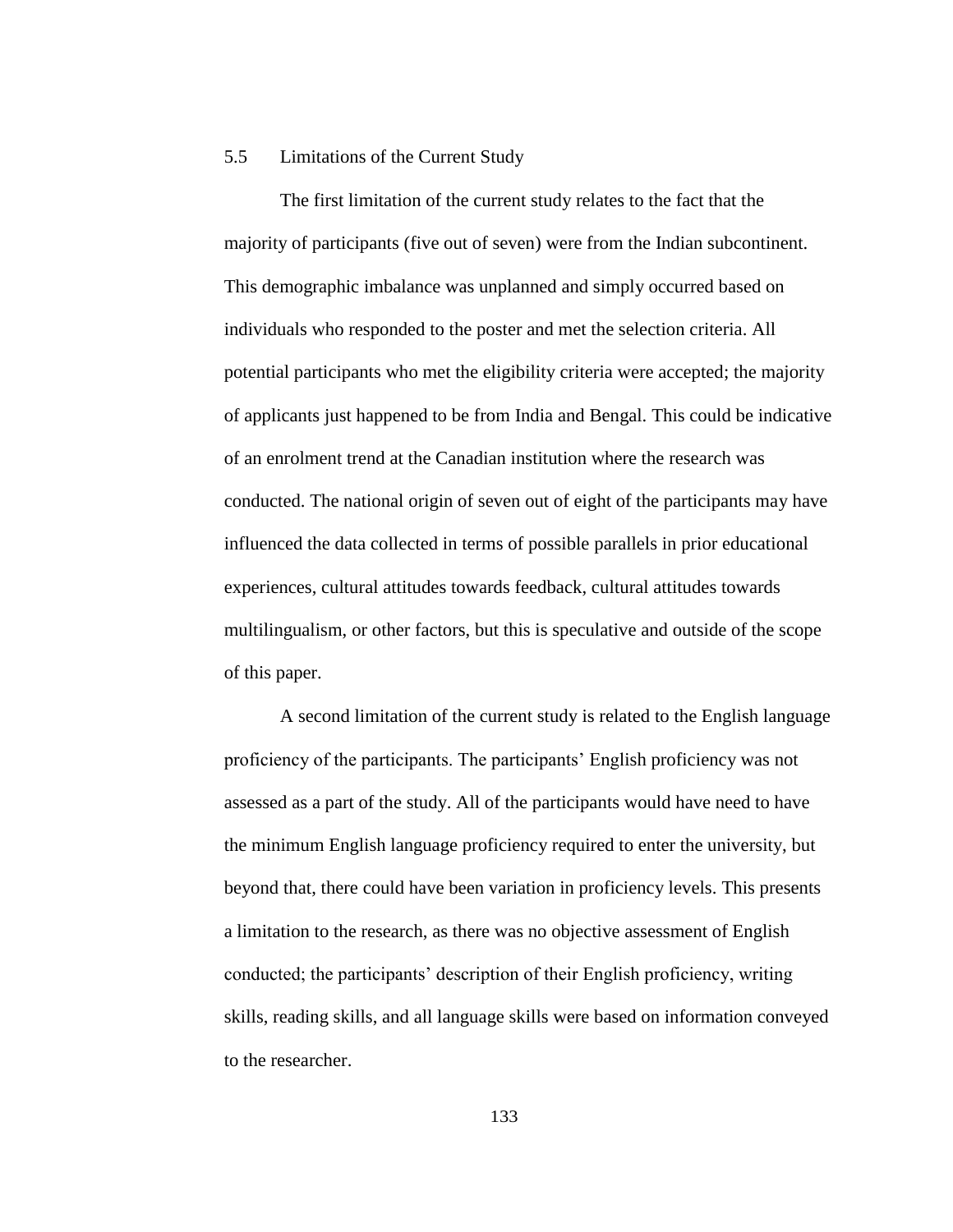A third limitation of the study is that the participants' multilingualism was self-assessed. During the phone call between the researcher and the potential participants to see whether they met the selection criteria, the participants reported the languages they knew to the researcher, there was no outside assessment of whether the participants actually spoke, read, or wrote the languages that they said they knew. Conversely, the researcher asked about their proficiency and order of acquisition, and it would have come to light if a potential participant had cleaned to know languages falsely. In fact, one potential participant was turned away for this reason.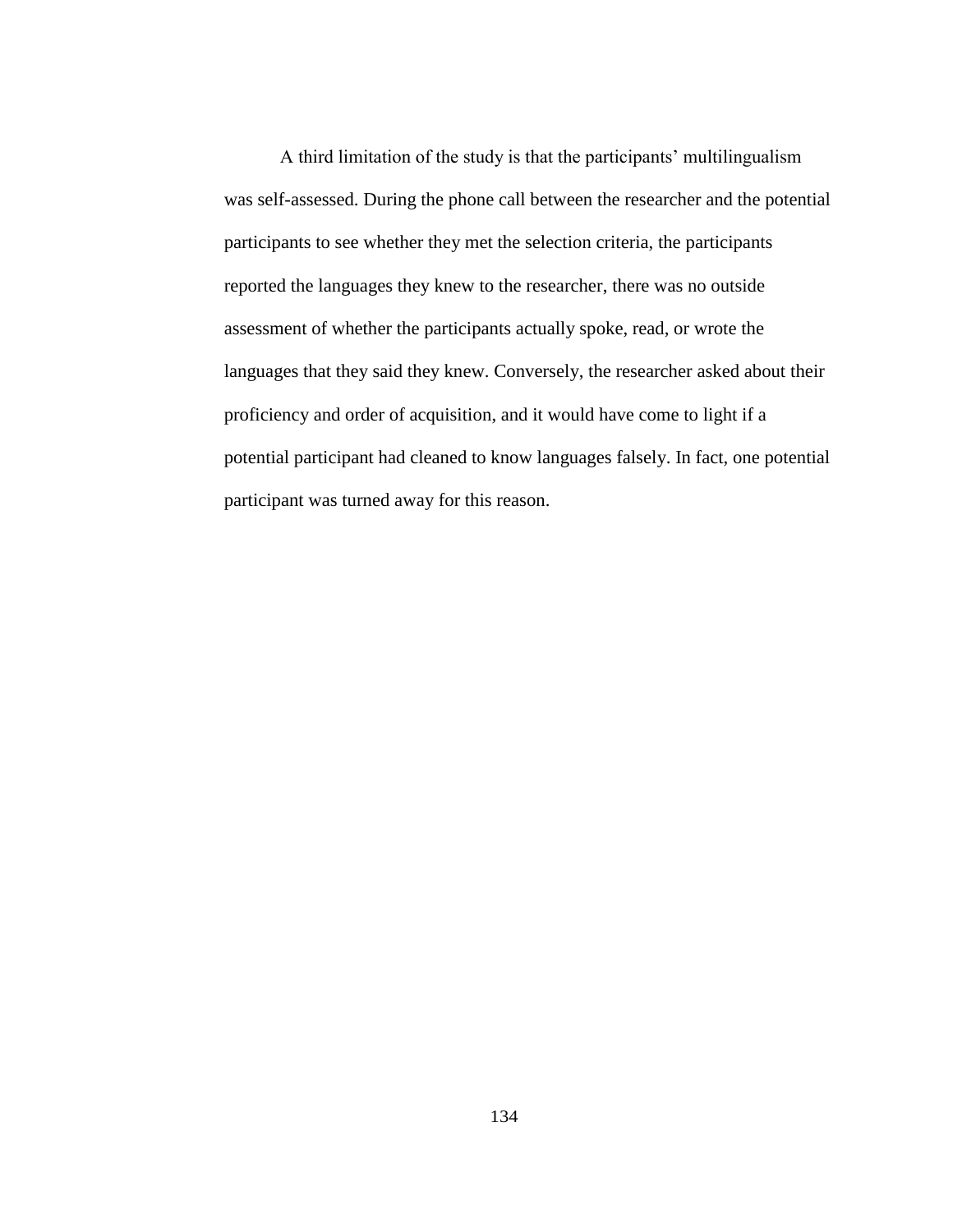#### References

- Anderson, N. J. (2008). Metacognition and good language learners. In C. Griffiths (Ed.), *Lessons from good language learners* (loc. 1311 of 4186). Cambridge University Press.
- Association of Universities and Colleges of Canada. (2011). *Trends in Higher*

*Education*, Vol. 1. Retrieved November 16, 2018, from

[content/uploads/2015/11/trends-vol1-enrolment-june-2011.pdf](https://www.univcan.ca/wp-content/uploads/2015/11/trends-vol1-enrolment-june-2011.pdf)

Badenhorst, C. (2011). Academic writing: The key to student retention? *The Morning Watch*, *38*, 3–4. Retrieved from

<http://www.mun.ca/educ/faculty/mwatch/win11.htm>

- Bereiter, C., & Scardamalia, M. (1987). *The psychology of written composition*. Routledge.
- Bialystok, E. (1991). Metalinguistic dimensions of bilingual language proficiency. In E. Bialystok (Ed.). *Language processing in bilingual children* (pp. 113-140). Cambridge University Press.
- Bialystok, E., & Craik, F. (2010). Cognitive and linguistic processing in the bilingual mind. *Current Directions in Psychological Science. 19*(1), 19-23.

Botelho de Magalhães, M., Cotterall, S., & Mideros, D. (2018). Identity, voice and agency in two EAL doctoral writing contexts. *Journal of Second Language Writing*, *43*(April), 4–14. <https://doi.org/10.1016/j.jslw.2018.05.001>

Canagarajah, S. (2011). Writing to learn and learning to write by shuttling between languages. In R. M. Manchon (Ed.), *Learning-to-write and writing-to-learn in an*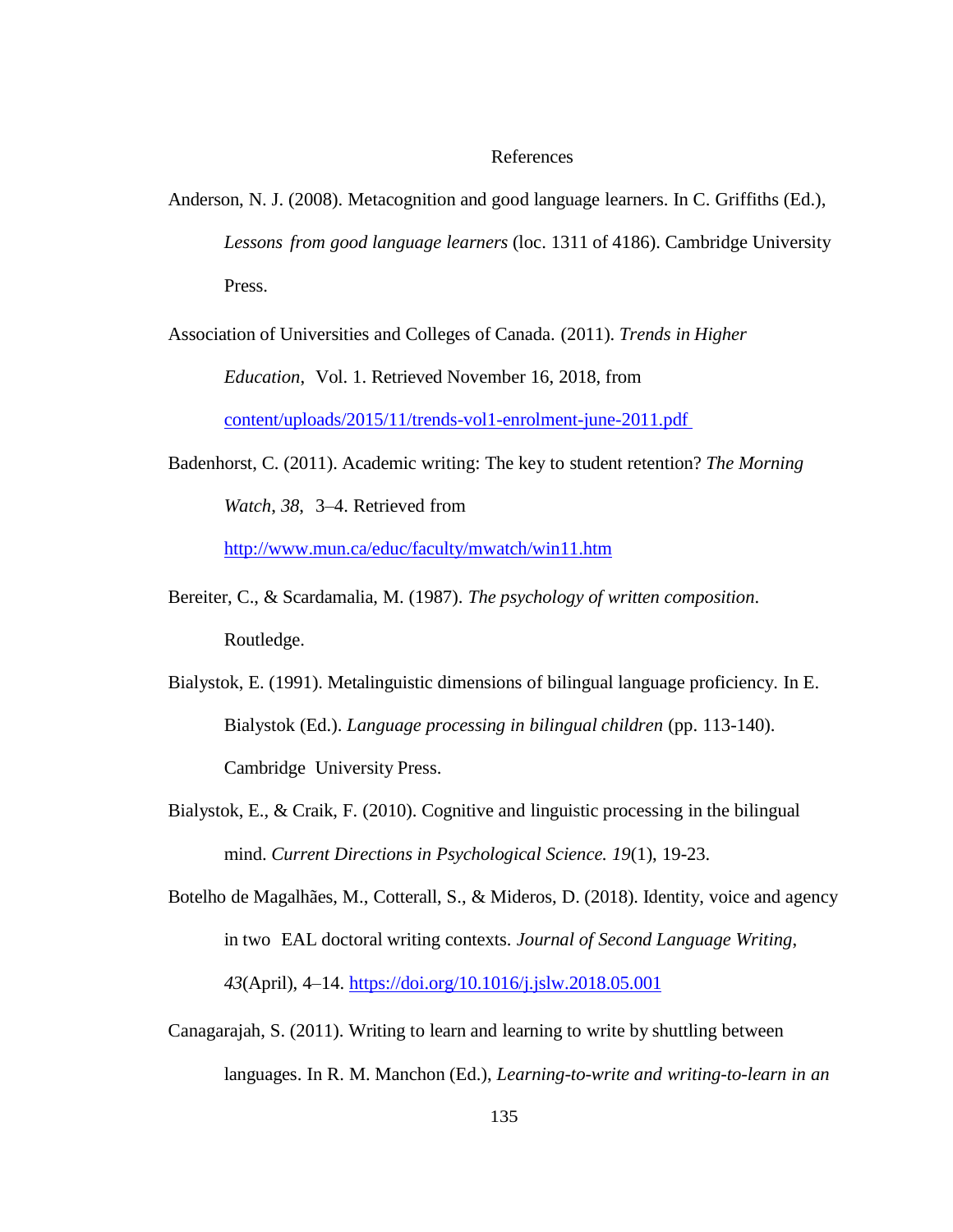*additional language* (pp. 111–132). John Benjamins Publishing Company.

- Canagarajah, S. (2006). Toward a writing pedagogy of shuttling between languages: Learning from multilingual writers. *National Council of Teachers of English*, *68*(6), 589–604. Retrieved from <http://www.jstor.org/stable/25472177>
- Canagarajah, S. (2002). Multilingual writers and the academic community: towards a critical relationship. *Journal of English for Academic Purposes, 1*(1), 29–44.
- Canagarajah, S. (2009). Multilingual strategies of negotiating English: From conversation to writing. *Journal of Academic Composition*, *29*(1), 17–48.
- Canagarajah, S. (2005). *Critical academic writing and multilingual students*. University of Michigan Press.
- Cenoz, J. (2003). The additive effect of bilingualism on third language acquisition: A review. *International Journal of Bilingualism*, *7*(1), 71–87. <https://doi.org/10.1177/13670069030070010501>
- Cumming, A. (2018). Theoretical orientations to L2 writing. In R. Manchon & P. K. Matsuda (Eds.), *Handbook of second and foreign language writing* (pp. 65–90). De Gruyter.
- Cumming, A. (2012). Learning to Write in a Second Language. *International Journal of English Studies*, *1*(2), 2002–2004. [https://doi.org/10.1007/978-1-4419-1428-](https://doi.org/10.1007/978-1-4419-1428-6_698) [6\\_698](https://doi.org/10.1007/978-1-4419-1428-6_698)
- Cummins, J. (1979). Cognitive/Academic language proficiency, linguistic interdependence, the optimum age question, and some other matters. *Working*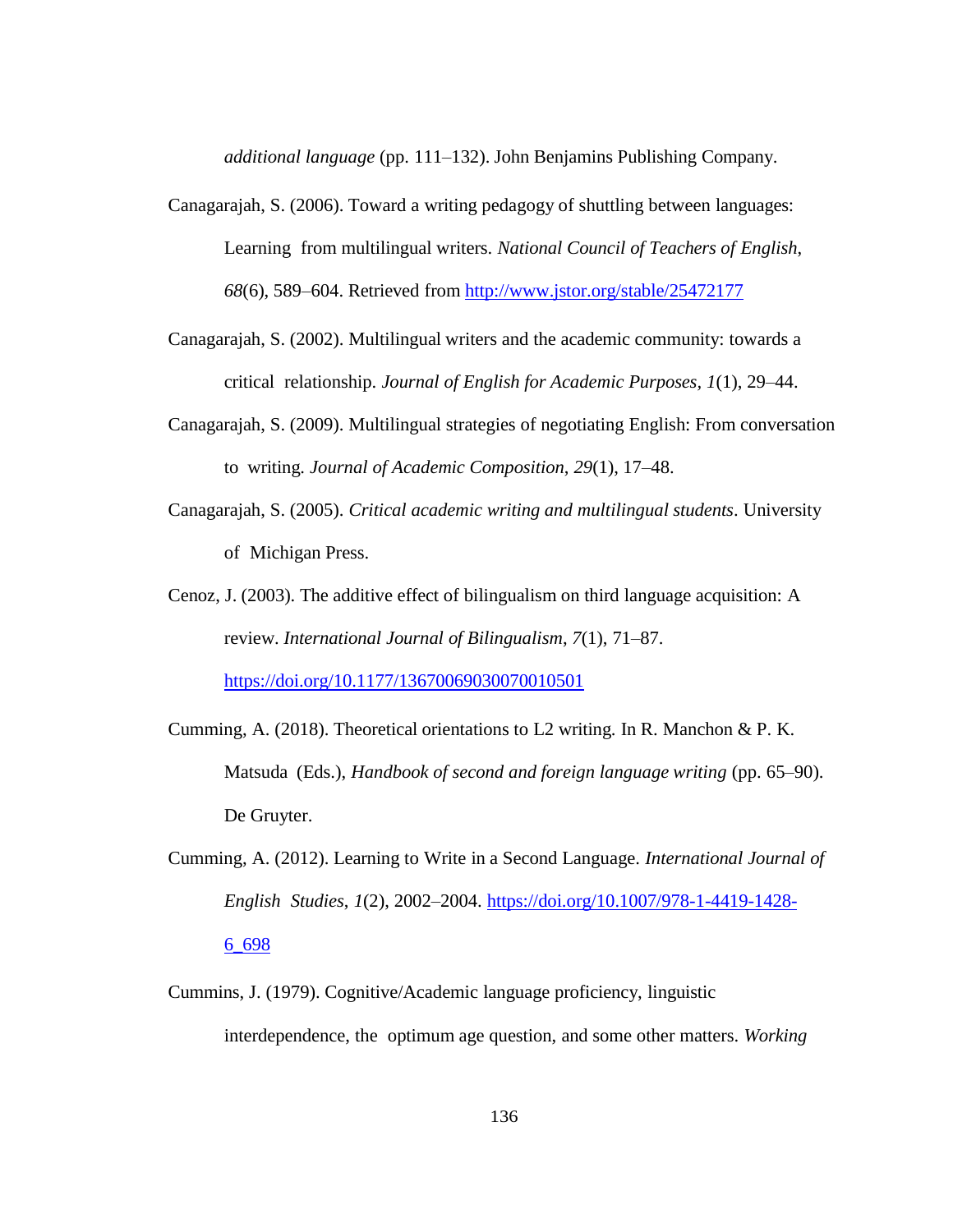*Papers on Bilingualism. Travaux de recherches sur le bilinguisme*, *19*, 197–205.

- Cummins, J. (2017). BICS and CALP: Empirical and Theoretical Status of the Distinction. In *Literacies and Language Education, Encyclopedia of Language and Education* (pp. 59– 71). Springer International Publishing. [https://doi.org/10.1007/978-3-319-02252-9\\_6](https://doi.org/10.1007/978-3-319-02252-9_6)
- Cummins, J. (2007). Research Monograph # 5 Promoting Literacy in Multilingual Contexts. *Student Achievement Division*. Retrieved from

[http://www.edu.gov.on.ca/eng/literacynumeracy/inspire/research/ESL\\_math.pdf](http://www.edu.gov.on.ca/eng/literacynumeracy/inspire/research/ESL_math.pdf)

- de Angelis, G. (2007). *Third or additional language acquisition* (Second Language Acquisition 24). Multilingual Matters Ltd.
- Emig, J. (1994). The composing process: Review of the literature. In S. Perl (Ed.), *Landmark essays on the writing process* (pp. 1–22). Hermagoras Press.
- Ferris, D. (2009). *Teaching college writing to diverse populations (The Michigan Series on Teaching Academic English in US postsecondary Programs)* (e-book). The University of Michigan Press.
- Ferris, D. (2018). L2 writers in higher education. In R. Manchon & P. K. Matsuda (Eds.), *Handbook of second and foreign language writing* (pp. 141–160). De Gruyter.
- Fitzgerald, J. (2006). Multilingual writing in preschool through 12th grade: The last 15 years. In C. MacArthur, S. Graham, & J. Fitzgerald (Eds.), *Handbook of writing research* (1st Kindle ed., p. loc. 7502 to 7912 of 10594). Guilford Press.
- Frodesen, J. (2009). The academic writing development of a generation 1.5 "Latecomer." In *Generation 1.5 in college composition* (pp. 91–104). Routledge.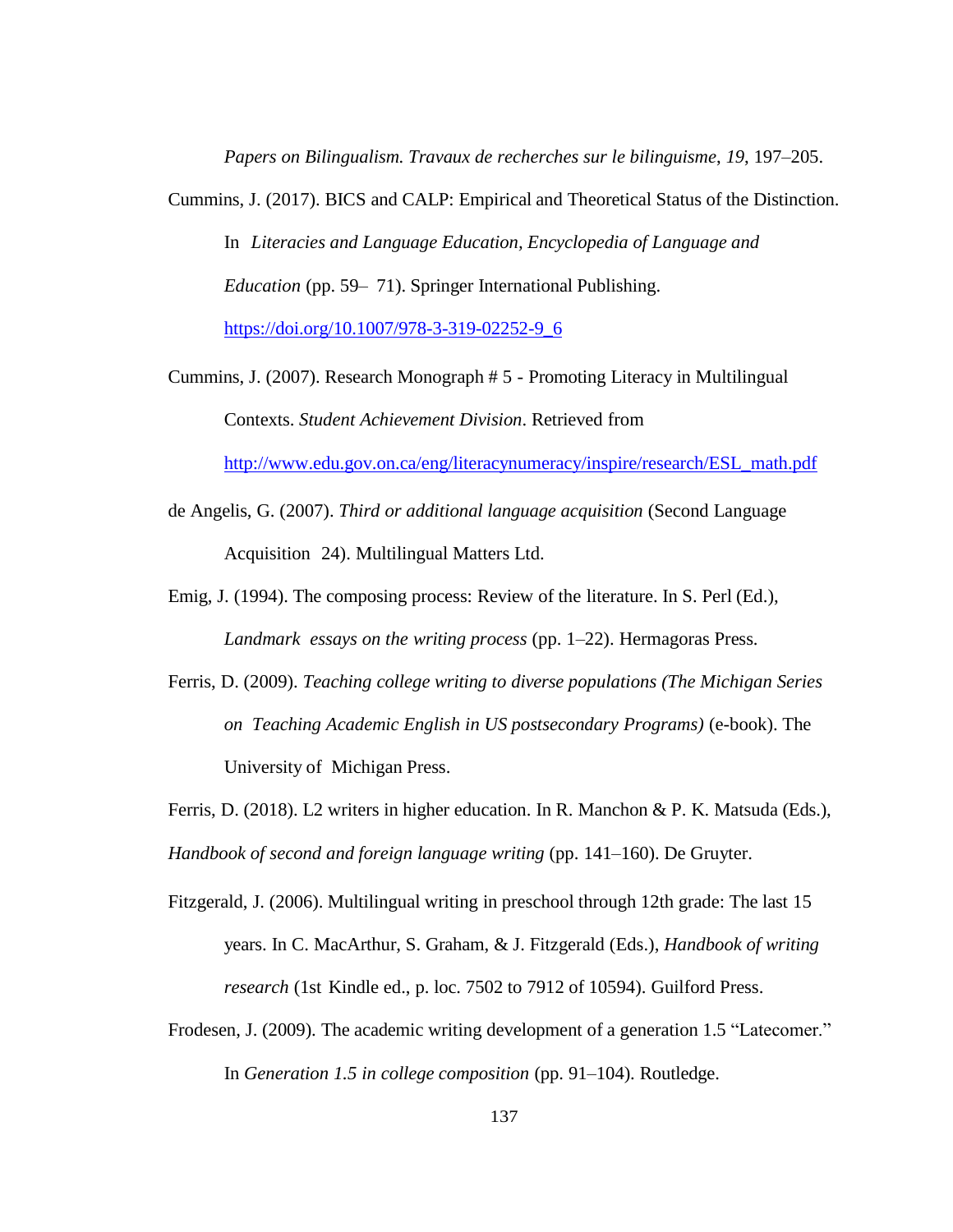Garcia, O. (2009). *Bilingual education in the twenty-first century*. Wiley-Blackwell.

- Garcia, O., & Lin, A. M. Y. (2017). Translanguaging in Bilingual Education. In O. García, A. M. Y. Lin & S. May (Eds.), *Bilingual and multilingual education* (3rd ed., pp. 118–130). Springer. [https://doi.org/10.1007/978-3-319-02258-1\\_9](https://doi.org/10.1007/978-3-319-02258-1_9)
- García, O., & Wei, L. (2014). *Translanguaging: Language, bilingualism and education* [Kindle]. Palgrave Macmillan. <https://doi.org/10.1057/9781137385765>
- Gordon, L. (2008). Writing and good language learners. In C. Griffiths (Ed.), *Lessons from good language learners* (loc. 3132 of 4186). Cambridge University Press.
- Green, S. (2013). Novice ESL writers: A longitudinal case-study of the situated academic writing processes of three undergraduates in a TESOL context. *Journal of English for Academic Purposes*, *12*(3), 180–191.

<https://doi.org/10.1016/j.jeap.2013.04.001>

Griffiths, C. (2008). Strategies and good language learners. In C. Griffiths (Ed.), *Lessons from good language learners* (loc. 1101 of 4186). Cambridge University Press.

Grosjean, F. (2008). *Studying bilinguals*. Oxford University Press.

Harklau, L. (2000). From the "Good Kids" to the "Worst": Representations of English Language Learners across Educational Settings. *TESOL Quarterly*, *34*(1), 35. <https://doi.org/10.2307/3588096>

Hirvela, A. (2011). Writing to learn in content areas: Research insights. In R. Manchon (Ed.), *Learning-to-write and writing-to-learn in an additional language* (pp. 37–59). John Benjamins Publishing Co.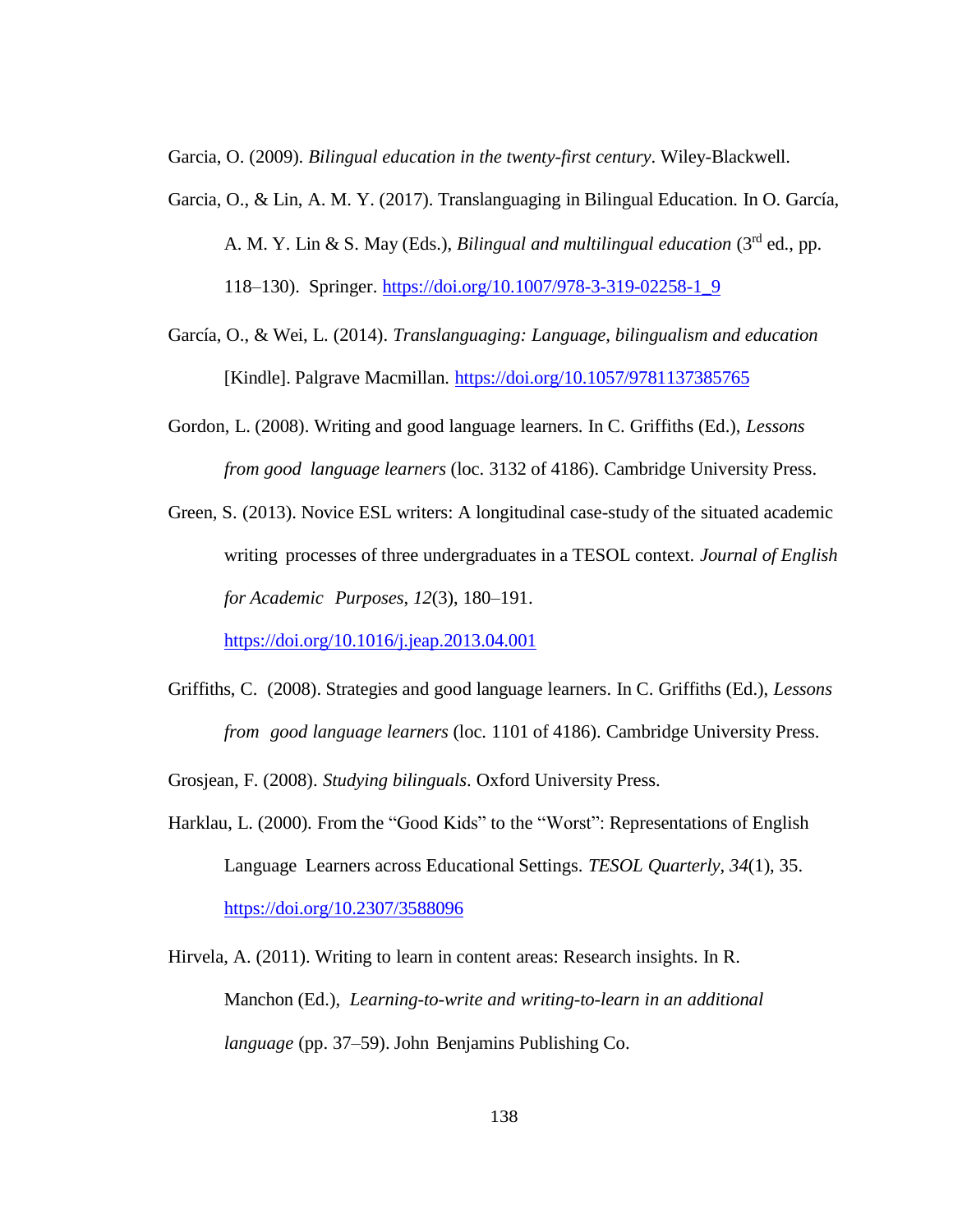- Hoffmann, C. (2001). Towards a description of trilingual competence. *The International Journal of Bilingualism*, *5*(1), 1–17.
- Horner, B., Necamp, S., & Donahue, C. (2011). Toward a multilingual composition scholarship: From English only to a translingual norm. *College Composition and Communication*, *63*(2), 269–300.<https://www.jstor.org/stable/23131585>
- Kinloch, V. F. (2005). Revisiting the Promise of Students Right to Their Own Language: Pedagogical Strategies. *College Composition and Communication, 57*(1), 83–113.
- Kinloch, V. (2009). Suspicious Spatial Distinctions. *Written Communication*, *26*(2), 154– 182.<https://doi.org/10.1177/0741088309332899>
- Kinloch, V., & Burkhard, T. (2016). Teaching writing in culturally and linguistically diverse classrooms. In C. A. MacArthur, S. Graham, & J. Fitzgerald (Eds.), *Handbook of writing research* (2nd ed.). Guilford Press.
- Lavelle, E. (2009). Writing through college: Self-efficacy and instruction. In M. N. R. Beard, D., Myhill, & J. Riley (Ed.), *The SAGE handbook of writing development* (pp. 415–423). SAGE Publications Ltd.
- Lea, M. R., & Street, B. (1998). Student writing in higher education: An academic literacies approach. *Studies in Higher Education*, *23*(2), 157–172. <http://dx.doi.org/10.1080/03075079812331380364>
- Lea, M. R., & Street, B. (2006). The "academic literacies" model: Theory and applications. *Theory into Practice*, *45*(4), 368–377. <https://www.jstor.org/stable/40071622>
- Leavy, P. (2017). *Research design*. New York: Guilford Press.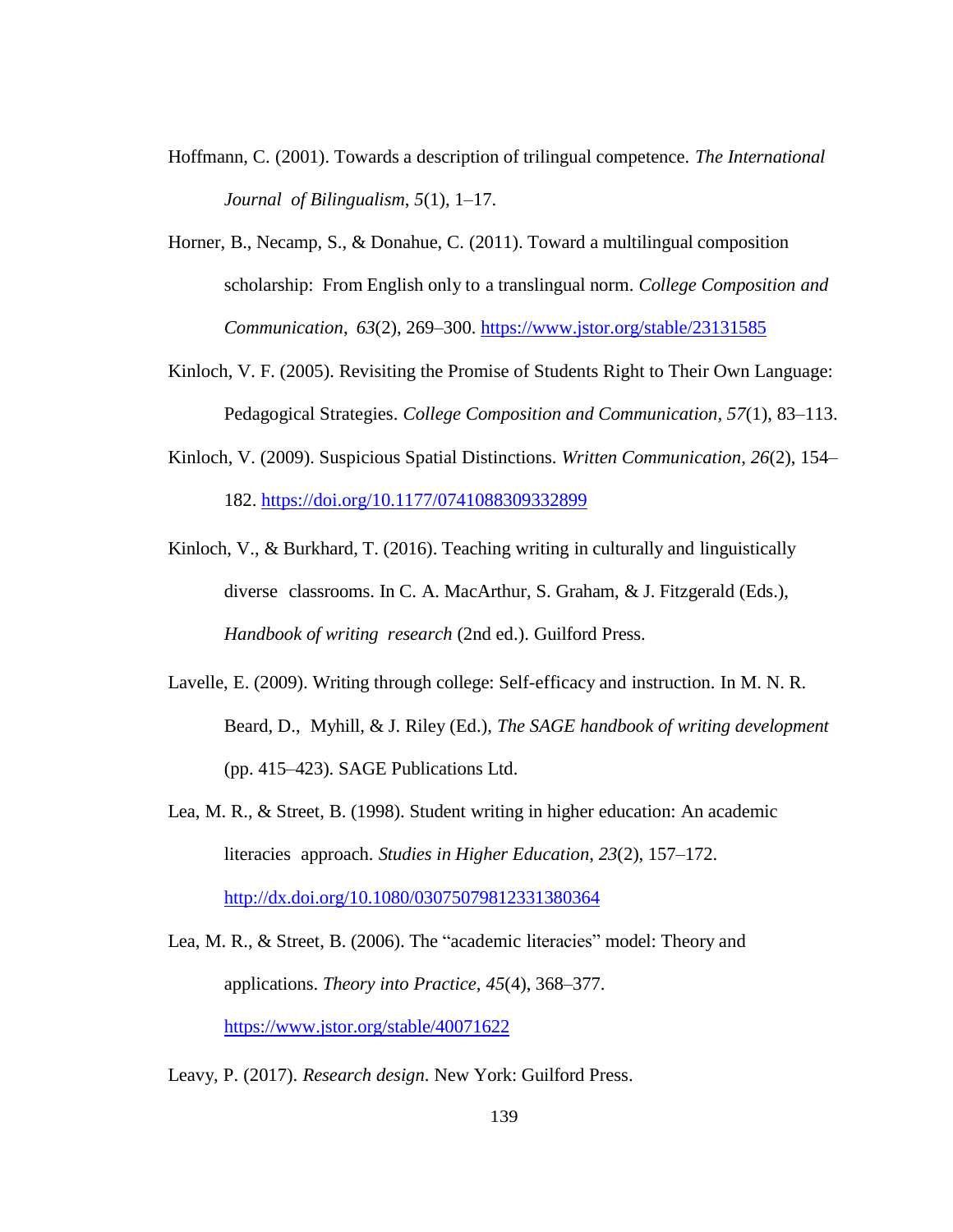- Leki, I. (2011). Learning to write in a second language: Multilingual graduates and undergraduates expanding genre repertories. In R. M. Manchón (Ed.), *Learningto-write and writing-to-learn in an additional language* (pp. 85–109). John Benjamins Publishing Co.
- Leki, I., Cumming, A., & Silva, T. (2008). *A Synthesis of research on second language writing in English*. Routledge.
- Looker, S. (2016). Writing about Language: Studying Language Diversity with First-Year Writers. *TETYC*, *44*(2), 176–198.

https://doi.org/10.1017/CBO9781107415324.004

- Lorimer-Leonard, R. (2013). Traveling literacies: Multilingual writing on the move. *Research in the Teaching of English*, *48*(1), 13–39. <https://www.jstor.org/stable/24398645>
- Manchon, R. (Ed.). (2011). *Learning-to-write and writing-to-learn in an additional language*. John Benjamins Publishing Co.
- Manchon, R., & Matsuda, P. K. (2018). *Handbook of second and foreign language writing*. De Gruyter.
- Marshall, S., Hayashi, H., & Yeung, P. (2012). Negotiating the multi in multilingualism and multiliteracies: Undergraduate students in Vancouver, Canada. *Canadian Modern Language Review/ La Revue Canadienne des Langues Vivantes*, *68*(1), 28–53. <https://doi.org/10.3138/cmlr.68.1.028>
- Merriam, S., & Tisdell, E. (2016). *Qualitative research: A guide to design and implementation*. Jossey-Bass.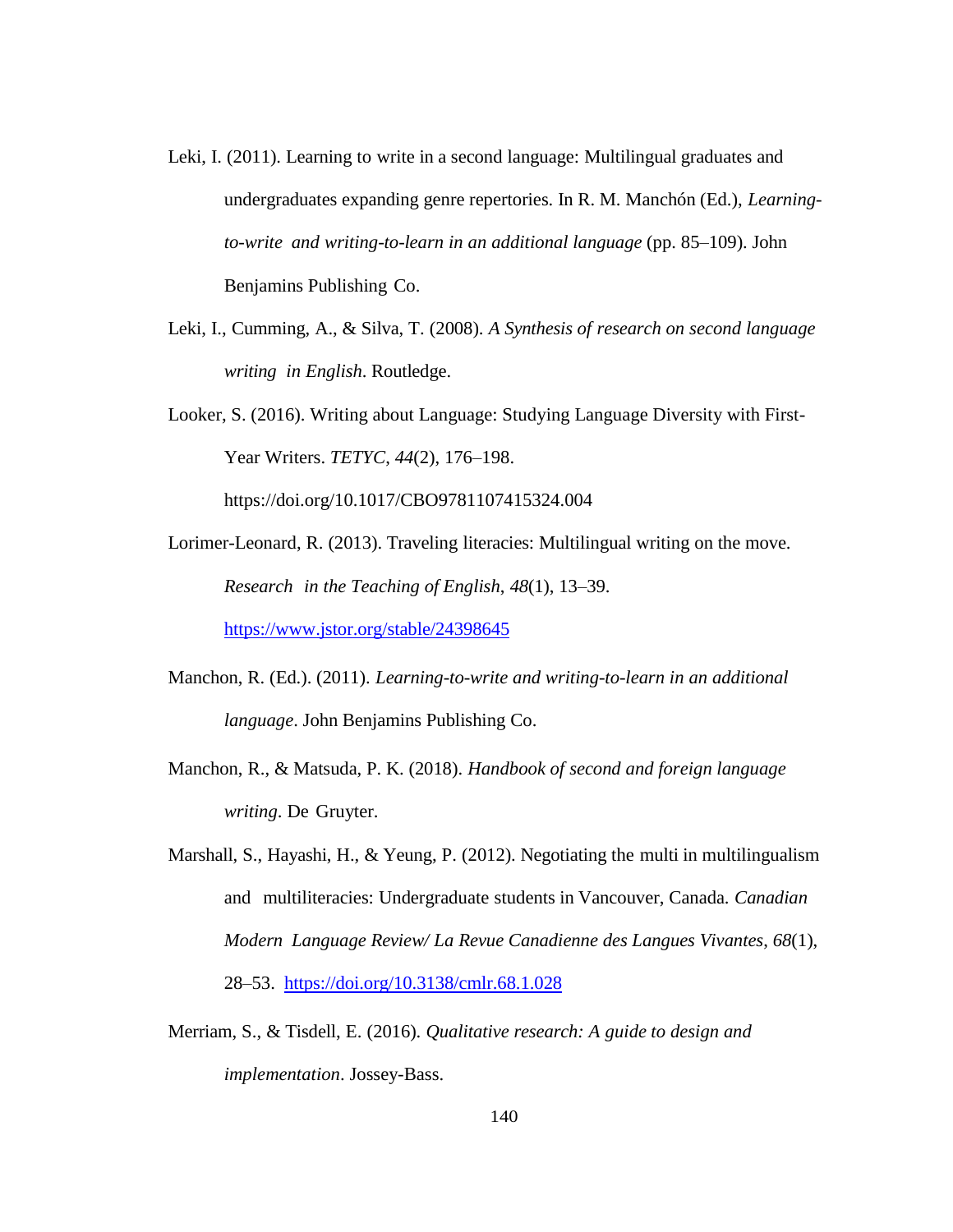- Morton, J., Storch, N., & Thompson, C. (2015). What our students tell us: Perceptions of three multilingual students on their academic writing in first year. *Journal of Second Language Writing*, *30*, 1–13.
- Paris, D. (2012). Culturally Sustaining Pedagogy: A Needed Change in Stance, Terminology, and Practice. *Educational Researcher*, *41*(3), 93–97. <https://doi.org/10.3102/0013189X12441244>
- Perl, S. (1994). The composing process of unskilled college writers (1979). In S. Perl (Ed.), *Landmark essays on writing process* (pp. 39–62). Hermagoras Press.
- Poe, M. (2013). Research on multilingual writers in the disciplines: The case of biomedical engineering. In S. Canagarajah (Ed.), *Literacy as translingual practice: Between communities and classrooms* (pp. 170–181). Routledge.
- Pomerantz, A., & Kearney, E. (2012). Beyond "write-talk-revise-(repeat)": Using narrative to understand one multilingual student's interactions around writing. *Journal of Second Language Writing*, *21*(3), 221–238. <https://doi.org/10.1016/j.jslw.2012.05.013>
- Raimes, A. (1985). What unskilled ESL students do as they write: A classroom study of composing. *TESOL Quarterly*, *19*(2), 229–256.
- Raimes, A. (1987). Language proficiency, writing ability, and composing strategies A study of ESL college student writers. *Language Learning*, *37*(3), 439–466.
- Rana, L. B. (2018). *L1 Use in L2 writing: A Case of multilingual undergraduates in a basic writing course* (Number:10788112). [Master's thesis, Minnesota State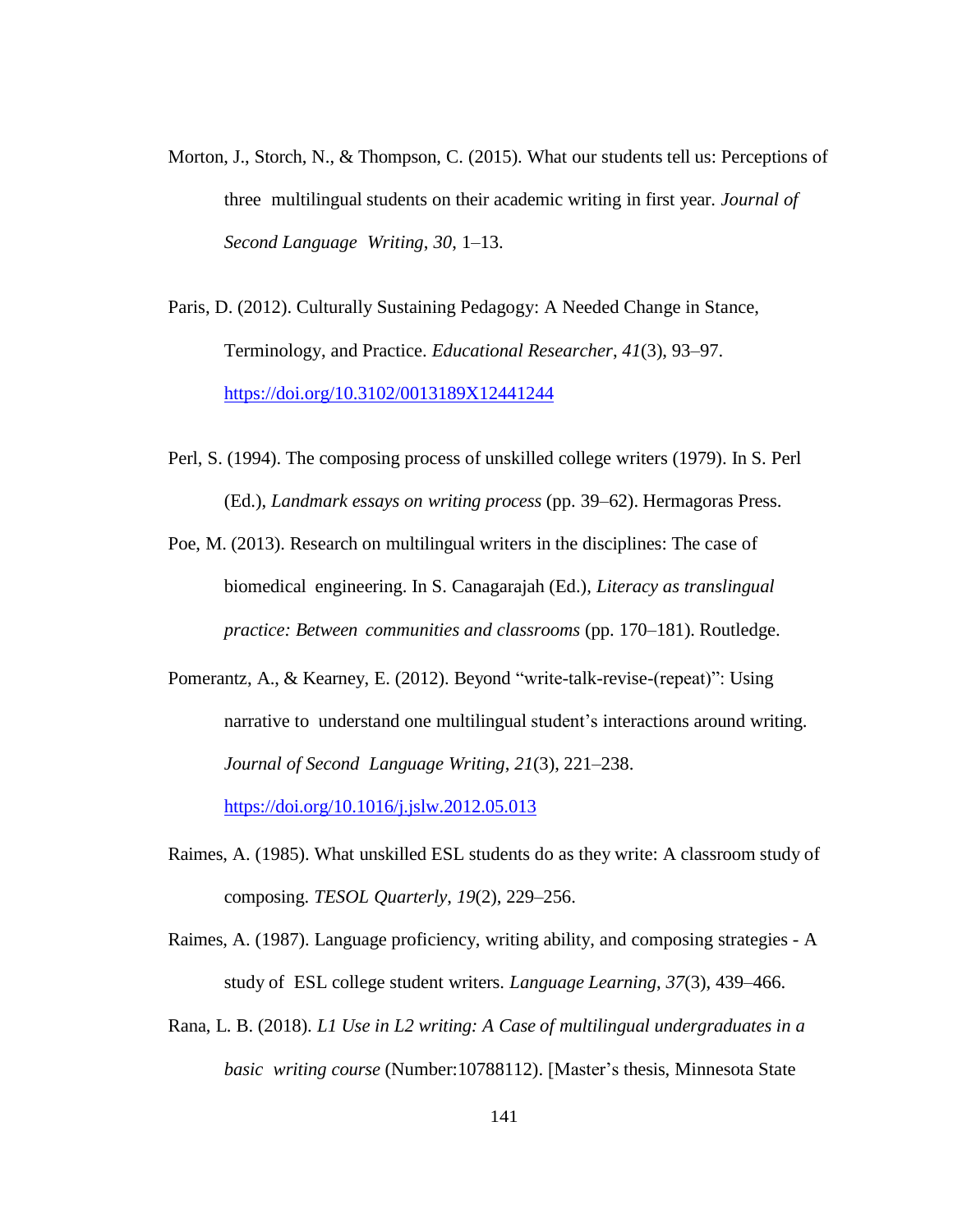University]. ProQuest.

Roberge, M., Losey, K. M., & Wald, M. (Eds.). (2015). *Teaching U.S.-educated multilingual writers*. University of Michigan Press.

Romaine, S. (1995). *Bilingualism* (2nd ed.). Blackwell.

- Saldaña, J. (2016). *The coding manual for qualitative researchers* (2nd ed.). SAGE Publications Inc.
- Singh, M. K. M. (2017). International EFL/ESL master students' adaptation strategies for academic writing practices at tertiary level. *Journal of International Students*, *7*(3), 620– 643. <https://doi.org/10.5281/zenodo.570025>
- Sommers, N. (1994). Revision strategies of student writers and experienced adult writers. In *Landmark essays on the writing process* (pp. 75–84). Hermagoras Press.
- Statistics Canada. (2017). *The Daily - Education in Canada: Key results from the 2016 Census*. Retrieved July 23, 2018, from [https://www150.statcan.gc.ca/n1/daily](https://www150.statcan.gc.ca/n1/daily-quotidien/171129/dq171129a-info-eng.htm)[quotidien/171129/dq171129a-info-eng.htm](https://www150.statcan.gc.ca/n1/daily-quotidien/171129/dq171129a-info-eng.htm)
- Statistics Canada. (2017). Immigration and ethnocultural diversity: Key results from the 2016 Census. Retrieved July 23, 2018, from [https://www12.statcan.gc.ca/census](https://www12.statcan.gc.ca/census-recensement/2011/as-sa/98-314-x/98-314-x2011001-eng.cfm#fnb2)[recensement/2011/as-sa/98-314-x/98-314-x2011001-eng.cfm#fnb2](https://www12.statcan.gc.ca/census-recensement/2011/as-sa/98-314-x/98-314-x2011001-eng.cfm#fnb2)

Statistics Canada. (2017). Immigrant languages in Canada. Retrieved November 16, 2018, from [https://www150.statcan.gc.ca/n1/en/pub/11-627-m/11-627](https://www150.statcan.gc.ca/n1/en/pub/11-627-m/11-627-m2017025-) [m2017025-](https://www150.statcan.gc.ca/n1/en/pub/11-627-m/11-627-m2017025-)[eng.pdf?st=NajuH\\_RB%0A](https://www150.statcan.gc.ca/n1/en/pub/11-627-m/11-627-m2017025-eng.pdf?st=NajuH_RB%0A)

van Weijen, D., van den Bergh, H., Rijlaarsdam, G., & Sanders, T. (2009). L1 use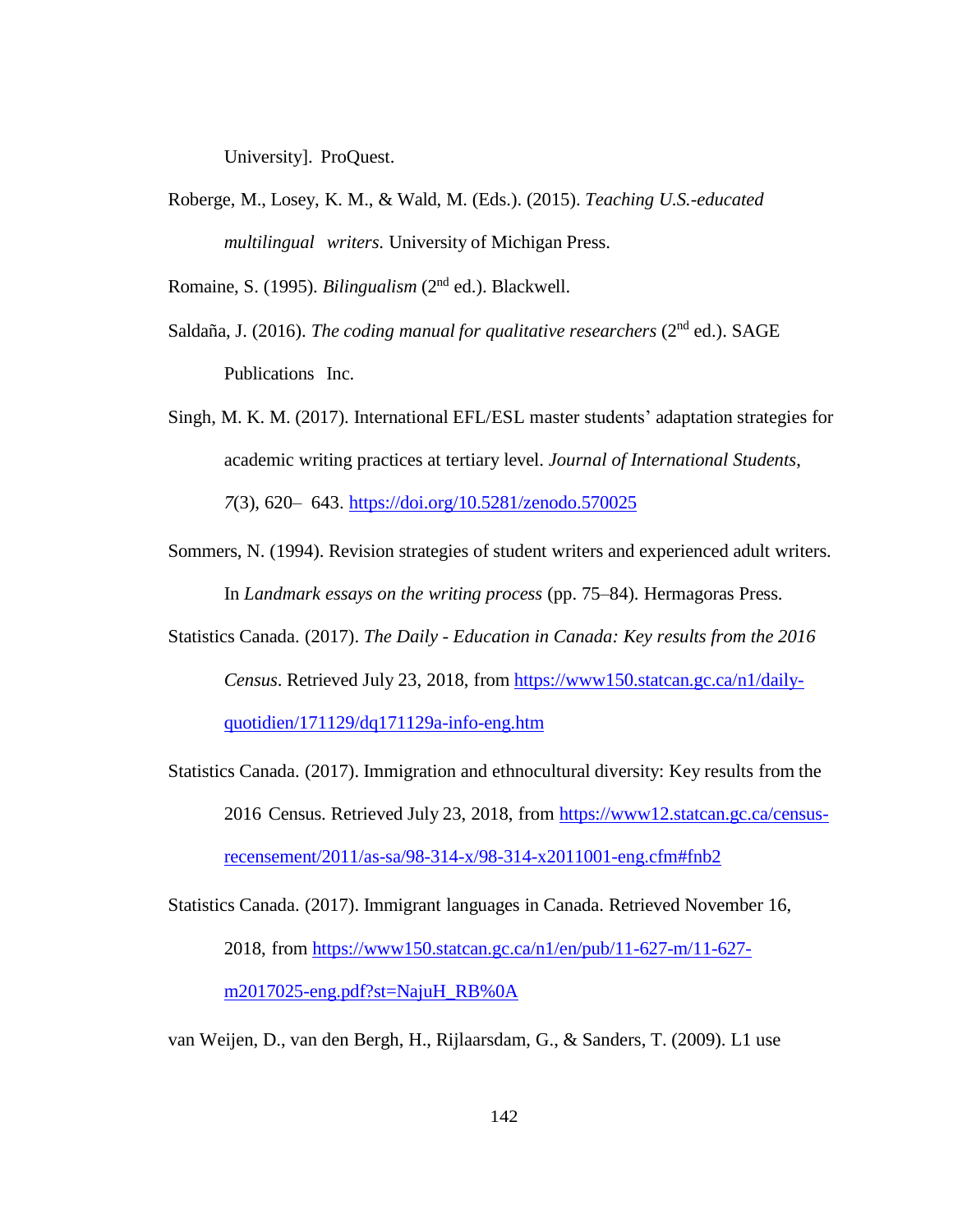during L2 writing: An empirical study of a complex phenomenon. *Journal of Second Language Writing, 18*(4), 235–250. <https://doi.org/10.1016/j.jslw.2009.06.003>

- Victori, M. (1999). An analysis of writing knowledge in EFL composing a case study of two effective and two less effective writers, *27*, 537–555.
- Wang, W., & Wen, Q. (2002). L1 use in the L2 composing process: An exploratory study of 16 Chinese EFL writers. *Journal of Second Language Writing*, *11*(3), 225–246. [https://doi.org/10.1016/S1060-3743\(02\)00084-X](https://doi.org/10.1016/S1060-3743(02)00084-X)
- Weinreich, U. (1953). *Languages in contact: Findings and problems* (9<sup>th</sup> ed.). Mouton Publishers.
- Zamel, V. (1983). The composing processes of advanced ESL students: Six case studies. *TESOL Quarterly*, *17*(2), 165. <https://doi.org/10.2307/3586647>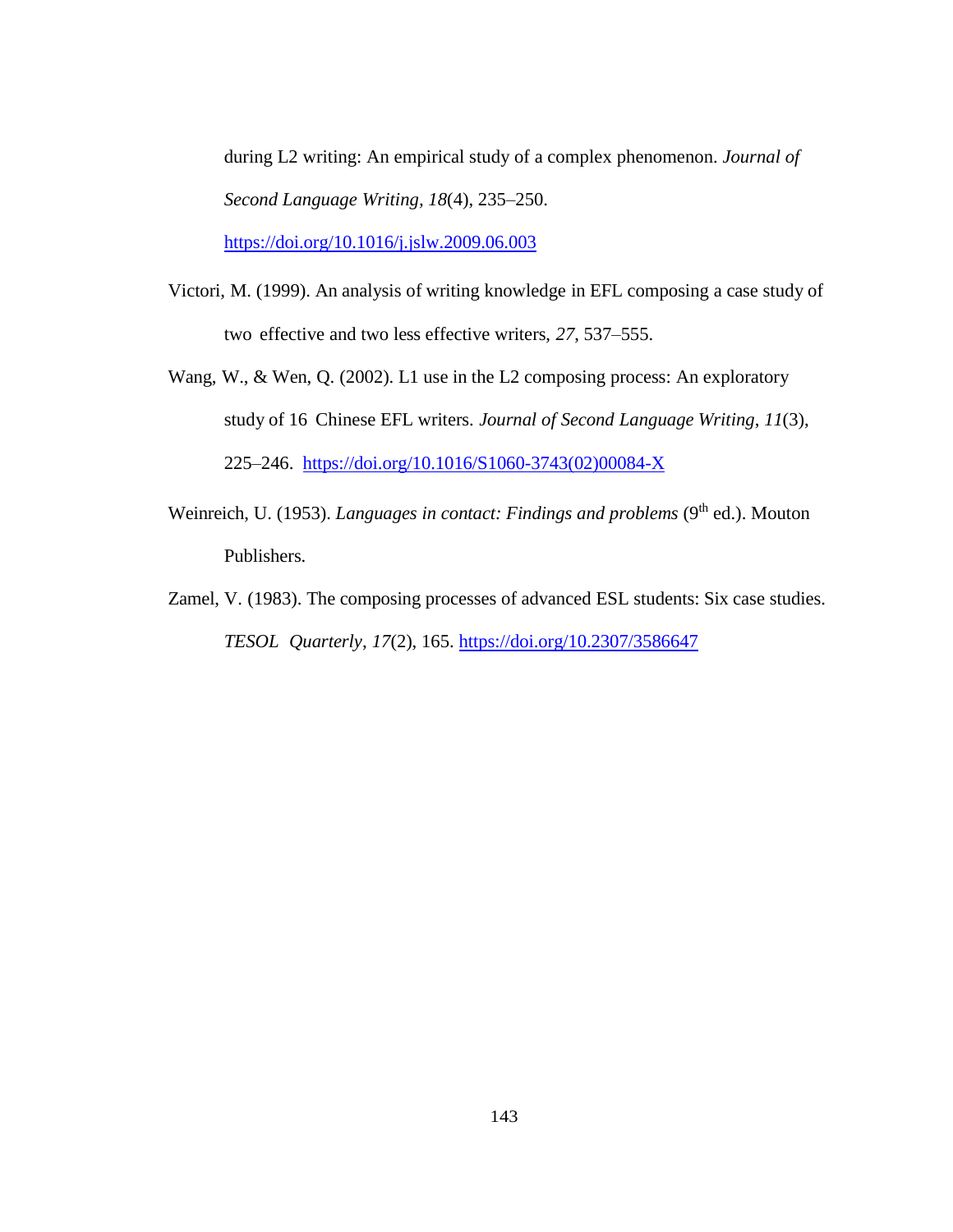## **Appendix 1: Research Instruments**

## **Selection Questions**

- 1. Are you an undergraduate student?
- 2. Do you speak at least three languages?
- 3. What language(s)have you spoken since earliest childhood?
- 4. What languages do you use today?
- 5. How old are you?

## **Interview Questions**

- How are you today?
- How is your term going?
- What year are you in?
- What is your major? Are you enjoying your major?
- I would like to hear about what you do when you are preparing to write an essay for one of your university classes.
- What steps do you take when you get ready to write an essay?
- What actions do you typically take in terms of preparing materials, resources or your workspace? Do you go to a different place or do anything specific?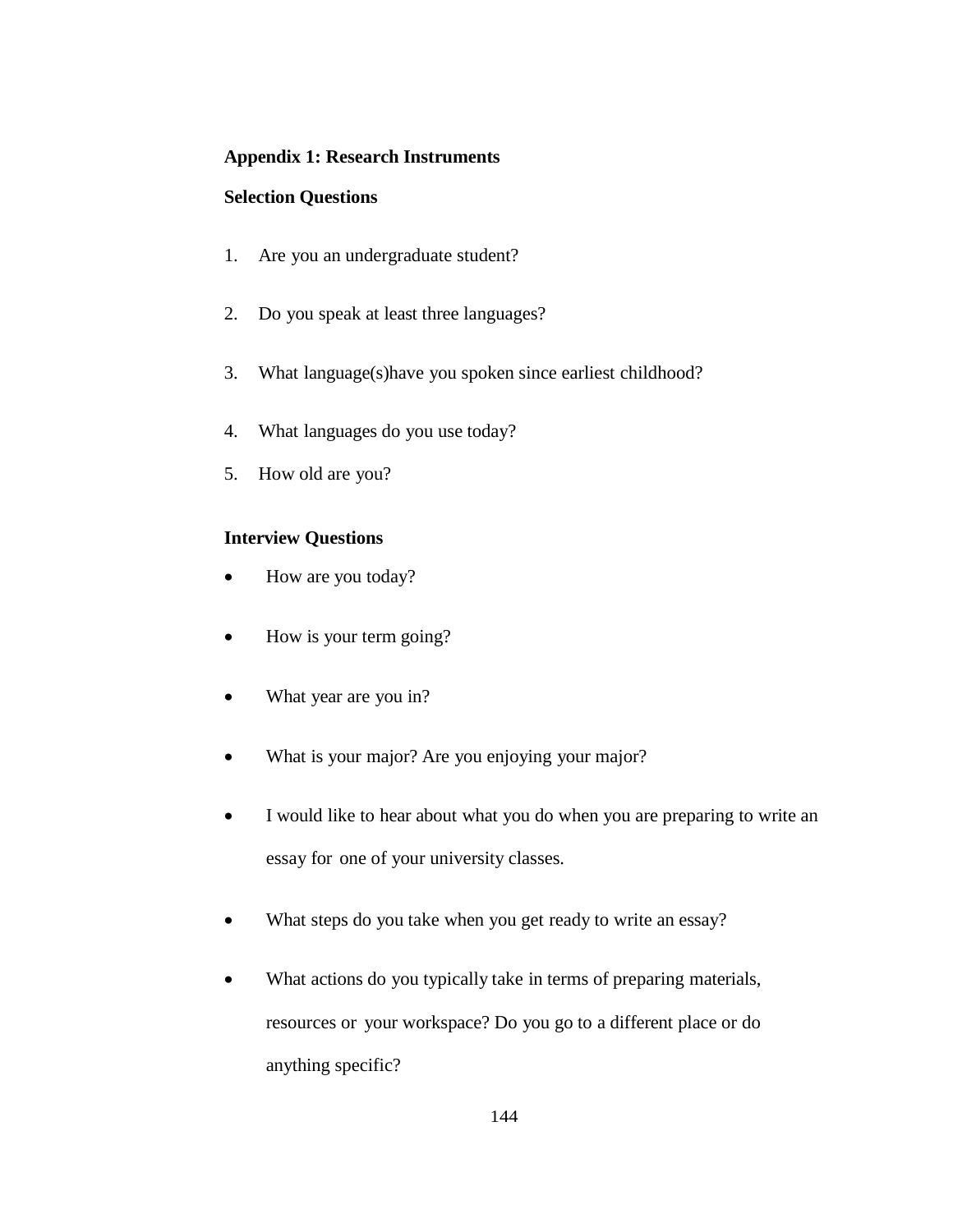- Once your workspace and resources are set up, do you plan what you are going to write or do you just sit down and write?
- Do you write an outline in advance? If yes, why? If not, why not?
- Do you look for journal articles before writing? Do you read journal articles and take notes on them before writing? If you use journal articles, where do you get them? Tell me more about this.
- How do you go about writing the different sections of your essay? How do you go about writing the introduction? How do you go about writing the conclusion? Tell me more about how you write the different sections of your essay.
- When you feel you are done with your essay, do you revise it? If you revise it, how do you do this? Do you use software? Do you get help from a friend or go to the writing centre? Do you do anything else?
- In your opinion, what are the most important steps in writing a university essay? Why are these steps important to you?
- Since you speak different languages, do you feel this helps you write university essays or makes it more difficult for you?
- In your opinion, how does speaking multiple languages affect your university writing? Do you feel it has a positive effect, no real effect, or a negative effect?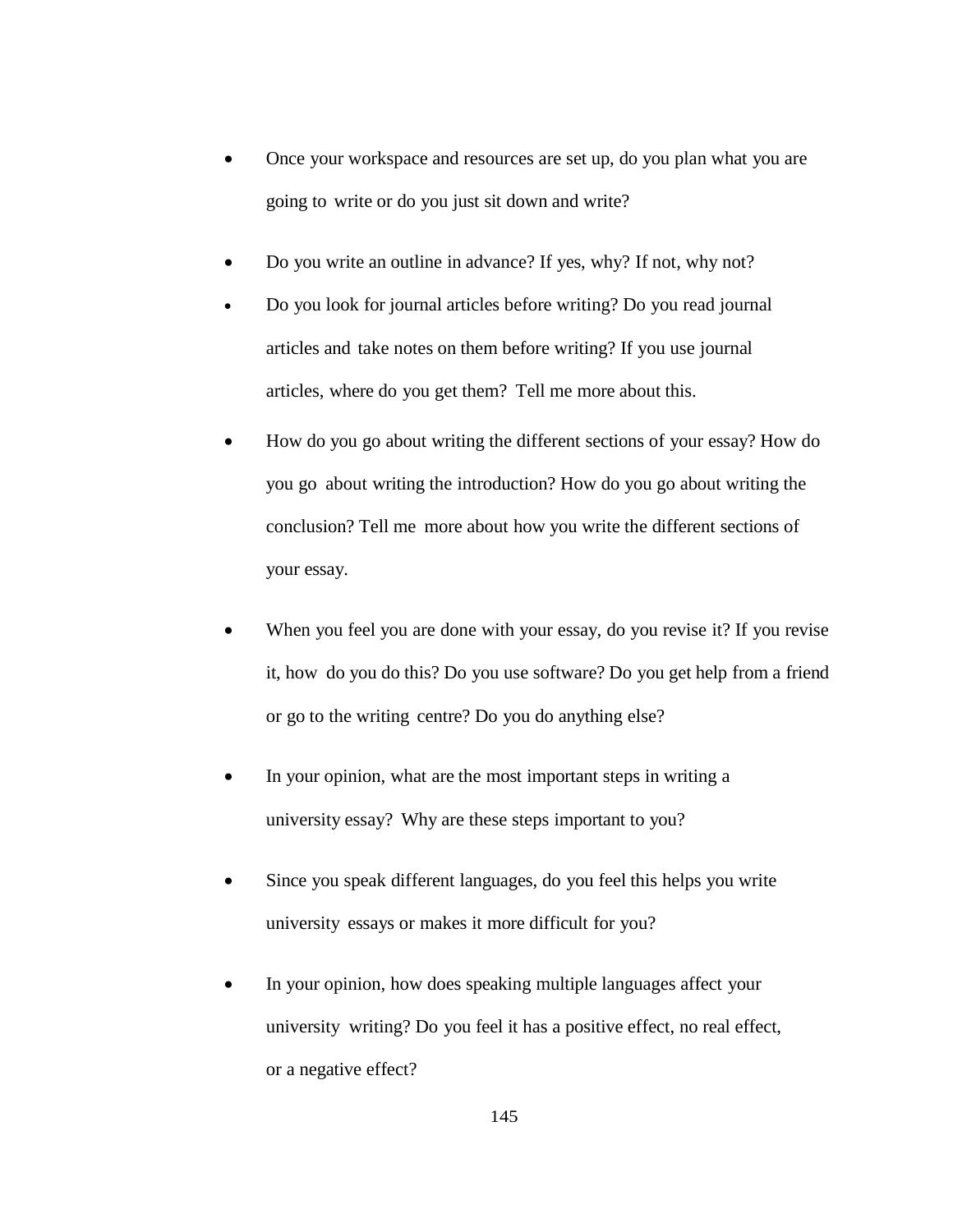- Can you tell me about anything you have done or learned that has improved your university essays?
- Do you follow any specific strategies or techniques in writing your essays? If so, where did you learn these strategies?
- Do you translate from one language to another while writing?
- Do you think in English or in another language when you write?
- How do you think having more than one language increases your ability to move from one language to another?
- What advantages do you perceive multilingualism brings you? What advantages or disadvantages?
- Tell me specifically how you went about composing on your assignment.
- Tell me how you started with this assignment, and then what did you do?
- How did your strategies change between the two assignments?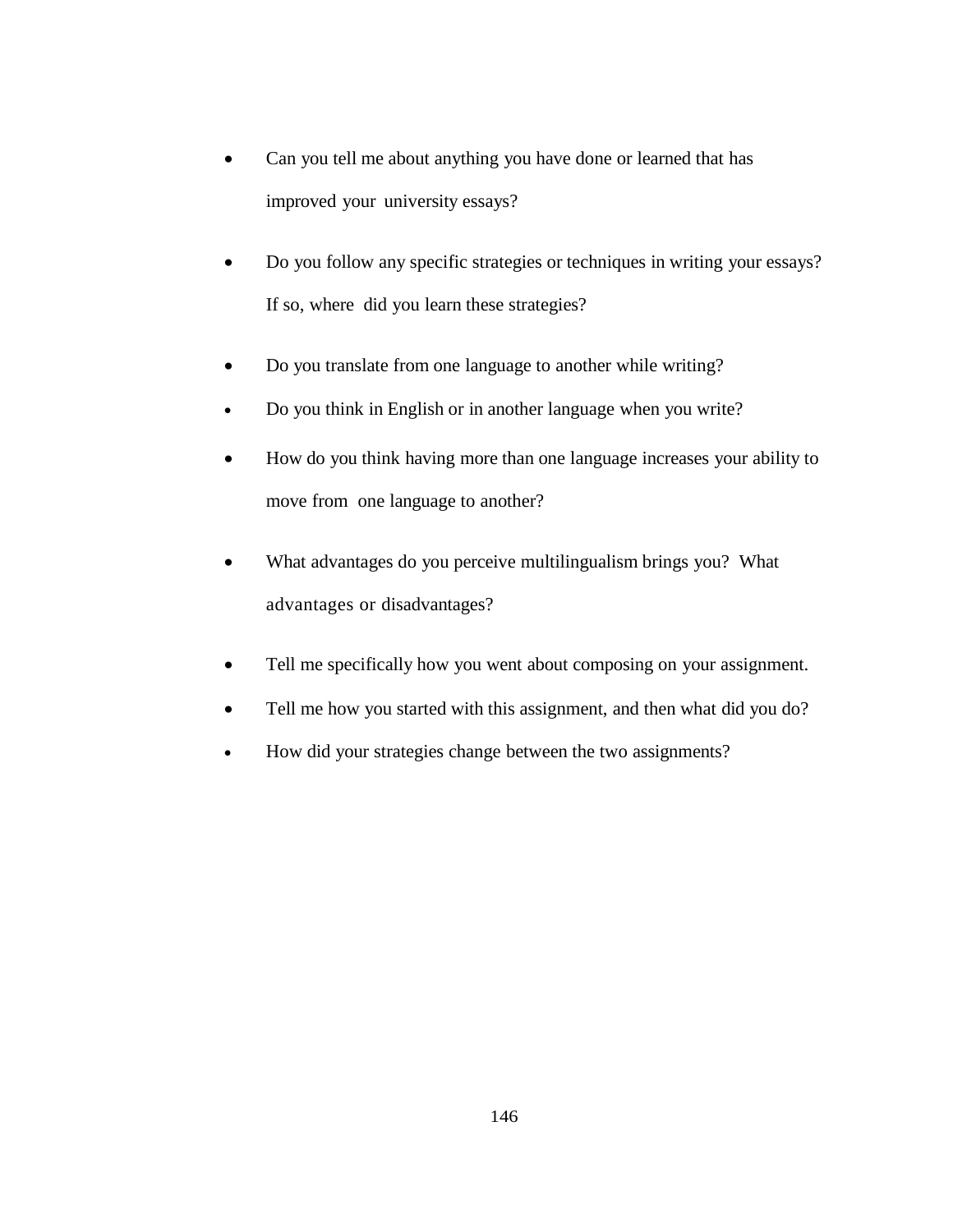### **Appendix 2: Recruitment Script**

Hello,

My name is Tessa Troughton, and I am a student in the Faculty of Education at Memorial University of Newfoundland. I am conducting a research project called The Composing Process of Multilingual Undergraduate Students for my master's degree under the supervision of Dr. Cecile Badenhorst, Associate Professor, Faculty of Education, Memorial University of Newfoundland. The purpose of the study is to investigate the composing process of multilingual undergraduate students at Memorial University of Newfoundland.

I am contacting you to invite you to participate in an online interview in which you will be asked to explain what you do when you have to write an essay for one of your classes. Participation will require 75 minutes of your time and will be held via Google Hangout or Skype and email.

To participate in this study, you must be between the ages of 18 and 70, speak at least three languages, and be an undergraduate (Bachelor's) level student at the Memorial University of Newfoundland.

If you are interested in participating in this study, please contact me to arrange a meeting time.

If you have any questions about me or my project, please contact me by email at ….

If you know anyone who may be interested in participating in this study, please give them a copy of this information.

Thank you in advance for considering my request.

## Tessa Troughton

The proposal for this research has been reviewed by the Interdisciplinary Committee on Ethics in Human Research and was found to be in compliance with Memorial University's ethics policy. If you have ethical concerns about the research, such as your rights as a participant, you may contact the Chairperson of the ICEHR at [icehr.chair@mun.ca](mailto:%20icehr.chair@mun.ca) or by telephone at 709-864- 2861.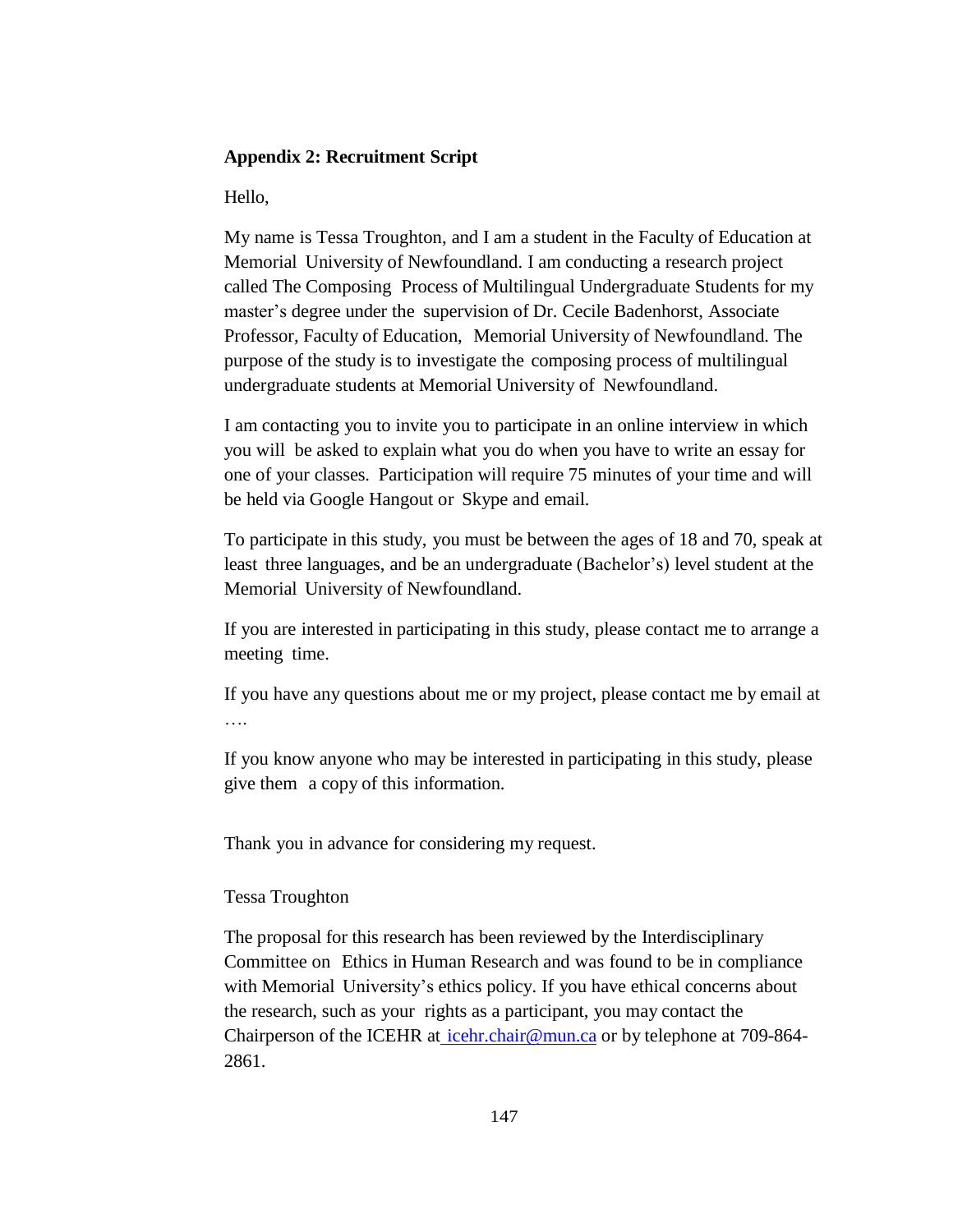### **Appendix 3: Informed Consent Form**

Title: The Composing Process of Multilingual Undergraduate Students Researcher: Tessa Troughton, Candidate in MEd, Curriculum, Teaching and Learning

Supervisor(s): Dr. Cecile Badenhorst; Associate Professor; Faculty of Education; Memorial University of Newfoundland

You are invited to take part in a research project entitled, "*The Composing Process of Multilingual Undergraduate Students".*

This form is part of the process of informed consent. It should give you the basic idea of what the research is about and what your participation will involve. It also describes your right to withdraw from the study. In order to decide whether you wish to participate in this research study, you should understand enough about its risks and benefits to be able to make an informed decision. This is the informed consent process. Take time to read this carefully and to understand the information given to you. Please contact the researcher, Tessa Troughton, if you have any questions about the study or would like more information before you consent.

It is entirely up to you to decide whether to take part in this research. If you choose not to take part in this research or if you decide to withdraw from the research once it has started, there will be no negative consequences for you, now or in the future.

### **Introduction:**

I am a master's student in the Master of Education program in Curriculum, Teaching and Learning in the Faculty of Education at Memorial University of Newfoundland. As part of my master's thesis, I am conducting unfunded research under the supervision of Dr. Cecile Badenhorst in the Faculty of Education.

#### **Purpose of Study:**

The current research is an exploratory study of multilingual undergraduate students' composition process and strategies. The objective of the study is to investigate the composing process of multilingual undergraduate students at Memorial University of Newfoundland. The data collected will be interpreted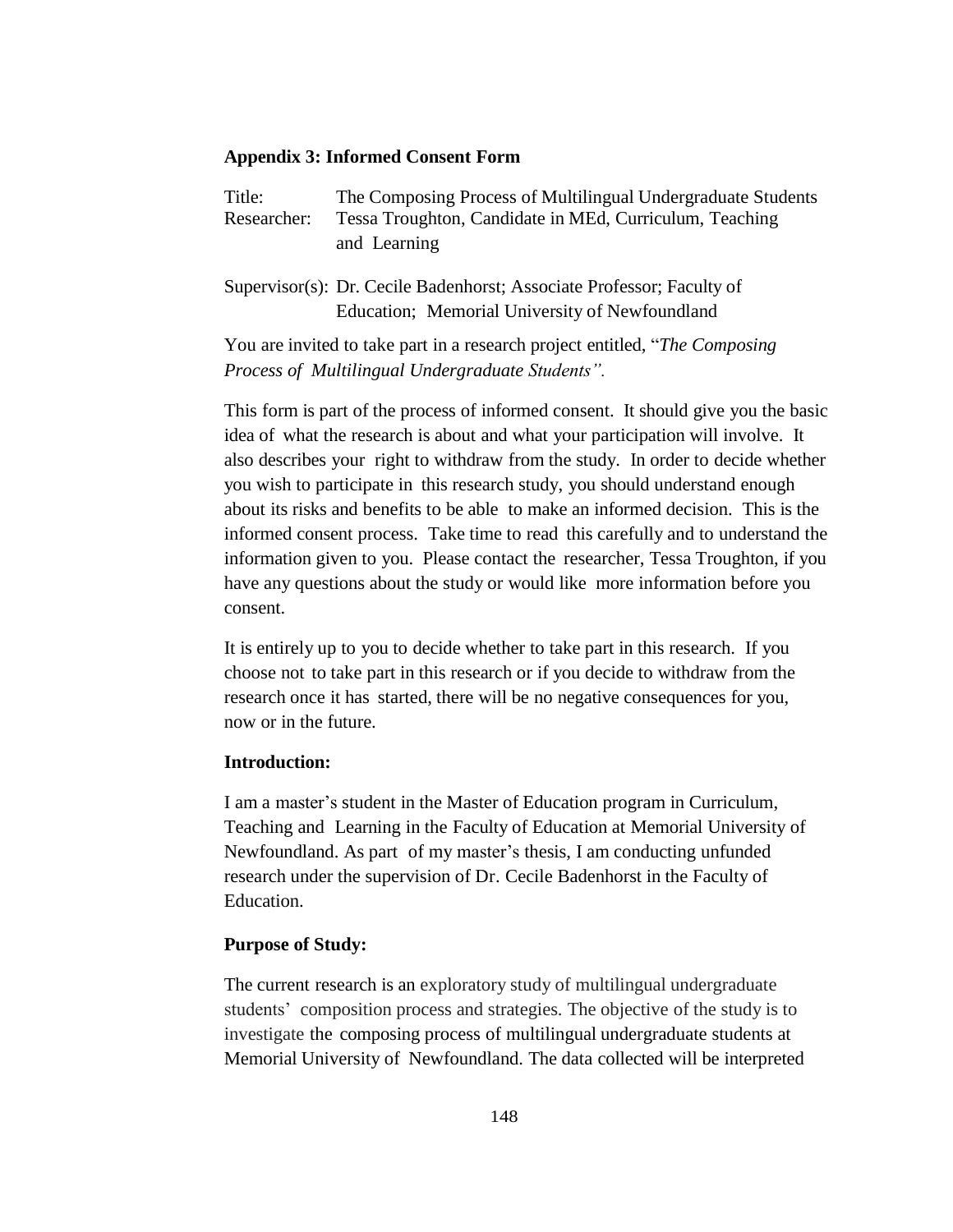through the conceptual framework of fluid multilingualism (Canagarajah, 2002; Canagarajah, 2006) to critically analyze the composition needs of Canada's postsecondary students.

### **What You Will Do in this Study:**

In this study, you will be asked to describe the process that you go through when you write a university essay. You will be asked to describe in detail what you do, how you plan and manage your work on an essay. You will be asked to meet me in a video- conference, talk to me about these things and explain your composition process to me.

### **Length of Time:**

The video-conference interview will take 45 minutes. I will follow up with another email that may take you 30 minutes to answer. The total time commitment required to participate in this study is 75 minutes.

### **Compensation:**

A \$20 gift card to Tim Horton's will be offered to you after participation.

## **Withdrawal from the Study:**

You may withdraw from the study at any time by informing the researcher via email, phone or video-conference. If you choose to withdraw, the notes from your interview will be destroyed.

You may also choose to have your data removed from the study after the data collection has ended until November 1, 2019.

### **Possible Benefits:**

a) You may enjoy telling your story to the researcher. You may enjoy the attention and the audience. If this is the case, then telling the story of your writing experience to the researcher could be of benefit to you.

b) The scholarly community and, ultimately, society as a whole, will benefit from you telling your story in the interview, as it will be anonymized and shared in the form of a publication. As such, the scholarly community and society will be able to benefit from each participant's lived experiences of composition.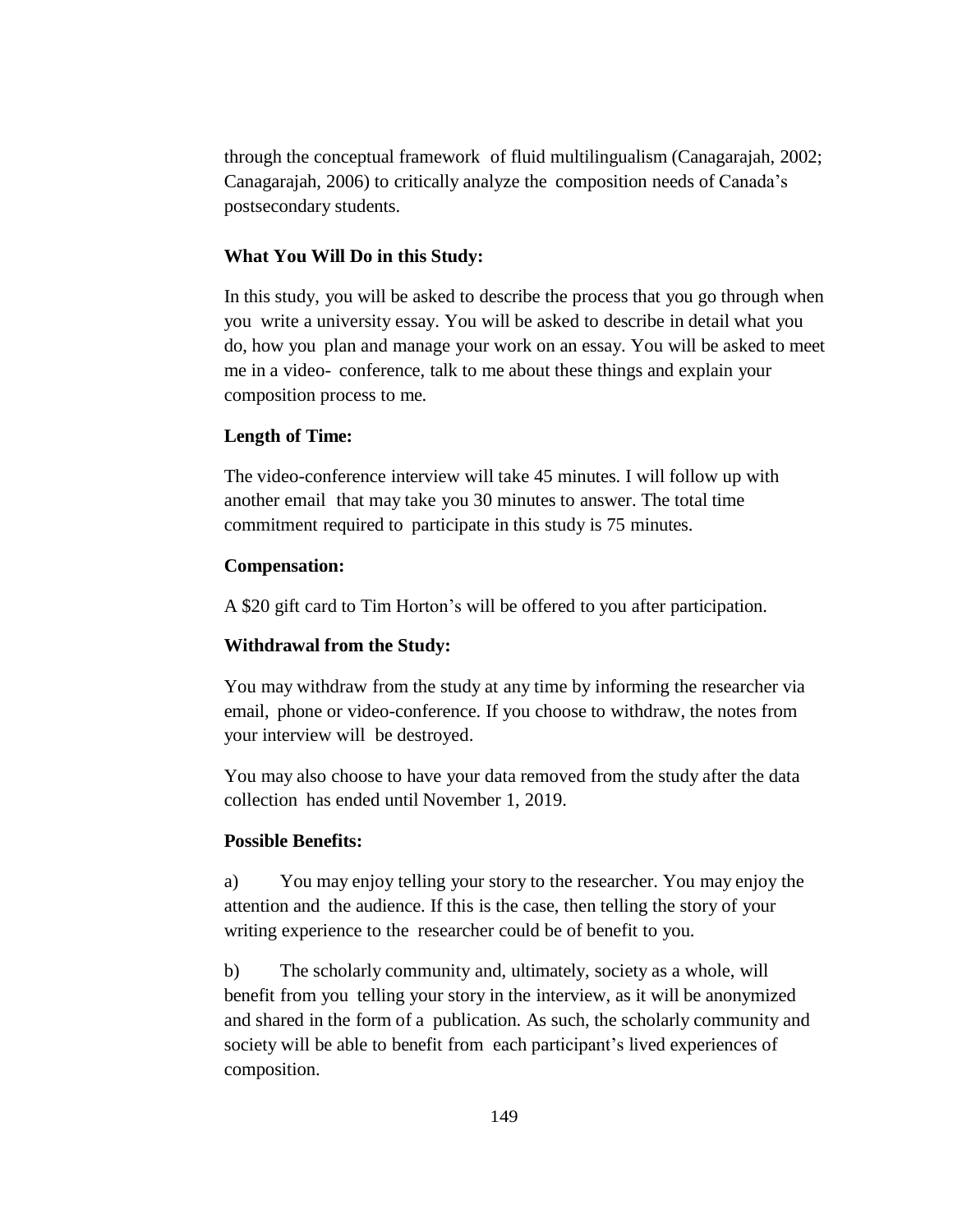### **Possible Risks:**

Potential harms due to participation in this study could include psychological stress if your interview causes you to relive stressful events or experience anxiety. I will give you the contact information for the Student Wellness and Counselling Centre in the event that you experience distress (see below). If this interview brings up topics which make you feel strong emotional reactions, please contact The Student Wellness and Counselling Centre for support at the contact below or call the community mental health support numbers below.

The Student Wellness and Counselling Centre (SWCC) Hours:

Monday - Friday 8:30 AM - 4:30

PM (Summer Hours 8:30 AM -

4:00 PM)

Appointments can be made in person or by telephone, 864-8500 (Option

#2). Student Wellness and Counselling Centre

5th Floor University Centre, UC-

5000 Memorial University of

Newfoundland St. John's, NL

A1C 5S7

If you have urgent mental health concerns, you may wish to contact the following community-based services:

- 24-hour mental health crisis line: 737-4668 (local) or 1-888-737-4668 (province- wide)
- Mobile Crisis Response Team: 1-888-737-4668 St. John's Region
- Psychiatric Assessment Unit: 777-3021 or 777-3022 24-hour Walk-in Crisis Service at the Waterford Hospital Site on Waterford Bridge Rd.
- Health Sciences Emergency Department on Columbus Drive in St. John's 777- 6335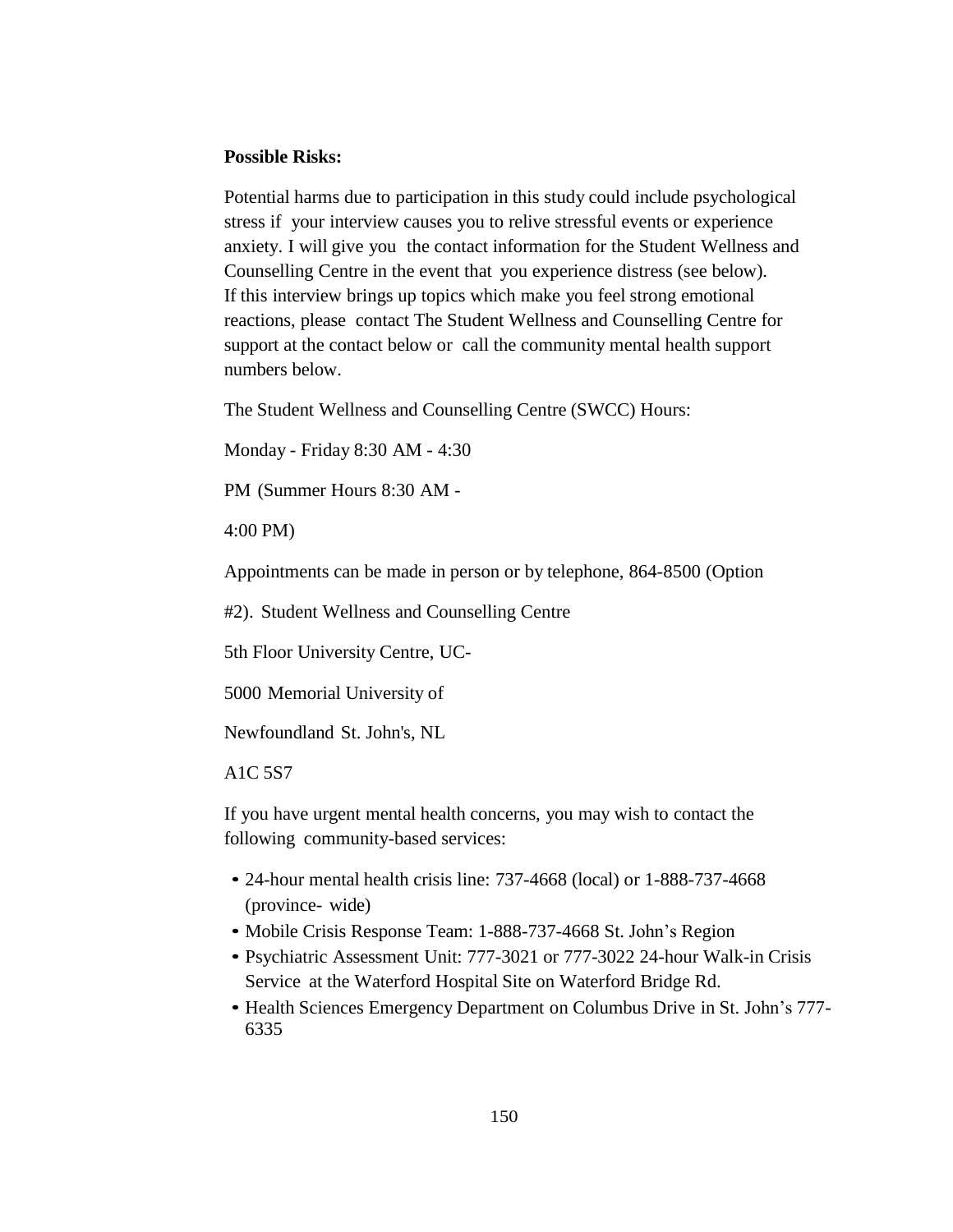### **Confidentiality:**

The ethical duty of confidentiality includes safeguarding participants' identities, personal information, and data from unauthorized access, use, or disclosure. In order to protect your identity, I will separate your name and any identifying information from your interview recording and transcript. Although the data from this research project will be published and presented at conferences, the data will be reported in an anonymized manner so that it will not be possible to identify individuals. Further, the consent forms will be stored separately from the interview transcript, so that it will not be possible to associate a name with any given set of responses.

#### **Anonymity:**

Anonymity refers to protecting participants' identifying characteristics, such as name or description of physical appearance. Every reasonable effort will be made to ensure your anonymity. You will not be identified in publications without your explicit permission.

#### **Use, Access, Ownership, and Storage of Data:**

Data will be stored according to the Memorial University protocol, as follows: three copies of the transcribed interviews will be retained in password protected files. The data will be located in a Dropbox file, an external hard drive, and a Google drive file. The data will be backed up after every change to the file. The contingency plan for restoring lost data is to get a copy of the files from one of the two other locations. Consent forms will be scanned and stored electronically in three locations. The researcher will be the only person with access to the data. Data will be kept for a minimum of five years, as required by Memorial University's policy on Integrity in Scholarly Research.

#### **Third-Party Data Collection and/or Storage:**

Data collected from you as part of your participation in this project will be hosted and/or stored electronically by Dropbox and Google Drive and is subject to their privacy policy, and to any relevant laws of the country in which their servers are located. Therefore, anonymity and confidentiality of data may not be guaranteed in the rare instance, for example, that government agencies obtain a court order compelling the provider to grant access to specific data stored on their servers. If you have questions or concerns about how your data will be collected or stored, please contact the researcher and/or visit the provider's website for more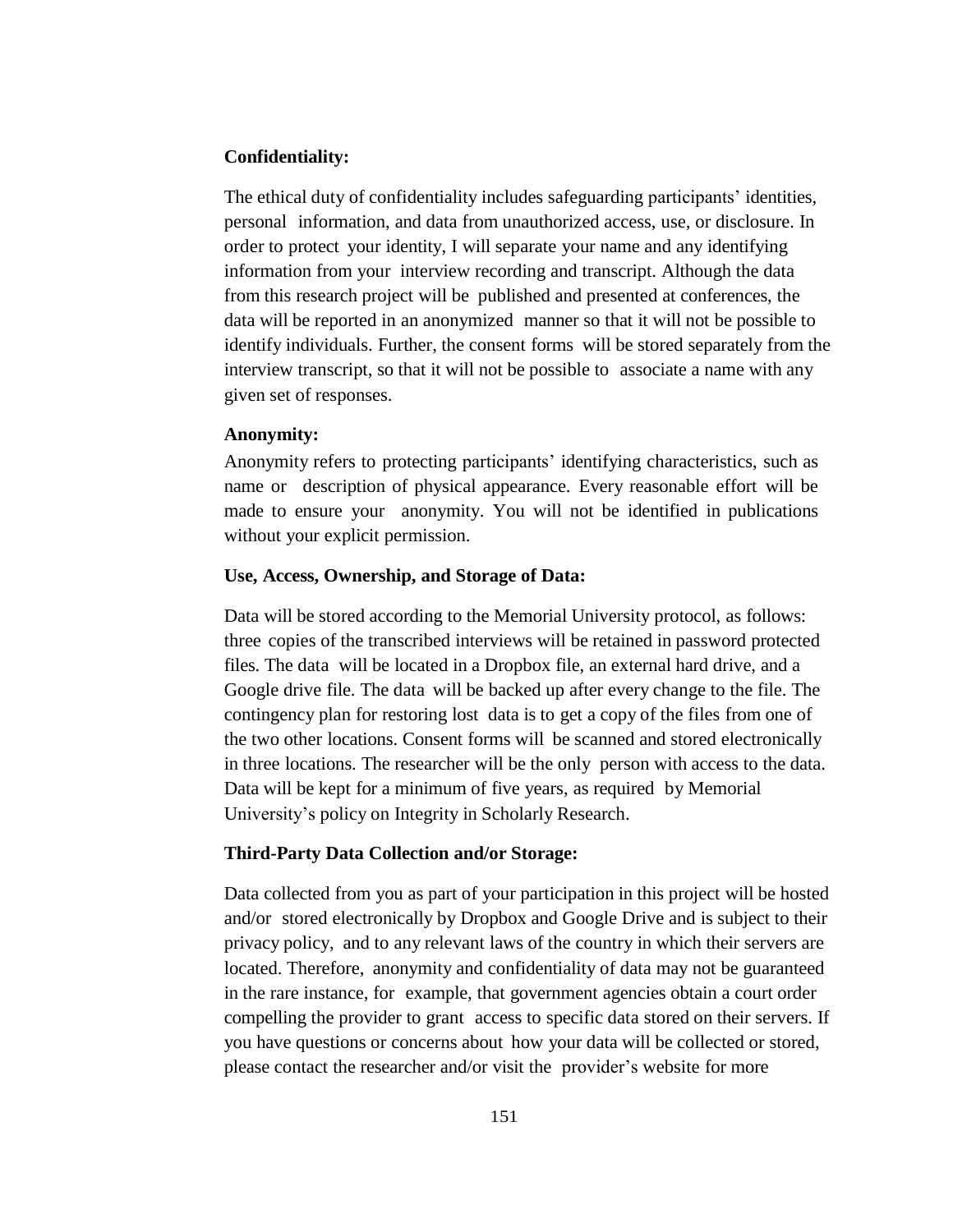information before participating. The privacy and security policy of the thirdparty hosting data collection and/or storing data can be found at: <https://www.dropbox.com/security> and [https://www.google.com/drive/terms-of](https://www.google.com/drive/terms-of-service/)[service/](https://www.google.com/drive/terms-of-service/)

## **Reporting of Results:**

The data will be reported only in an aggregated and/or summarized form. The data will be shared with the public through my master's thesis, and potentially, through the publication of peer-reviewed journal articles. Upon completion, my thesis will be available at Memorial University's Queen Elizabeth II library, and can be accessed online at: <http://collections.mun.ca/cdm/search/collection/theses>

## **Sharing of Results with Participants:**

After the project is complete, the link to my master's thesis will be shared with the participants by email.

## **Questions:**

You are welcome to ask questions before, during, or after your participation in this research. If you would like more information about this study, please contact:

Tessa Troughton, Candidate in MEd, Curriculum, Teaching and Learning; tet451@mun.ca; 289-356-0529 or Dr. Cecile Badenhorst; Associate Professor; Faculty of Education; Memorial University of Newfoundland, [cbadenhorst@mun.ca](mailto:cbadenhorst@mun.ca)

# *OPTION 1 - hardcopy consent form:*

## **Consent:**

Your signature on this form means that:

- · You have read the information about the research.
- · You have been able to ask questions about this study.
- · You are satisfied with the answers to all your questions.
- · You understand what the study is about and what you will be doing.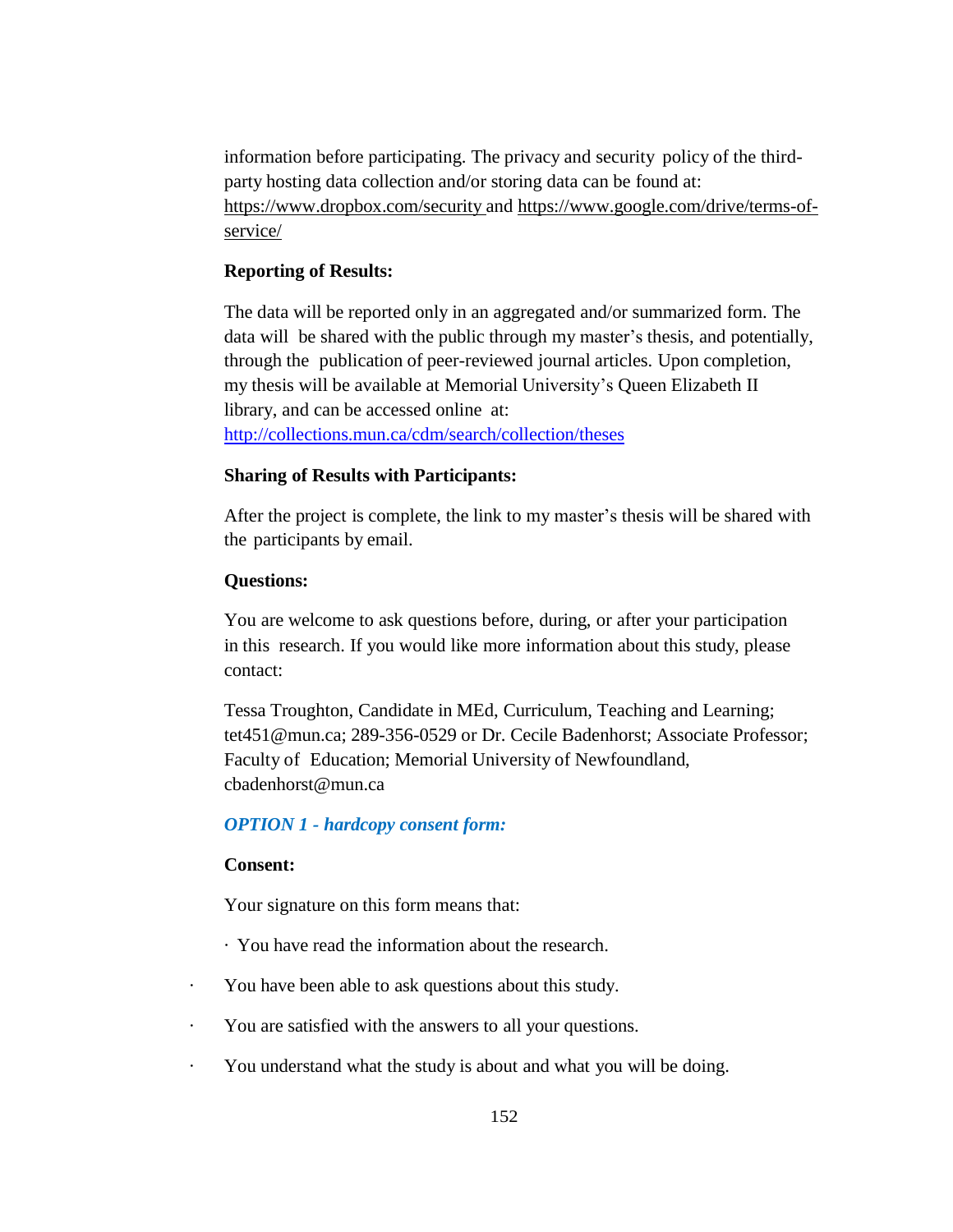· You understand that you are free to withdraw participation in the study without having to give a reason, and that doing so will not affect you now or in the future.

· You understand that if you choose to end participation during data collection, any data collected from you up to that point will be retained by the researcher, unless you indicate otherwise.

· You understand that if you choose to withdraw **after** data collection has ended, your data can be removed from the study up to August 1, 2019.

By signing this form, you do not give up your legal rights and do not release the researchers from their professional responsibilities.

| I agree to be audio-recorded            | Yes | No. |
|-----------------------------------------|-----|-----|
| I agree to the use of direct quotations | Yes | No. |

### **Your Signature Confirms:**

I have read what this study is about and understood the risks and benefits. I have had adequate time to think about this and had the opportunity to ask questions and my questions have been answered.

I agree to participate in the research project understanding the risks and contributions of my participation, that my participation is voluntary, and that I may end my participation.

A copy of this Informed Consent Form has been given to me for my

records. Signature of Participant: Date

Researcher's Signature:

I have explained this study to the best of my ability. I invited questions and gave answers. I believe that the participant fully understands what is involved in being done in the study, any potential risks of the study, and that he or she has freely chosen to be in the study

Signature of Principal Investigator Date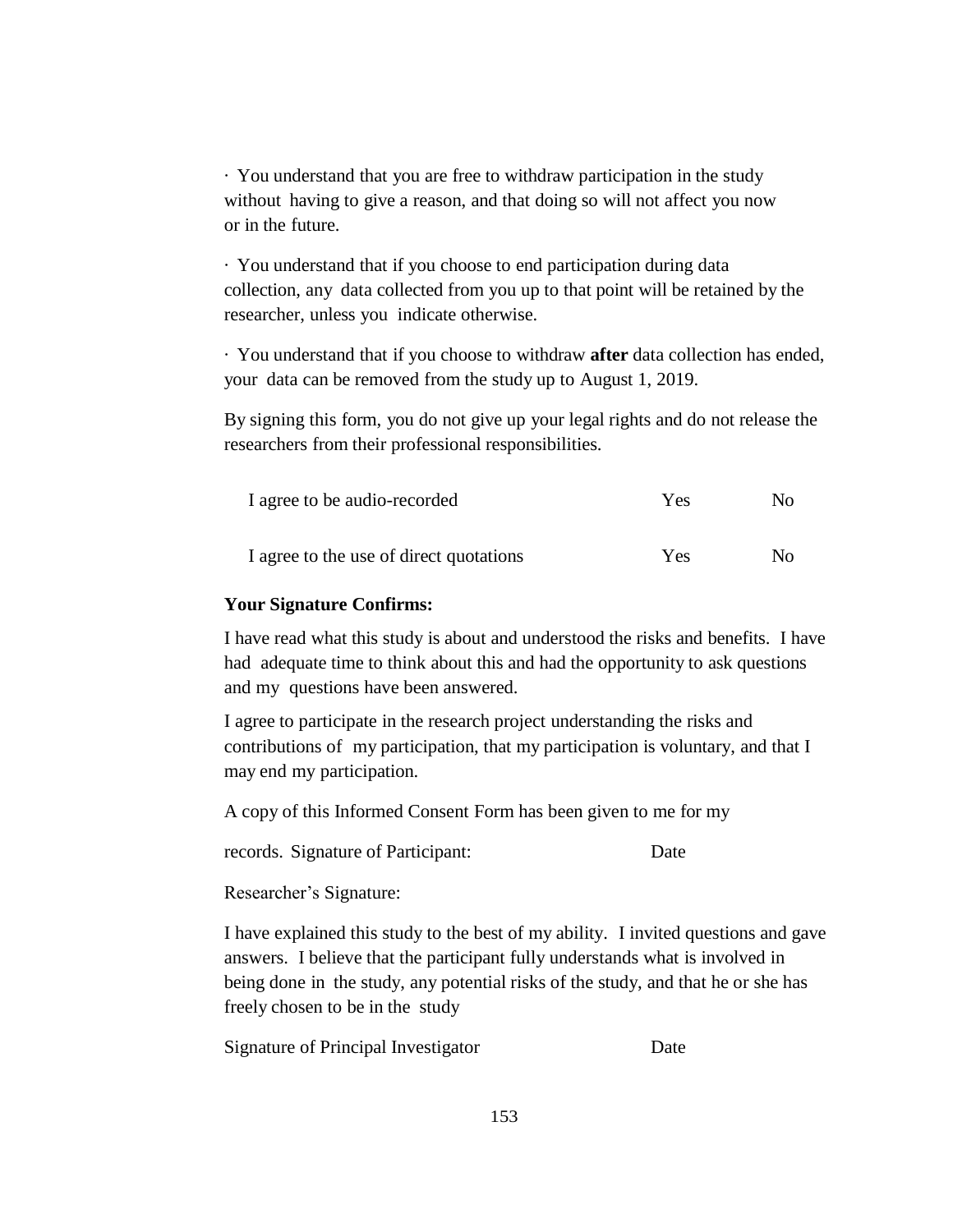The proposal for this research has been reviewed by the Interdisciplinary Committee on Ethics in Human Research and was found to be in compliance with Memorial University's ethics policy. If you have ethical concerns about the research, such as the way you have been treated or your rights as a participant, you may contact the Chairperson of the ICEHR at [icehr@mun.ca](mailto:icehr@mun.ca) or by telephone at 709-864-2861.

#### *OPTION 2 - online consent form:*

### **Consent:**

By completing this questionnaire, you agree that:

- · You have read the information about the research.
	- · You have been advised that you may ask questions about this study and receive answers prior to continuing.
- · You are satisfied that any questions you had have been addressed.
- · You understand what the study is about and what you will be doing.

· You understand that you are free to withdraw participation from the study by closing your browser window or navigating away from this page, without having to give a reason and that doing so will not affect you now or in the future.

· You understand that if you choose to withdraw, you may request that your data be removed from the study by contacting the researcher before August 1, 2019.

| I agree to be audio-recorded            | Yes | $N_{\Omega}$ |  |
|-----------------------------------------|-----|--------------|--|
| I agree to the use of direct quotations | Yes | No.          |  |

By consenting to this online survey, you do not give up your legal rights and do not release the researchers from their professional responsibilities.

Please retain a copy of this consent information for your records. *\*\* If possible, include a PDF of the consent form that participants can download\*\**

# **Clicking accept below and submitting this survey constitutes consent and implies your agreement to the above statements.**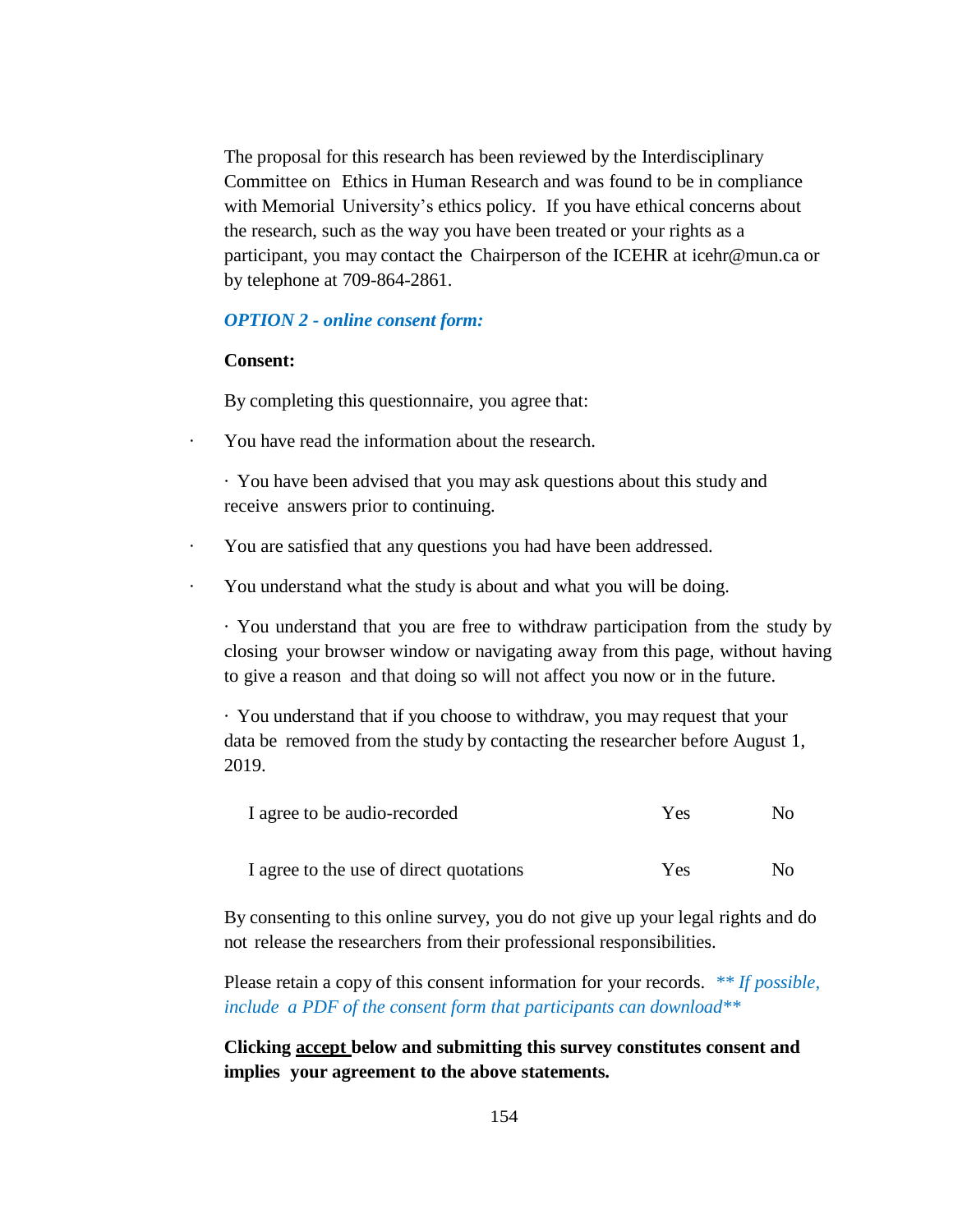The proposal for this research has been reviewed by the Interdisciplinary Committee on Ethics in Human Research and was found to be in compliance with Memorial University's ethics policy. If you have ethical concerns about the research, such as your rights as a participant, you may contact the Chairperson of the ICEHR at [icehr.chair@mun.ca](mailto:icehr.chair@mun.ca) or by telephone at 709-864-2861.